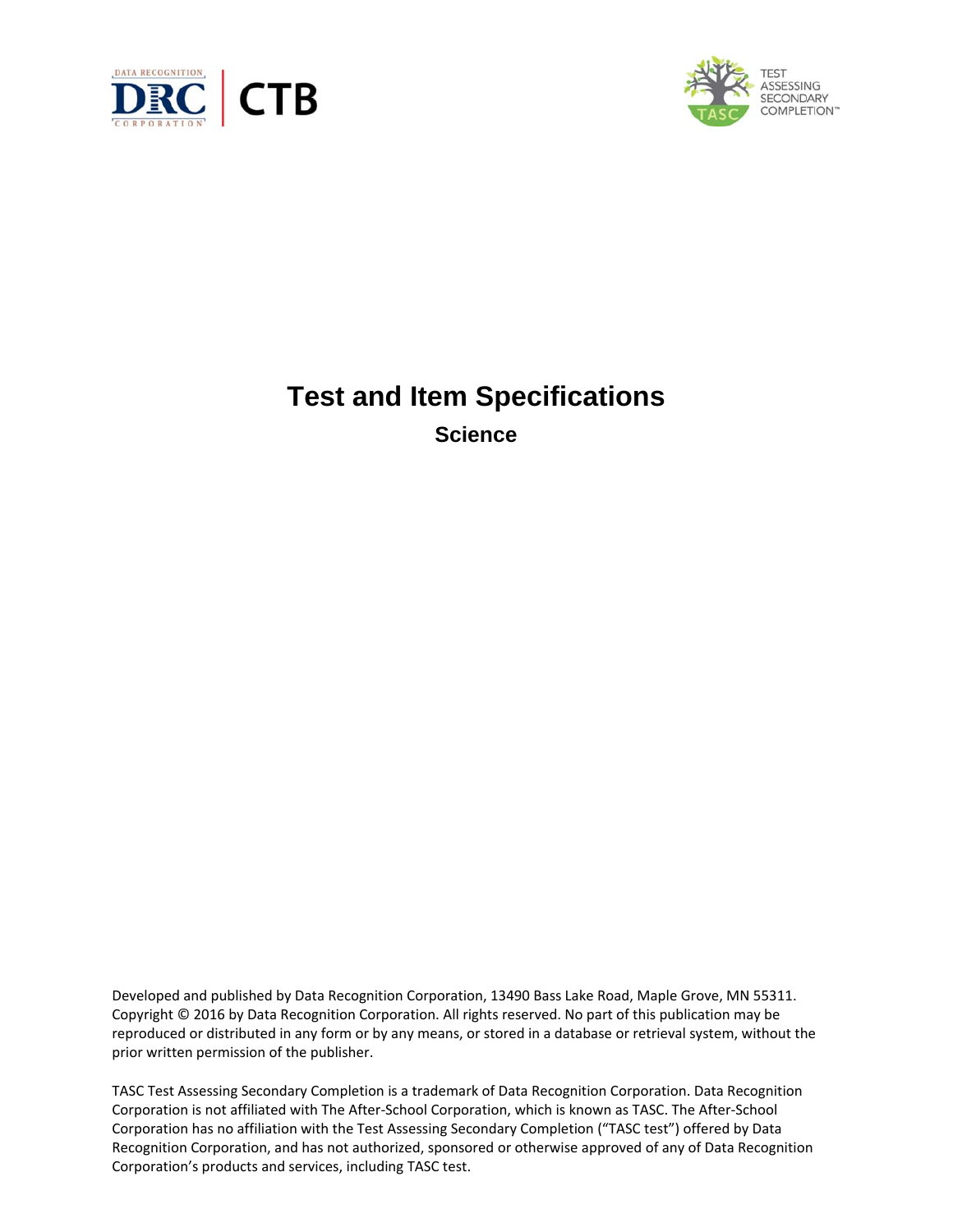



The following test and item specifications are included in this section for the TASC Science subtest.

- 1) Science Blueprint
	- a) 2015—2016 (Forms DEF)
	- b) 2016—2017 (Forms GHI)
- 2) Science Subtest Form Design
	- a) Design Table
	- b) Testing Times
- 3) TASC Science Item Specifications for Measured Standards
	- o Domain
	- o Subdomain
	- o Standard
	- o Emphasis Level
	- o Evidence Statements
	- o Assessment Limits/Content Constraints
	- o DOK(s)
	- o Stimulus
	- o Tools

- $\circ$  Sample Item Stem(s)<sup>1</sup>
- o Sample Item(s)
- 4) Other TASC Science Test Specifications
	- a) Scoring Rules
	- b) Constructed Response Analytic Scoring Rubric Guidelines
	- c) Item/Stimuli Graphic Guidelines
	- d) Item Accessibility

<sup>&</sup>lt;sup>1</sup> Sample Item Stems are examples of item stems that may be used; items are not limited to the examples shown in this document.

Copyright © 2016 Data Recognition Corporation. All rights reserved. TASC is a trademark of Data Recognition Corporation.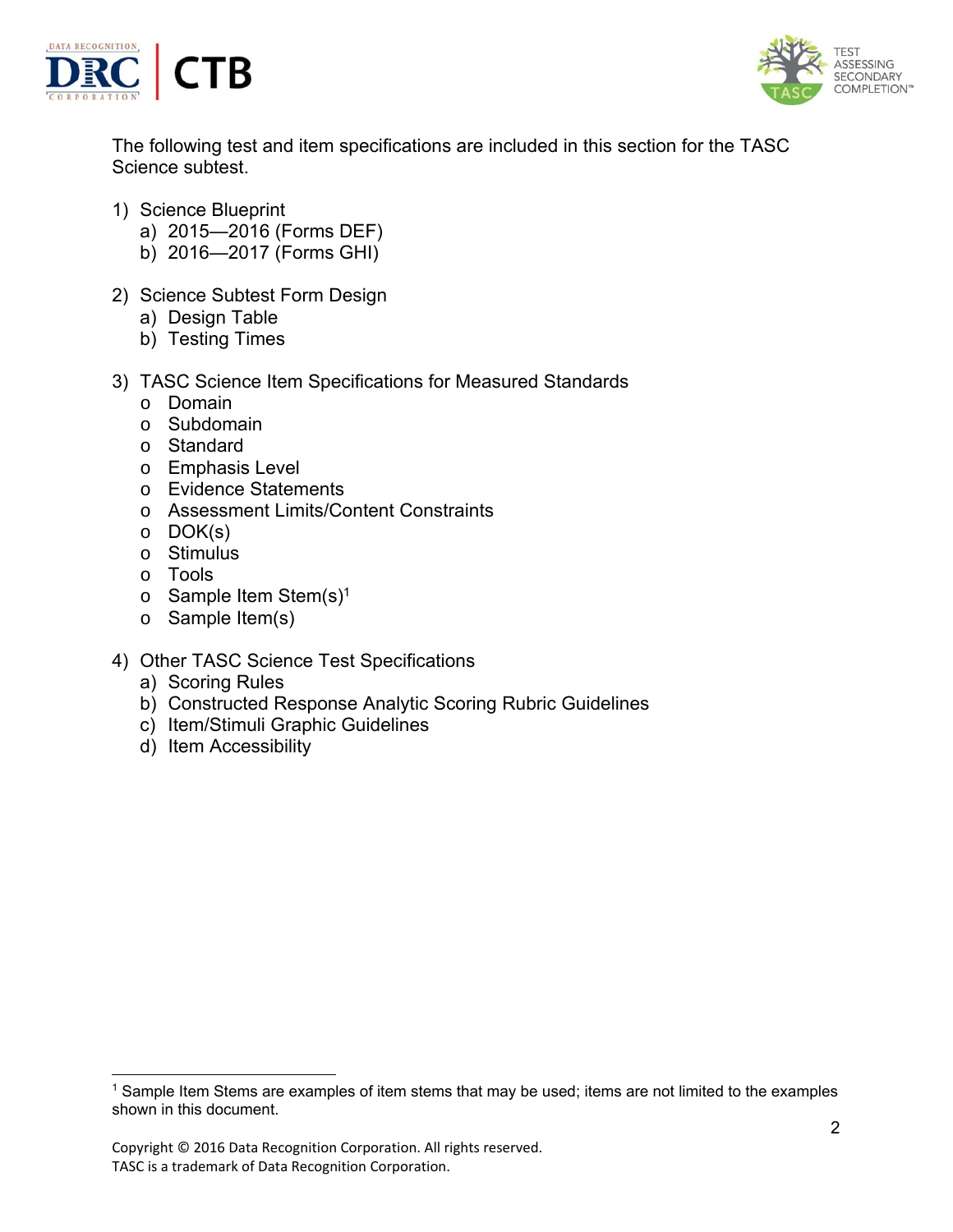



## **1) Science Blueprint**

## **a) 2015–2016 (Forms D, E, and F)**

| Domain/<br><b>Reporting</b><br><b>Category</b> | <b>Subdomain/Core Idea</b>                                                   | <b>Subdomain</b><br>$\%$ | <b>Domain</b><br>% |
|------------------------------------------------|------------------------------------------------------------------------------|--------------------------|--------------------|
|                                                | <b>ESS1 Earth's Place in the Universe</b>                                    | 15%                      |                    |
| Earth and Space<br><b>Sciences</b>             | <b>ESS2 Earth's Systems</b>                                                  | 15%                      | 40%                |
|                                                | <b>ESS3 Earth and Human Activity</b>                                         | 10%                      |                    |
|                                                | LS1 From Molecules to Organisms: Structures<br>and Processes                 | 12.5%                    |                    |
| Life Sciences                                  | LS2 Ecosystems: Interactions, Energy, and<br><b>Dynamics</b>                 | 12.5%                    | 40%                |
|                                                | LS3 Heredity: Inheritance and Variation of<br><b>Traits</b>                  | 7.5%                     |                    |
|                                                | LS4 Biological Evolution: Unity and Diversity                                | 7.5%                     |                    |
|                                                | PS1 Matter and Its Interactions                                              | 6%                       |                    |
|                                                | PS2 Motion and Stability: Forces and<br>Interactions                         | 6%                       |                    |
| <b>Physical Sciences</b>                       | PS3 Energy                                                                   | 5%                       | 20%                |
|                                                | PS4 Waves and Their Applications in<br>Technologies for Information Transfer | 3%                       |                    |

## **b) 2016–2017 (Forms G, H, and I)**

| Domain/<br><b>Reporting</b><br><b>Category</b> | <b>Subdomain/Core Idea</b>                                                   | <b>Subdomain</b><br>℅ | <b>Domain</b><br>% |
|------------------------------------------------|------------------------------------------------------------------------------|-----------------------|--------------------|
|                                                | <b>ESS1 Earth's Place in the Universe</b>                                    | 12%                   |                    |
| Earth and Space<br><b>Sciences</b>             | <b>ESS2 Earth's Systems</b>                                                  | 12%                   | 30%                |
|                                                | <b>ESS3 Earth and Human Activity</b>                                         | 6%                    |                    |
|                                                | LS1 From Molecules to Organisms: Structures<br>and Processes                 | 15%                   |                    |
| Life Sciences                                  | LS2 Ecosystems: Interactions, Energy, and<br><b>Dynamics</b>                 | 15%                   | 50%                |
|                                                | LS3 Heredity: Inheritance and Variation of<br><b>Traits</b>                  | 12%                   |                    |
|                                                | LS4 Biological Evolution: Unity and Diversity                                | 8%                    |                    |
|                                                | PS1 Matter and Its Interactions                                              | 6%                    |                    |
|                                                | PS2 Motion and Stability: Forces and<br>Interactions                         | 6%                    |                    |
| <b>Physical Sciences</b>                       | PS3 Energy                                                                   | 5%                    | 20%                |
|                                                | PS4 Waves and Their Applications in<br>Technologies for Information Transfer | 3%                    |                    |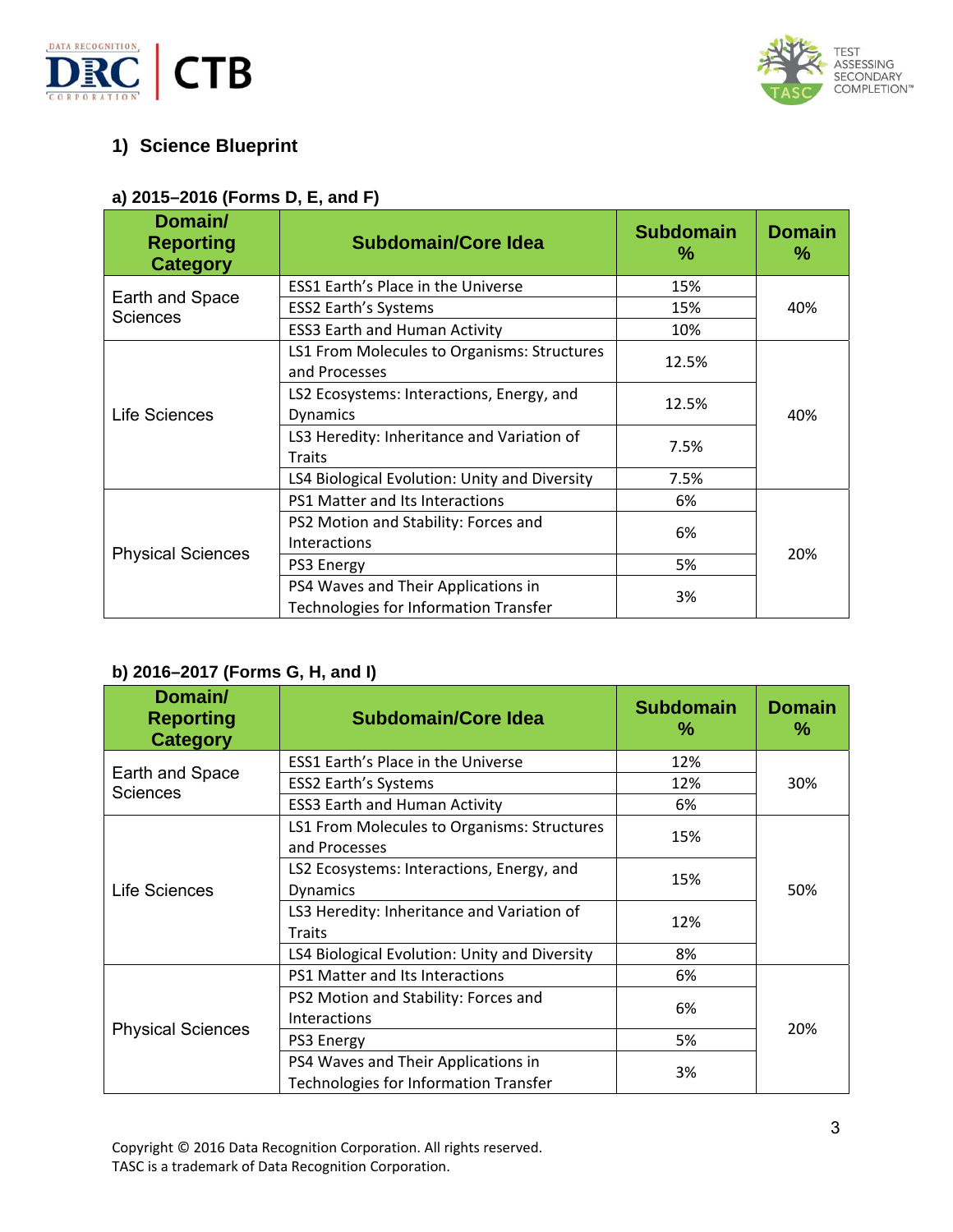



## **2) Science Subtest Form Design**

In each operational year, three equated operational forms are selected for each subtest. The first operational TASC forms in 2014 were comprised of 40 selected-response/multiple-choice (SR/MC) items. In the 2015 and 2016 forms, both technology-enhanced (TE) and constructedresponse (CR) items are being field tested and may be included as operational items in future years.

The table below shows the projected item numbers by item type in the 2016 forms. Research and data may necessitate minor adjustments to these numbers.

#### **a) Design Table**

| <b>Item Type</b>                | <b>Total Items</b><br>per Form | <b>Testing</b><br><b>Time</b><br>(minutes) |
|---------------------------------|--------------------------------|--------------------------------------------|
| <b>MC</b>                       | 48                             | 48                                         |
| $1-pt$<br><b>Autoscored</b>     |                                | 2                                          |
| $2-pt$<br><b>Autoscored</b>     |                                | 3                                          |
| 2-pt CR                         |                                |                                            |
| <b>Shared</b><br><b>Stimuli</b> | 5                              | 15                                         |

#### **b) Testing Times are based on these estimates.**

| <b>Item Type</b>       | <b>Estimated Testing</b><br><b>Time (minutes)</b> |
|------------------------|---------------------------------------------------|
| <b>MC</b>              |                                                   |
| 1-pt Autoscored        |                                                   |
| 2-pt Autoscored        |                                                   |
| 2-pt CR                |                                                   |
| <b>Shared Stimulus</b> |                                                   |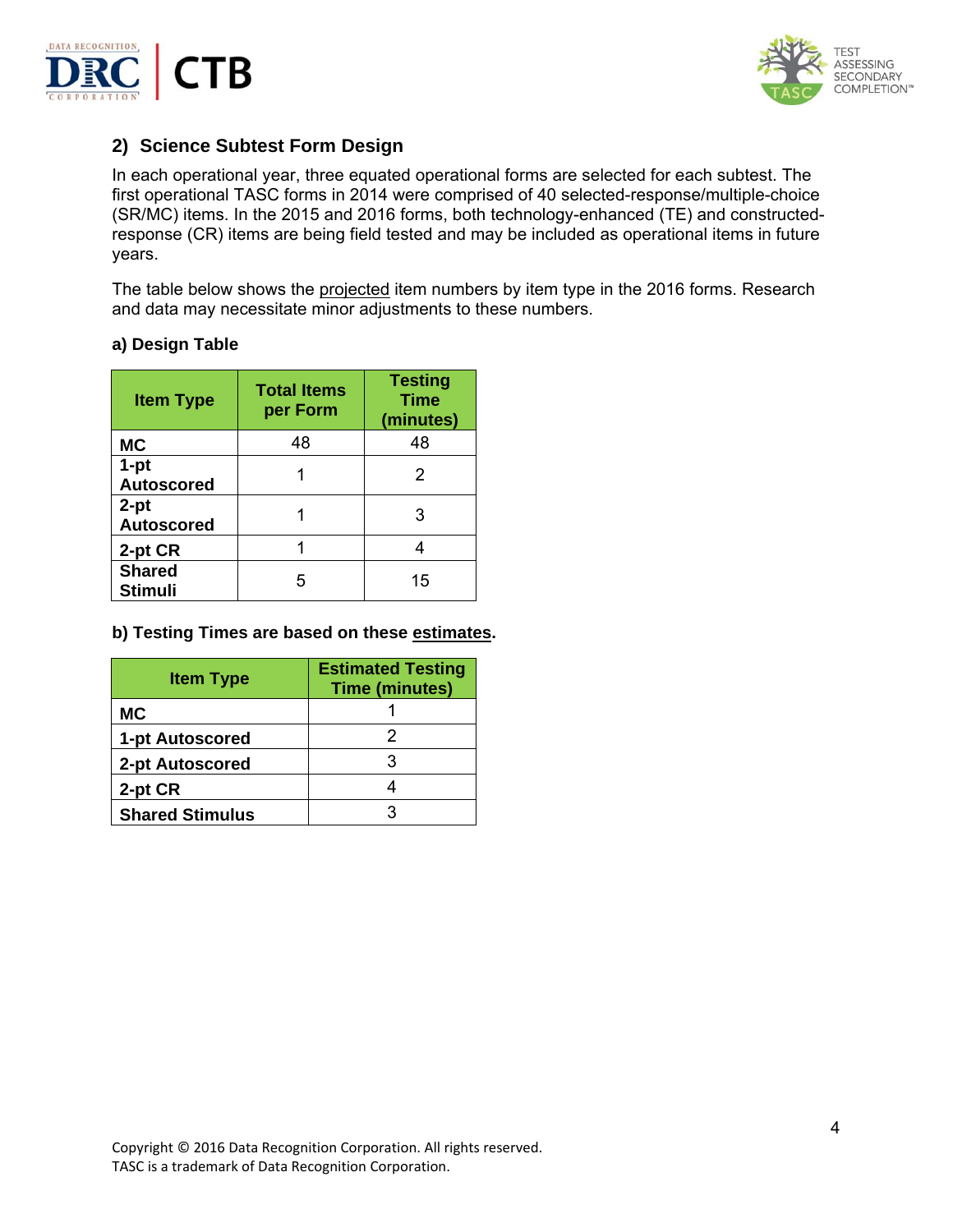



## **3) TASC Science Item Specifications for Measured Standards**

Item specifications are one of the key requirements for a high-quality, legally defensible, standards-based assessment. Item specifications help define important characteristics of the items (i.e., test questions) developed for each standard. These item specifications provide guidelines to help clarify the focus of what is to be assessed, what items may include, and what items may not include (i.e., assessment limits). Item specifications are used by item writers, item editors, and item reviewers as a common reference throughout the item-development process, from initial writing to final approval. The TASC Science item specifications are based on the TASC test standards for Science, which are based on the final results of the Next Generation Science Standards (NGSS). The assessment limits/content constraints have been further refined based on customer feedback and DRC | CTB item-performance data analyses targeting specific standard- and item-level assessment scope.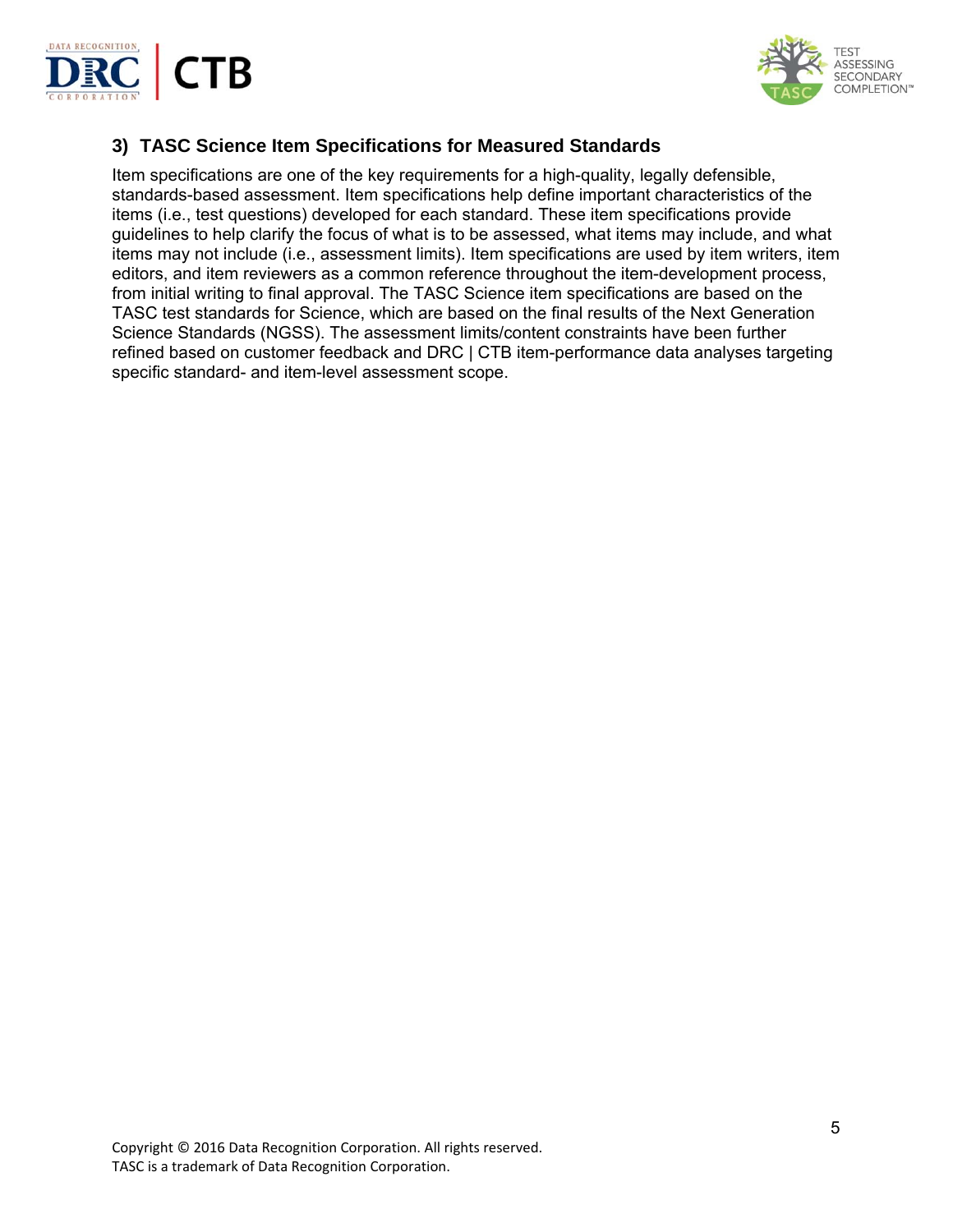



| <b>Domain</b>                               | Earth and Space Sciences                                                                                                                                                                                                                        |
|---------------------------------------------|-------------------------------------------------------------------------------------------------------------------------------------------------------------------------------------------------------------------------------------------------|
| <b>Subdomain</b>                            | <b>ESS1 Earth's Place in the Universe</b>                                                                                                                                                                                                       |
| <b>Standard</b>                             | ESS1-1. Develop a model based on evidence to illustrate the life span of the<br>sun and the role of nuclear fusion in the sun's core to release energy in the<br>form of radiation.                                                             |
| <b>Emphasis</b><br>Level                    | Medium                                                                                                                                                                                                                                          |
| Evidence<br><b>Statements</b>               | The examinee will demonstrate understanding that Earth's Sun is an average-size star.                                                                                                                                                           |
|                                             | The examinee will demonstrate understanding that the stars differ from each other in<br>size, temperature, and age. (Specific information about different categories of stars<br>must be provided.)                                             |
|                                             | The examinee will demonstrate understanding that every object exerts gravitational<br>force on every other object.                                                                                                                              |
|                                             | The examinee will demonstrate understanding that gravitational force depends on how<br>much mass given objects have and on how far apart they are from each other.                                                                              |
|                                             | The examinee will demonstrate understanding that stars form when gravity causes<br>clouds of molecules to contract until nuclear fusion of light elements into heavier ones<br>occurs.                                                          |
|                                             | The examinee will demonstrate understanding that fusion releases great amounts of<br>energy.                                                                                                                                                    |
|                                             | The examinee will demonstrate understanding that the Sun is a major source of energy<br>for Earth.                                                                                                                                              |
|                                             | The examinee will demonstrate understanding that energy can be transferred through<br>space via radiation.                                                                                                                                      |
|                                             | The examinee will demonstrate understanding that different forms of electromagnetic<br>energy have different wavelengths.                                                                                                                       |
|                                             | The examinee will recognize some examples of electromagnetic energy including<br>microwaves, infrared light, visible light, ultraviolet light, X-rays, and gamma rays. (A<br>graphic model of the electromagnetic spectrum should be provided.) |
| Assessment<br>Limits/Content<br>Constraints | <b>Beyond Scope</b><br>Stages of the life spans of stars                                                                                                                                                                                        |
| DOK(s)                                      | 1, 2                                                                                                                                                                                                                                            |
| <b>Stimulus</b>                             | Items about stars or the electromagnetic spectrum must include graphic models.                                                                                                                                                                  |
| <b>Tools</b>                                | Scientific calculator provided                                                                                                                                                                                                                  |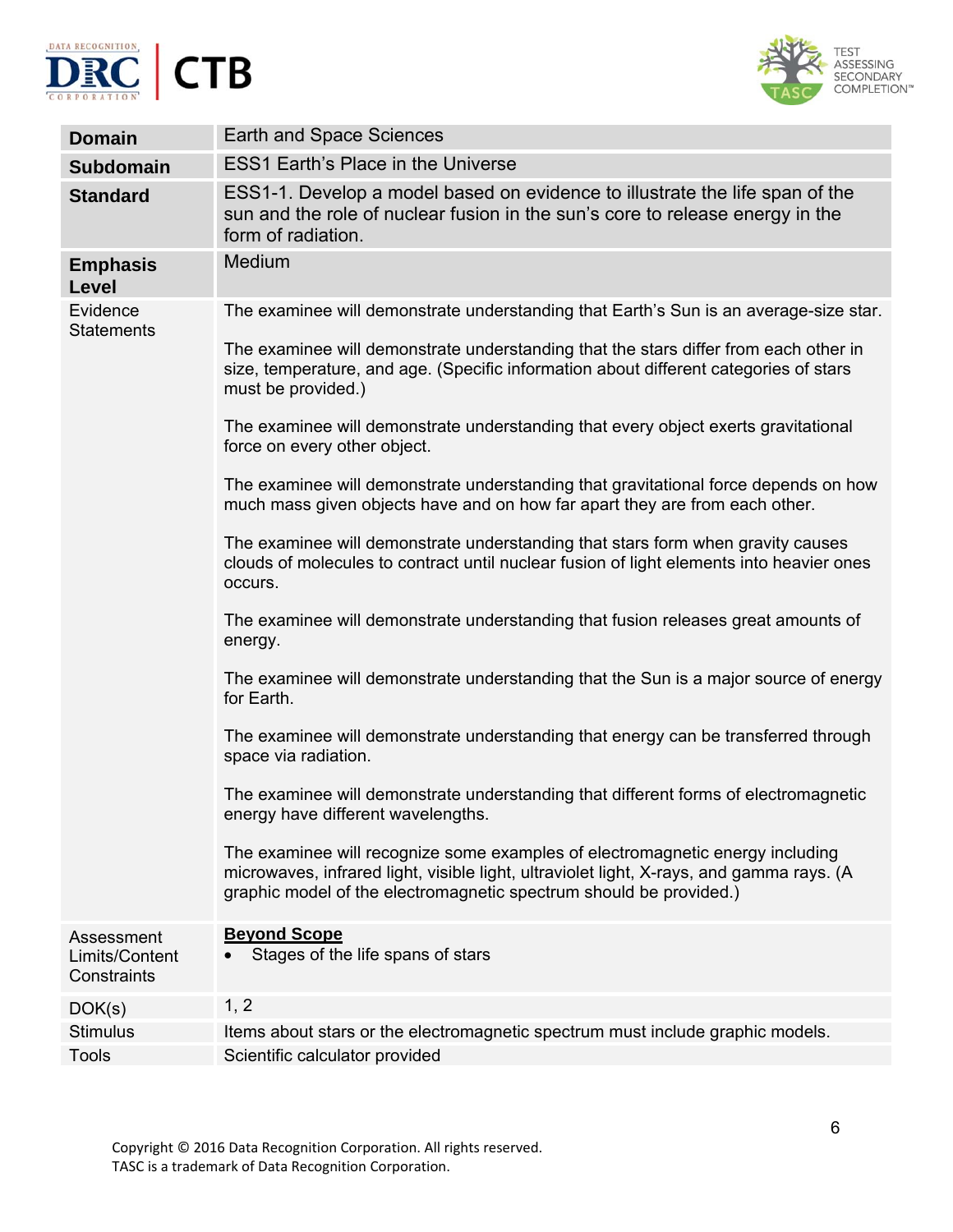



Sample Item Stem(s)

Based on the data presented in the table, how are the proportions of hydrogen and helium in the Sun changing over time?

#### **Sample Item**

The Sun produces tremendous amounts of energy. Some of that energy reaches Earth and affects Earth's systems.

Which statement explains how the Sun produces this energy?

- A. The Sun produces energy through fusion reactions in its core.
- B. The Sun produces energy through radioactive decay in its core.
- C. The Sun produces energy through convection cells on its surface.
- D. The Sun produces energy through combustion reactions on its surface.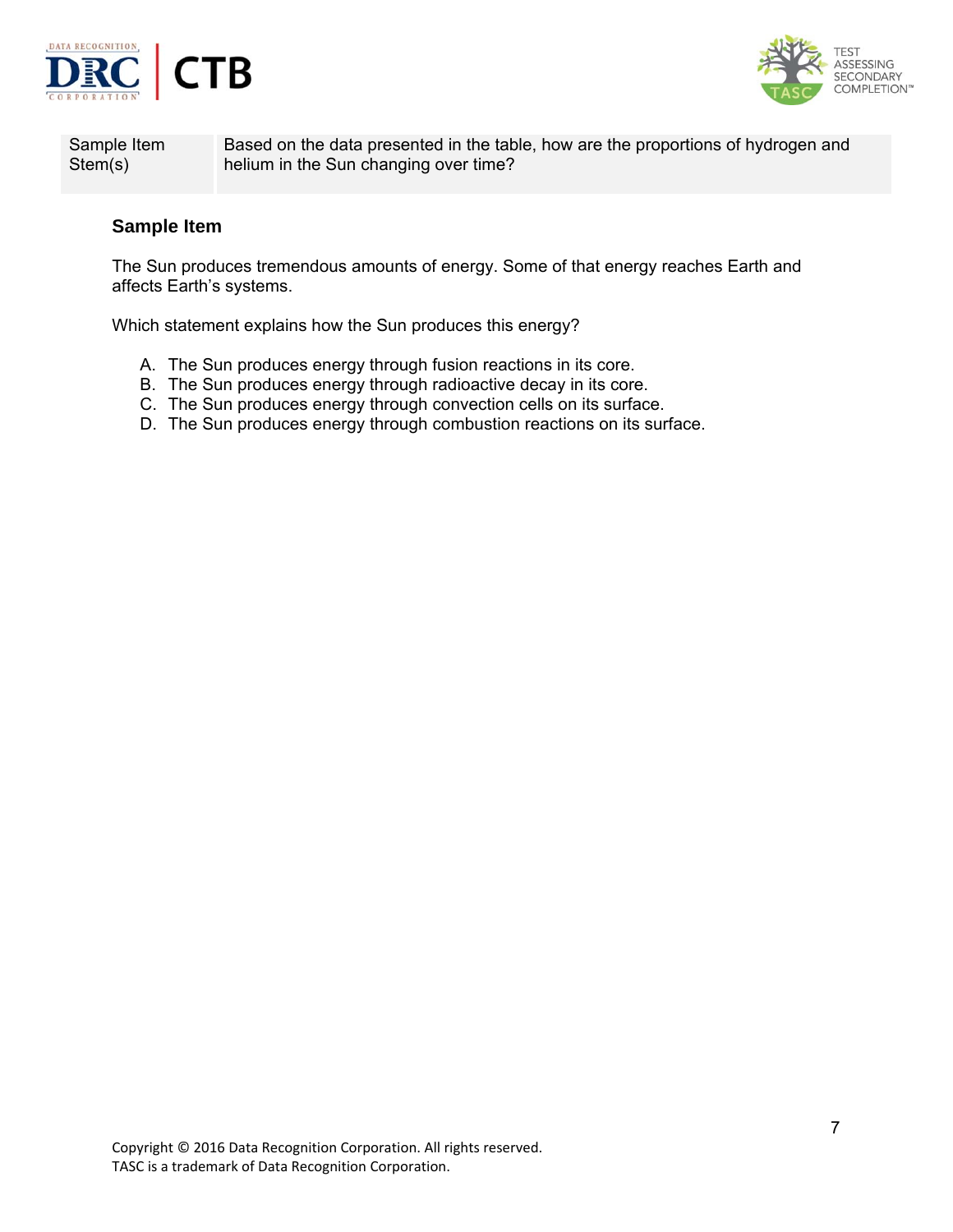



| <b>Domain</b>                               | <b>Earth and Space Sciences</b>                                                                                                                                                                                                                 |
|---------------------------------------------|-------------------------------------------------------------------------------------------------------------------------------------------------------------------------------------------------------------------------------------------------|
| <b>Subdomain</b>                            | <b>ESS1 Earth's Place in the Universe</b>                                                                                                                                                                                                       |
| <b>Standard</b>                             | ESS1-2. Construct an explanation of the Big Bang theory, based on<br>astronomical evidence of light spectra, motion of distant galaxies, and<br>composition of matter in the universe.                                                          |
| <b>Emphasis</b><br>Level                    | Medium                                                                                                                                                                                                                                          |
| Evidence<br><b>Statements</b>               | The examinee will demonstrate understanding that Earth's sun is an average-size<br>star.                                                                                                                                                        |
|                                             | The examinee will demonstrate understanding that the stars differ from each other in<br>size, temperature, and age. (Specific information about different categories of stars<br>must be provided.)                                             |
|                                             | The examinee will demonstrate understanding that every object exerts gravitational<br>force on every other object.                                                                                                                              |
|                                             | The examinee will demonstrate understanding that gravitational force depends on how<br>much mass given objects have and on how far apart they are from each other.                                                                              |
|                                             | The examinee will demonstrate understanding that stars form when gravity causes<br>clouds of molecules to contract until nuclear fusion of light elements into heavier ones<br>occurs.                                                          |
|                                             | The examinee will demonstrate understanding that fusion releases great amounts of<br>energy.                                                                                                                                                    |
|                                             | The examinee will demonstrate understanding that the Sun is a major source of<br>energy for Earth.                                                                                                                                              |
|                                             | The examinee will demonstrate understanding that energy can be transferred through<br>space via radiation.                                                                                                                                      |
|                                             | The examinee will demonstrate understanding that different forms of electromagnetic<br>energy have different wavelengths.                                                                                                                       |
|                                             | The examinee will recognize some examples of electromagnetic energy including<br>microwaves, infrared light, visible light, ultraviolet light, X-rays, and gamma rays. (A<br>graphic model of the electromagnetic spectrum should be provided.) |
| Assessment<br>Limits/Content<br>Constraints | <b>Beyond Scope</b><br>Details of the Doppler effect and redshift                                                                                                                                                                               |
| DOK(s)                                      | 1, 2                                                                                                                                                                                                                                            |
| <b>Stimulus</b>                             | A diagram is recommended.                                                                                                                                                                                                                       |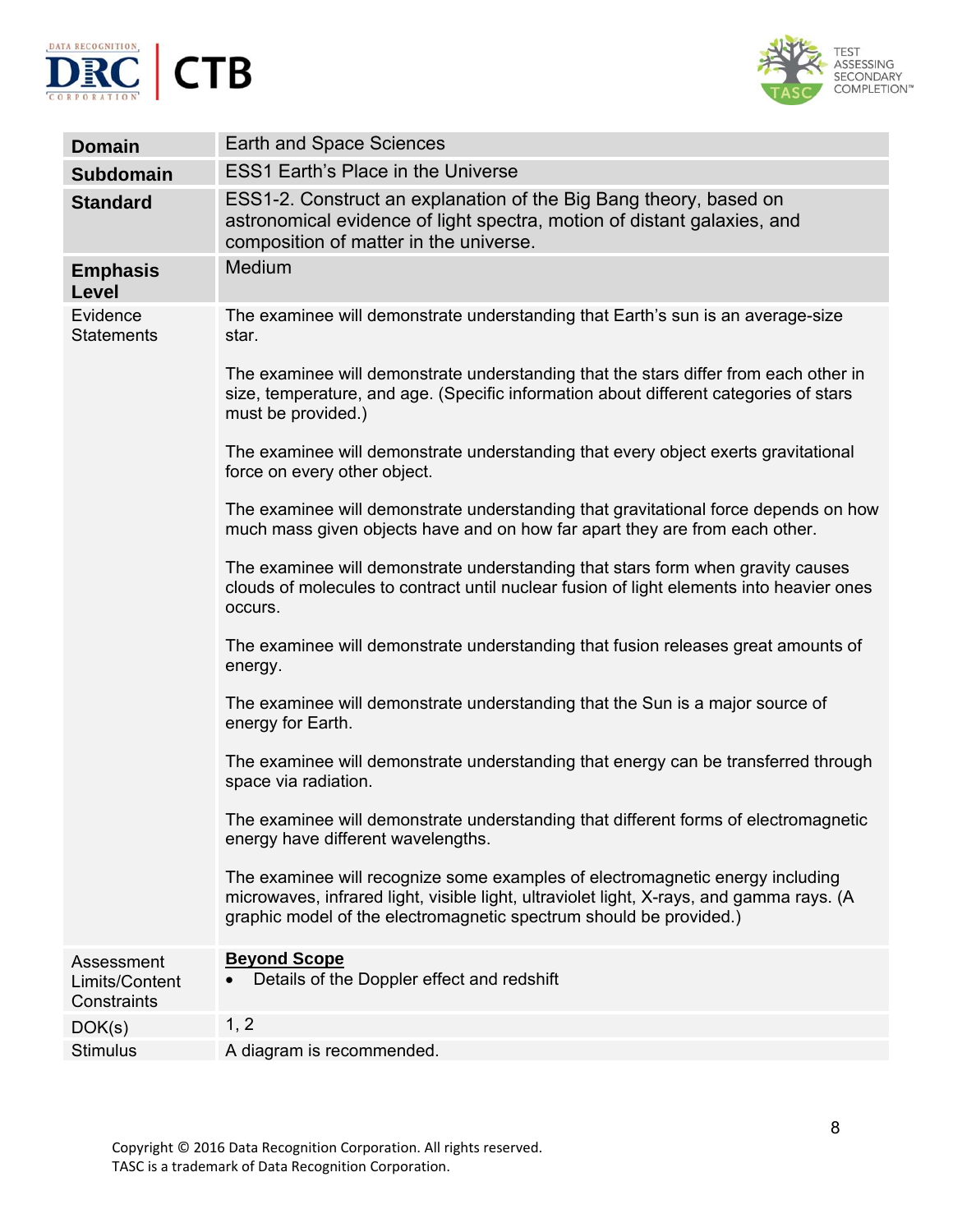



Tools Scientific calculator provided Sample Item Stem(s) Which statement provides evidence that supports the Big Bang theory?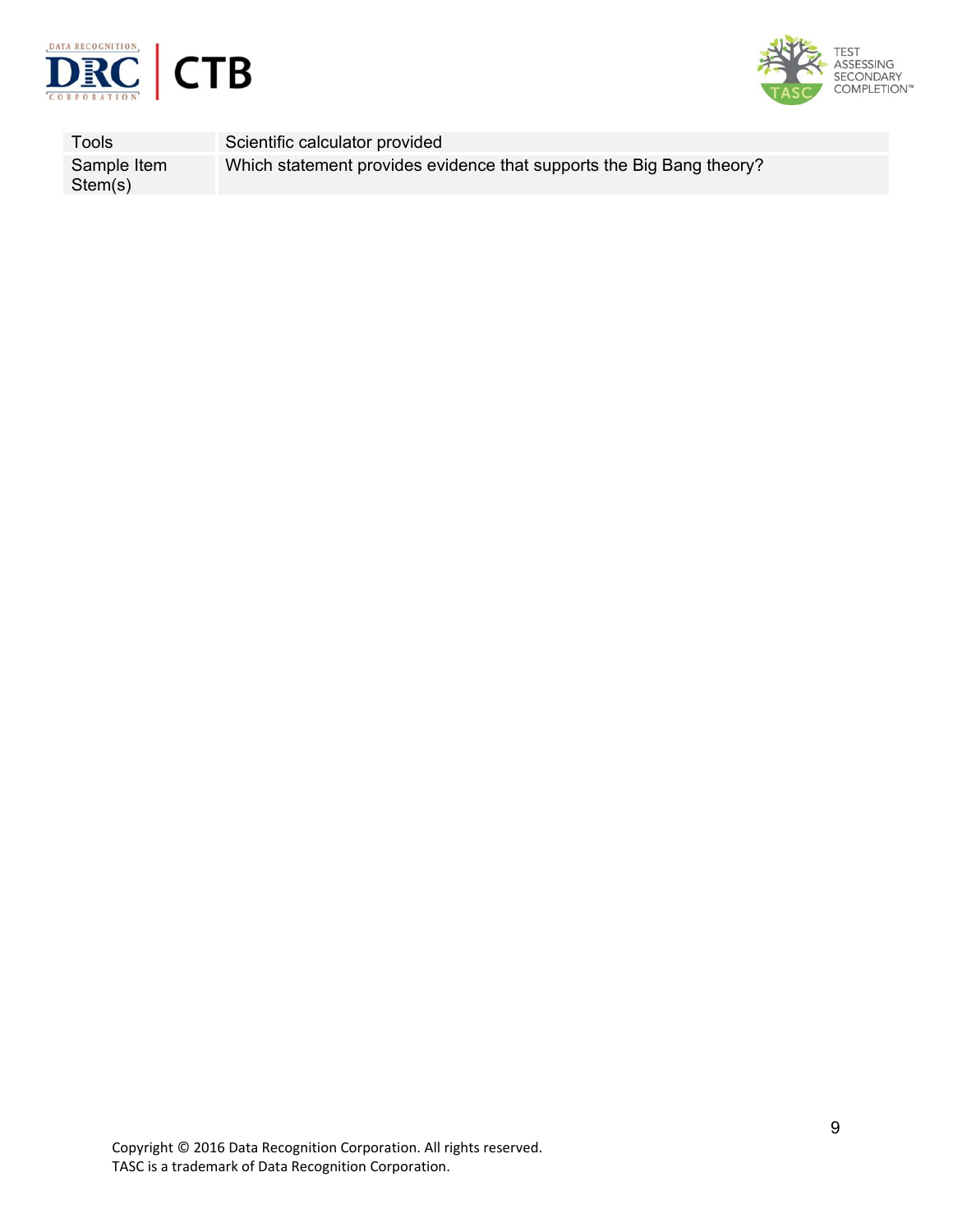



| <b>Domain</b>                               | Earth and Space Sciences                                                                                                                                                                                  |
|---------------------------------------------|-----------------------------------------------------------------------------------------------------------------------------------------------------------------------------------------------------------|
| <b>Subdomain</b>                            | <b>ESS1 Earth's Place in the Universe</b>                                                                                                                                                                 |
| <b>Standard</b>                             | ESS1-3. Communicate scientific ideas about the way stars, over their life<br>cycle, produce elements.                                                                                                     |
| <b>Emphasis</b><br><b>Level</b>             | Medium                                                                                                                                                                                                    |
| Evidence<br><b>Statements</b>               | The examinee will demonstrate understanding that Earth's Sun is an average-size<br>star.                                                                                                                  |
|                                             | The examinee will demonstrate understanding that the stars differ from each other in<br>size, temperature, and age. (Note: Specific information about different categories of<br>stars must be provided.) |
|                                             | The examinee will demonstrate understanding that stars form when gravity causes<br>clouds of molecules to contract until nuclear fusion of light elements into heavier ones<br>occurs.                    |
|                                             | The examinee will demonstrate understanding that the atoms of any one element are<br>different from the atoms of other elements.                                                                          |
|                                             | The examinee will demonstrate understanding that fusion releases great amounts of<br>energy.                                                                                                              |
| Assessment<br>Limits/Content<br>Constraints | <b>Beyond Scope</b><br>Memorization of the relative size of atoms of various elements                                                                                                                     |
| DOK(s)                                      | 1, 2                                                                                                                                                                                                      |
| <b>Stimulus</b>                             | Items should include a chart or data on the characteristics of stars.                                                                                                                                     |
| <b>Tools</b>                                | Scientific calculator provided                                                                                                                                                                            |
| Sample Item<br>Stem(s)                      | Which statement best explains how elements are produced within stars?                                                                                                                                     |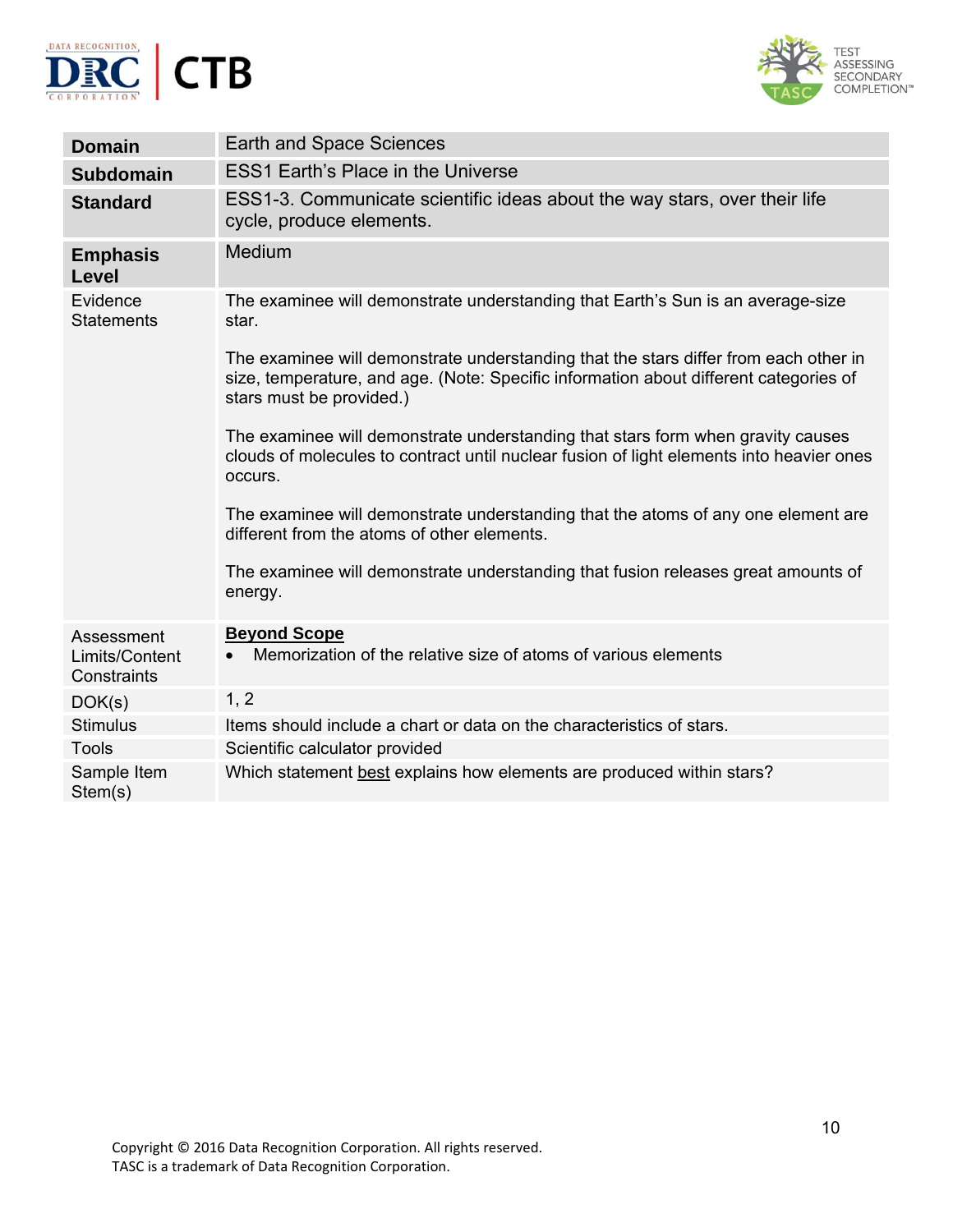



| <b>Domain</b>                 | Earth and Space Sciences                                                                                                                                                                                                                               |
|-------------------------------|--------------------------------------------------------------------------------------------------------------------------------------------------------------------------------------------------------------------------------------------------------|
| <b>Subdomain</b>              | <b>ESS1 Earth's Place in the Universe</b>                                                                                                                                                                                                              |
| <b>Standard</b>               | ESS1-4. Use mathematical or computational representations to predict the<br>motion of orbiting objects in the solar system.                                                                                                                            |
| <b>Emphasis</b><br>Level      | High                                                                                                                                                                                                                                                   |
| Evidence<br><b>Statements</b> | The examinee will demonstrate understanding that the solar system is comprised of a<br>wide array of objects, a few of which can be seen by the unaided eye. Others can be<br>observed only with the use of scientific instruments.                    |
|                               | The examinee will demonstrate understanding that distances between stars are vast<br>compared to distances within our solar system.                                                                                                                    |
|                               | The examinee will demonstrate understanding that celestial objects are in motion<br>relative to Earth and each other.                                                                                                                                  |
|                               | The examinee will demonstrate understanding that measurements of the motions of<br>celestial objects vary with the perspective of the observer.                                                                                                        |
|                               | The examinee will demonstrate understanding that the Sun and the planets that<br>revolve around it are the major bodies in the solar system. Other bodies include<br>comets, moons, and asteroids.                                                     |
|                               | The examinee will demonstrate understanding that planets move around the Sun in<br>nearly circular orbits.                                                                                                                                             |
|                               | The examinee will demonstrate understanding that the orbit of each planet is an<br>ellipse, with the Sun located at one of the foci.                                                                                                                   |
|                               | The examinee will demonstrate understanding that Earth is orbited by one moon and<br>many artificial satellites.                                                                                                                                       |
|                               | The examinee will demonstrate understanding that gravity influences the motions of<br>celestial objects.                                                                                                                                               |
|                               | The examinee will demonstrate understanding that the force of gravity between two<br>objects in the universe depends on their masses and the distance between them.                                                                                    |
|                               | The examinee will demonstrate understanding that gravity is the force that keeps<br>planets in orbit around the Sun and keeps the moon in orbit around the Earth.                                                                                      |
|                               | The examinee will demonstrate understanding that cyclical changes on Earth are<br>caused by interactions between objects in the universe.                                                                                                              |
|                               | The examinee will demonstrate understanding that most objects in the solar system<br>have a regular and predictable motion. These motions explain such phenomena as a<br>day, a year, phases of the Moon, eclipses, tides, meteor showers, and comets. |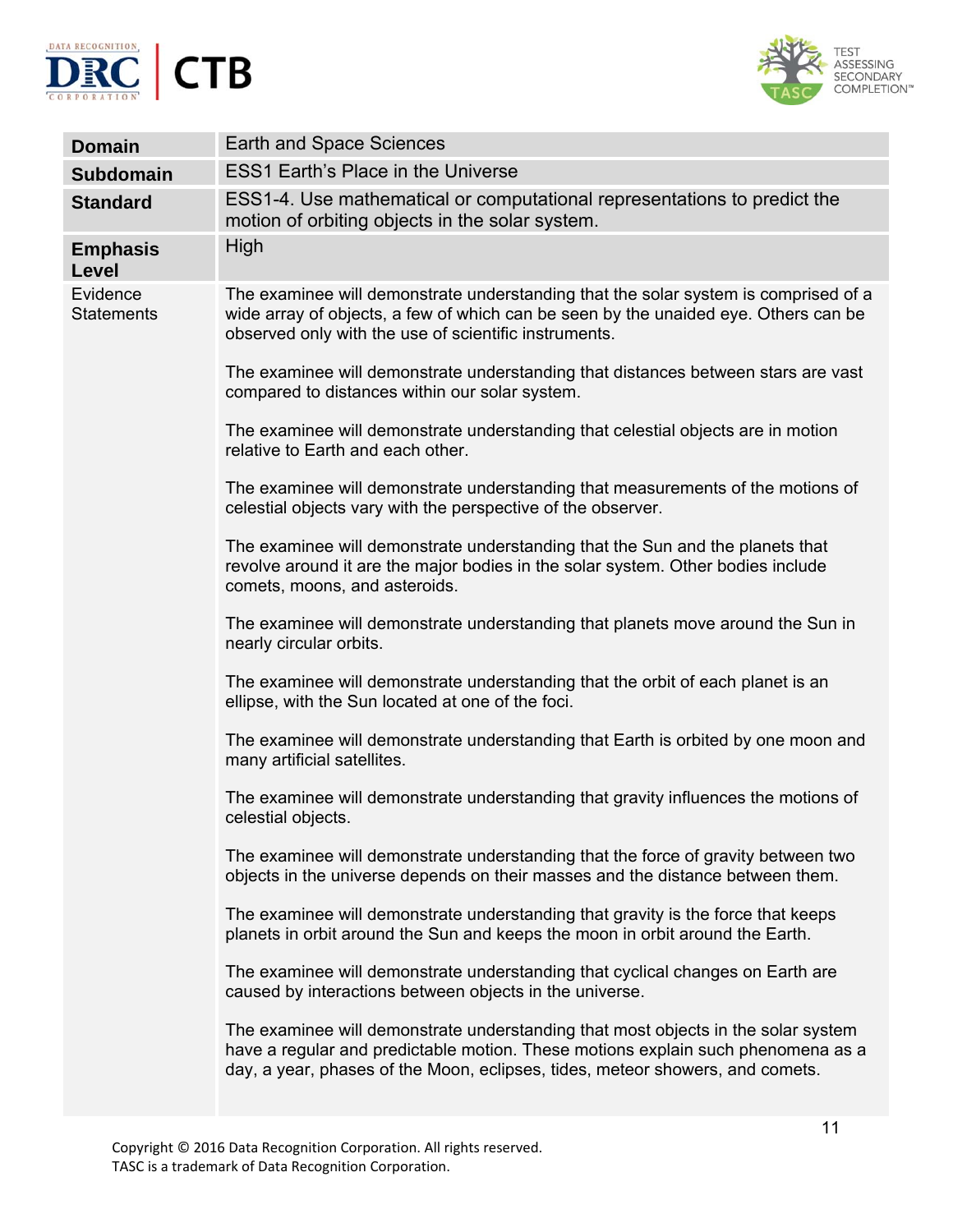



The examinee will demonstrate understanding that the latitude/longitude coordinate system and our system of time are based on celestial observations.

The examinee will demonstrate understanding that Earth's coordinate system of latitude and longitude, with the equator and prime meridian as reference lines, is based upon Earth's rotation and our observation of the Sun and stars.

The examinee will demonstrate understanding that moons are seen by reflected light.

The examinee will recognize that the Moon orbits Earth, while Earth orbits the Sun.

The examinee will demonstrate understanding that the Moon's phases as observed from Earth are the result of seeing different portions of the lighted area of the Moon's surface.

The examinee will demonstrate understanding that the phases of the Moon repeat in a cyclic pattern in about one month.

The examinee will demonstrate understanding that the apparent motions of the Sun, moon, planets, and stars across the sky can be explained by Earth's rotation and revolution.

The examinee will demonstrate understanding that Earth's rotation causes the length of one day to be approximately 24 hours.

The examinee will demonstrate understanding that rotation provides the basis for our system of local time and meridians of longitude provide the basis for time zones.

The examinee will demonstrate understanding that Earth's rotation causes the Sun and Moon to appear to rise along the eastern horizon and to set along the western horizon.

The examinee will demonstrate understanding that Earth rotates on an imaginary axis at a rate of 15 degrees per hour.

The examinee will demonstrate understanding that more than half of Earth's surface is covered by a relatively thin layer of water, which responds to the gravitational attraction of the Moon and the Sun with a daily cycle of high and low tides.

The examinee will demonstrate understanding that Earth's revolution around the Sun defines the length of the year as 365 1/4 days. Seasonal changes in the apparent positions of constellations provide evidence of Earth's revolution.

The examinee will demonstrate understanding that Earth revolves around the Sun with its rotational axis tilted.

The examinee will demonstrate understanding that the North Pole is aligned with *Polaris,* the North Star.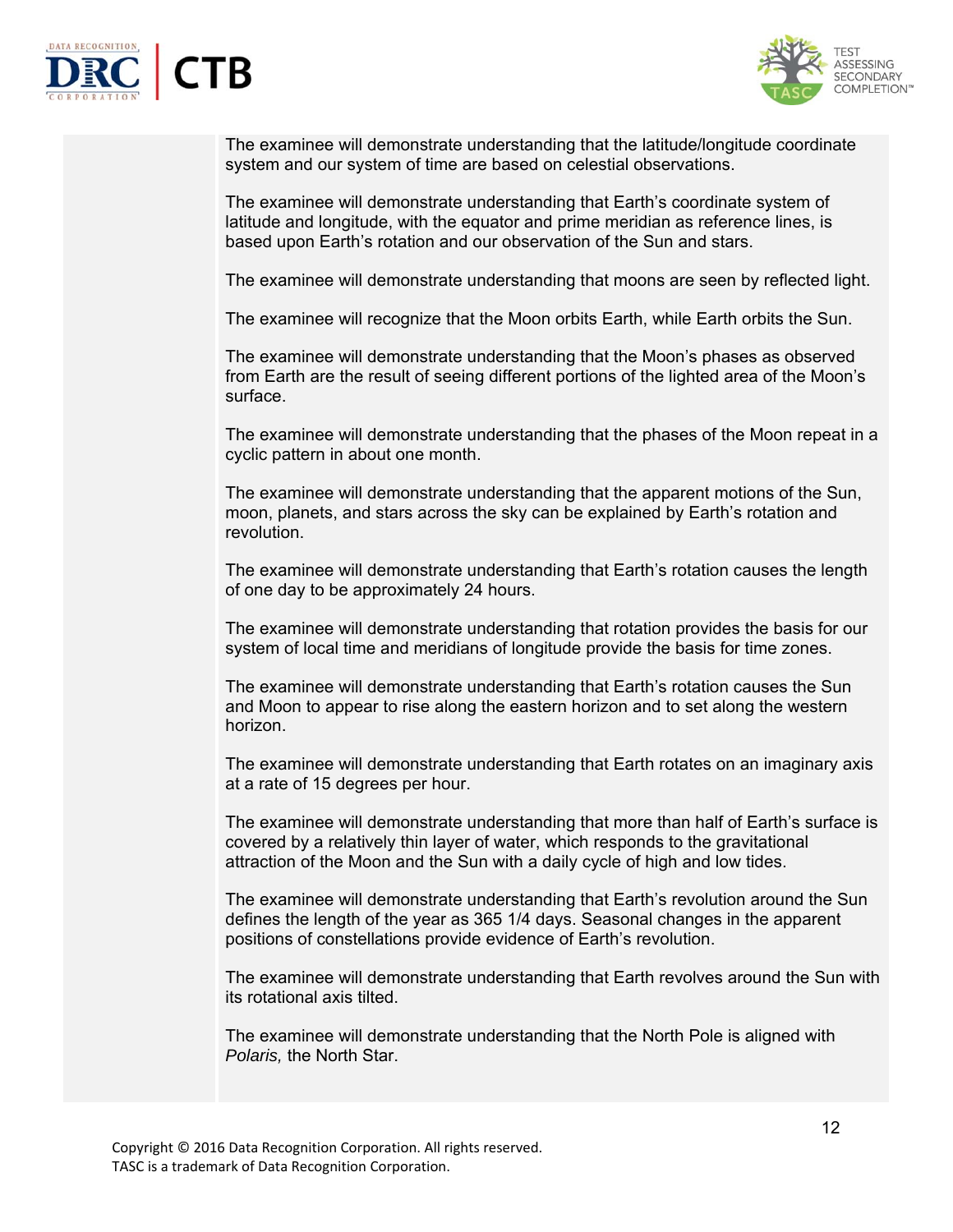|                                             | ГB                                                                                                                                                                                                                                                                                                                                               |
|---------------------------------------------|--------------------------------------------------------------------------------------------------------------------------------------------------------------------------------------------------------------------------------------------------------------------------------------------------------------------------------------------------|
|                                             | The examinee will demonstrate understanding that the tilt of Earth's axis of rotation<br>and the revolution of Earth around the Sun cause seasons on Earth.                                                                                                                                                                                      |
|                                             | The examinee will demonstrate understanding that during Earth's one-year period of<br>revolution, the tilt of its axis results in changes in the angle that the Sun's rays strike<br>Earth at a given latitude; these changes cause variation in the heating of Earth's<br>surface, producing seasonal variation in weather.                     |
|                                             | The examinee will demonstrate understanding that the length of daylight varies<br>depending on latitude and season.                                                                                                                                                                                                                              |
|                                             | The examinee will demonstrate understanding that the Sun's apparent path through<br>the sky varies with latitude and season.                                                                                                                                                                                                                     |
| Assessment<br>Limits/Content<br>Constraints | <b>Beyond Scope</b><br>Numbers and names of moons of planets other than Earth<br>Kepler's laws<br>$\bullet$                                                                                                                                                                                                                                      |
| DOK(s)                                      | 1, 2                                                                                                                                                                                                                                                                                                                                             |
| <b>Stimulus</b>                             | Graphical representations showing orbiting objects in the solar system are<br>recommended. Items may not test mathematical (equations) or computational<br>representations of Kepler's laws; these concepts are beyond the scope of examinees<br>at this time. Items should emphasize Newtonian gravitational laws governing orbital<br>motions. |
| <b>Tools</b>                                | Scientific calculator provided                                                                                                                                                                                                                                                                                                                   |
| Sample Item<br>Stem(s)                      | Which statement best describes the orbit of the planets around the sun?                                                                                                                                                                                                                                                                          |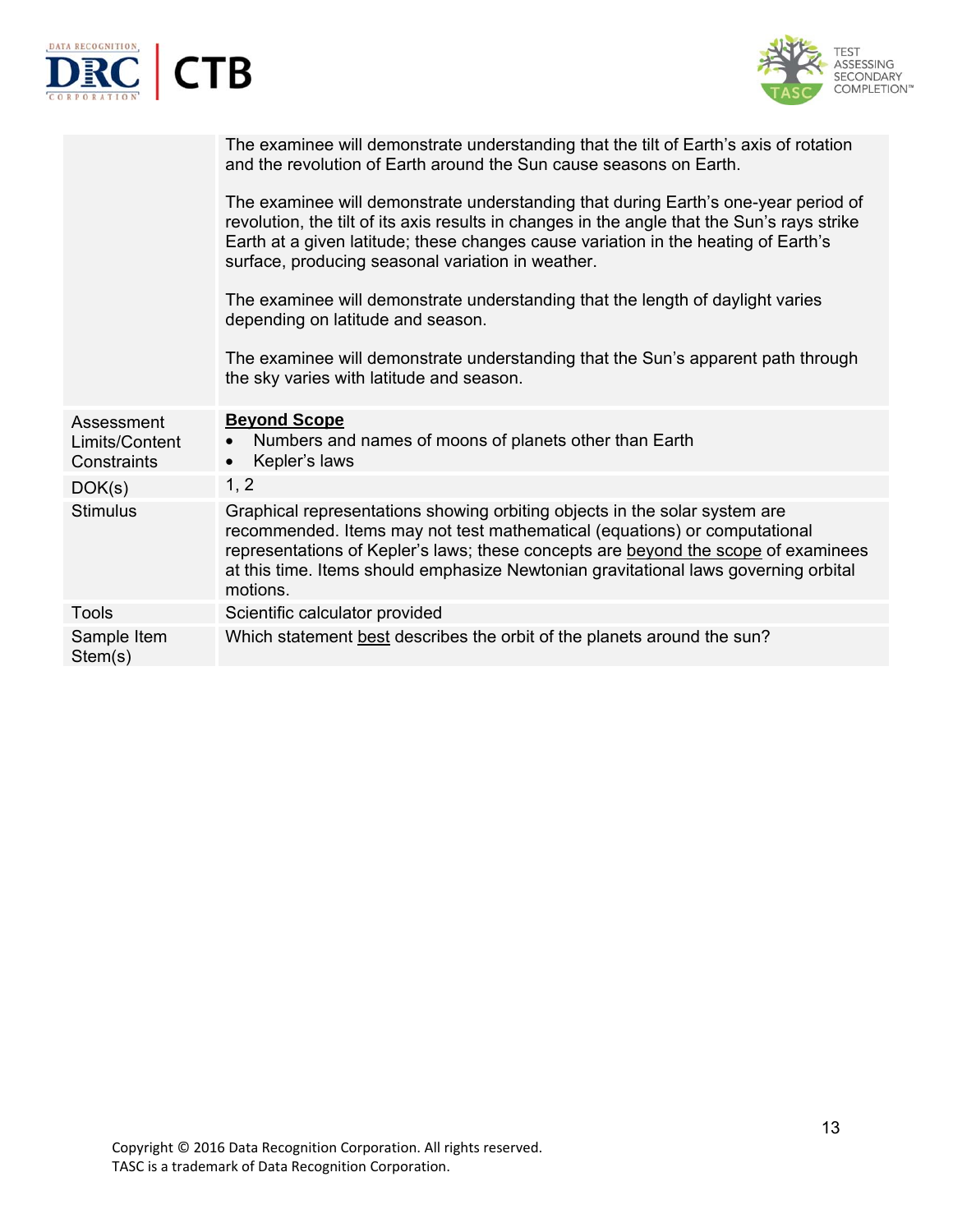



| <b>Domain</b>                 | <b>Earth and Space Sciences</b>                                                                                                                                                                                                                                                                                                                                                                     |
|-------------------------------|-----------------------------------------------------------------------------------------------------------------------------------------------------------------------------------------------------------------------------------------------------------------------------------------------------------------------------------------------------------------------------------------------------|
| <b>Subdomain</b>              | <b>ESS1 Earth's Place in the Universe</b>                                                                                                                                                                                                                                                                                                                                                           |
| <b>Standard</b>               | ESS1-5. Evaluate evidence of the past and current movements of continental<br>and oceanic crust and the theory of plate tectonics to explain the ages of<br>crustal rocks.                                                                                                                                                                                                                          |
| <b>Emphasis</b><br>Level      | High                                                                                                                                                                                                                                                                                                                                                                                                |
| Evidence<br><b>Statements</b> | The examinee will demonstrate understanding that folded, tilted, faulted, and<br>displaced rock layers suggest past crustal movement.                                                                                                                                                                                                                                                               |
|                               | The examinee will demonstrate understanding that continents fitting together like<br>puzzle parts and fossil correlations provided initial evidence that continents were once<br>together.                                                                                                                                                                                                          |
|                               | The examinee will demonstrate understanding that the theory of plate tectonics<br>explains how the "solid" lithosphere consists of a series of plates that "float" on the<br>partially molten layer of Earth's interior.                                                                                                                                                                            |
|                               | The examinee will demonstrate understanding that the lithosphere consists of<br>separate plates that ride on the partially molten layer of Earth's interior and move<br>slowly in relationship to one another.                                                                                                                                                                                      |
|                               | The examinee will demonstrate understanding that plates may collide, move apart, or<br>slide past one another.                                                                                                                                                                                                                                                                                      |
|                               | The examinee will recognize that compared to continental crust, oceanic crust is<br>thinner and denser. (Crust density information should be provided.)                                                                                                                                                                                                                                             |
|                               | The examinee will recognize that new oceanic crust continues to form at mid-ocean<br>ridges.                                                                                                                                                                                                                                                                                                        |
|                               | The examinee will demonstrate understanding that convection cells within the mantle<br>may be the driving force for the movement of the tectonic plates. (A diagram showing<br>convection cells should be provided.)                                                                                                                                                                                |
|                               | The examinee will demonstrate understanding that the outward transfer of Earth's<br>internal heat drives convective circulation in the mantle, which moves the lithospheric<br>plates comprising Earth's surface.                                                                                                                                                                                   |
|                               | The examinee will demonstrate understanding that differences in density resulting<br>from heat flow within Earth's interior caused the changes explained by the theory of<br>plate tectonics. These changes include the following:<br>Movement of the lithospheric plates<br>Earthquakes<br>$\bullet$<br>Volcanoes<br>Deformation and metamorphism of rocks during the formation of young mountains |
|                               |                                                                                                                                                                                                                                                                                                                                                                                                     |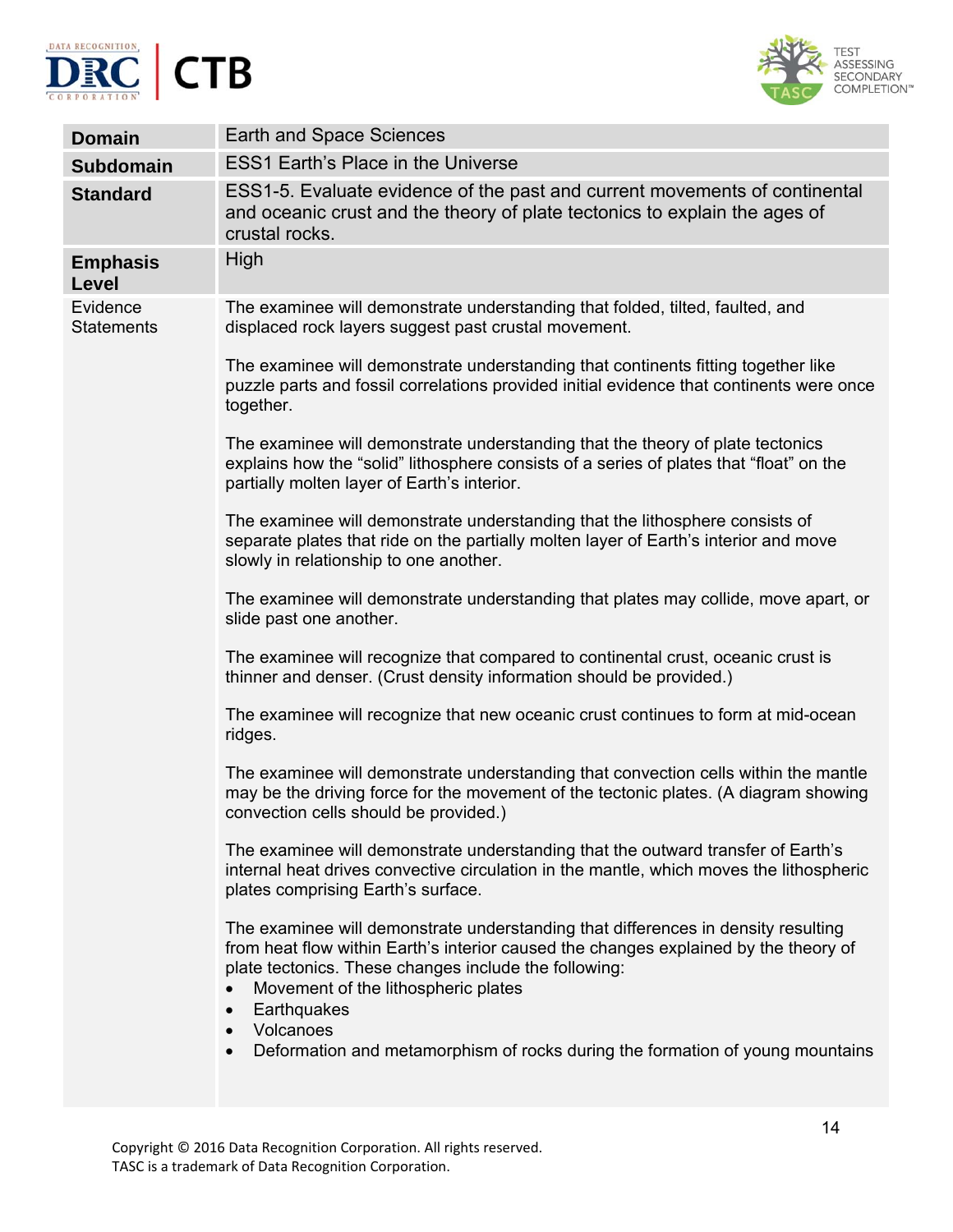



The examinee will demonstrate understanding that most volcanic activity and mountain building occur at the boundaries of the tectonic plates, often resulting in earthquakes.

The examinee will demonstrate understanding that many processes of the rock cycle are consequences of plate motion, such as the production of magma (and subsequent igneous rock formation and contact metamorphism) at both subduction and rifting regions and regional metamorphism within subduction zones.

The examinee will demonstrate understanding that many of Earth's surface features such as mid-ocean ridges/rifts, trenches/subduction zones/ island arcs, mountain ranges (folded, faulted, and volcanic), and hot spots—are consequences of forces associated with plate motion and interaction.

The examinee will demonstrate understanding that plate motions have resulted in global changes in geography, climate, and the patterns of organic evolution.

The examinee will demonstrate understanding that landforms are the result of the interaction of tectonic forces and the processes of weathering, erosion, and deposition.

The examinee will demonstrate understanding that rocks are composed of minerals.

The examinee will demonstrate understanding that only a few rock-forming minerals make up most of the rocks of Earth.

The examinee will demonstrate understanding that minerals are the naturally occurring inorganic solid elements, compounds, and mixtures from which rocks are made.

The examinee will demonstrate understanding that minerals are classified on the basis of their chemical composition and observable properties.

The examinee will demonstrate understanding that minerals can be identified by welldefined physical and chemical properties, such as cleavage, fracture, color, density, hardness, streak, luster, crystal shape, and reaction with acid.

The examinee will demonstrate understanding that rocks are generally classified by their method of formation (igneous, metamorphic, or sedimentary), texture, and mineral content.

The examinee will demonstrate understanding that minerals are formed inorganically by the process of crystallization as a result of specific environmental conditions including the following:

- Cooling and solidification of magma
- Precipitation from water caused by such processes as evaporation, chemical reactions, and temperature changes
- Rearrangement of atoms in existing minerals subjected to conditions of high temperature and pressure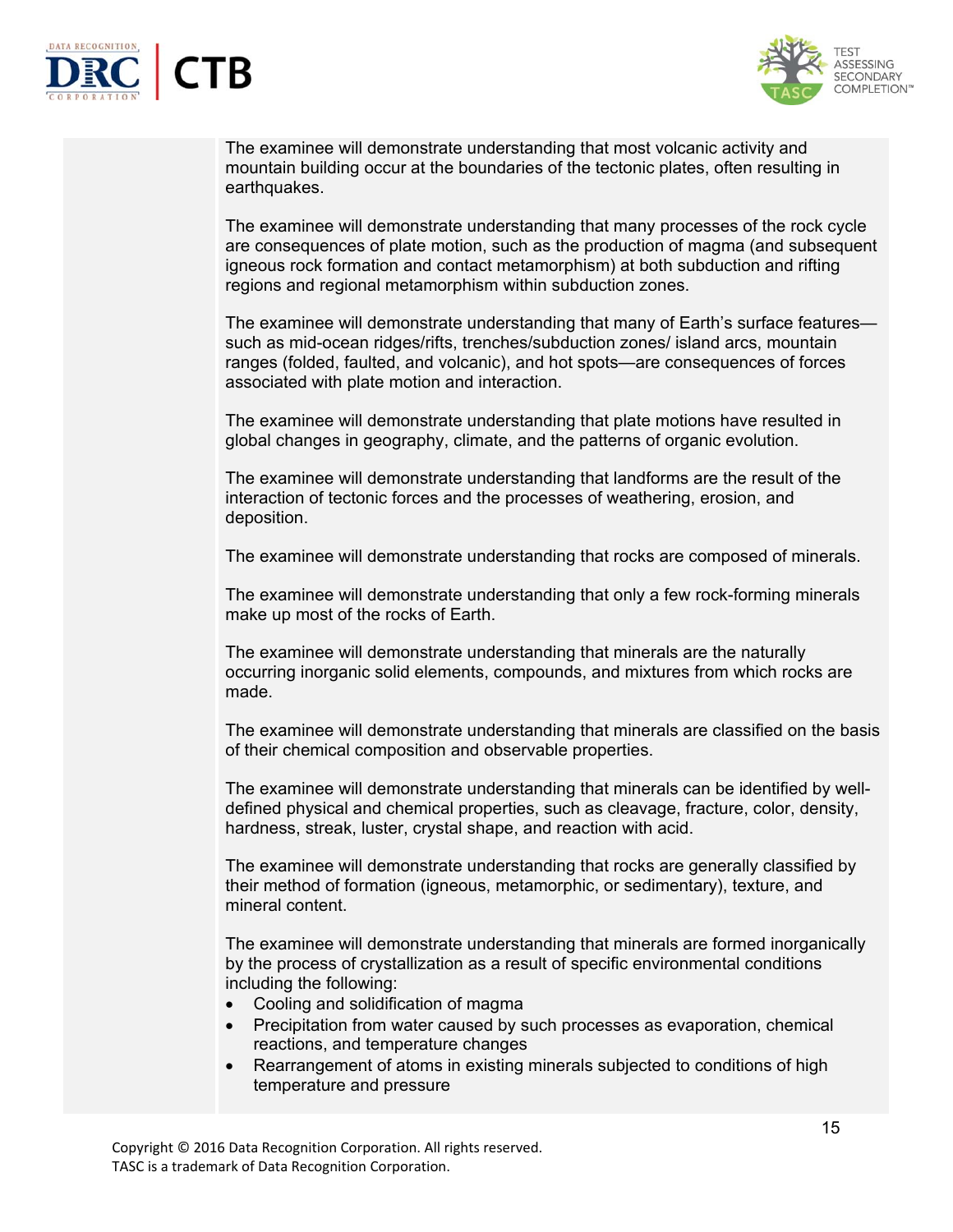



|                               | The examinee will demonstrate understanding that rocks are usually composed of one<br>or more minerals.                                                                                            |
|-------------------------------|----------------------------------------------------------------------------------------------------------------------------------------------------------------------------------------------------|
|                               | The examinee will demonstrate understanding that rocks are classified by their origin,<br>mineral content, and texture.                                                                            |
|                               | The examinee will recognize that conditions that existed when a rock formed can be<br>inferred from the rock's mineral content and texture.                                                        |
|                               | The examinee will recognize that rocks and minerals help us understand Earth's<br>historical development and its processes.                                                                        |
|                               | The examinee will demonstrate understanding that the three classes of rocks are<br>sedimentary, metamorphic, and igneous.                                                                          |
|                               | The examinee will demonstrate understanding that sedimentary rocks form when<br>sediments are compacted and/or cemented after burial, or as the result of chemical<br>precipitation from seawater. |
|                               | The examinee will demonstrate understanding that most rocks show characteristics<br>that give clues to their formation conditions.                                                                 |
|                               | The examinee will demonstrate understanding of the rock cycle model showing how<br>types of rock or rock material may be transformed from one type of rock to another.                             |
| Assessment                    | <b>Beyond Scope</b>                                                                                                                                                                                |
| Limits/Content<br>Constraints | Knowledge of specific tectonic plates, faults, and plate movements<br>$\bullet$<br>Definition of divergent, convergent, transforming, and subduction<br>$\bullet$                                  |
|                               | Identification of Earth's interior layers: asthenosphere, mantle, outer core, inner<br>$\bullet$                                                                                                   |
|                               | core                                                                                                                                                                                               |
|                               | Identification of specific rocks or minerals<br>$\bullet$                                                                                                                                          |
| DOK(s)                        | 1, 2                                                                                                                                                                                               |
| <b>Stimulus</b>               | Most items should include a chart, data table, graphical representation, or map.<br>A model/diagram of the rock cycle must be provided with items about the rock<br>cycle.                         |
|                               | A rock identification chart must be provided for items about specific rock types.                                                                                                                  |
|                               | A chart showing mineral properties must be provided for items about specific types<br>of minerals.                                                                                                 |
|                               | Maps of current and historical tectonic plate movements should be provided with<br>$\bullet$<br>most items on plate tectonics.                                                                     |
| <b>Tools</b>                  | Scientific calculator provided                                                                                                                                                                     |
| Sample Item<br>Stem(s)        | Based on the information in the diagram, which layer of crustal rock is the oldest?                                                                                                                |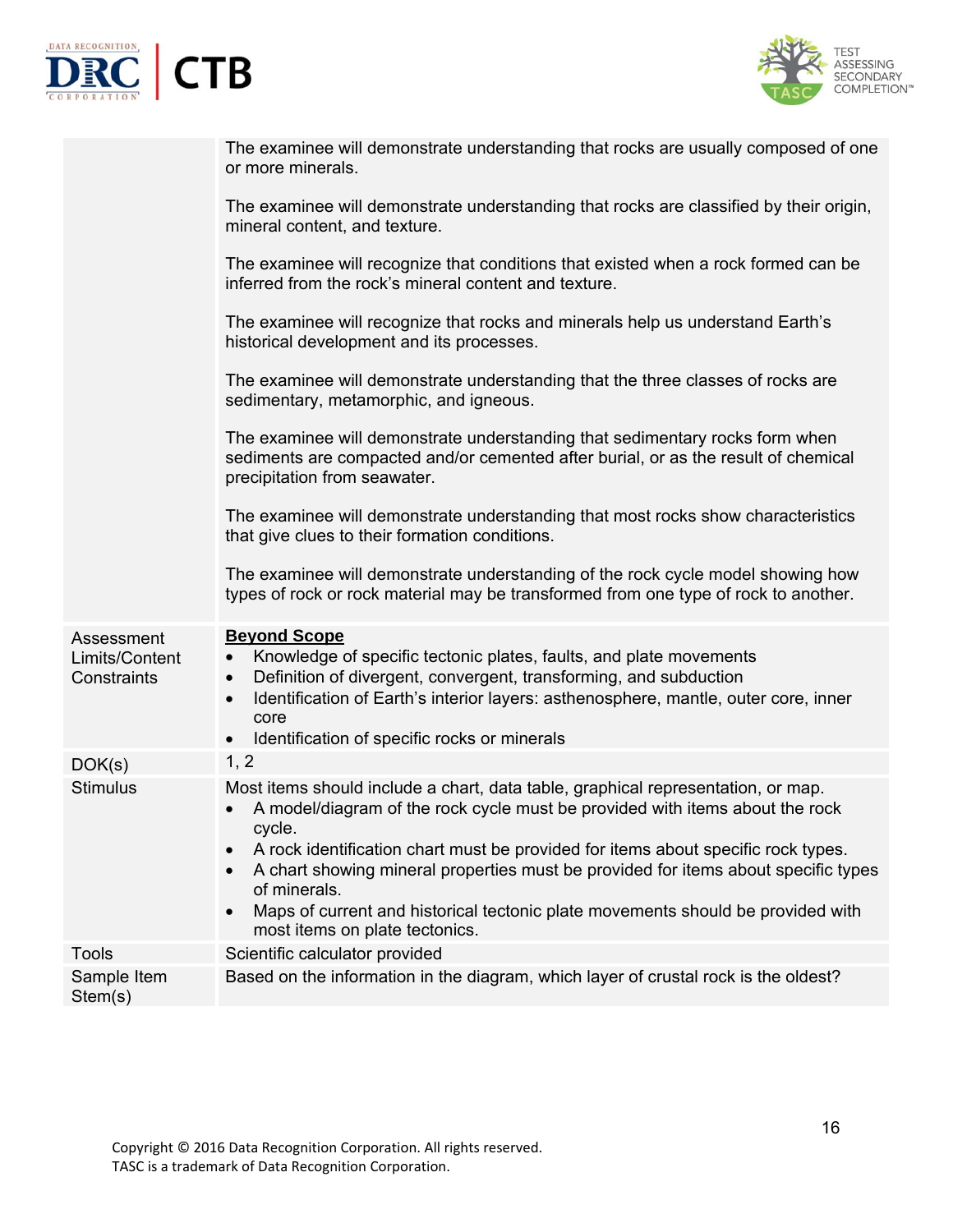



| <b>Domain</b>                 | <b>Earth and Space Sciences</b>                                                                                                                                                                                     |
|-------------------------------|---------------------------------------------------------------------------------------------------------------------------------------------------------------------------------------------------------------------|
| <b>Subdomain</b>              | <b>ESS1 Earth's Place in the Universe</b>                                                                                                                                                                           |
| <b>Standard</b>               | ESS1-6. Apply scientific reasoning and evidence from ancient Earth materials,<br>meteorites, and other planetary surfaces to construct an account of Earth's<br>formation and early history.                        |
| <b>Emphasis</b><br>Level      | Medium                                                                                                                                                                                                              |
| Evidence<br><b>Statements</b> | The examinee will demonstrate understanding that the solar system formed about five<br>billion years ago from a giant cloud of gas and debris.                                                                      |
|                               | The examinee will demonstrate understanding that gravity caused Earth and the other<br>planets to become layered according to density differences in their materials.                                               |
|                               | The examinee will demonstrate understanding that the characteristics of the planets of<br>the solar system are affected by each planet's location in relationship to the Sun.                                       |
|                               | The examinee will demonstrate understanding that the inner planets are small, rocky,<br>and dense, and the outer planets are large, gaseous, and of low density.                                                    |
|                               | The examinee will demonstrate understanding that asteroids, comets, and meteors<br>are components of our solar system.                                                                                              |
|                               | The examinee will demonstrate understanding that impact events have been<br>correlated with mass extinction and global climatic change.                                                                             |
|                               | The examinee will recognize that impact craters can be identified in Earth's crust.                                                                                                                                 |
|                               | The examinee will demonstrate understanding that Earth's early atmosphere formed<br>as a result of the outgassing of water vapor, carbon dioxide, nitrogen, and lesser<br>amounts of other gases from its interior. |
|                               | The examinee will demonstrate understanding that Earth's oceans formed as a result<br>of precipitation over millions of years.                                                                                      |
|                               | The examinee will demonstrate understanding that the presence of an early ocean is<br>indicated by sedimentary rocks of marine origin dating back about four billion years.                                         |
|                               | The examinee will demonstrate understanding that the evolution of life caused<br>dramatic changes in the composition of Earth's atmosphere. (Note: Atmospheric<br>composition data should be provided.)             |
|                               | The examinee will demonstrate understanding that free oxygen did not form in the<br>atmosphere until oxygen-producing organisms evolved.                                                                            |
|                               | The examinee will demonstrate understanding that geologic history can be<br>reconstructed by observing sequences of rock types and fossils to correlate bedrock<br>at various locations.                            |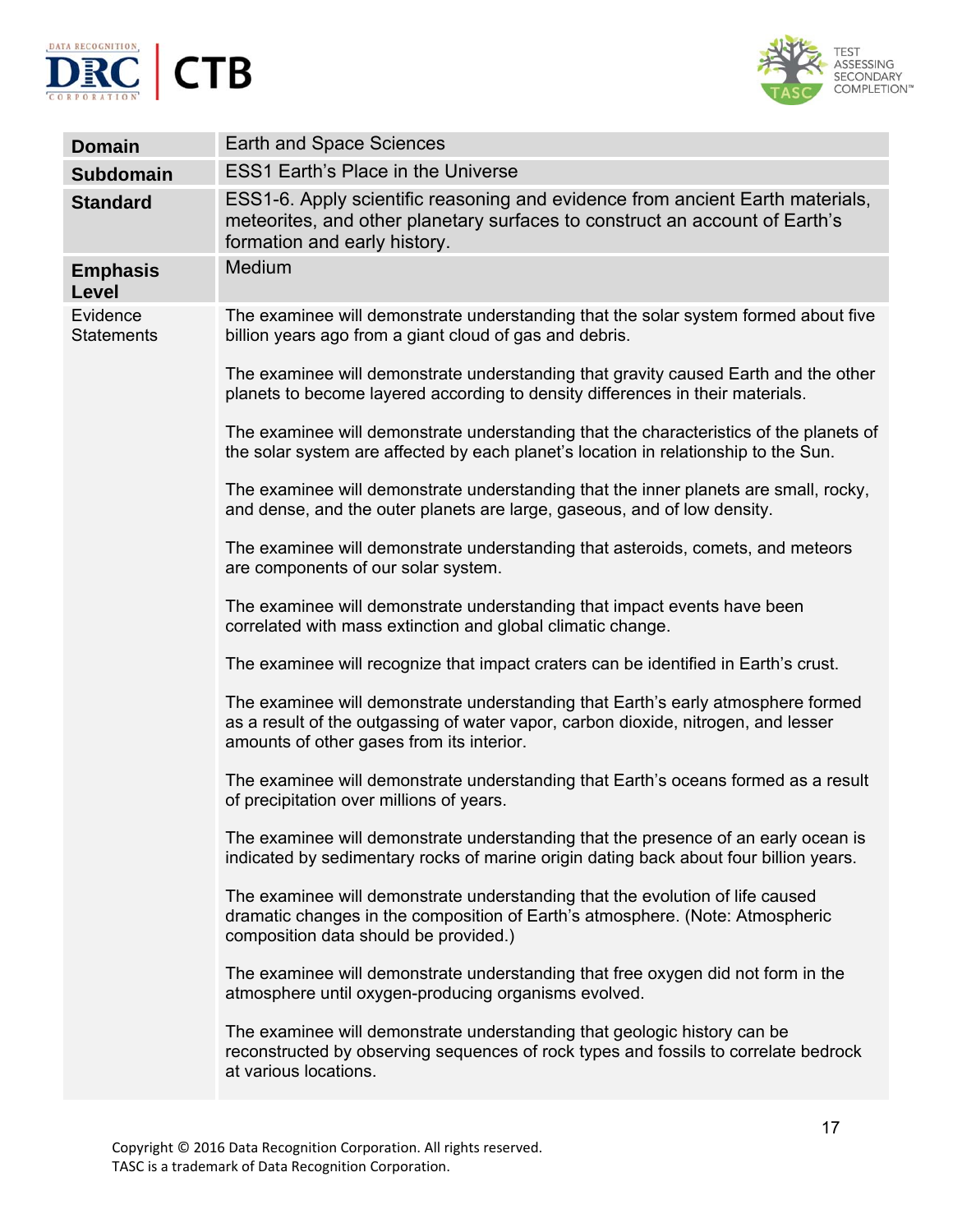



|                                             | The examinee will demonstrate understanding that the characteristics of rocks indicate<br>the processes by which they formed and the environments in which these processes<br>took place.                                                                                                              |
|---------------------------------------------|--------------------------------------------------------------------------------------------------------------------------------------------------------------------------------------------------------------------------------------------------------------------------------------------------------|
|                                             | The examinee will recognize that rocks and minerals help us understand Earth's<br>historical development and its processes.                                                                                                                                                                            |
|                                             | The examinee will recognize that geologists have divided Earth history into time units<br>based upon the fossil record. (Note: Geologic eras must be defined.)                                                                                                                                         |
|                                             | The examinee will demonstrate understanding that the presence of volcanic ash<br>layers, index fossils, and meteoritic debris can provide information to reconstruct<br>geologic history.                                                                                                              |
|                                             | The examinee will recognize that fossils are usually found in sedimentary rocks.                                                                                                                                                                                                                       |
|                                             | The examinee will demonstrate understanding that fossils can be used to study past<br>climates and environments.                                                                                                                                                                                       |
|                                             | The examinee will demonstrate understanding that running water erodes mountains<br>that were originally uplifted by Earth's internal heat energy and transports sediments<br>to other locations, where they are deposited and may undergo the processes that<br>transform them into sedimentary rocks. |
|                                             | The examinee will demonstrate understanding that the regular rate of nuclear decay<br>(half-life time period) of radioactive isotopes allows geologists to determine the<br>absolute age of materials found in some rocks. (Note: Specific information about half-<br>life must be provided.)          |
| Assessment<br>Limits/Content<br>Constraints | <b>Beyond Scope</b><br>Identification of the names of geologic eras, periods, and epochs                                                                                                                                                                                                               |
| DOK(s)                                      | $\overline{2}$                                                                                                                                                                                                                                                                                         |
| <b>Stimulus</b>                             | Items should include a data table or chart.<br>Specific planetary information must be included in a chart or table.                                                                                                                                                                                    |
| <b>Tools</b>                                | Scientific calculator provided                                                                                                                                                                                                                                                                         |
| Sample Item<br>Stem(s)                      | Which planet is most like Earth, based on the information in the chart?                                                                                                                                                                                                                                |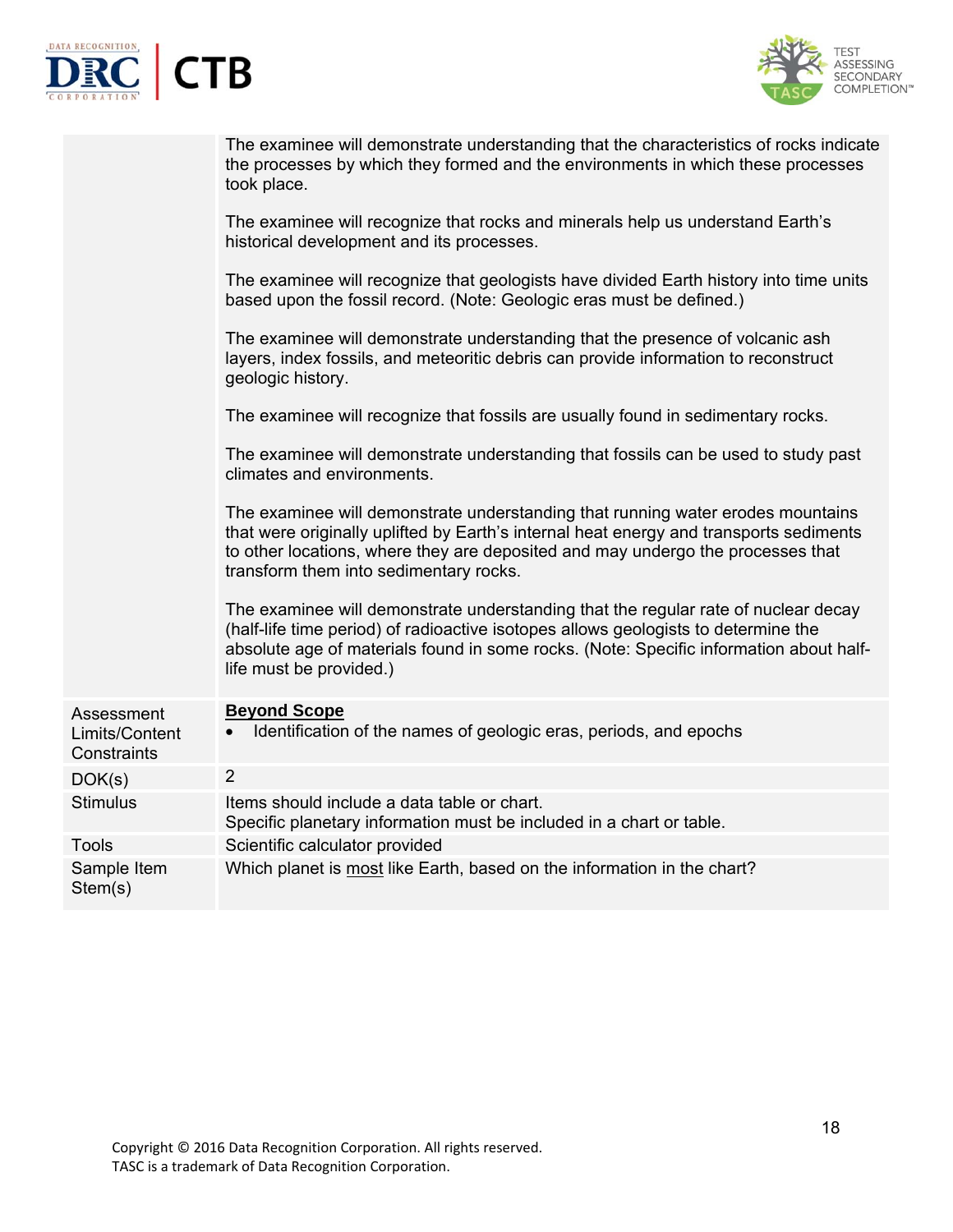



| <b>Domain</b>                 | Earth and Space Sciences                                                                                                                                                                                                                                                        |
|-------------------------------|---------------------------------------------------------------------------------------------------------------------------------------------------------------------------------------------------------------------------------------------------------------------------------|
| <b>Subdomain</b>              | <b>ESS2 Earth's Systems</b>                                                                                                                                                                                                                                                     |
| <b>Standard</b>               | ESS2-1. Develop a model to illustrate how Earth's internal and surface<br>processes operate at different spatial and temporal scales to form continental<br>and ocean-floor features.                                                                                           |
| <b>Emphasis</b><br>Level      | Medium                                                                                                                                                                                                                                                                          |
| Evidence<br><b>Statements</b> | The examinee will demonstrate understanding that topographic maps represent<br>landforms through the use of contour lines that are isolines connecting points of equal<br>elevation.                                                                                            |
|                               | The examinee will demonstrate understanding that gradients and profiles can be<br>determined from changes in elevation over a given distance. (Note: The equation for<br>gradient will be supplied.)                                                                            |
|                               | The examinee will demonstrate understanding that the rock at Earth's surface forms a<br>nearly continuous shell around Earth called the lithosphere.                                                                                                                            |
|                               | The examinee will demonstrate understanding that heat flow and movement of<br>material within Earth cause sections of Earth's crust to move. This may result in<br>earthquakes, volcanic eruption, and creation of mountains and ocean basins.                                  |
|                               | The examinee will demonstrate understanding that the theory of plate tectonics<br>explains how the "solid" lithosphere consists of a series of plates that "float" on the<br>partially molten section of the mantle.                                                            |
|                               | The examinee will demonstrate understanding that convection cells within the mantle<br>may be the driving force for the movement of the tectonic plates.                                                                                                                        |
|                               | The examinee will demonstrate understanding that plates may collide, move apart, or<br>slide past one another.                                                                                                                                                                  |
|                               | The examinee will demonstrate understanding that most volcanic activity and<br>mountain building occur at the boundaries of the tectonic plates, often resulting in<br>earthquakes.                                                                                             |
|                               | The examinee will demonstrate understanding that folded, tilted, faulted, and displaced<br>rock layers suggest past crustal movement.                                                                                                                                           |
|                               | The examinee will demonstrate understanding that continents fitting together like<br>puzzle parts and fossil correlations provided initial evidence that continents were once<br>together. (Note: Maps of current and historical tectonic plate movements will be<br>provided.) |
|                               |                                                                                                                                                                                                                                                                                 |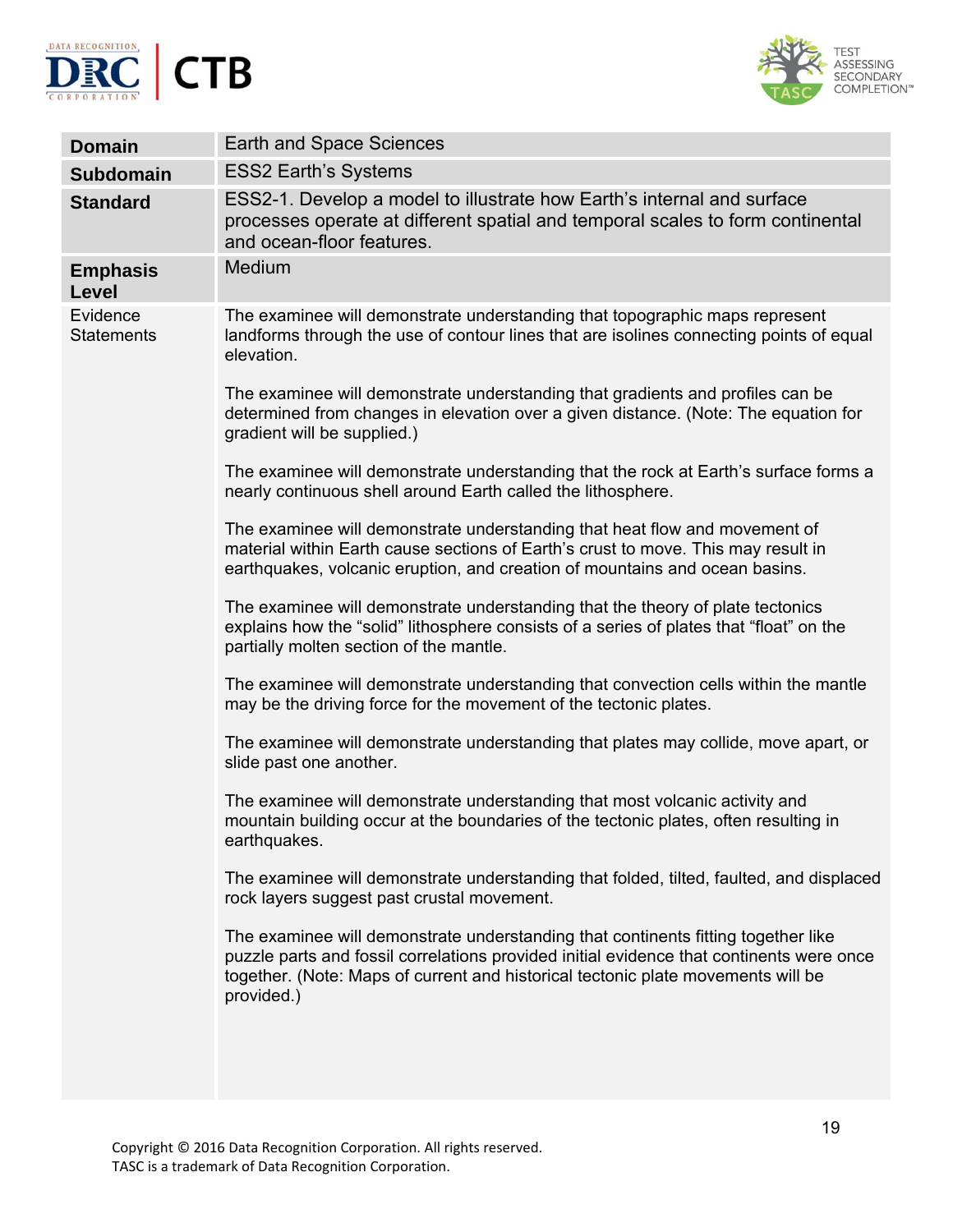



|                                             | The examinee will demonstrate understanding that climate variations, structure, and<br>characteristics of bedrock influence the development of landscape features including<br>mountains, plateaus, plains, valleys, ridges, escarpments, and stream drainage<br>patterns. |
|---------------------------------------------|----------------------------------------------------------------------------------------------------------------------------------------------------------------------------------------------------------------------------------------------------------------------------|
| Assessment<br>Limits/Content<br>Constraints | <b>Beyond Scope</b><br>Knowledge of specific tectonic plates, faults, and plate movements<br>Memorization of the gradient equation<br>$\bullet$                                                                                                                            |
| DOK(s)                                      | 1, 2                                                                                                                                                                                                                                                                       |
| <b>Stimulus</b>                             | A diagram is recommended.                                                                                                                                                                                                                                                  |
| <b>Tools</b>                                | Scientific calculator provided                                                                                                                                                                                                                                             |
| Sample Item<br>Stem(s)                      | Which of these features provides evidence of past crustal movement?                                                                                                                                                                                                        |

## **Sample Item**

The diagram shows a cross-section of an area where two tectonic plates of Earth's surface are moving toward each other. The leading edge of one tectonic plate has oceanic crust, while the leading edge of the other tectonic plate has continental crust.



Several types of geological features would be predicted to form over time in the area shown in the diagram. Which geological feature would not be predicted to occur in this area?

- A. volcanoes
- B. mountains
- C. ocean ridge
- D. ocean trench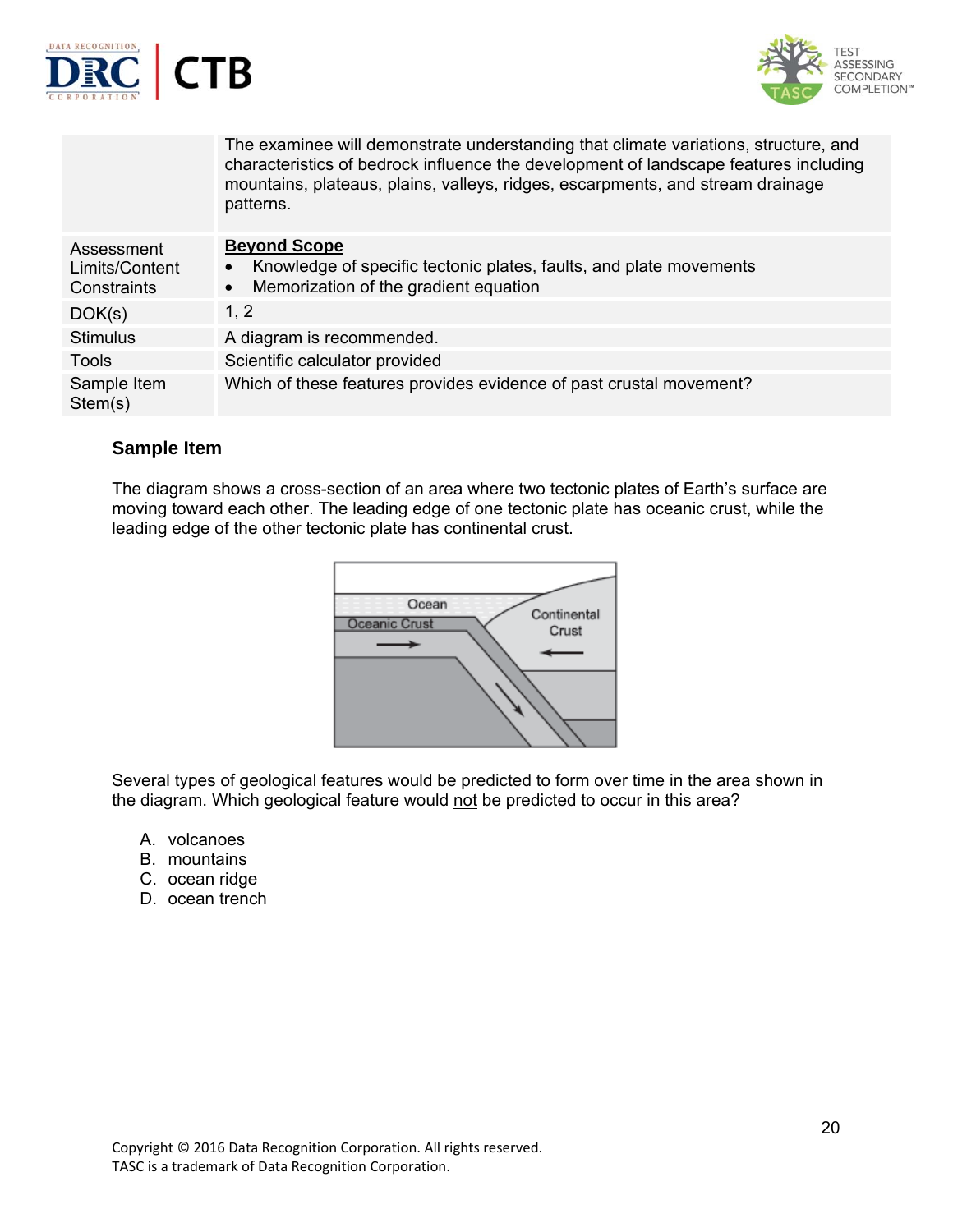



| <b>Domain</b>                               | <b>Earth and Space Sciences</b>                                                                                                                                                                                                                                                        |
|---------------------------------------------|----------------------------------------------------------------------------------------------------------------------------------------------------------------------------------------------------------------------------------------------------------------------------------------|
| <b>Subdomain</b>                            | <b>ESS2 Earth's Systems</b>                                                                                                                                                                                                                                                            |
| <b>Standard</b>                             | ESS2-2. Analyze geoscience data to make the claim that one change to<br>Earth's surface can create feedbacks that cause changes to other Earth<br>systems.                                                                                                                             |
| <b>Emphasis</b><br>Level                    | Low                                                                                                                                                                                                                                                                                    |
| Evidence<br><b>Statements</b>               | The examinee will demonstrate understanding that Earth is a set of closely interrelated<br>systems that provide the framework to investigate four major interacting components:<br>lithosphere or geosphere (land), hydrosphere (water), atmosphere (air), and biosphere<br>$(life)$ . |
|                                             | The examinee will demonstrate understanding that processes act within and between<br>the lithosphere, hydrosphere, atmosphere, and biosphere on a wide range of time<br>scales to bring about continuous change in Earth's crust, oceans, air, and living<br>organisms.                |
|                                             | The examinee will demonstrate understanding that the atmosphere, hydrosphere,<br>lithosphere, and biosphere interact, evolve, and change.                                                                                                                                              |
|                                             | The examinee will demonstrate understanding that water circulates through the<br>atmosphere, lithosphere, biosphere, and hydrosphere in what is known as the water<br>cycle.                                                                                                           |
|                                             | The examinee will demonstrate understanding that the evolution of life caused<br>dramatic changes in the composition of Earth's atmosphere.                                                                                                                                            |
|                                             | The examinee will demonstrate understanding that free oxygen did not form in the<br>atmosphere until oxygen-producing organisms evolved.                                                                                                                                               |
|                                             | The examinee will demonstrate understanding that populations living in one place<br>form a community. The community and the physical factors with which it interacts<br>compose an ecosystem.                                                                                          |
| Assessment<br>Limits/Content<br>Constraints | <b>Beyond Scope</b><br>The terms "lithosphere," "geosphere," and "biosphere" need to be defined within<br>the item, if included.                                                                                                                                                       |
| DOK(s)                                      | $\overline{2}$                                                                                                                                                                                                                                                                         |
| <b>Stimulus</b>                             | Most items should include a data table.                                                                                                                                                                                                                                                |
| <b>Tools</b>                                | Scientific calculator provided                                                                                                                                                                                                                                                         |
| Sample Item<br>Stem(s)                      | Based on the diagram, how would an increase in precipitation most likely affect the<br>geosphere?                                                                                                                                                                                      |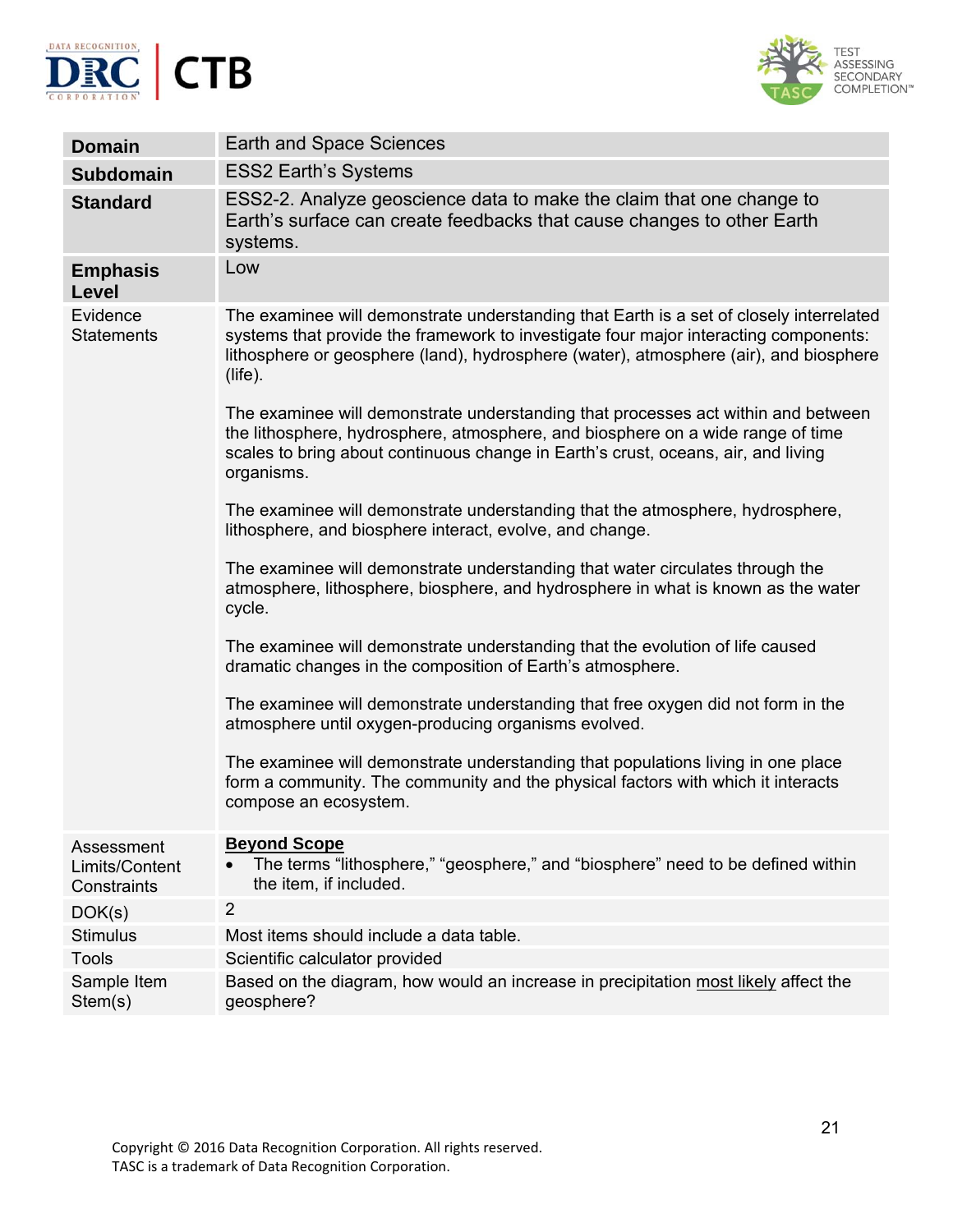



| <b>Domain</b>                 | Earth and Space Sciences                                                                                                                                                                                                                                                                                          |
|-------------------------------|-------------------------------------------------------------------------------------------------------------------------------------------------------------------------------------------------------------------------------------------------------------------------------------------------------------------|
| <b>Subdomain</b>              | <b>ESS2 Earth's Systems</b>                                                                                                                                                                                                                                                                                       |
| <b>Standard</b>               | ESS2-3. Develop a model based on evidence of Earth's interior to describe the<br>cycling of matter by thermal convection.                                                                                                                                                                                         |
| <b>Emphasis</b><br>Level      | Medium                                                                                                                                                                                                                                                                                                            |
| Evidence<br><b>Statements</b> | The examinee will demonstrate understanding that Earth systems have internal and<br>external sources of energy, both of which create heat.                                                                                                                                                                        |
|                               | The examinee will demonstrate understanding that Earth's internal energy is in the form of<br>heat from the decay of radioactive materials and residual heat from Earth's formation.                                                                                                                              |
|                               | The examinee will demonstrate understanding that differences in density resulting from<br>heat flow within Earth's interior cause the changes explained by the theory of plate<br>tectonics. These changes include the following:<br>Movement of the lithospheric plates<br>Earthquakes<br>$\bullet$<br>Volcanoes |
|                               | The examinee will demonstrate understanding that the rock at Earth's surface forms a<br>nearly continuous shell around Earth called the lithosphere. (Note: Lithosphere should be<br>defined by way of a model.)                                                                                                  |
|                               | The examinee will demonstrate understanding that heat flow and movement of material<br>within Earth cause sections of Earth's crust to move and sometimes break apart. This may<br>result in earthquakes, volcanic eruption, and creation of mountains and ocean basins.                                          |
|                               | The examinee will demonstrate understanding that the analysis of earthquake waves allows<br>the determination of the location of earthquake epicenters and the measurement of<br>earthquake magnitude. (Note: Seismic wave graph should be supplied.)                                                             |
|                               | The examinee will demonstrate understanding that the analysis of earthquake waves leads<br>to the inference that Earth's interior is composed of layers that differ in composition and<br>states of matter.                                                                                                       |
|                               | The examinee will demonstrate understanding about how the theory of plate tectonics<br>explains how the "solid" lithosphere consists of a series of plates that "float" on the partially<br>molten section of the mantle. (Note: Maps of current and historical tectonic plate<br>movements should be supplied.)  |
|                               | The examinee will recognize that plates may collide, move apart, or slide past one another.<br>(Note: Maps of current and historical tectonic plate movements should be supplied.)                                                                                                                                |
|                               | The examinee will demonstrate understanding that most volcanic activity and mountain<br>building occur at the boundaries of the tectonic plates, often resulting in earthquakes.                                                                                                                                  |
|                               |                                                                                                                                                                                                                                                                                                                   |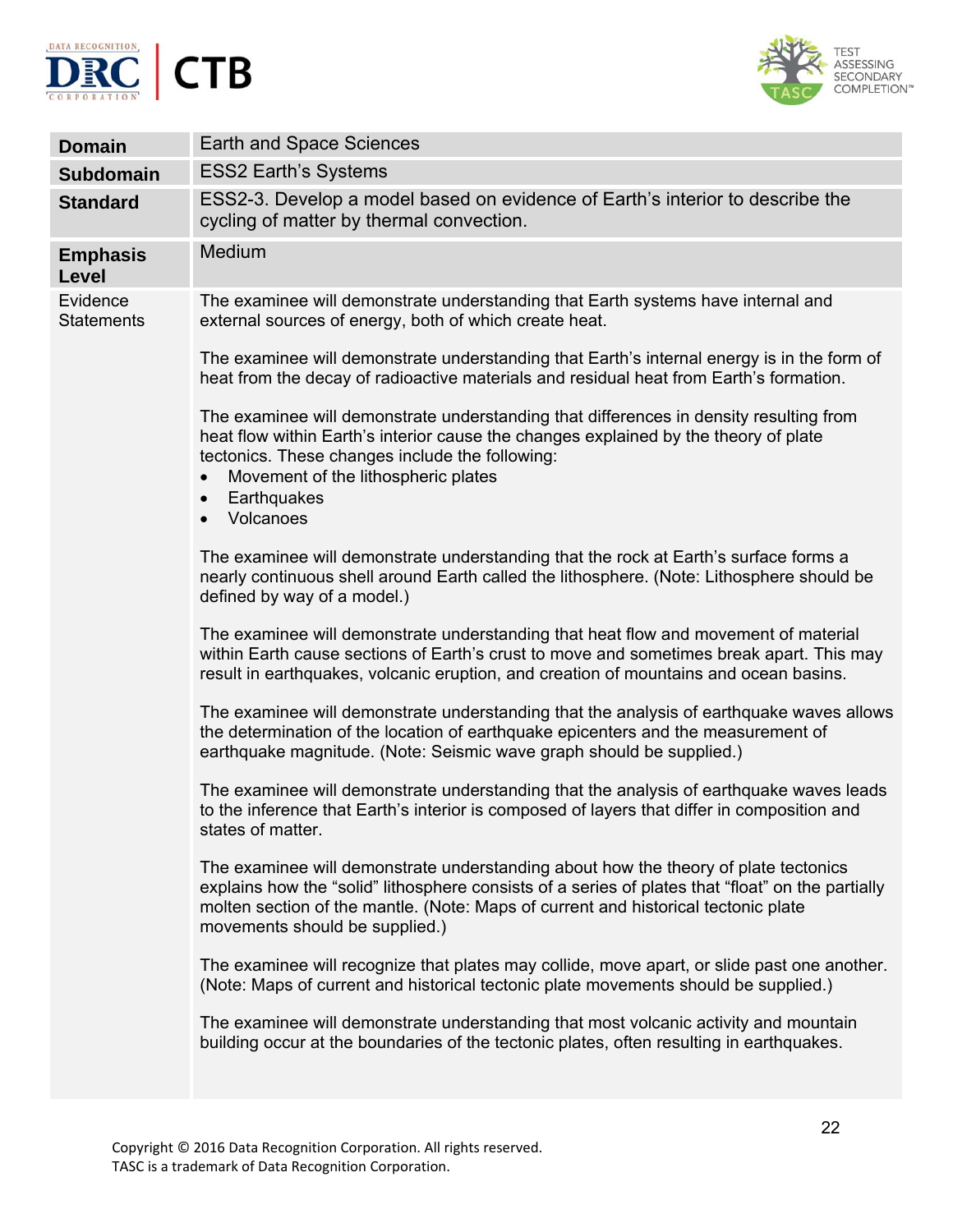



|                                             | The examinee will demonstrate understanding that folded, tilted, faulted, and displaced rock<br>layers suggest past crustal movement.                                                                                                                                          |
|---------------------------------------------|--------------------------------------------------------------------------------------------------------------------------------------------------------------------------------------------------------------------------------------------------------------------------------|
|                                             | The examinee will demonstrate understanding that continents fitting together like puzzle<br>parts and fossil correlations provided initial evidence that continents were once together.<br>(Note: Maps of current and historical tectonic plate movements should be supplied.) |
| Assessment<br>Limits/Content<br>Constraints | <b>Beyond Scope</b><br>Knowledge of specific tectonic plates, faults, and plate movements<br>$\bullet$                                                                                                                                                                         |
| DOK(s)                                      | 2                                                                                                                                                                                                                                                                              |
| <b>Stimulus</b>                             | A graphical model/illustration is recommended.                                                                                                                                                                                                                                 |
| <b>Tools</b>                                | Scientific calculator provided                                                                                                                                                                                                                                                 |
| Sample Item<br>Stem(s)                      | Which of Earth's internal processes is most likely responsible for earthquakes?                                                                                                                                                                                                |

## **Sample Item**

The diagram shows a cross-section of an area where two tectonic plates of Earth's surface are moving toward each other. The leading edge of one tectonic plate has oceanic crust, while the leading edge of the other tectonic plate has continental crust.



Which of these could explain the motion of the tectonic plates shown in the diagram?

- A. rotation of Earth's axis
- B. currents within Earth's ocean
- C. convection of material within Earth's interior
- D. gravitational pull of the Sun and Moon on Earth's surface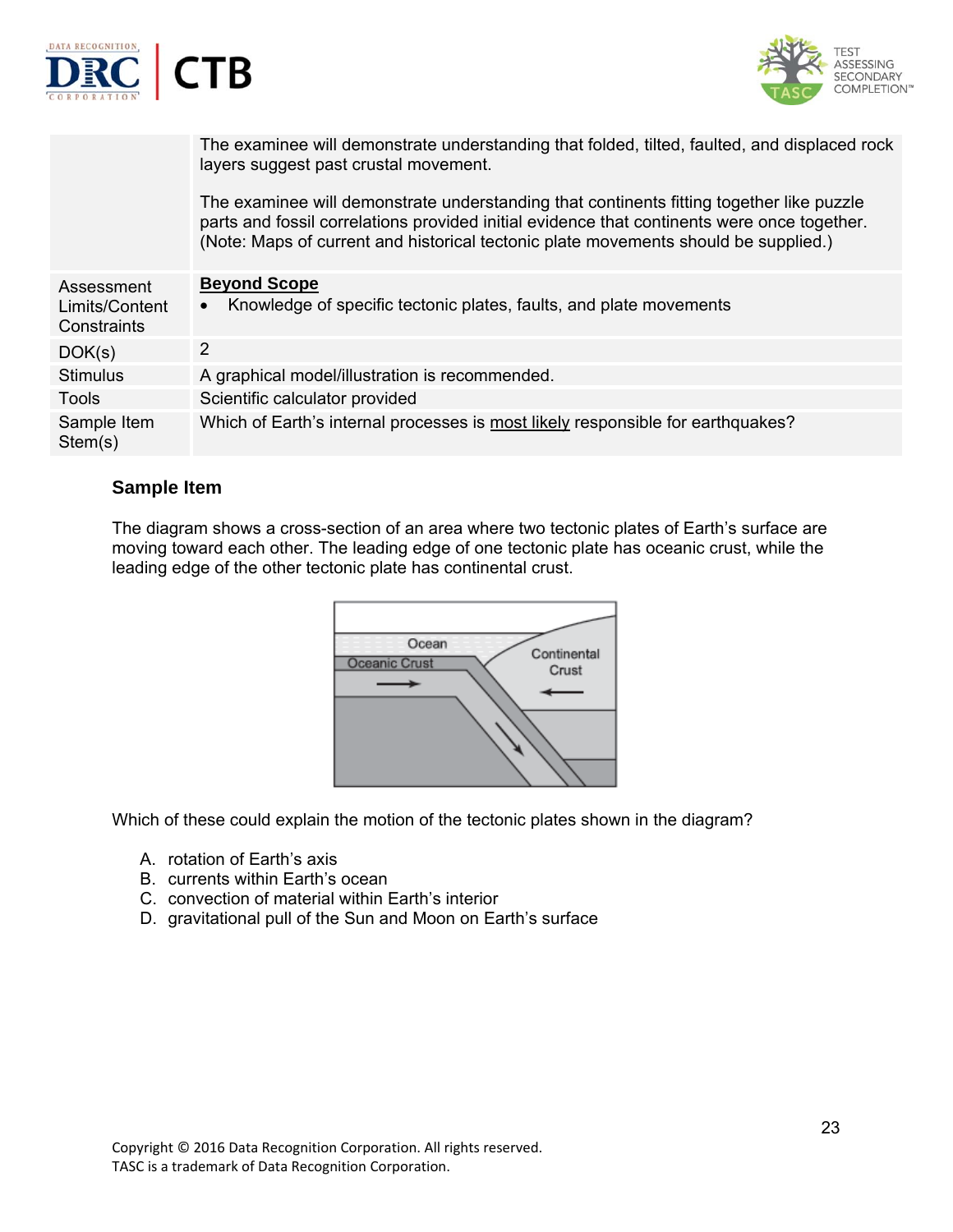



| <b>Domain</b>                 | <b>Earth and Space Sciences</b>                                                                                                                                                                                                                                                                                                                                                                     |
|-------------------------------|-----------------------------------------------------------------------------------------------------------------------------------------------------------------------------------------------------------------------------------------------------------------------------------------------------------------------------------------------------------------------------------------------------|
| <b>Subdomain</b>              | <b>ESS2 Earth's Systems</b>                                                                                                                                                                                                                                                                                                                                                                         |
| <b>Standard</b>               | ESS2-4. Use a model to describe how variations in the flow of energy into and out<br>of Earth's systems result in changes in climate.                                                                                                                                                                                                                                                               |
| <b>Emphasis</b><br>Level      | High                                                                                                                                                                                                                                                                                                                                                                                                |
| Evidence<br><b>Statements</b> | The examinee will demonstrate understanding that Earth systems have internal and<br>external sources of energy, both of which create heat.                                                                                                                                                                                                                                                          |
|                               | The examinee will demonstrate understanding that Earth's external heat is powered<br>primarily by solar energy and influenced by gravity.                                                                                                                                                                                                                                                           |
|                               | The examinee will demonstrate understanding that nearly all the energy for circulating the<br>atmosphere and oceans is supplied by the Sun. As the Sun's radiation strikes the<br>atmosphere, a small percentage is directly absorbed, especially by gases such as ozone,<br>carbon dioxide, and water vapor clouds. Earth's surface absorbs some energy and reflects<br>some energy back to space. |
|                               | The examinee will recognize that energy is transferred between Earth's surface and the<br>atmosphere by radiation, conduction, convection, and evaporation.                                                                                                                                                                                                                                         |
|                               | The examinee will demonstrate understanding that the heating of Earth's surface and<br>atmosphere by the Sun drives convection within the atmosphere and oceans, producing<br>winds and ocean currents.                                                                                                                                                                                             |
|                               | The examinee will demonstrate understanding that a location's climate is influenced by<br>latitude, nearness to large bodies of water, ocean currents, prevailing winds, vegetative<br>cover, elevation, and mountain ranges.                                                                                                                                                                       |
|                               | The examinee will demonstrate understanding that temperature and precipitation patterns<br>are altered by natural events, such volcanic eruptions, and human influences, including<br>deforestation, urbanization, and production of greenhouse gases such as carbon dioxide<br>and methane.                                                                                                        |
|                               | The examinee will demonstrate understanding that temperature variations within the<br>atmosphere cause differences in density that cause atmospheric circulation, which is<br>affected by Earth's rotation.                                                                                                                                                                                         |
|                               | The examinee will recognize that Earth has had climate changes. Throughout geologic<br>time, ice ages occurred. (Note: Geologic eras should be supplied.) Average temperatures<br>may have been significantly warmer at times in the geologic past.                                                                                                                                                 |
|                               | The examinee will demonstrate understanding that nearly all the atmosphere is confined<br>to a thin shell surrounding Earth.                                                                                                                                                                                                                                                                        |
|                               | The examinee will recognize that the atmosphere is a mixture of gases. (Note:<br>Atmospheric content should be supplied.)                                                                                                                                                                                                                                                                           |
|                               | O <sub>A</sub>                                                                                                                                                                                                                                                                                                                                                                                      |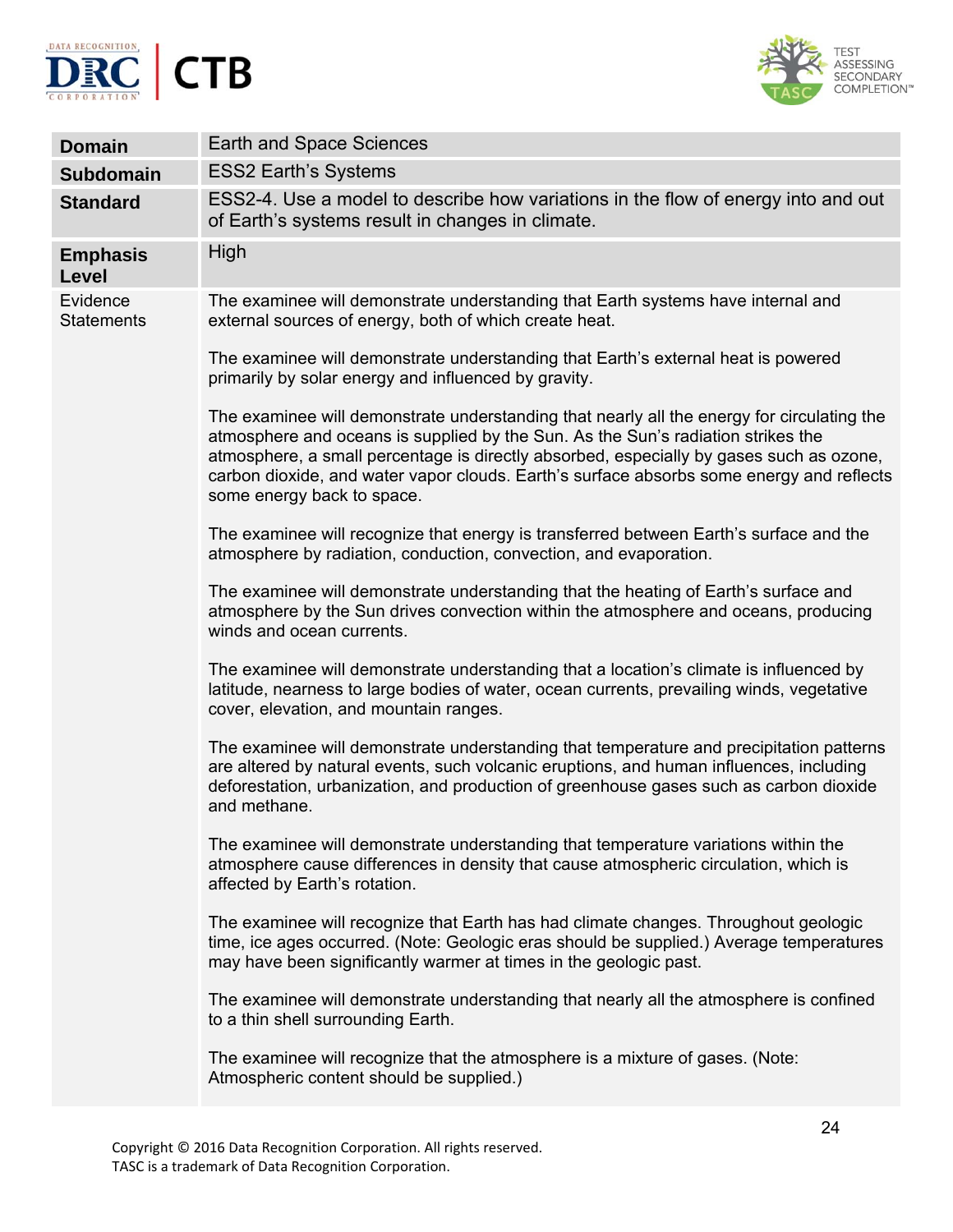



The examinee will demonstrate understanding that weather describes the conditions of the atmosphere at a given location for a short period of time.

The examinee will demonstrate understanding that climate is the characteristic weather pattern that occurs over a long period of time.

The examinee will demonstrate understanding that the uneven heating of Earth's surface is the cause of weather and climate conditions.

The examinee will demonstrate understanding that during Earth's one-year period of revolution, the tilt of its axis results in changes in the angle of the Sun's rays that strike Earth at a given latitude; these changes cause variation in the heating of the surface producing seasonal variation in weather.

The examinee will demonstrate understanding that weather patterns become evident when weather variables are observed, measured, and recorded.

The examinee will demonstrate understanding of weather variables. These variables may include the following:

- Air temperature
- Air pressure
- Moisture (relative humidity and dew point)
- Precipitation (rain, snow, hail, sleet, etc.)
- Wind speed and direction
- Cloud cover

The examinee will recognize that weather variables are measured using instruments such as thermometers, barometers, and precipitation gauges.

The examinee will demonstrate understanding that weather variables are interrelated. For example, temperature and humidity affect air pressure and probability of precipitation.

The examinee will demonstrate understanding that weather variables can be represented in a variety of formats, including radar and satellite images, weather maps, and computer models.

The examinee will demonstrate understanding that air masses form when air remains nearly stationary over a large section of Earth's surface and takes on the conditions of temperature and humidity from that location.

The examinee will demonstrate understanding that weather conditions at a location are determined primarily by temperature, humidity, and pressure of air masses over that location.

The examinee will demonstrate understanding that the movement of air masses is determined by prevailing winds and upper air currents.

The examinee will demonstrate understanding that most local weather condition changes are caused by movement of air masses.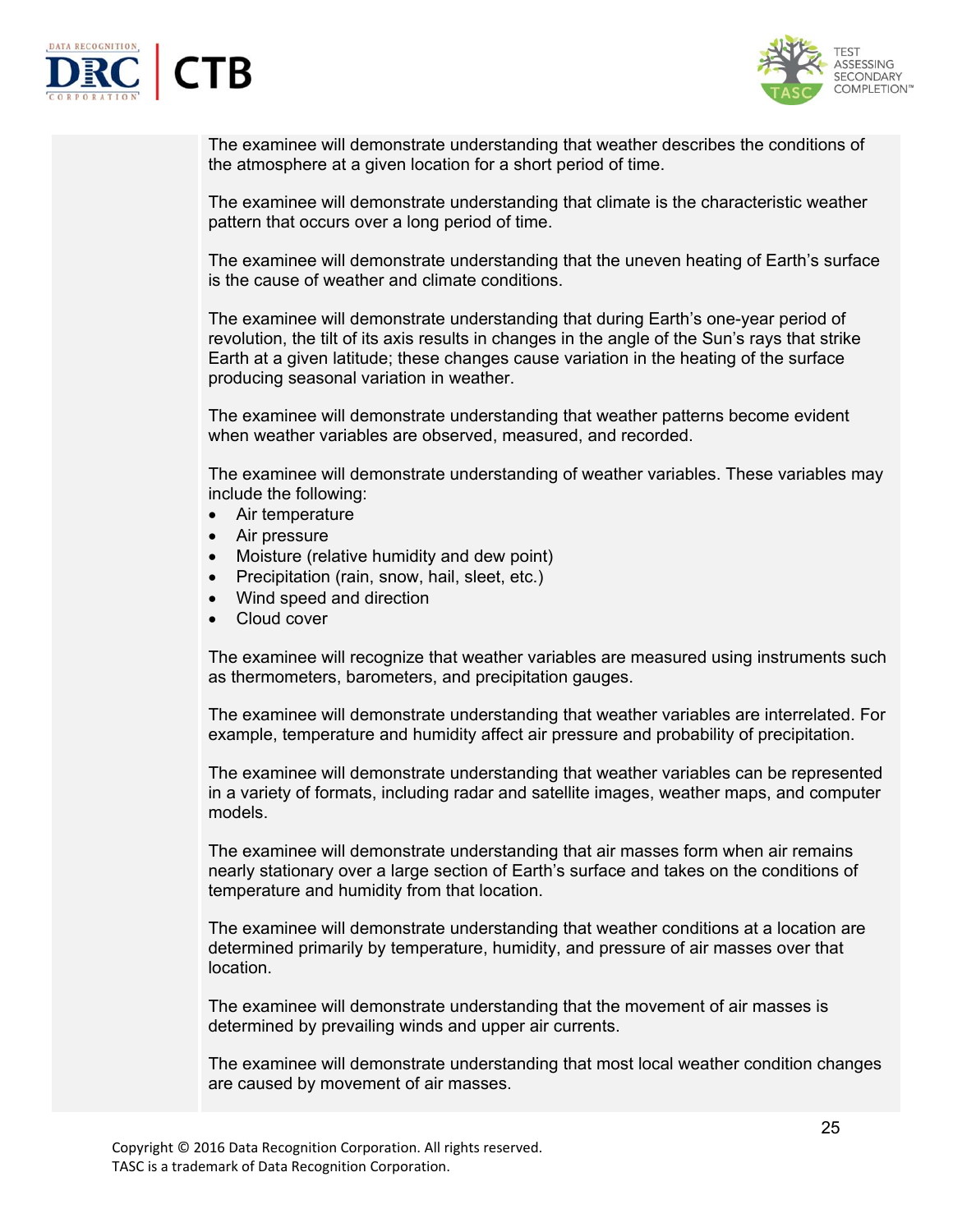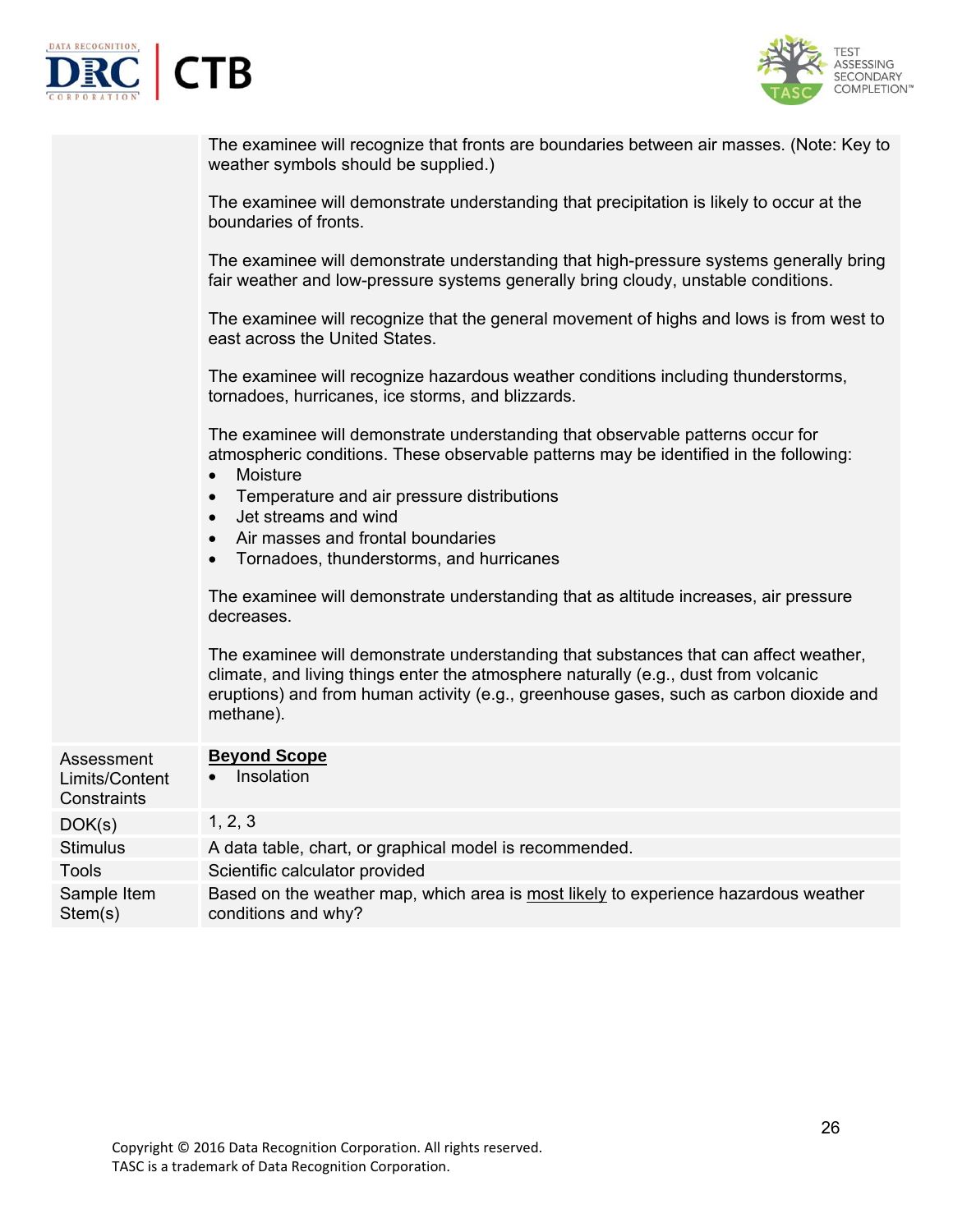



| <b>Domain</b>                 | Earth and Space Sciences                                                                                                                                                                                                                                                                                                                                                                                                                                                               |
|-------------------------------|----------------------------------------------------------------------------------------------------------------------------------------------------------------------------------------------------------------------------------------------------------------------------------------------------------------------------------------------------------------------------------------------------------------------------------------------------------------------------------------|
| <b>Subdomain</b>              | <b>ESS2 Earth's Systems</b>                                                                                                                                                                                                                                                                                                                                                                                                                                                            |
| <b>Standard</b>               | ESS2-5. Plan and conduct an investigation of the properties of water and its<br>effects on Earth materials and surface processes.                                                                                                                                                                                                                                                                                                                                                      |
| <b>Emphasis</b><br>Level      | High                                                                                                                                                                                                                                                                                                                                                                                                                                                                                   |
| Evidence<br><b>Statements</b> | The examinee will demonstrate understanding that the rock at Earth's surface forms a<br>nearly continuous shell around Earth called the lithosphere. (Note: Lithosphere should<br>be defined by way of a model.)                                                                                                                                                                                                                                                                       |
|                               | The examinee will demonstrate understanding that the majority of the lithosphere is<br>covered by a relatively thin layer of water called the hydrosphere.                                                                                                                                                                                                                                                                                                                             |
|                               | The examinee will demonstrate understanding that water circulates through the<br>atmosphere, lithosphere, and hydrosphere in what is known as the water cycle. Water<br>is returned from the atmosphere to Earth's surface by precipitation. Water returns to<br>the atmosphere by evaporation or transpiration from plants. A portion of precipitation<br>becomes runoff over the land or seeps into the ground to become stored in the soil as<br>groundwater below the water table. |
|                               | The examinee will demonstrate understanding that the amount of precipitation that<br>seeps into the ground or runs off is influenced by climate, slope of the land, soil, rock<br>type, vegetation, land use, and amount of water in the soil.                                                                                                                                                                                                                                         |
|                               | The examinee will demonstrate understanding that the processes that transform<br>Earth's surface include weathering and erosion.                                                                                                                                                                                                                                                                                                                                                       |
|                               | The examinee will demonstrate understanding that precipitation supplies the moisture<br>to Earth's surface that contributes to the weathering of rocks.                                                                                                                                                                                                                                                                                                                                |
|                               | The examinee will demonstrate understanding that the process of weathering breaks<br>down rocks to form sediment.                                                                                                                                                                                                                                                                                                                                                                      |
|                               | The examinee will demonstrate understanding that weathering is the physical and<br>chemical breakdown of rocks at or near Earth's surface.                                                                                                                                                                                                                                                                                                                                             |
|                               | The examinee will demonstrate understanding that natural agents of erosion,<br>generally driven by gravity, can remove, transport, and deposit weathered rock<br>particles.                                                                                                                                                                                                                                                                                                            |
|                               | The examinee will demonstrate understanding that running water erodes mountains<br>that were originally uplifted by Earth's internal heat. Water transports sediments to<br>other locations, where they are deposited and may undergo the processes that<br>transform them into sedimentary rocks.                                                                                                                                                                                     |
|                               | The examinee will demonstrate understanding that soil consists of sediment, organic<br>material, water, and air.                                                                                                                                                                                                                                                                                                                                                                       |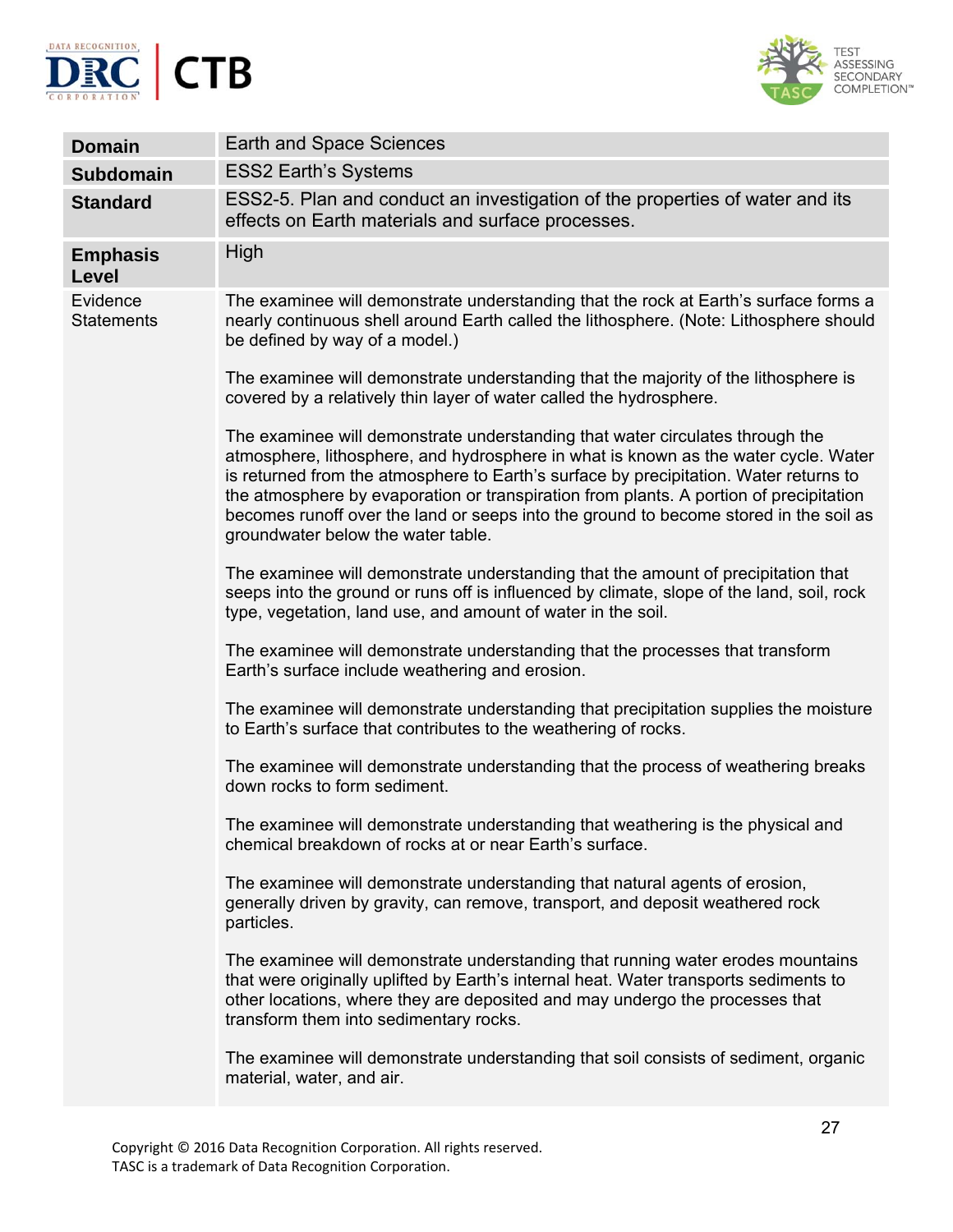



|                                             | The examinee will demonstrate understanding that erosion is the transport of<br>sediment.                                                                                                                                                                                                                                                                                                                                                                                                                                                                        |
|---------------------------------------------|------------------------------------------------------------------------------------------------------------------------------------------------------------------------------------------------------------------------------------------------------------------------------------------------------------------------------------------------------------------------------------------------------------------------------------------------------------------------------------------------------------------------------------------------------------------|
|                                             | The examinee will demonstrate understanding that there are several natural agents of<br>erosion. These natural agents include the following:                                                                                                                                                                                                                                                                                                                                                                                                                     |
|                                             | Streams (running water): Sediments transported by streams tend to become<br>rounded as a result of abrasion. Stream features include V-shaped valleys, deltas,<br>and flood plains. A watershed is the area drained by a stream and its tributaries.<br>Glaciers (moving ice): Glacial erosional processes include the formation of U-<br>$\bullet$<br>shaped valleys, parallel scratches, and grooves in bedrock. Glacial deposits form<br>distinct surface features.<br>Wave action: Erosion and deposition cause continuous changes in shoreline<br>$\bullet$ |
|                                             | features, including beaches, sandbars, and barrier islands. Sediments become<br>rounded as a result of abrasion.                                                                                                                                                                                                                                                                                                                                                                                                                                                 |
|                                             | Wind: Erosion of sediments by wind is most common in arid climates and along<br>$\bullet$<br>shorelines. Wind-generated features include dunes and sand-blasted bedrock.<br>Mass movement: Earth materials move downslope under the influence of gravity.<br>$\bullet$<br>Common examples of mass movement include landslides, avalanches, and<br>mudslides.                                                                                                                                                                                                     |
|                                             | The examinee will demonstrate understanding that sedimentary rocks form when<br>sediments are compacted and/or cemented after burial, or as the result of chemical<br>precipitation from seawater.                                                                                                                                                                                                                                                                                                                                                               |
|                                             | The examinee will demonstrate understanding that landforms are the result of the<br>interaction of tectonic forces and the processes of weathering, erosion, and<br>deposition.                                                                                                                                                                                                                                                                                                                                                                                  |
| Assessment<br>Limits/Content<br>Constraints | <b>Beyond Scope</b><br>Definitions of meanders, moraines, kames, eskers, drumlins, kettle lakes, finger<br>lakes, and outwash plains: these terms and concepts could be included in items,<br>provided there is an explanation of the terminology                                                                                                                                                                                                                                                                                                                |
| DOK(s)                                      | $\overline{2}$                                                                                                                                                                                                                                                                                                                                                                                                                                                                                                                                                   |
| <b>Stimulus</b>                             | Graphics/illustrations are recommended, especially if showing landforms influenced by<br>water.                                                                                                                                                                                                                                                                                                                                                                                                                                                                  |
| <b>Tools</b>                                | Scientific calculator provided                                                                                                                                                                                                                                                                                                                                                                                                                                                                                                                                   |
| Sample Item<br>Stem(s)                      | Which statement best describes how weathering and erosion work together to shape a<br>river delta?                                                                                                                                                                                                                                                                                                                                                                                                                                                               |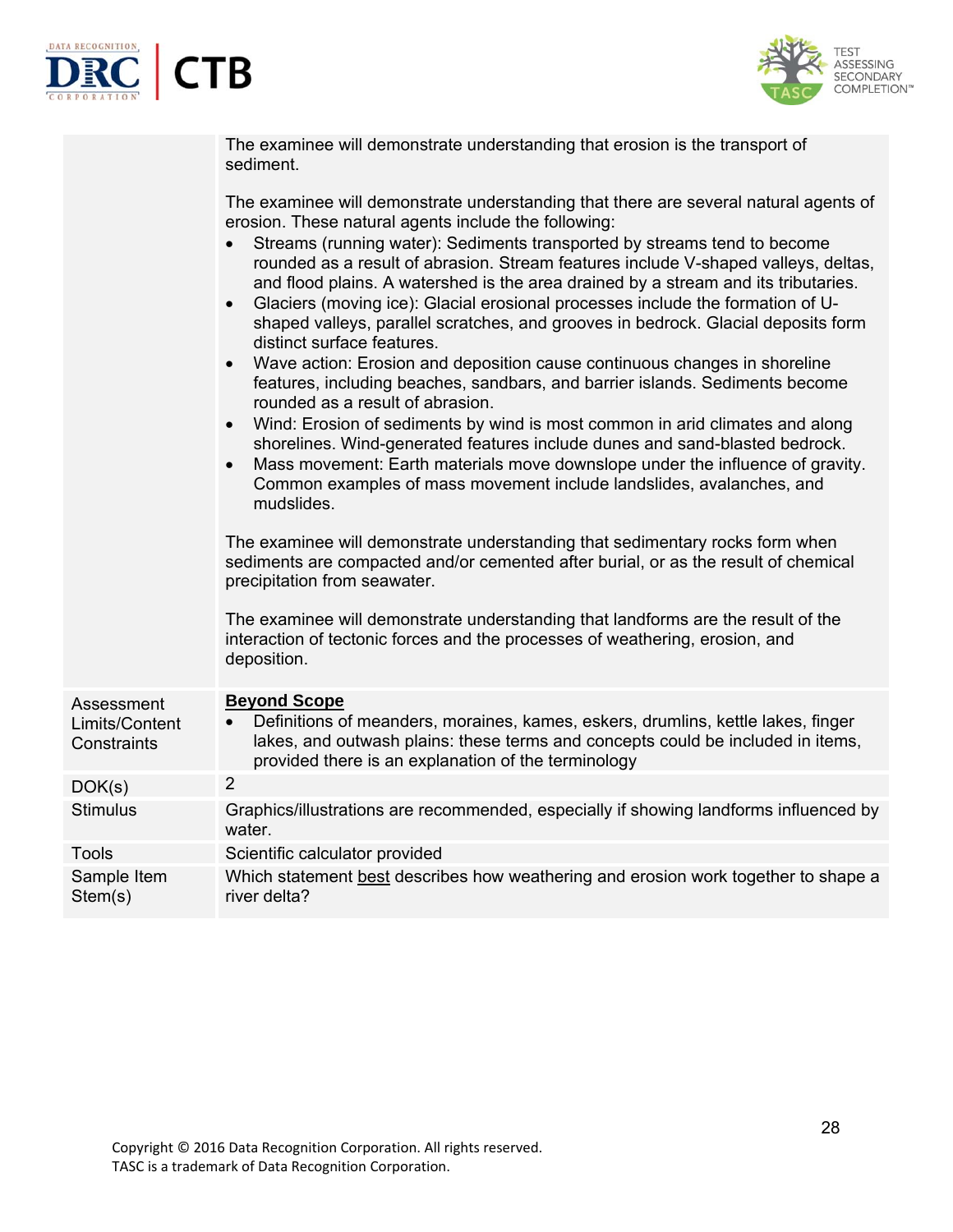



| <b>Domain</b>                               | <b>Earth and Space Sciences</b>                                                                                                                              |
|---------------------------------------------|--------------------------------------------------------------------------------------------------------------------------------------------------------------|
| <b>Subdomain</b>                            | <b>ESS2 Earth's Systems</b>                                                                                                                                  |
| <b>Standard</b>                             | ESS2-6. Develop a quantitative model to describe the cycling of carbon among<br>the hydrosphere, atmosphere, geosphere, and biosphere.                       |
| <b>Emphasis</b><br>Level                    | Medium                                                                                                                                                       |
| Evidence                                    | The examinee will demonstrate understanding that all organic matter contains carbon.                                                                         |
| <b>Statements</b>                           | The examinee will demonstrate understanding that matter is recycled in ecosystems.                                                                           |
|                                             | The examinee will demonstrate understanding that energy and matter flow from one<br>organism to another.                                                     |
|                                             | The examinee will demonstrate understanding that matter is transferred from one<br>organism to another and between organisms and their physical environment. |
|                                             | The examinee will recognize that water, carbon dioxide, and oxygen are examples of<br>substances cycled between the living and nonliving environments.       |
|                                             | The examinee will demonstrate understanding that the major source of atmospheric<br>oxygen is photosynthesis.                                                |
|                                             | The examinee will demonstrate understanding that carbon dioxide is removed from the<br>atmosphere and oxygen is released during photosynthesis.              |
| Assessment<br>Limits/Content<br>Constraints | <b>Beyond Scope</b><br>n/a                                                                                                                                   |
| DOK(s)                                      | $\overline{2}$                                                                                                                                               |
| <b>Stimulus</b>                             | Data tables or graphics/illustrations are recommended.                                                                                                       |
| <b>Tools</b>                                | Scientific calculator provided                                                                                                                               |
| Sample Item<br>Stem(s)                      | As carbon moves through the carbon cycle as shown in the diagram, where are the<br>largest reserves of carbon stored?                                        |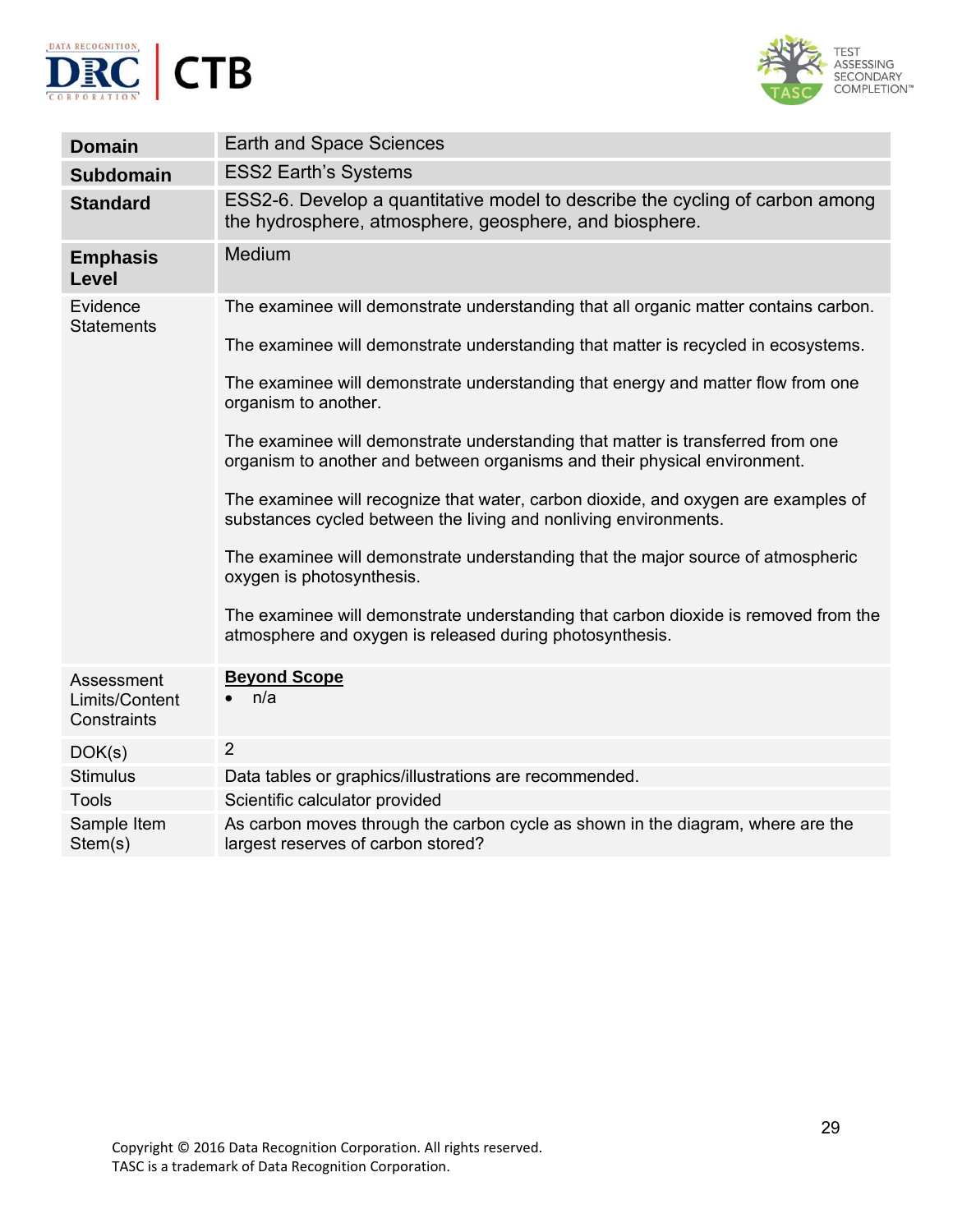



| <b>Domain</b>                               | <b>Earth and Space Sciences</b>                                                                                                                                                                                         |
|---------------------------------------------|-------------------------------------------------------------------------------------------------------------------------------------------------------------------------------------------------------------------------|
| <b>Subdomain</b>                            | <b>ESS2 Earth's Systems</b>                                                                                                                                                                                             |
| <b>Standard</b>                             | ESS2-7. Construct an argument based on evidence about the simultaneous<br>coevolution of Earth's systems and life on Earth.                                                                                             |
| <b>Emphasis</b><br>Level                    | Low                                                                                                                                                                                                                     |
| Evidence<br><b>Statements</b>               | The examinee will demonstrate understanding that the evolution of life caused<br>dramatic changes in the composition of Earth's atmosphere.                                                                             |
|                                             | The examinee will demonstrate understanding that free oxygen did not form in the<br>atmosphere until oxygen-producing organisms evolved. (Note: Geologic history should<br>be supplied.)                                |
|                                             | The examinee will demonstrate understanding that fossils are usually found in<br>sedimentary rocks.                                                                                                                     |
|                                             | The examinee will demonstrate understanding that fossils can be used to study past<br>climates and environments. The pattern of evolution of life-forms on Earth is at least<br>partially preserved in the rock record. |
|                                             | The examinee will demonstrate understanding that fossil evidence indicates that a<br>wide variety of life-forms has existed in the past and that most of these forms have<br>become extinct.                            |
|                                             | The examinee will demonstrate understanding that human existence has been very<br>brief, compared to the expanse of geologic time.                                                                                      |
| Assessment<br>Limits/Content<br>Constraints | <b>Beyond Scope</b><br>n/a                                                                                                                                                                                              |
| DOK(s)                                      | $\overline{2}$                                                                                                                                                                                                          |
| <b>Stimulus</b>                             | A data table or graph is recommended.                                                                                                                                                                                   |
| <b>Tools</b>                                | Scientific calculator provided                                                                                                                                                                                          |
| Sample Item<br>Stem(s)                      | Which conclusion is best supported by the fossil record shown?                                                                                                                                                          |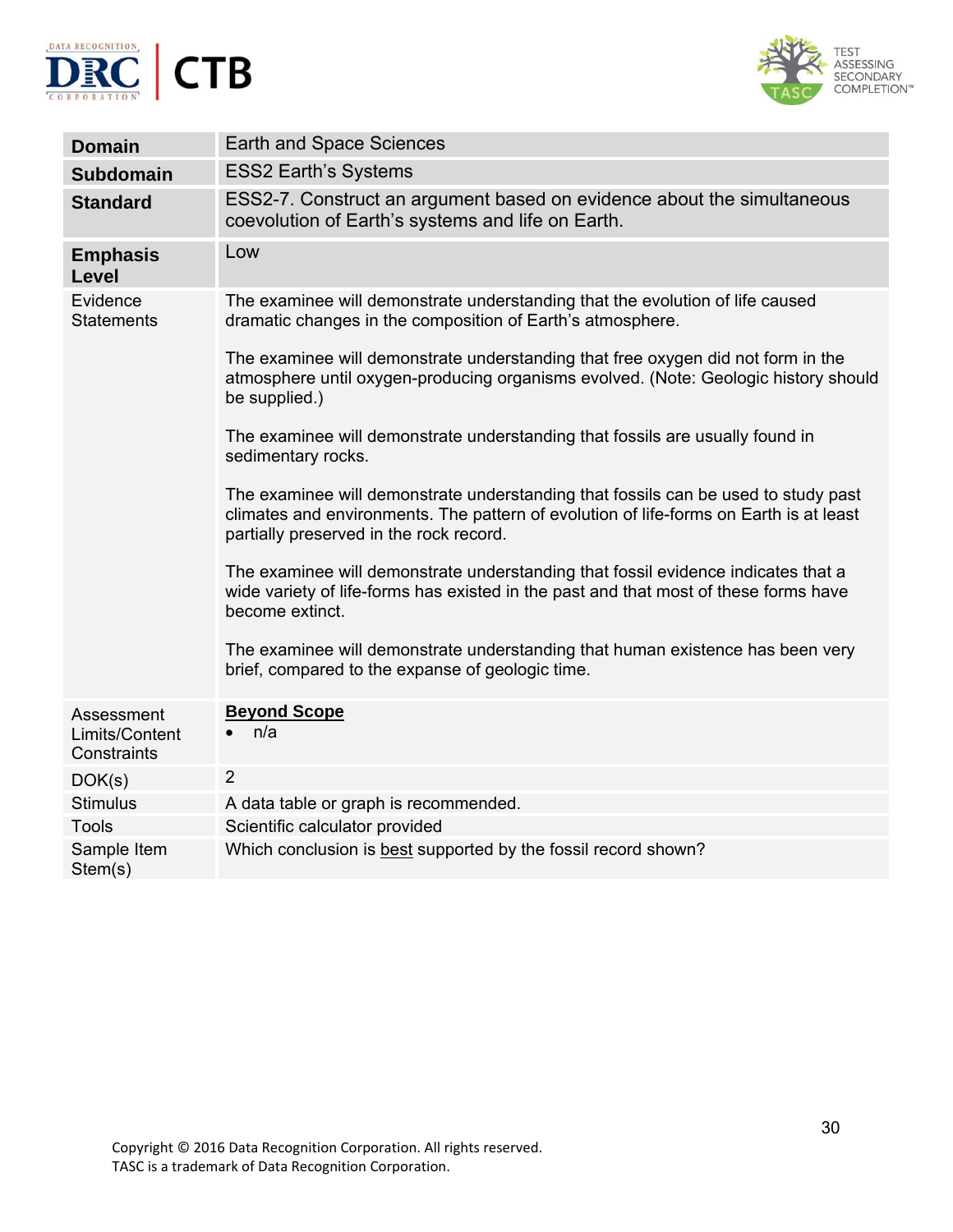



| <b>Domain</b>                               | Earth and Space Sciences                                                                                                                                                                      |
|---------------------------------------------|-----------------------------------------------------------------------------------------------------------------------------------------------------------------------------------------------|
| <b>Subdomain</b>                            | <b>ESS3 Earth and Human Activity</b>                                                                                                                                                          |
| <b>Standard</b>                             | ESS3-1. Construct an explanation based on evidence for how the availability of<br>natural resources, occurrence of natural hazards, and changes in climate have<br>influenced human activity. |
| <b>Emphasis</b><br><b>Level</b>             | Low                                                                                                                                                                                           |
| Evidence<br><b>Statements</b>               | The examinee will demonstrate understanding that the use and distribution of mineral<br>resources and fossil fuels have important economic, climatic, and environmental<br>effects.           |
|                                             | The examinee will recognize hazardous weather conditions including thunderstorms,<br>tornadoes, hurricanes, storm surges, ice storms, and blizzards.                                          |
|                                             | The examinee will recognize hazardous geologic events including volcanic eruptions<br>and earthquakes.                                                                                        |
|                                             | The examinee will demonstrate understanding that the survival of living things on our<br>planet depends on the conservation and protection of Earth's resources.                              |
| Assessment<br>Limits/Content<br>Constraints | <b>Beyond Scope</b><br>n/a                                                                                                                                                                    |
| DOK(s)                                      | $\overline{2}$                                                                                                                                                                                |
| <b>Stimulus</b>                             | A data table or graph is recommended.                                                                                                                                                         |
| <b>Tools</b>                                | Scientific calculator provided                                                                                                                                                                |
| Sample Item<br>Stem(s)                      | Which factor most influenced where early humans first settled?                                                                                                                                |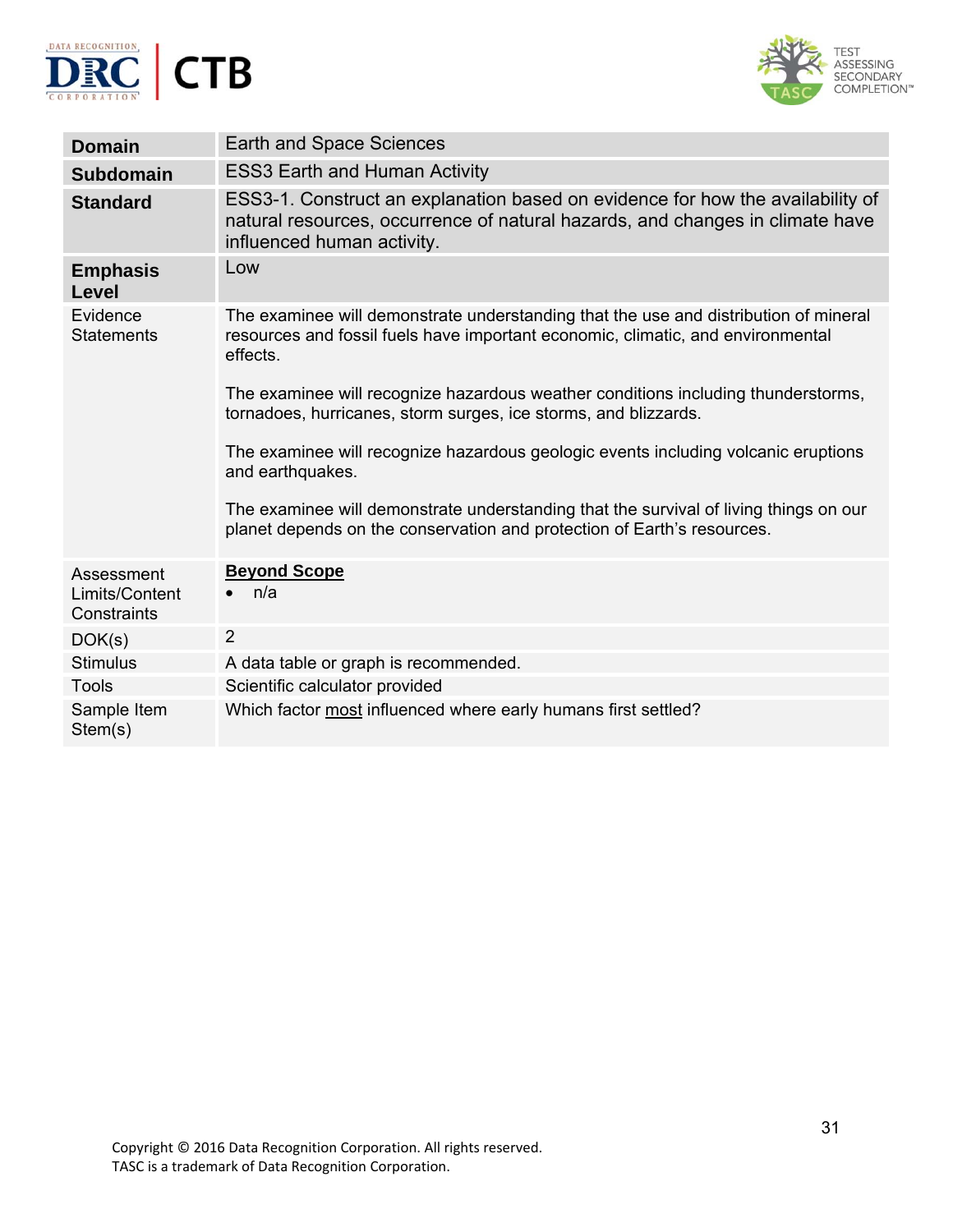



| <b>Domain</b>                               | <b>Earth and Space Sciences</b>                                                                                                                                       |
|---------------------------------------------|-----------------------------------------------------------------------------------------------------------------------------------------------------------------------|
| <b>Subdomain</b>                            | <b>ESS3 Earth and Human Activity</b>                                                                                                                                  |
| <b>Standard</b>                             | ESS3-2. Evaluate competing design solutions for developing, managing, and<br>utilizing energy and mineral resources based on cost-benefit ratios.                     |
| <b>Emphasis</b><br>Level                    | Low                                                                                                                                                                   |
| Evidence<br><b>Statements</b>               | The examinee will demonstrate understanding that the Sun is a major source of<br>energy for Earth. Other sources of energy include nuclear and geothermal energy.     |
|                                             | The examinee will demonstrate understanding that fossil fuels contain stored solar<br>energy and are considered nonrenewable resources.                               |
|                                             | The examinee will demonstrate understanding that fossil fuels are a major source of<br>energy in the United States.                                                   |
|                                             | The examinee will recognize that solar energy, geothermal energy, wind, moving<br>water, and biomass are some examples of renewable energy resources.                 |
|                                             | The examinee will recognize that energy can change from one form to another,<br>although, in the process, some energy is always converted to heat.                    |
|                                             | The examinee will demonstrate understanding that some systems transform energy<br>with less loss of heat than others.                                                 |
|                                             | The examinee will demonstrate understanding that the use and distribution of mineral<br>resources and fossil fuels have important economic and environmental impacts. |
|                                             | The examinee will demonstrate understanding that chemical composition and physical<br>properties determine how minerals are used by humans.                           |
|                                             | The examinee will demonstrate understanding that the properties of rocks determine<br>how they are used and also influence land usage by humans.                      |
|                                             | The examinee will demonstrate understanding that as limited resources, mineral<br>resources and fossil fuels must be used wisely.                                     |
| Assessment<br>Limits/Content<br>Constraints | <b>Beyond Scope</b><br>Calculations                                                                                                                                   |
| DOK(s)                                      | $\overline{2}$                                                                                                                                                        |
| <b>Stimulus</b>                             | A data table, graph, or chart is recommended.                                                                                                                         |
| <b>Tools</b>                                | Scientific calculator provided                                                                                                                                        |
| Sample Item<br>Stem(s)                      | Which energy sources are considered renewable and why?                                                                                                                |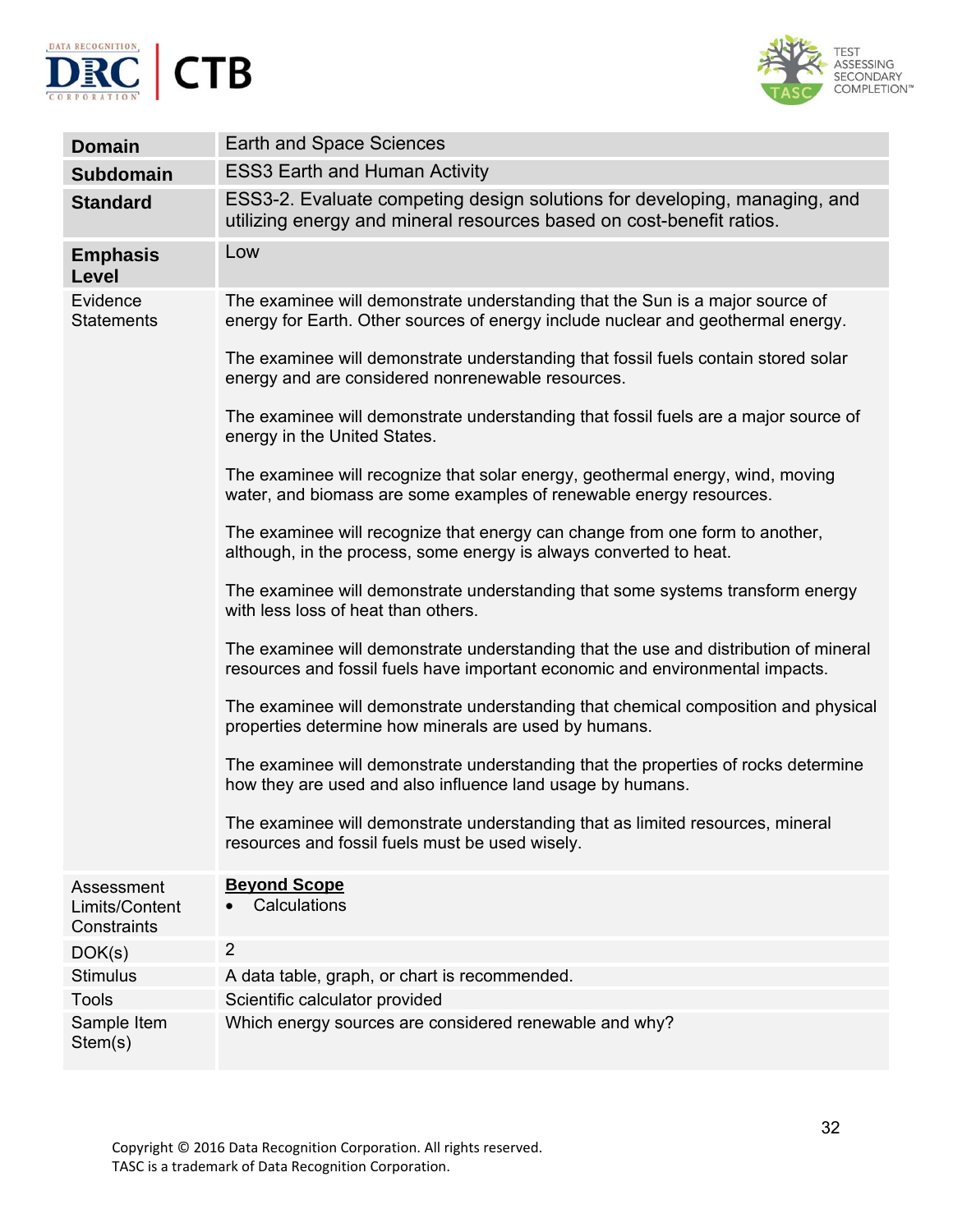



| <b>Domain</b>                               | <b>Earth and Space Sciences</b>                                                                                                                                                                                              |
|---------------------------------------------|------------------------------------------------------------------------------------------------------------------------------------------------------------------------------------------------------------------------------|
| <b>Subdomain</b>                            | <b>ESS3 Earth and Human Activity</b>                                                                                                                                                                                         |
| <b>Standard</b>                             | ESS3-3. Create a computational simulation to illustrate the relationships<br>among management of natural resources, the sustainability of human<br>populations, and biodiversity.                                            |
| <b>Emphasis</b><br>Level                    | Low                                                                                                                                                                                                                          |
| Evidence<br><b>Statements</b>               | The examinee will demonstrate understanding that to ensure the survival of life on<br>Earth, people have a responsibility to consider the effects of their actions on the<br>environment.                                    |
|                                             | The examinee will demonstrate understanding that all organisms interact with one<br>another and are dependent upon their physical environment.                                                                               |
|                                             | The examinee will demonstrate understanding that a lack of resources, habitat<br>destruction, and other factors, such as the presence of predators and climate, limit the<br>growth of certain populations in the ecosystem. |
|                                             | The examinee will demonstrate understanding that the environment may contain<br>dangerous levels of substances that are harmful to organisms (pollutants).                                                                   |
|                                             | The examinee will demonstrate understanding that since the Industrial Revolution,<br>human activities have resulted in major pollution of air, water, and soil.                                                              |
|                                             | The examinee will demonstrate understanding that pollution has ecological effects that<br>add up over time, such as acid rain, global warming, or ozone depletion.                                                           |
|                                             | The examinee will demonstrate understanding that the good health of environments<br>and individuals requires the monitoring of soil, air, and water and taking steps to keep<br>them safe.                                   |
|                                             | The examinee will demonstrate understanding that the survival of living things on our<br>planet depends on the conservation and protection of Earth's resources.                                                             |
| Assessment<br>Limits/Content<br>Constraints | <b>Beyond Scope</b><br>Calculations<br>$\bullet$<br>Creating a computational simulation<br>$\bullet$                                                                                                                         |
| DOK(s)                                      | $\overline{2}$                                                                                                                                                                                                               |
| <b>Stimulus</b>                             | A data table, graph, or chart is recommended.                                                                                                                                                                                |
| <b>Tools</b>                                | Scientific calculator provided                                                                                                                                                                                               |
| Sample Item<br>Stem(s)                      | Which factor would most likely lead to a decrease in the fish species at this location?                                                                                                                                      |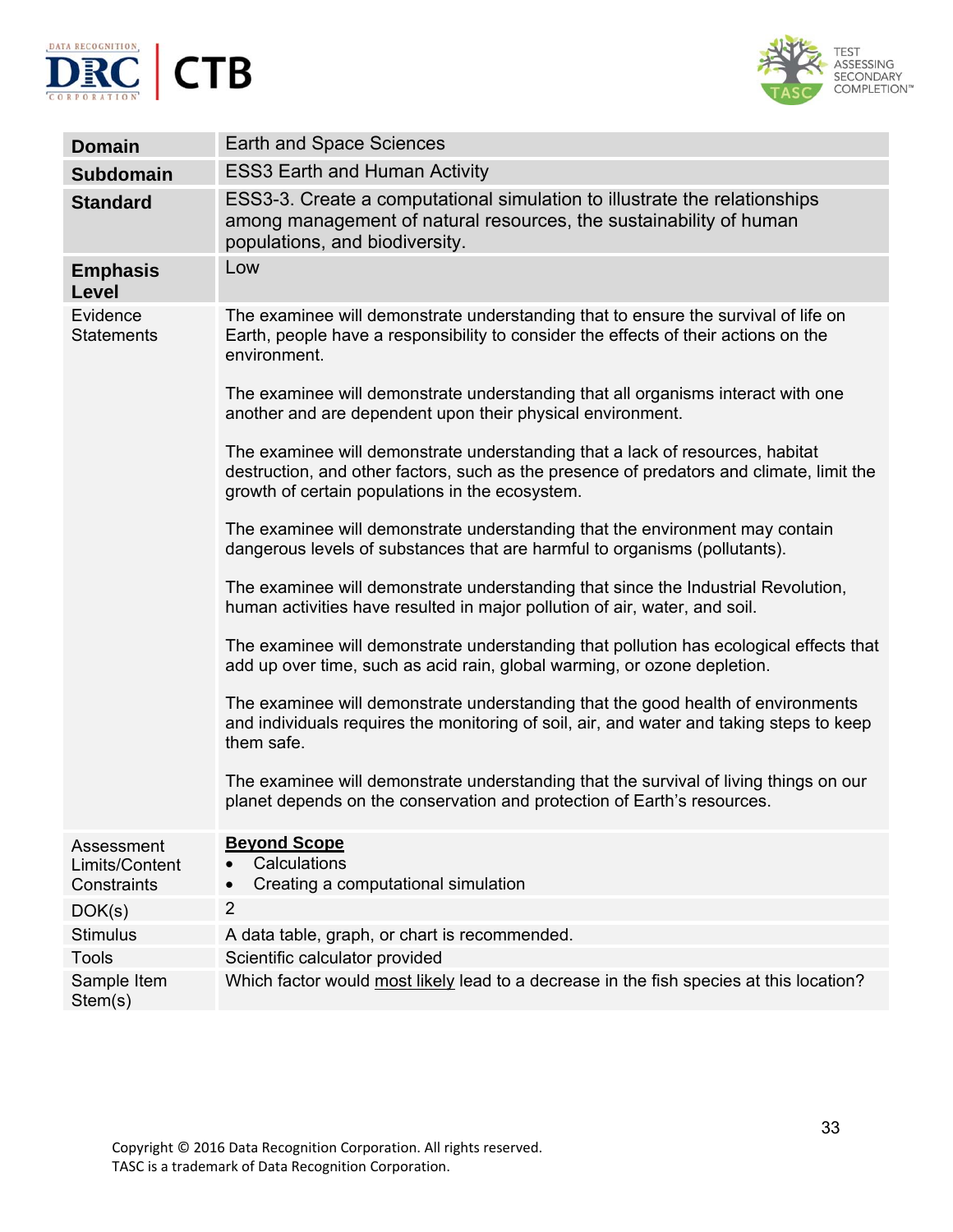



| <b>Domain</b>                 | <b>Earth and Space Sciences</b>                                                                                                                                                                                                                                                                                                                                                                                                                                                                                                                                                                                                                                                                                                                                                                                                                                                                                                                                                                                                   |
|-------------------------------|-----------------------------------------------------------------------------------------------------------------------------------------------------------------------------------------------------------------------------------------------------------------------------------------------------------------------------------------------------------------------------------------------------------------------------------------------------------------------------------------------------------------------------------------------------------------------------------------------------------------------------------------------------------------------------------------------------------------------------------------------------------------------------------------------------------------------------------------------------------------------------------------------------------------------------------------------------------------------------------------------------------------------------------|
| <b>Subdomain</b>              | <b>ESS3 Earth and Human Activity</b>                                                                                                                                                                                                                                                                                                                                                                                                                                                                                                                                                                                                                                                                                                                                                                                                                                                                                                                                                                                              |
| <b>Standard</b>               | ESS3-4. Evaluate or refine a technological solution that reduces impacts of<br>human activities on natural systems.                                                                                                                                                                                                                                                                                                                                                                                                                                                                                                                                                                                                                                                                                                                                                                                                                                                                                                               |
| <b>Emphasis</b><br>Level      | Medium                                                                                                                                                                                                                                                                                                                                                                                                                                                                                                                                                                                                                                                                                                                                                                                                                                                                                                                                                                                                                            |
| Evidence<br><b>Statements</b> | The examinee will demonstrate understanding that to ensure the survival of life on<br>Earth, people have a responsibility to consider the effects of their actions on the<br>environment.<br>The examinee will demonstrate understanding that all organisms interact with one<br>another and are dependent upon their physical environment.<br>The examinee will demonstrate understanding that balance within ecosystems is the<br>result of interactions between community members and their environment.<br>The examinee will demonstrate understanding that the environment may be altered<br>through the activities of organisms. Alterations are sometimes abrupt.<br>The examinee will demonstrate understanding that overpopulation by any species<br>affects the environment, due to the increased use of resources.<br>The examinee will demonstrate understanding that human activities can bring about<br>environmental degradation. These activities may include the following:<br>Resource acquisition<br>$\bullet$ |
|                               | Urban growth<br>$\bullet$<br>Land-use decisions<br>$\bullet$<br>Waste disposal<br>$\bullet$<br>The examinee will demonstrate understanding that the number of organisms an<br>ecosystem can support depends on factors influencing resource availability and other<br>physical factors. These factors may include the following:<br>Quantity of light, air, and water<br>Range of temperatures<br>$\bullet$<br>Soil composition<br>The examinee will demonstrate understanding that a lack of resources, habitat<br>destruction, and other factors such as the presence of predators and climate limit the<br>growth of certain populations in the ecosystem.<br>The examinee will demonstrate understanding that the environment may contain<br>dangerous levels of substances that are harmful to organisms (pollutants).<br>The examinee will demonstrate understanding that since the Industrial Revolution,<br>human activities have resulted in major pollution of air, water, and soil.                                    |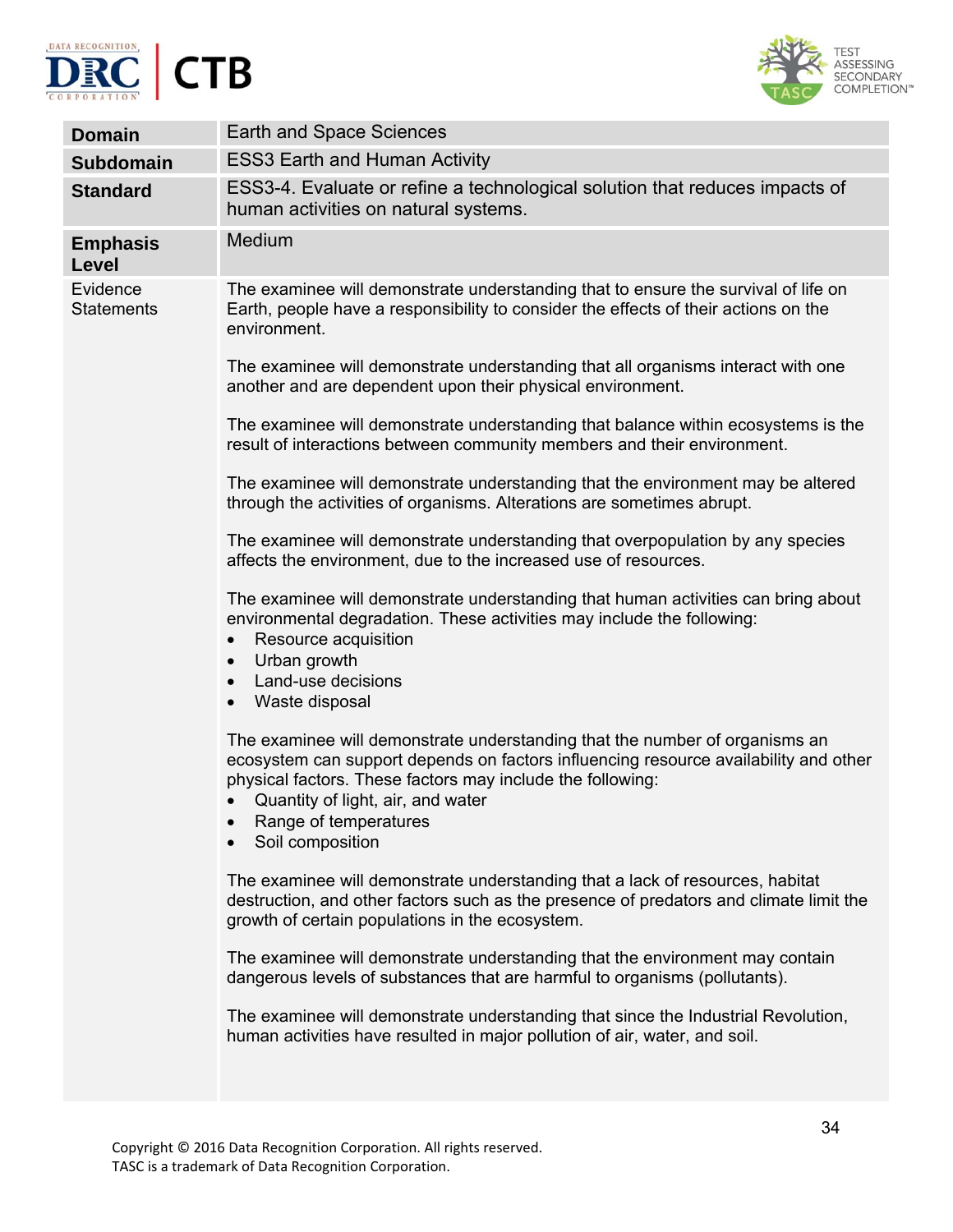

## **Sample item**

Which of these solutions would best help reduce the amount of carbon dioxide released into the atmosphere by human activities?

- A. using rechargeable batteries in small electrical devices
- B. finding more sources of fossil fuels to extract through drilling and mining
- C. manufacturing more vehicles, such as cars and trucks, for use in transportation
- D. using more alternative energy sources, such as solar and wind, to produce electricity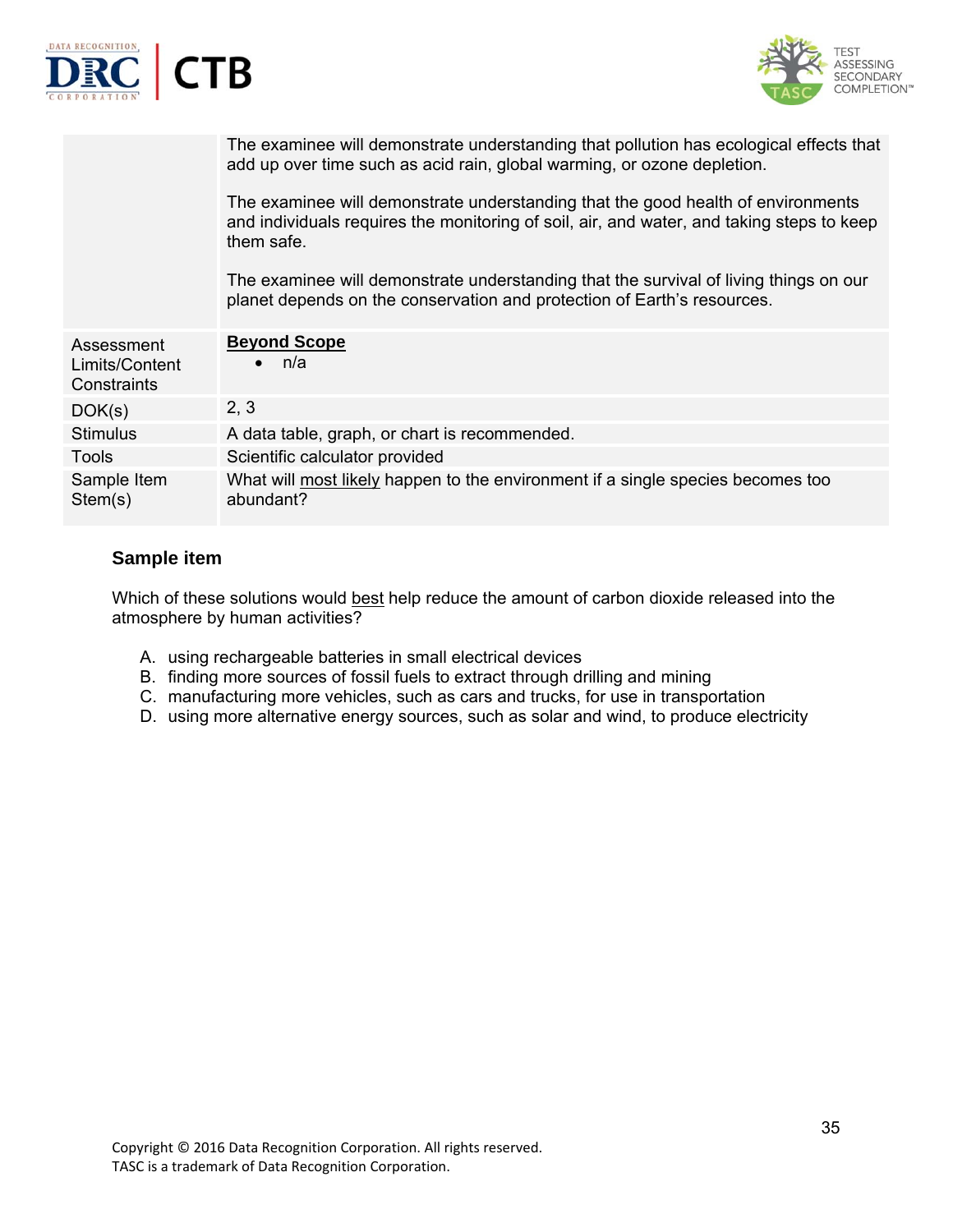



| <b>Domain</b>                   | Earth and Space Sciences                                                                                                                                                                                                                                                                                               |
|---------------------------------|------------------------------------------------------------------------------------------------------------------------------------------------------------------------------------------------------------------------------------------------------------------------------------------------------------------------|
| <b>Subdomain</b>                | <b>ESS3 Earth and Human Activity</b>                                                                                                                                                                                                                                                                                   |
| <b>Standard</b>                 | ESS3-5. Analyze geoscience data and the results from global climate<br>models to make an evidence-based forecast of the current rate of global or<br>regional climate change and associated future impacts to Earth systems.                                                                                           |
| <b>Emphasis</b><br><b>Level</b> | High                                                                                                                                                                                                                                                                                                                   |
| Evidence<br><b>Statements</b>   | The examinee will demonstrate understanding that weather describes the conditions<br>of the atmosphere at a given location for a short period of time.                                                                                                                                                                 |
|                                 | The examinee will demonstrate understanding that climate is the characteristic<br>weather pattern that occurs over a long period of time.                                                                                                                                                                              |
|                                 | The examinee will demonstrate understanding that the uneven heating of Earth's<br>surface is the cause of weather.                                                                                                                                                                                                     |
|                                 | The examinee will demonstrate understanding that during Earth's one-year period of<br>revolution, the tilt of its axis results in changes in the angle of incidence of the Sun's<br>rays at a given latitude; these changes cause variation in the heating of the surface,<br>producing seasonal variation in weather. |
|                                 | The examinee will demonstrate understanding that the heating of Earth's surface and<br>atmosphere by the Sun drives convection within the atmosphere and oceans,<br>producing winds and ocean currents.                                                                                                                |
|                                 | The examinee will demonstrate understanding that a location's climate is influenced<br>by latitude, nearness to large bodies of water, ocean currents, prevailing winds,<br>vegetative cover, elevation, and mountain ranges.                                                                                          |
|                                 | The examinee will demonstrate understanding that temperature and precipitation<br>patterns are altered by natural events (e.g., volcanic eruptions) and human influences<br>(e.g., deforestation, urbanization, and the production of greenhouse gases such as<br>carbon dioxide and methane).                         |
|                                 | The examinee will recognize that weather patterns become evident when weather<br>variables are observed, measured, and recorded.                                                                                                                                                                                       |
|                                 | The examinee will demonstrate understanding of weather variables. These variables<br>may include the following:<br>Air temperature<br>Air pressure<br>$\bullet$<br>Moisture (relative humidity and dew point)<br>$\bullet$<br>Precipitation (rain, snow, hail, sleet, etc.)<br>Wind speed and direction<br>Cloud cover |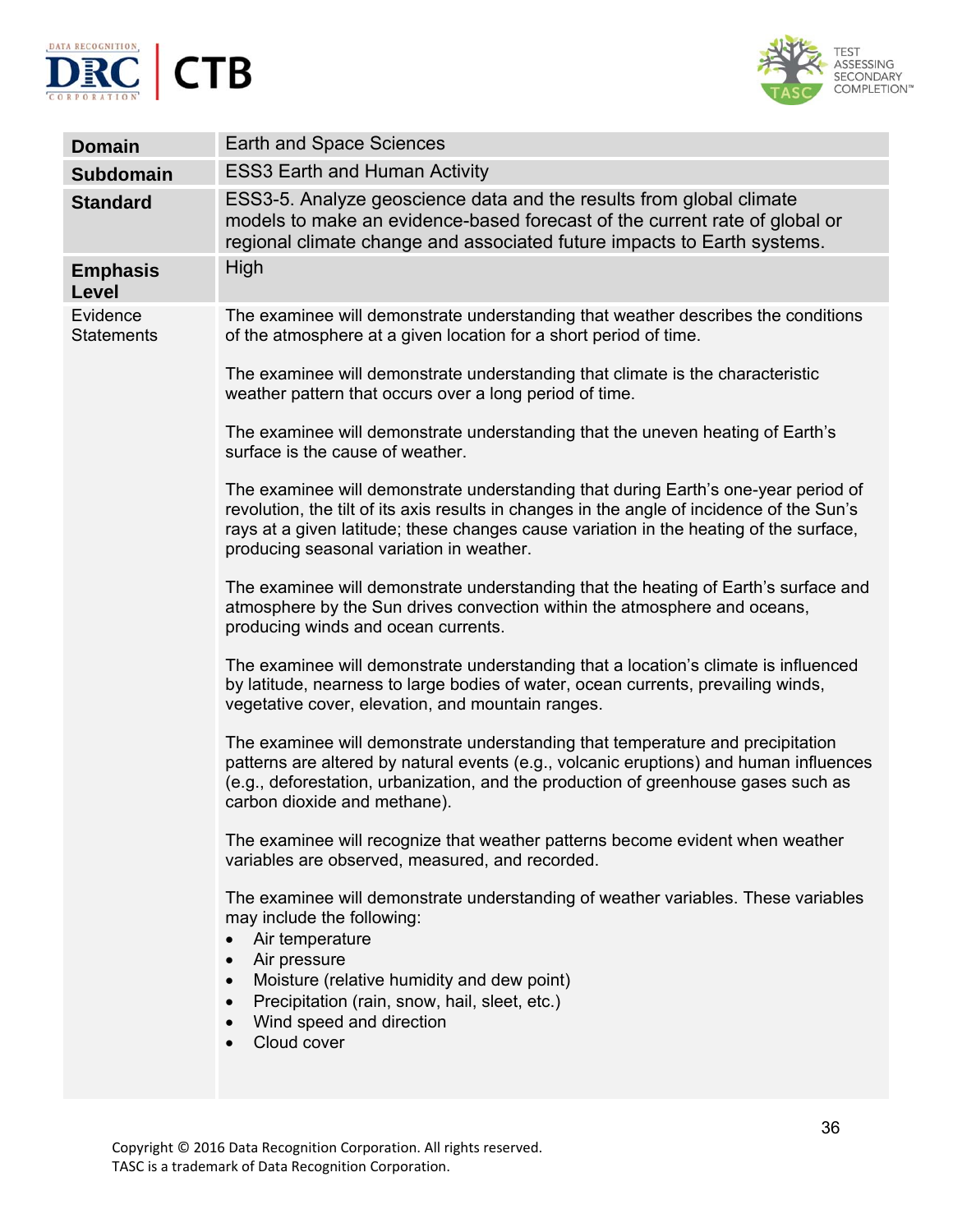



The examinee will recognize that weather variables are measured using instruments such as thermometers, barometers, and precipitation gauges.

The examinee will demonstrate understanding that weather variables are interrelated. Temperature and humidity affect air pressure and probability of precipitation. Air pressure gradients control wind velocity. Weather variables can be represented in a variety of formats including radar and satellite images, weather maps, and computer models.

The examinee will demonstrate understanding that air masses form when air remains nearly stationary over a large section of Earth's surface and takes on the conditions of temperature and humidity from that location.

The examinee will demonstrate understanding that weather conditions at a location are determined primarily by temperature, humidity, and pressure of air masses over that location.

The examinee will demonstrate understanding that most local weather condition changes are caused by movement of air masses.

The examinee will demonstrate understanding that the movement of air masses is determined by prevailing winds and upper air currents.

The examinee will recognize that fronts are boundaries between air masses.

The examinee will demonstrate understanding that precipitation is likely to occur at the boundaries of fronts.

The examinee will demonstrate understanding that high-pressure systems generally bring fair weather, and low-pressure systems usually bring cloudy, unstable conditions.

The examinee will demonstrate understanding that the general movement of highs and lows is from west to east across the United States.

The examinee will demonstrate understanding that substances enter the atmosphere naturally and from human activity, and can affect weather, climate, and living things.

The examinee will recognize hazardous weather conditions including thunderstorms, tornadoes, hurricanes, ice storms, and blizzards.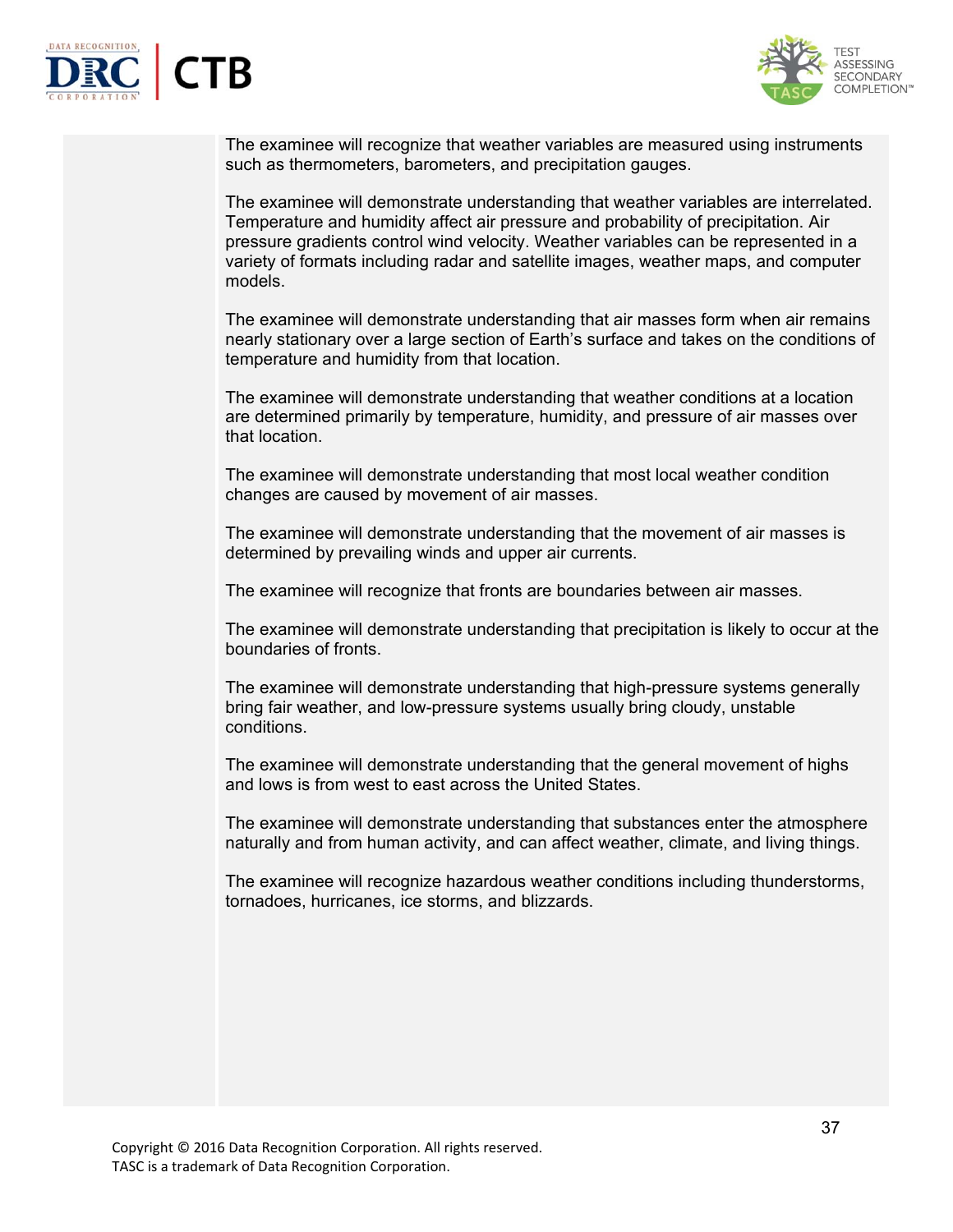



|                                             | The examinee will demonstrate understanding that observable patterns on Earth occur<br>due to several factors. These factors may include the following:<br>Atmospheric moisture<br>$\bullet$<br>Temperature and pressure distributions<br>Jet streams<br>$\bullet$<br>Wind<br>Air masses and frontal boundaries<br>Tornadoes<br>Thunderstorms<br><b>Hurricanes</b><br>The examinee will demonstrate understanding that loss of property, personal injury,<br>and loss of life can be reduced by effective emergency preparedness. |
|---------------------------------------------|-----------------------------------------------------------------------------------------------------------------------------------------------------------------------------------------------------------------------------------------------------------------------------------------------------------------------------------------------------------------------------------------------------------------------------------------------------------------------------------------------------------------------------------|
| Assessment<br>Limits/Content<br>Constraints | <b>Beyond Scope</b><br>Layers of the atmosphere<br>Comprehensive data analyses                                                                                                                                                                                                                                                                                                                                                                                                                                                    |
| DOK(s)                                      | $\overline{2}$                                                                                                                                                                                                                                                                                                                                                                                                                                                                                                                    |
| <b>Stimulus</b>                             | A data table, graph, or chart is recommended                                                                                                                                                                                                                                                                                                                                                                                                                                                                                      |
| Tools                                       | Scientific calculator provided                                                                                                                                                                                                                                                                                                                                                                                                                                                                                                    |
| Sample Item<br>Stem(s)                      | Which of these most likely describes the climate of the region?                                                                                                                                                                                                                                                                                                                                                                                                                                                                   |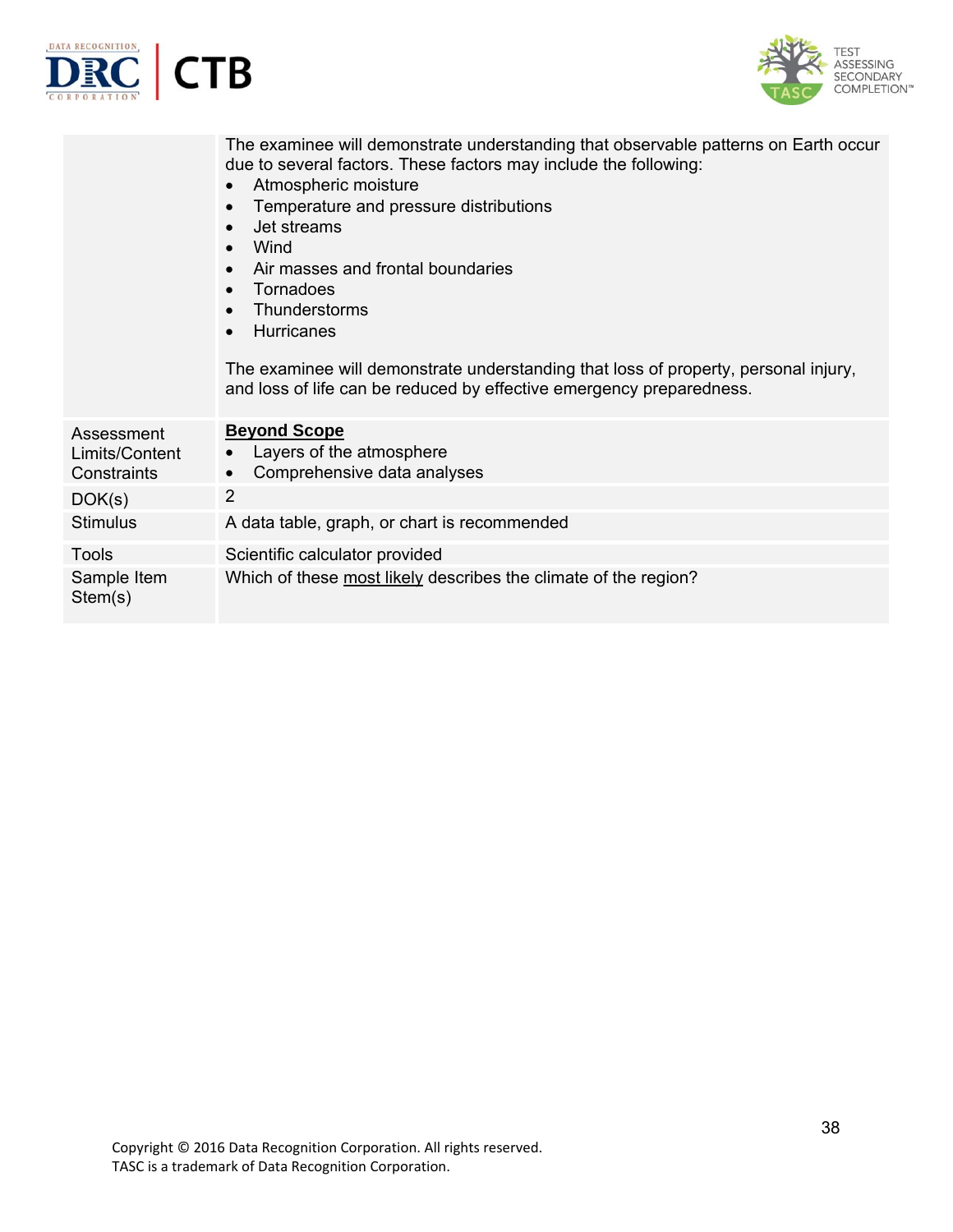



| <b>Domain</b>                 | Earth and Space Sciences                                                                                                                                                                                                                                                                                                                                                                                                                                                                     |
|-------------------------------|----------------------------------------------------------------------------------------------------------------------------------------------------------------------------------------------------------------------------------------------------------------------------------------------------------------------------------------------------------------------------------------------------------------------------------------------------------------------------------------------|
| <b>Subdomain</b>              | <b>ESS3 Earth and Human Activity</b>                                                                                                                                                                                                                                                                                                                                                                                                                                                         |
| <b>Standard</b>               | ESS3-6. Use a computational representation to illustrate the relationships<br>among Earth systems and how those relationships are being modified due to<br>human activity.                                                                                                                                                                                                                                                                                                                   |
| <b>Emphasis</b><br>Level      | Medium                                                                                                                                                                                                                                                                                                                                                                                                                                                                                       |
| Evidence<br><b>Statements</b> | The examinee will demonstrate understanding that Earth is a complex system of<br>interacting rock, water, air, and life.<br>The examinee will demonstrate understanding that cycles (such as the water cycle,                                                                                                                                                                                                                                                                                |
|                               | the rock cycle, the carbon cycle, and others) involve the interactions of Earth's<br>systems.                                                                                                                                                                                                                                                                                                                                                                                                |
|                               | The examinee will recognize that water, carbon dioxide, and oxygen are examples of<br>substances cycled between the living and nonliving environments.                                                                                                                                                                                                                                                                                                                                       |
|                               | The examinee will demonstrate understanding that substances that can affect<br>weather, climate, and living things enter the atmosphere naturally and from human<br>activity. Volcanic eruptions release large amounts of ash and dust. Burning fossil fuels<br>produces greenhouse gasses such as carbon dioxide and methane.                                                                                                                                                               |
|                               | The examinee will demonstrate understanding that water circulates through the<br>atmosphere, lithosphere, and hydrosphere in what is known as the water cycle. Water<br>is returned from the atmosphere to Earth's surface by precipitation. Water returns to<br>the atmosphere by evaporation or transpiration from plants. A portion of precipitation<br>becomes runoff over the land or infiltrates into the ground to become stored in the soil<br>or groundwater below the water table. |
|                               | The examinee will demonstrate understanding that the amount of precipitation that<br>seeps into the ground or runs off is influenced by climate, slope of the land, soil, rock<br>type, vegetation, land use, and degree of saturation.                                                                                                                                                                                                                                                      |
|                               | The examinee will demonstrate understanding that a lack of resources, habitat<br>destruction, and other factors such as the presence of predators and climate<br>conditions limit the growth of certain populations in the ecosystem.                                                                                                                                                                                                                                                        |
|                               | The examinee will demonstrate understanding that human activities can bring about<br>environmental degradation. These activities may include the following:<br>Resource acquisition<br>Urban growth<br>Land-use decisions<br>Waste disposal                                                                                                                                                                                                                                                  |
|                               |                                                                                                                                                                                                                                                                                                                                                                                                                                                                                              |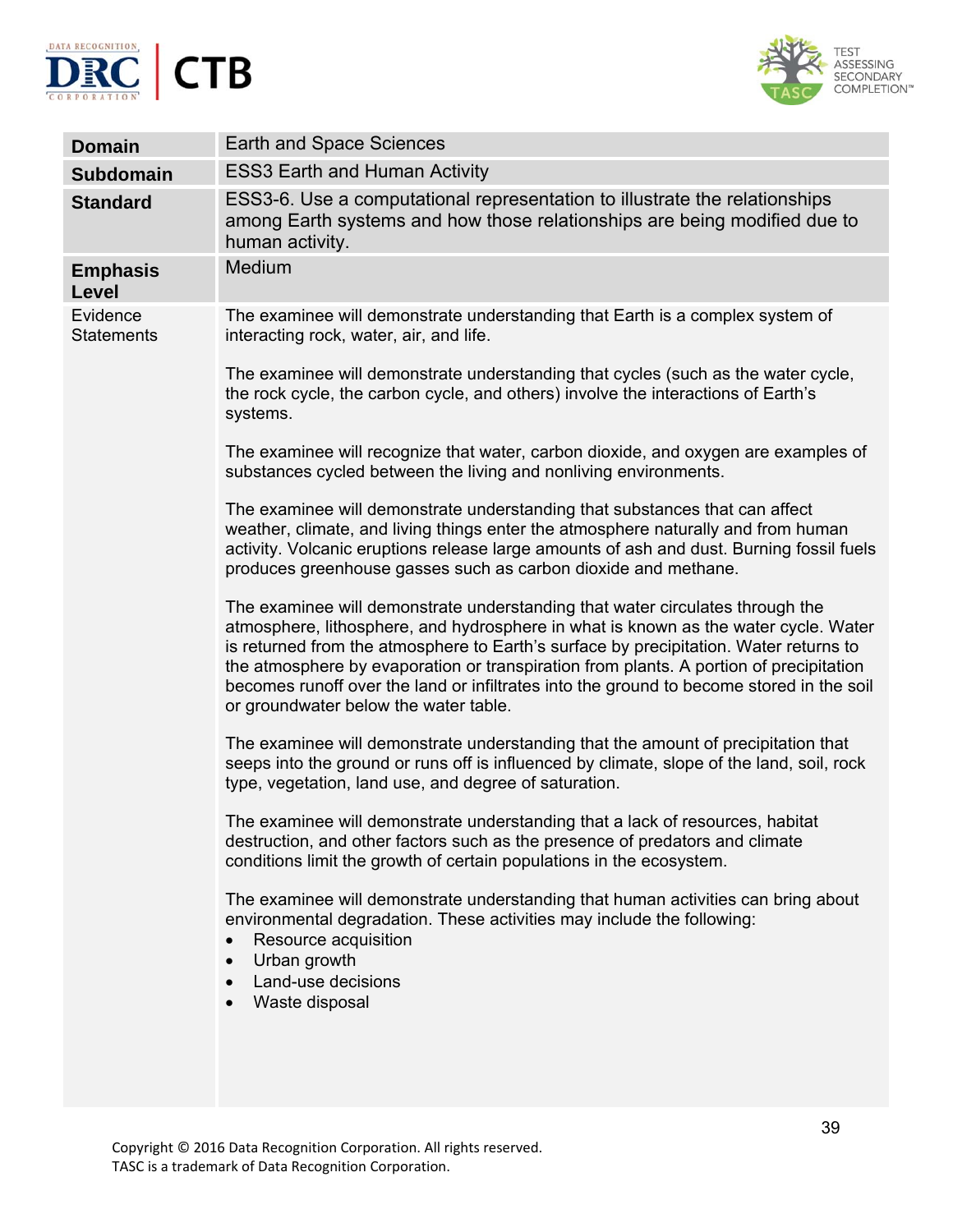



|                                             | The examinee will demonstrate understanding that temperature and precipitation<br>patterns are altered by natural events (e.g., volcanic eruptions), and human influences<br>(e.g., deforestation, urbanization, and production of greenhouse gases, such as<br>carbon dioxide and methane). |
|---------------------------------------------|----------------------------------------------------------------------------------------------------------------------------------------------------------------------------------------------------------------------------------------------------------------------------------------------|
| Assessment<br>Limits/Content<br>Constraints | <b>Beyond Scope</b><br>Definitions of geosphere, lithosphere, biosphere, and cryosphere                                                                                                                                                                                                      |
| DOK(s)                                      | 2                                                                                                                                                                                                                                                                                            |
| <b>Stimulus</b>                             | A data table or graph is recommended.                                                                                                                                                                                                                                                        |
| <b>Tools</b>                                | Scientific calculator provided                                                                                                                                                                                                                                                               |
| Sample Item<br>Stem(s)                      | Which of these human activities would most likely lead to negative changes in the<br>environment?                                                                                                                                                                                            |
|                                             |                                                                                                                                                                                                                                                                                              |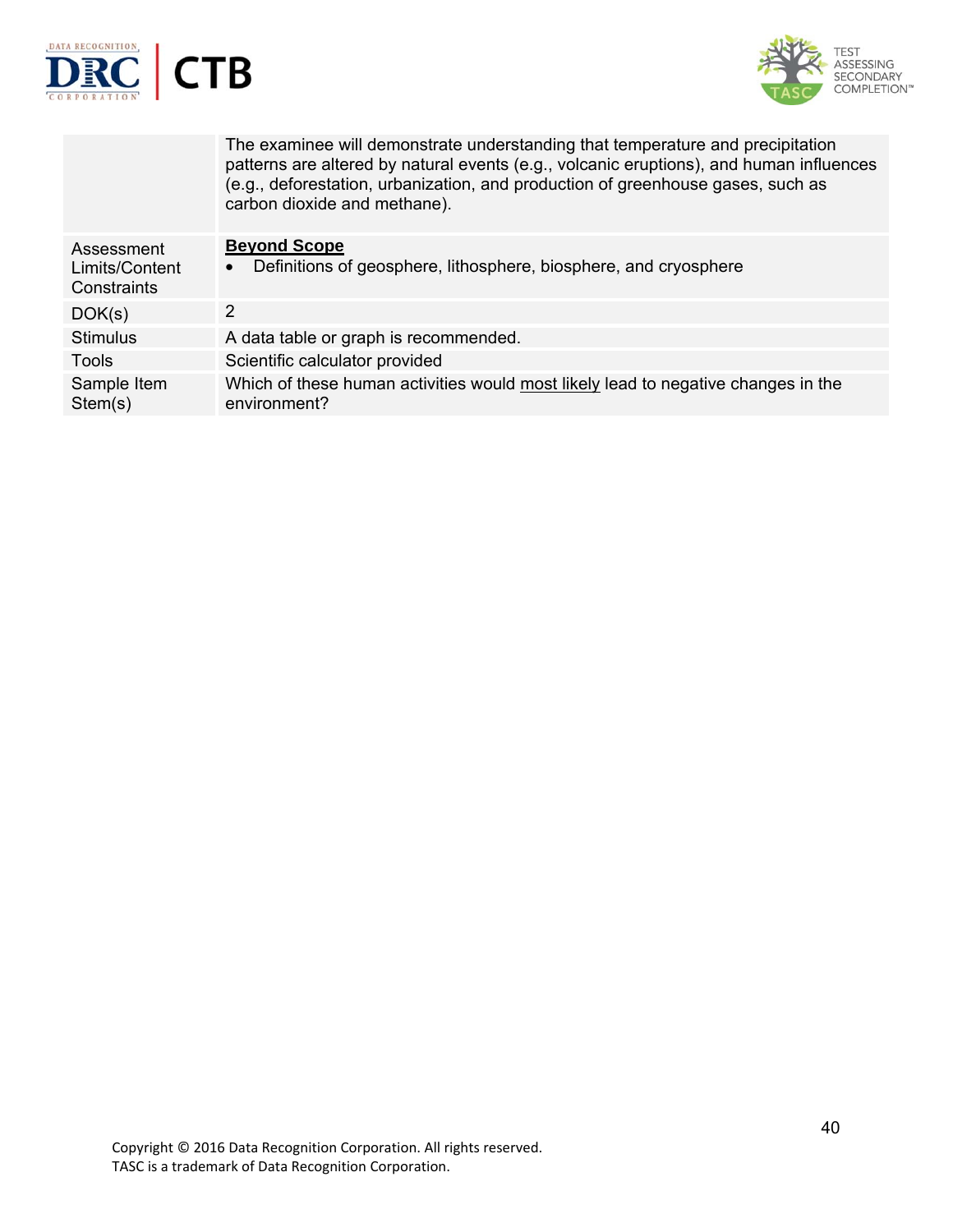



| <b>Domain</b>                 | <b>Life Sciences</b>                                                                                                                                                                                                             |
|-------------------------------|----------------------------------------------------------------------------------------------------------------------------------------------------------------------------------------------------------------------------------|
| <b>Subdomain</b>              | LS1 From Molecules to Organisms: Structures and Processes                                                                                                                                                                        |
| <b>Standard</b>               | LS1-1. Construct an explanation based on evidence for how the structure of<br>DNA determines the structure of proteins, which carry out the essential<br>functions of life through systems of specialized cells.                 |
| <b>Emphasis</b><br>Level      | High                                                                                                                                                                                                                             |
| Evidence<br><b>Statements</b> | The examinee will demonstrate understanding that the coded instructions for<br>specifying the characteristics for all organisms are carried in DNA.                                                                              |
|                               | The examinee will demonstrate understanding that DNA is a large molecule formed<br>from subunits arranged in a sequence of bases.                                                                                                |
|                               | The examinee will demonstrate understanding that the chemical and structural<br>properties of DNA are the basis for how the genetic information that underlies heredity<br>is encoded in genes (as a string of molecular bases). |
|                               | The examinee will demonstrate understanding that DNA replicates.                                                                                                                                                                 |
|                               | The examinee will demonstrate understanding that genes are segments of DNA,<br>located in the chromosomes of each cell, and are passed from parents to offspring<br>during reproduction.                                         |
|                               | The examinee will demonstrate understanding that the nucleus of the cell contains the<br>chromosomes.                                                                                                                            |
|                               | The examinee will demonstrate understanding that a human cell contains many<br>thousands of different genes in its nucleus.                                                                                                      |
|                               | The examinee will demonstrate understanding that any alteration of the DNA<br>sequence is a mutation and will be passed on to every cell that develops from it.                                                                  |
|                               | The examinee will demonstrate understanding that an inherited trait can be<br>determined by one or by many genes.                                                                                                                |
|                               | The examinee will demonstrate understanding that a single gene can influence more<br>than one trait.                                                                                                                             |
|                               | The examinee will demonstrate understanding that genes are inherited but their<br>expression can be modified by interactions with the environment.                                                                               |
|                               | The examinee will demonstrate understanding that heredity is the passage of coded<br>instructions for specifying traits from one generation to another.                                                                          |
|                               | The examinee will demonstrate understanding that the work of the cell is carried out<br>by the many different types of molecules it assembles, mostly proteins.                                                                  |
|                               |                                                                                                                                                                                                                                  |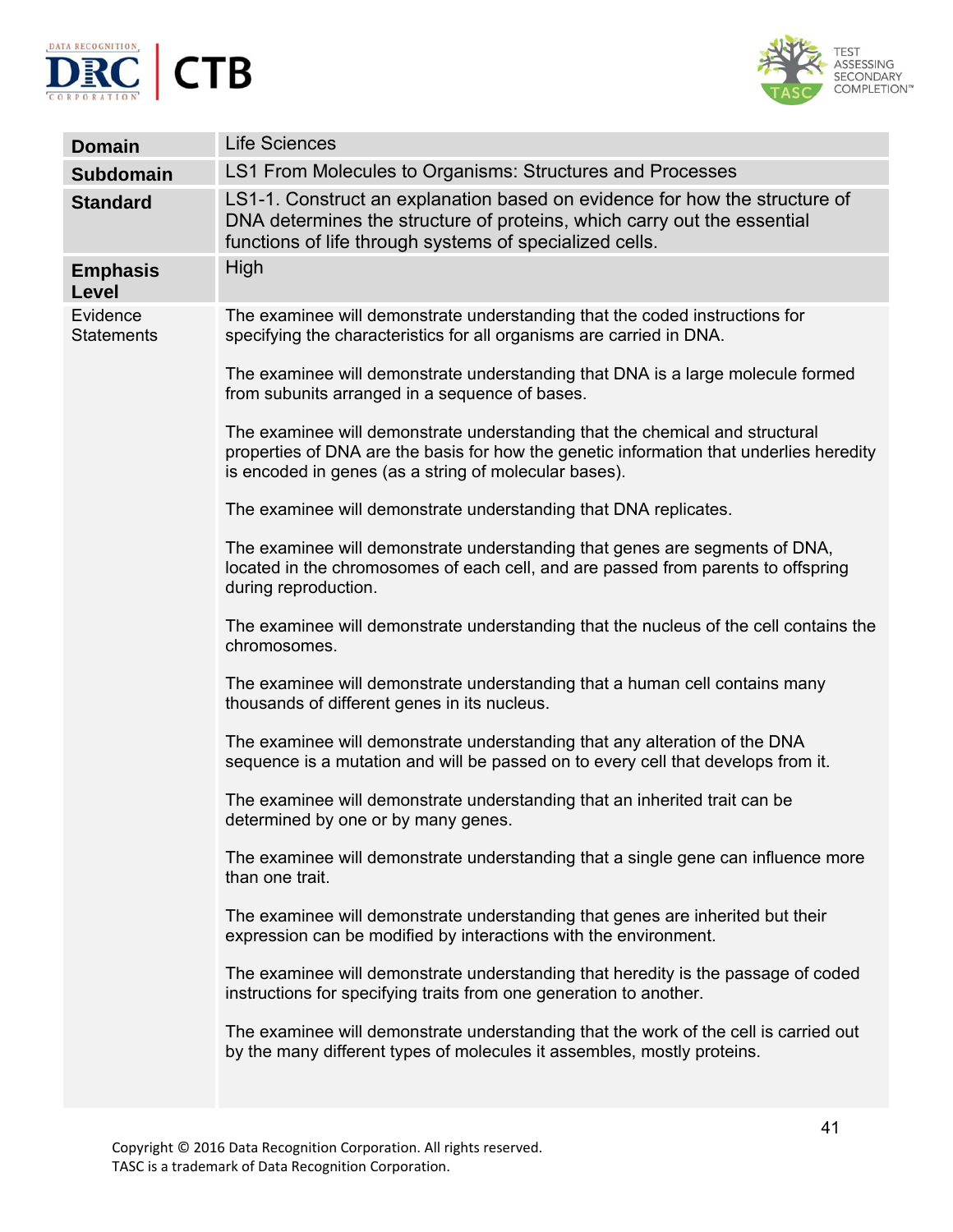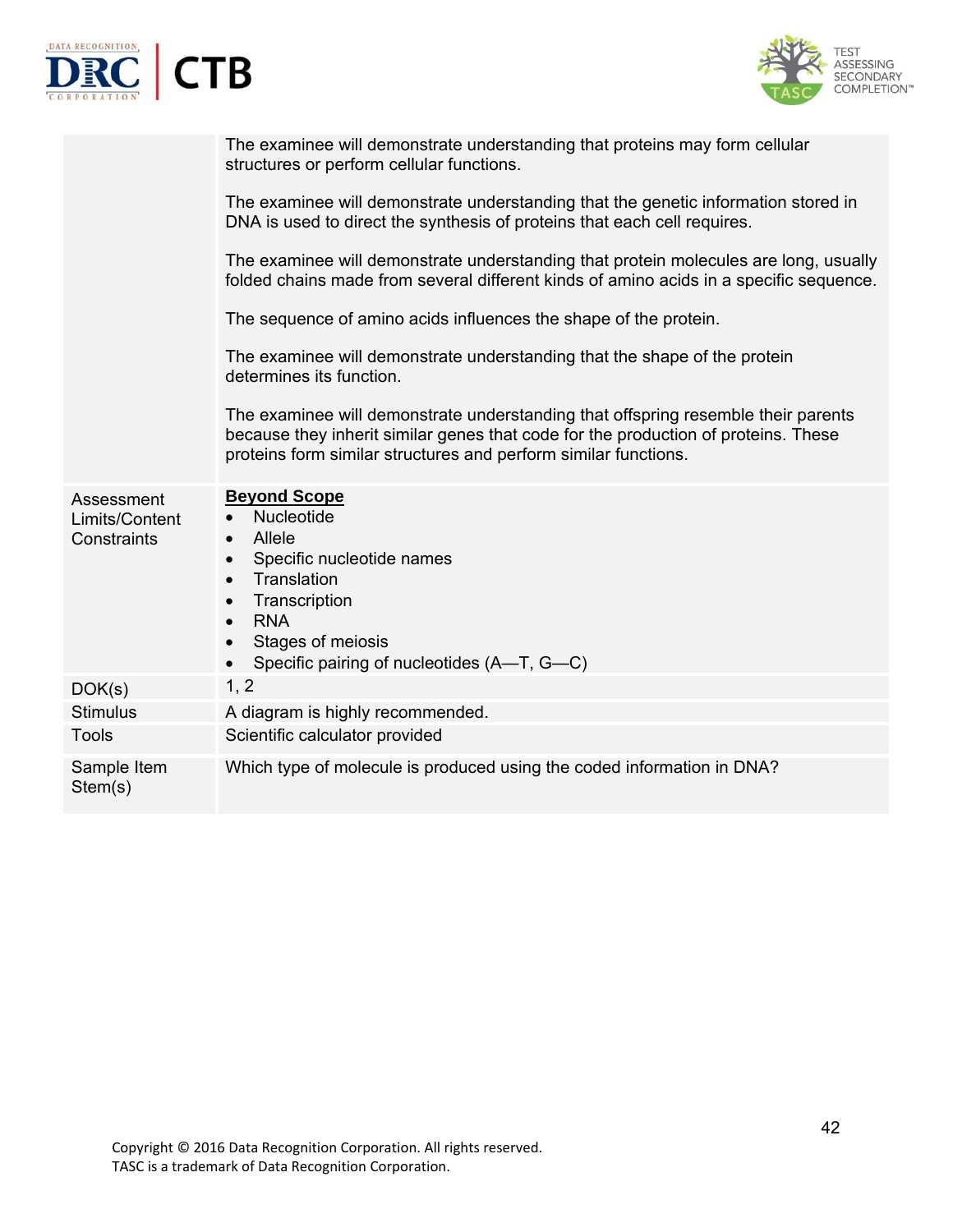



## **Sample Item**

The diagram shows transcription and translation. Both of these processes begin with a specific strand of DNA.



Part 1. What type of molecule is the end product of the process shown in the diagram?

Part 2. Why is it important that a section of DNA be copied in a specific order?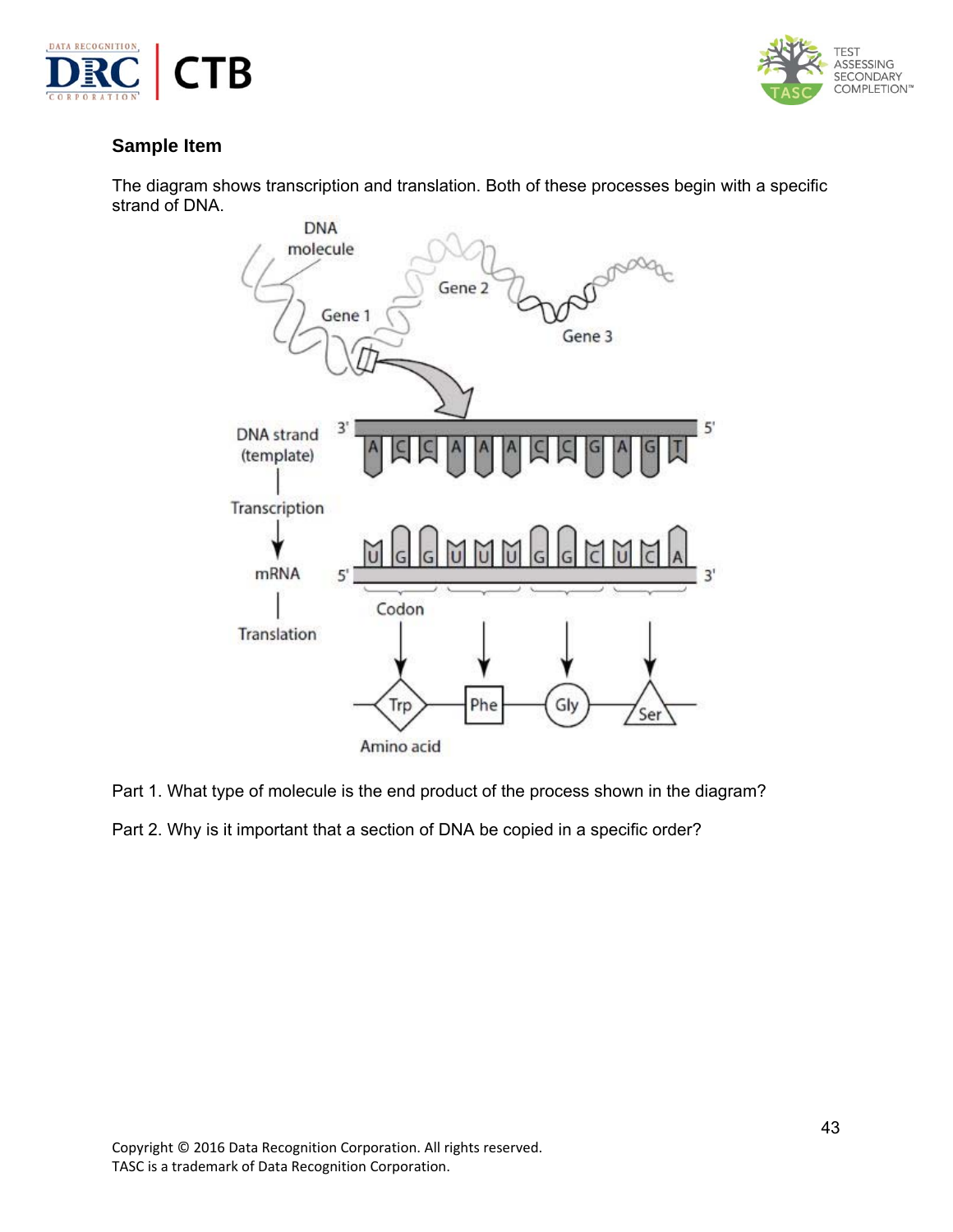



| <b>Domain</b>                 | <b>Life Sciences</b>                                                                                                                                                                                                                                                |
|-------------------------------|---------------------------------------------------------------------------------------------------------------------------------------------------------------------------------------------------------------------------------------------------------------------|
| <b>Subdomain</b>              | LS1 From Molecules to Organisms: Structures and Processes                                                                                                                                                                                                           |
| <b>Standard</b>               | LS1-2. Develop and use a model to illustrate the hierarchical organization of<br>interacting systems that provide specific functions within multicellular<br>organisms.                                                                                             |
| <b>Emphasis</b><br>Level      | High                                                                                                                                                                                                                                                                |
| Evidence<br><b>Statements</b> | The examinee will recognize that each cell is an independent living unit.                                                                                                                                                                                           |
|                               | The examinee will demonstrate understanding that some organisms are single cells,<br>while other organisms, including humans, are multicellular.                                                                                                                    |
|                               | The examinee will demonstrate understanding that the cells of the body are of<br>different kinds and are grouped in ways that enhance how they function together.                                                                                                   |
|                               | The examinee will demonstrate understanding that multicellular animals often have<br>similar organs and specialized systems for carrying out major life activities.                                                                                                 |
|                               | The examinee will demonstrate understanding that many plants have roots, stems,<br>leaves, and reproductive structures. These organized groups of tissues are<br>responsible for a plant's life activities.                                                         |
|                               | The examinee will recognize the hierarchy of specialization from cells to tissues to<br>organs to organ systems to organisms.                                                                                                                                       |
|                               | The examinee will demonstrate understanding that tissues, organs, and organ<br>systems help to provide all cells with nutrients, oxygen, and waste removal.                                                                                                         |
|                               | The examinee will be able to identify the major human organ systems in diagram form<br>and identify their functions.                                                                                                                                                |
|                               | The examinee will demonstrate understanding that the digestive system consists of<br>organs that are responsible for the mechanical and chemical breakdown of food. The<br>breakdown process results in molecules that can be absorbed and transported to<br>cells. |
|                               | The examinee will demonstrate understanding that during respiration, cells use<br>oxygen to release the energy stored in food. The respiratory system supplies oxygen<br>and removes carbon dioxide (gas exchange).                                                 |
|                               | The examinee will demonstrate understanding that the excretory system functions in<br>the disposal of dissolved waste molecules and the elimination of liquid and gaseous<br>wastes.                                                                                |
|                               | The examinee will demonstrate understanding that the circulatory system transports<br>nutrients and oxygen to cells and wastes, including carbon dioxide, away from cells.                                                                                          |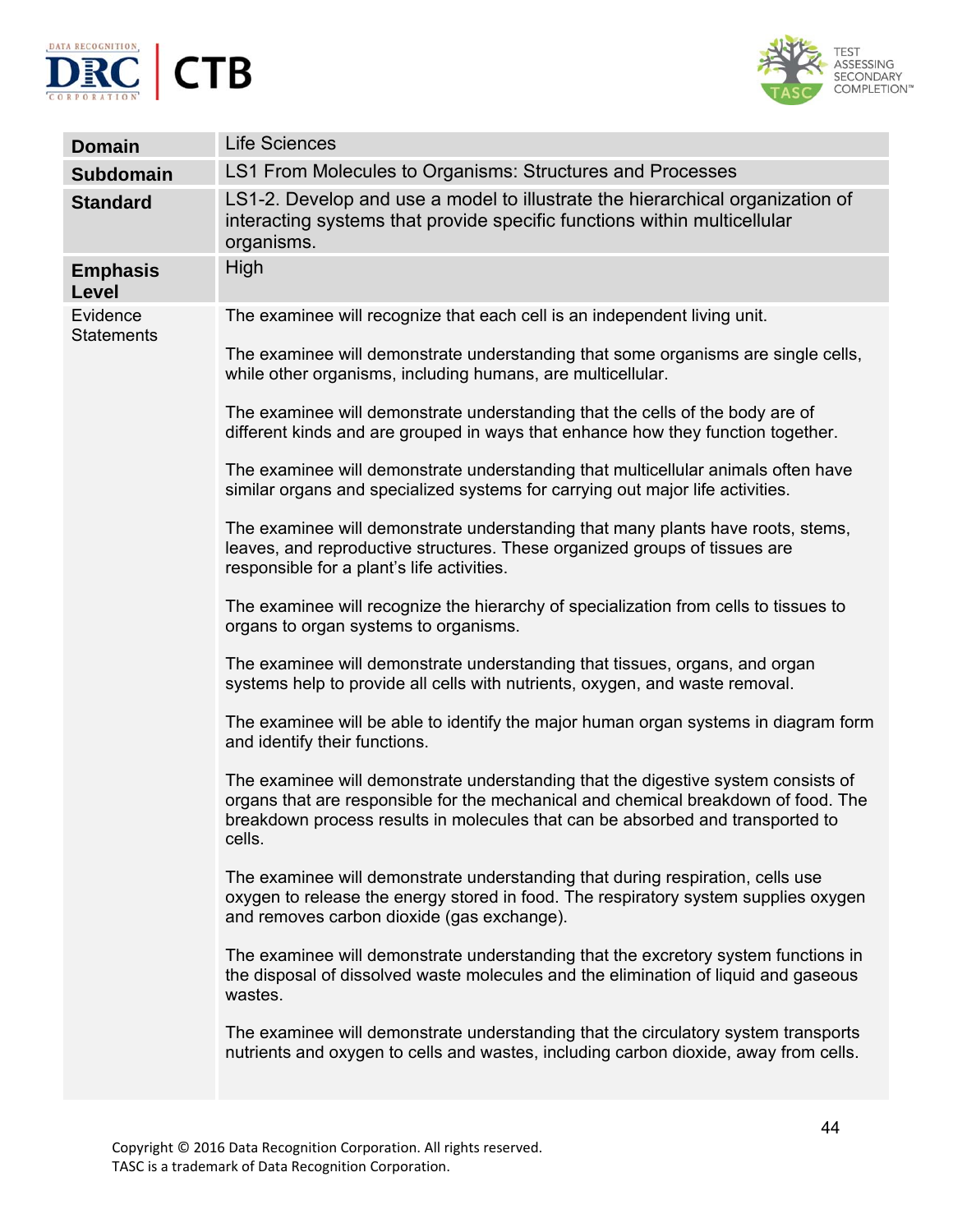



The examinee will demonstrate understanding that locomotion needed to escape danger, locate food and shelter, and reproduce is accomplished by the interaction of the skeletal and muscular systems and is coordinated by the nervous system.

The examinee will demonstrate understanding that the nervous and endocrine systems interact to control and coordinate the body's responses to changes in the environment and to regulate growth, development, and reproduction. Hormones are chemicals produced by the endocrine system; hormones regulate many bodily functions.

The examinee will demonstrate understanding that the male and female reproductive systems are responsible for producing gametes necessary for the production of offspring.

The examinee will demonstrate understanding of how organ systems interact to perform life functions.

The examinee will recognize parallels between organs for multicellular organisms and organelles for single-celled organisms.

The examinee will demonstrate understanding of the similarity of organ systems in various types of organisms and recognize this as evidence for evolution.

The examinee will demonstrate understanding of how the basic interactions between organ systems help to maintain homeostasis.

The examinee will demonstrate understanding of the differences among arteries, veins, and capillaries.

The examinee will demonstrate understanding of the basic functioning of the reproductive system, including internal versus external fertilization and development.

The examinee will demonstrate understanding that living things are similar in that they rely on many of the same processes to stay alive yet are different in the ways that they carry out these processes.

The examinee will demonstrate understanding to distinguish between the characteristics of living and non-living things. Living things have cellular organization, carry out metabolic processes, maintain internal stability (homeostasis), and pass on hereditary information through reproduction.

The examinee will demonstrate understanding that reproduction and development are necessary for the continuation of any species.

The examinee will demonstrate understanding that reproduction and development are subject to environmental effects.

The examinee will demonstrate understanding that living things go through a life cycle involving both reproductive and developmental stages.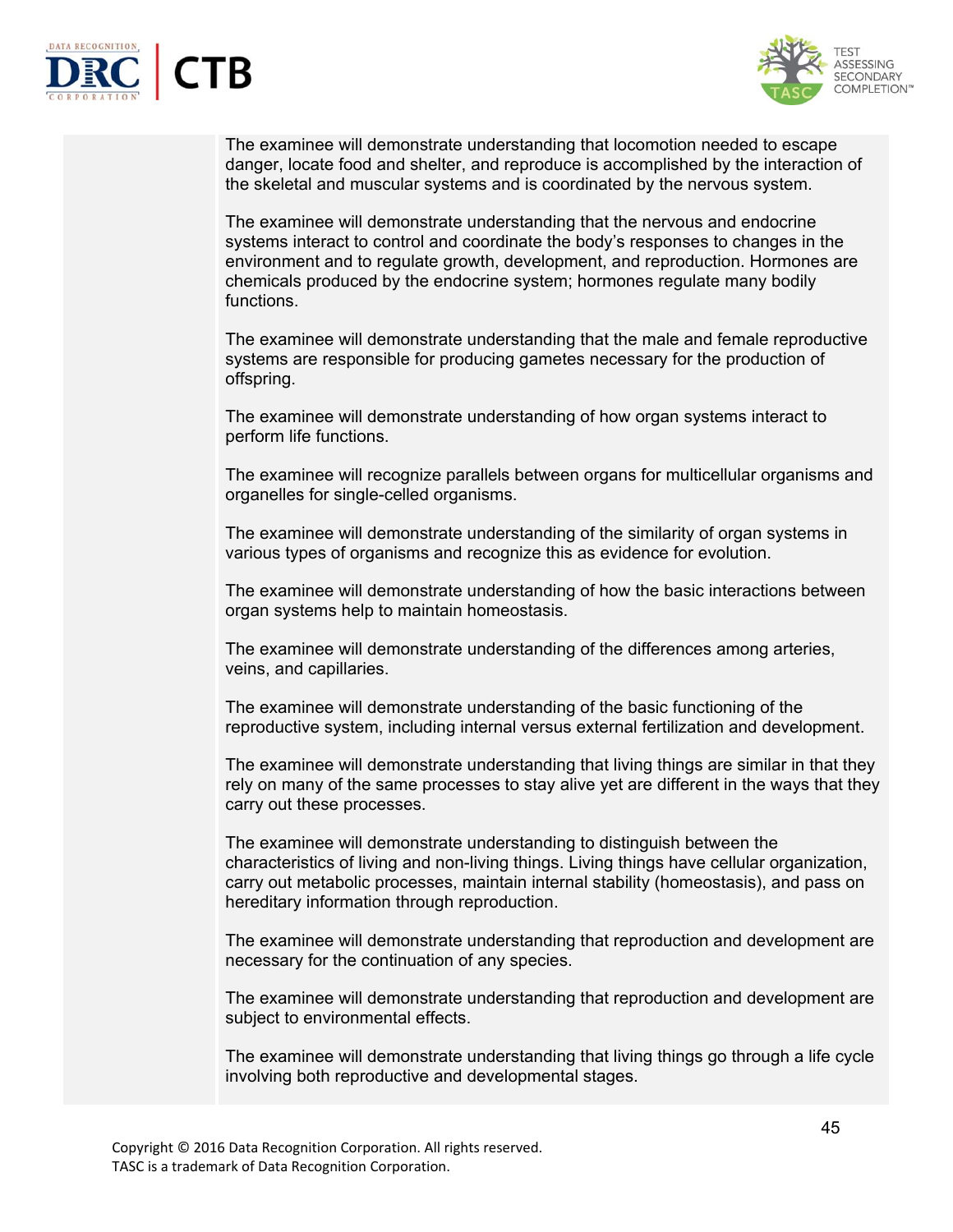



The examinee will demonstrate understanding that some organisms reproduce asexually and some organisms reproduce sexually.

The examinee will demonstrate understanding that there are many methods of asexual reproduction, including division of a cell into two cells and separation of part of an animal or plant from the parent, resulting in the growth of another individual.

The examinee will demonstrate understanding that methods of sexual reproduction depend upon the species. All methods involve the merging of gametes to begin the development of a new individual.

The examinee will demonstrate understanding that in many species, including plants and humans, eggs and sperm are produced.

The examinee will demonstrate understanding that fertilization and/or development in organisms may be internal or external.

The examinee will demonstrate understanding that the male gamete is the sperm and the female gamete is the egg.

The examinee will demonstrate understanding that the fertilization of an egg by a sperm results in a fertilized egg, also known as a zygote.

The examinee will demonstrate understanding that in sexual reproduction, the sperm and the egg each carry one-half of the genetic information for the new individual.

The examinee will demonstrate understanding that multicellular organisms exhibit complex changes in development, which begins after fertilization.

The examinee will demonstrate understanding that the zygote undergoes numerous cellular divisions that result in a multicellular organism, with each cell having identical genetic information.

The examinee will demonstrate understanding that the zygote grows into tissue that develops into organs and organ systems before birth.

The examinee will demonstrate understanding that bodily structures and functions change as an organism goes through its lifecycle.

The examinee will demonstrate understanding that disease breaks down the structures or functions of an organism. Some diseases are the result of failures of the system. Other diseases are the result of damage by infection from other organisms (germ theory).

The examinee will demonstrate understanding that specialized cells protect the body from infectious disease. The chemicals that they produce identify and destroy microbes that enter the body.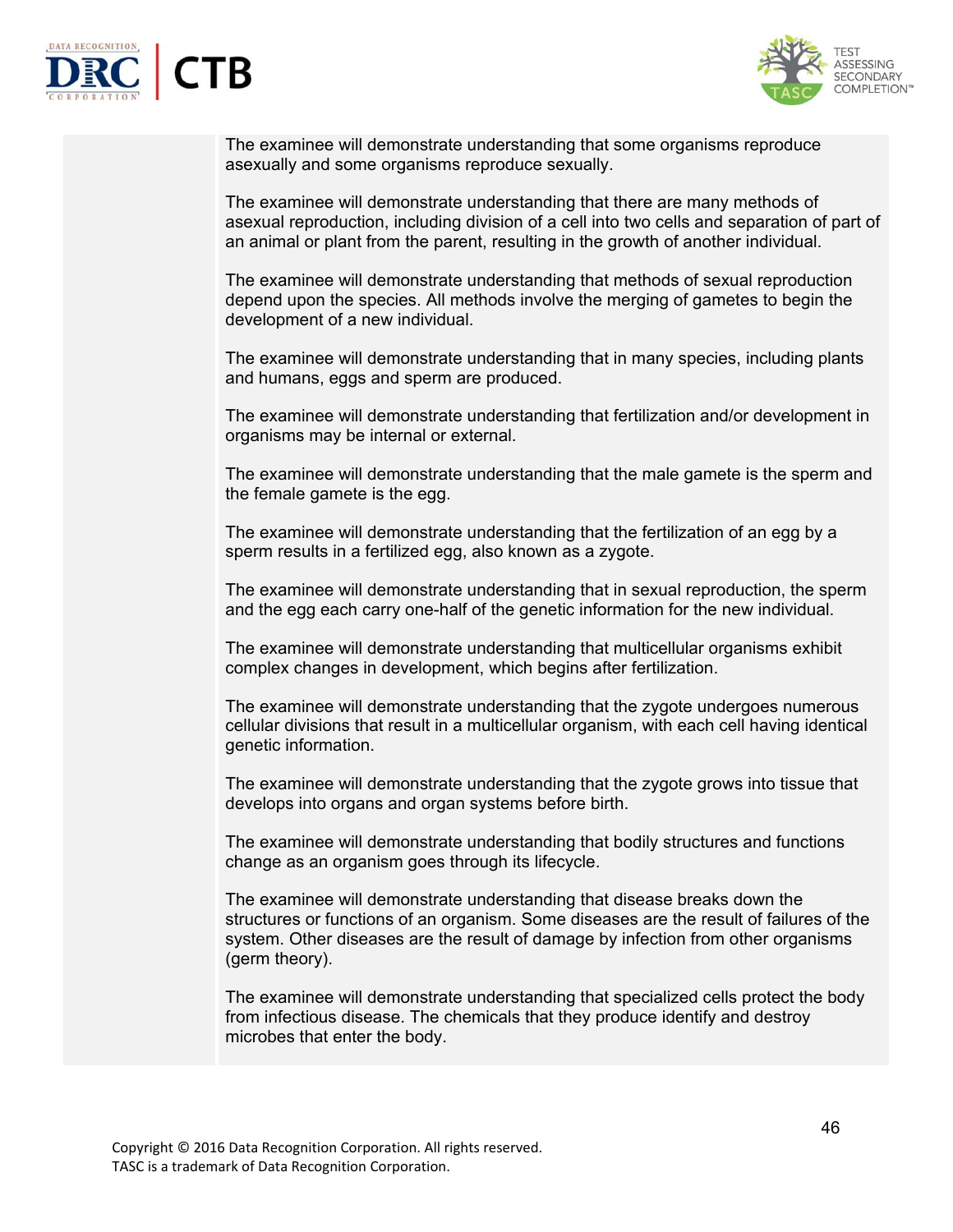



| Assessment<br>Limits/Content<br>Constraints | <b>Beyond Scope</b><br>Specific glands and hormones of the endocrine system<br>$\bullet$<br>Details of the anatomy of individual organs<br>$\bullet$<br>Names of individual bones, arteries, veins, muscles, and nerves<br>$\bullet$<br>Categories of vertebrae and ribs<br>$\bullet$ |
|---------------------------------------------|---------------------------------------------------------------------------------------------------------------------------------------------------------------------------------------------------------------------------------------------------------------------------------------|
| DOK(s)                                      | 1, 2                                                                                                                                                                                                                                                                                  |
| <b>Stimulus</b>                             | A diagram is highly recommended.                                                                                                                                                                                                                                                      |
| Tools                                       | Scientific calculator provided                                                                                                                                                                                                                                                        |
| Sample Item<br>Stem(s)                      | What is the function of the respiratory system in the body?                                                                                                                                                                                                                           |

### **Sample Items**

### **LS1-2 Sample 1.**

An important part of the body is the heart. The heart is made mostly of muscle and connective tissues. The heart's primary function is to pump blood.

Which level of organization best classifies the heart?

- A. cell
- B. organ
- C. system
- D. tissue

### **LS1-2 Sample 2.**

Plants and animals have both similarities and differences in the structure of their cells.

Part 1. Identify one part of a cell that can be found in both a plant cell and an animal cell.

Part 2. Describe one difference in the parts of a plant cell and an animal cell.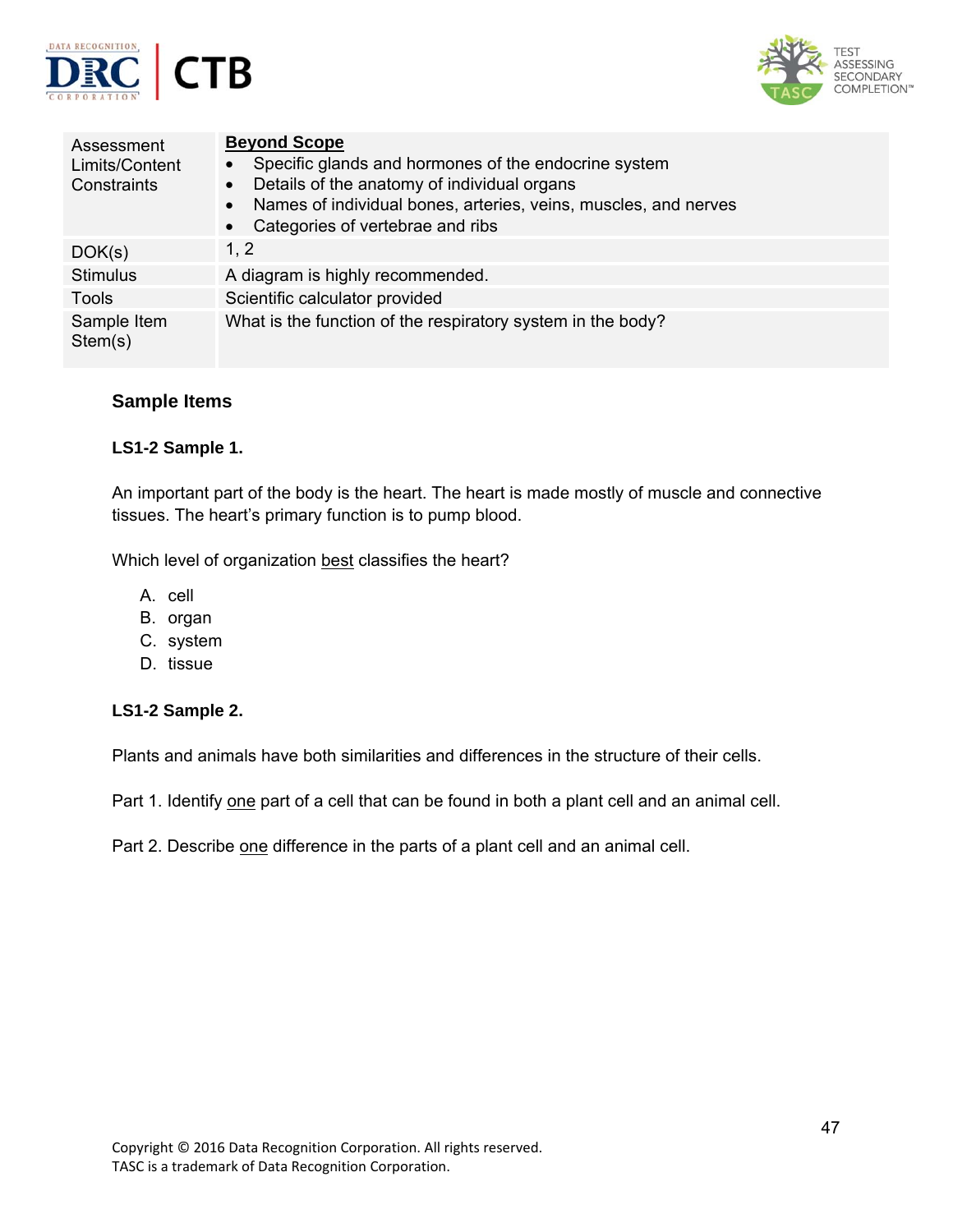



| <b>Domain</b>                 | <b>Life Sciences</b>                                                                                                                                                                                                                                                                                                                                                                                                                    |
|-------------------------------|-----------------------------------------------------------------------------------------------------------------------------------------------------------------------------------------------------------------------------------------------------------------------------------------------------------------------------------------------------------------------------------------------------------------------------------------|
| <b>Subdomain</b>              | LS1 From Molecules to Organisms: Structures and Processes                                                                                                                                                                                                                                                                                                                                                                               |
| <b>Standard</b>               | LS1-3. Plan and conduct an investigation to provide evidence that feedback<br>mechanisms maintain homeostasis.                                                                                                                                                                                                                                                                                                                          |
| <b>Emphasis</b><br>Level      | High                                                                                                                                                                                                                                                                                                                                                                                                                                    |
| Evidence<br><b>Statements</b> | The examinee will demonstrate understanding that response to internal or external<br>environmental change, which keeps the internal environment within certain limits, is<br>called homeostasis, or "dynamic equilibrium" or "steady state."                                                                                                                                                                                            |
|                               | The examinee will demonstrate understanding that homeostatic feedback<br>mechanisms maintain the physical and chemical aspects of the internal environment<br>within narrow limits that are favorable for cellular activities.                                                                                                                                                                                                          |
|                               | The examinee will demonstrate understanding that animals and plants have a variety<br>of body plans and internal structures that contribute to their ability to maintain a<br>balanced condition.                                                                                                                                                                                                                                       |
|                               | The examinee will demonstrate understanding that dynamic equilibrium results from<br>detection of and response to stimuli.                                                                                                                                                                                                                                                                                                              |
|                               | The examinee will demonstrate understanding that organisms detect and respond to<br>change in a variety of ways both at the cellular level and at the organismal level.                                                                                                                                                                                                                                                                 |
|                               | The examinee will demonstrate understanding that the components of living systems,<br>from a single cell to an ecosystem, interact to maintain balance.                                                                                                                                                                                                                                                                                 |
|                               | The examinee will demonstrate understanding that the structures present in some<br>single-celled organisms act in a manner similar to the tissues and systems found in<br>multicellular organisms, thus enabling them to perform all of the life processes needed<br>to maintain homeostasis.                                                                                                                                           |
|                               | The examinee will demonstrate understanding that the components of the human<br>body, from organ systems to cell organelles, interact to maintain a balanced internal<br>environment.                                                                                                                                                                                                                                                   |
|                               | The examinee will demonstrate understanding that because organisms are<br>continuously exposed to changes in their external and internal environments, they<br>must continually monitor and respond to these changes.                                                                                                                                                                                                                   |
|                               | The examinee will recognize that feedback mechanisms have evolved to maintain<br>homeostasis. Examples of homeostasis may include the following:<br>the changes in heart rate or respiratory rate in response to increased activity in<br>muscle cells<br>the maintenance of blood sugar levels by insulin from the pancreas<br>$\bullet$<br>the changes in openings in the leaves of plants to regulate water loss and gas<br>exchange |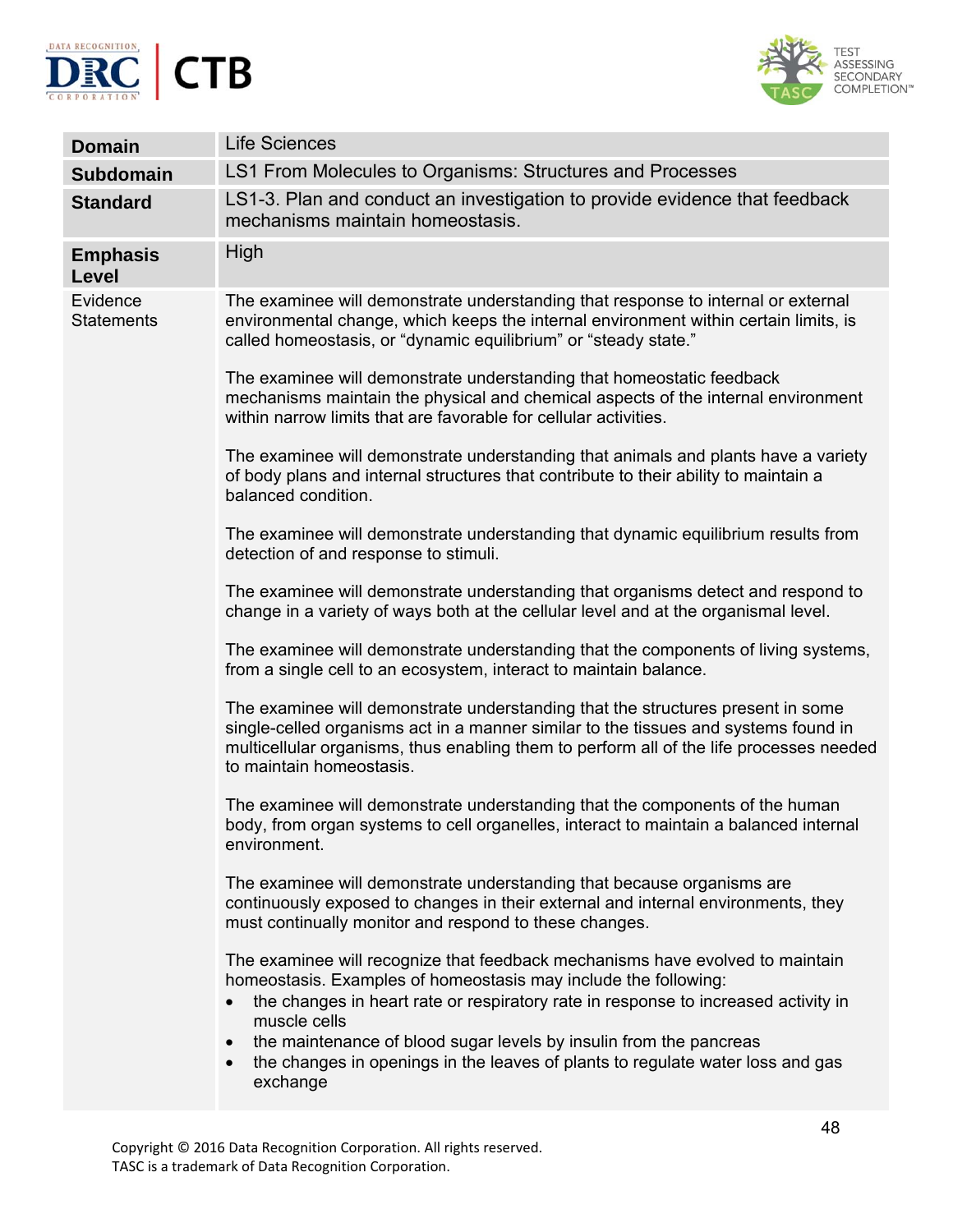



The examinee will demonstrate understanding that responses to change can range in complexity from simple activation of a cell chemical process to elaborate learned behavior.

The examinee will demonstrate understanding that organisms possess a diversity of control mechanisms that detect deviations and make corrective actions to return their systems to the normal range.

The examinee will demonstrate understanding that homeostasis in an organism is constantly threatened.

The examinee will demonstrate understanding that if there is a disruption in any human system, there may be a corresponding imbalance in homeostasis.

Failure of homeostatic control mechanisms can result in disease or death.

The examinee will recognize that viruses, bacteria, fungi, and other parasites may infect plants and animals and interfere with normal life functions.

The examinee will demonstrate understanding that disease may also be caused by inheritance, toxic substances, poor nutrition, organ malfunction, and some personal behavior.

The examinee will recognize that some of the effects of disease show up right away, while others may not show up for years.

The examinee will recognize that the immune system protects against disease.

The examinee will demonstrate understanding that some viral diseases, such as AIDS, damage the immune system, leaving the body unable to deal with multiple infectious agents and cancerous cells.

The examinee will demonstrate understanding that white blood cells are an important part of the immune system. Some white blood cells engulf invaders, while some produce antibodies that attack invaders or mark them for killing.

The examinee will demonstrate understanding that vaccinations use dead or weakened microbes (or parts of them) to stimulate the immune system to react to and fight subsequent invasions by the same microbes.

The examinee will demonstrate understanding that some allergic reactions are caused by the body's immune responses to usually harmless environmental substances.

The examinee will demonstrate understanding that sometimes the immune system may attack some of the body's own cells or transplanted organs.

The examinee will demonstrate understanding that if nerve or hormone signals are blocked, cellular communication is disrupted and the organism's stability is affected.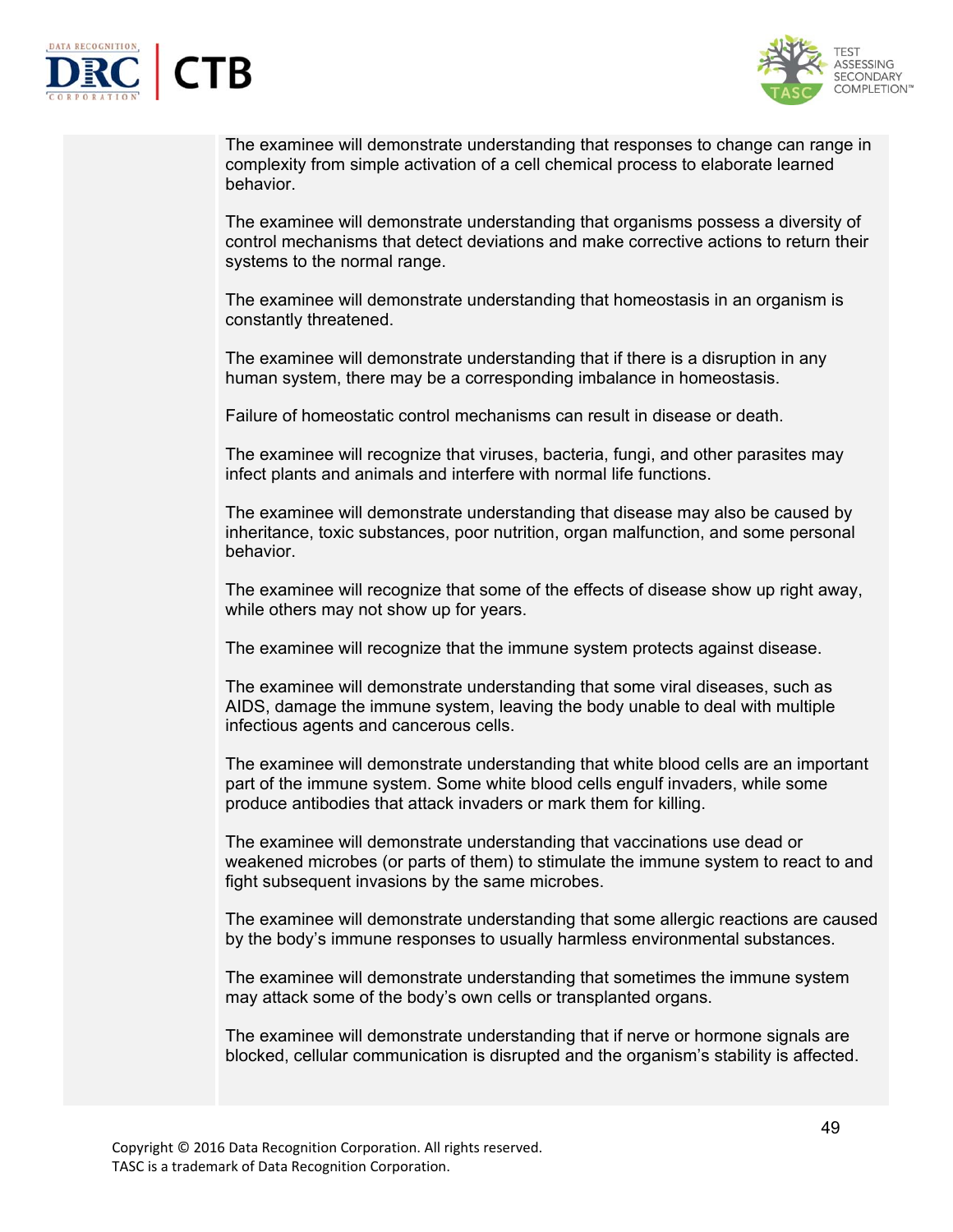



|                                             | The examinee will demonstrate understanding that biological research generates<br>knowledge used to design ways of diagnosing, preventing, treating, controlling, or<br>curing diseases in plants and animals. |
|---------------------------------------------|----------------------------------------------------------------------------------------------------------------------------------------------------------------------------------------------------------------|
| Assessment<br>Limits/Content<br>Constraints | <b>Beyond Scope</b><br><b>Neurotransmitters</b><br>Specific hormones other than insulin, estrogen, and testosterone<br>Antigens<br>Specific temperatures (body temperature, room temperature, etc.)            |
| DOK(s)                                      | 1, 2                                                                                                                                                                                                           |
| <b>Stimulus</b>                             | A diagram is highly recommended.                                                                                                                                                                               |
| Tools                                       | Scientific calculator provided                                                                                                                                                                                 |
| Sample Item<br>Stem(s)                      | Which statement best defines homeostasis?                                                                                                                                                                      |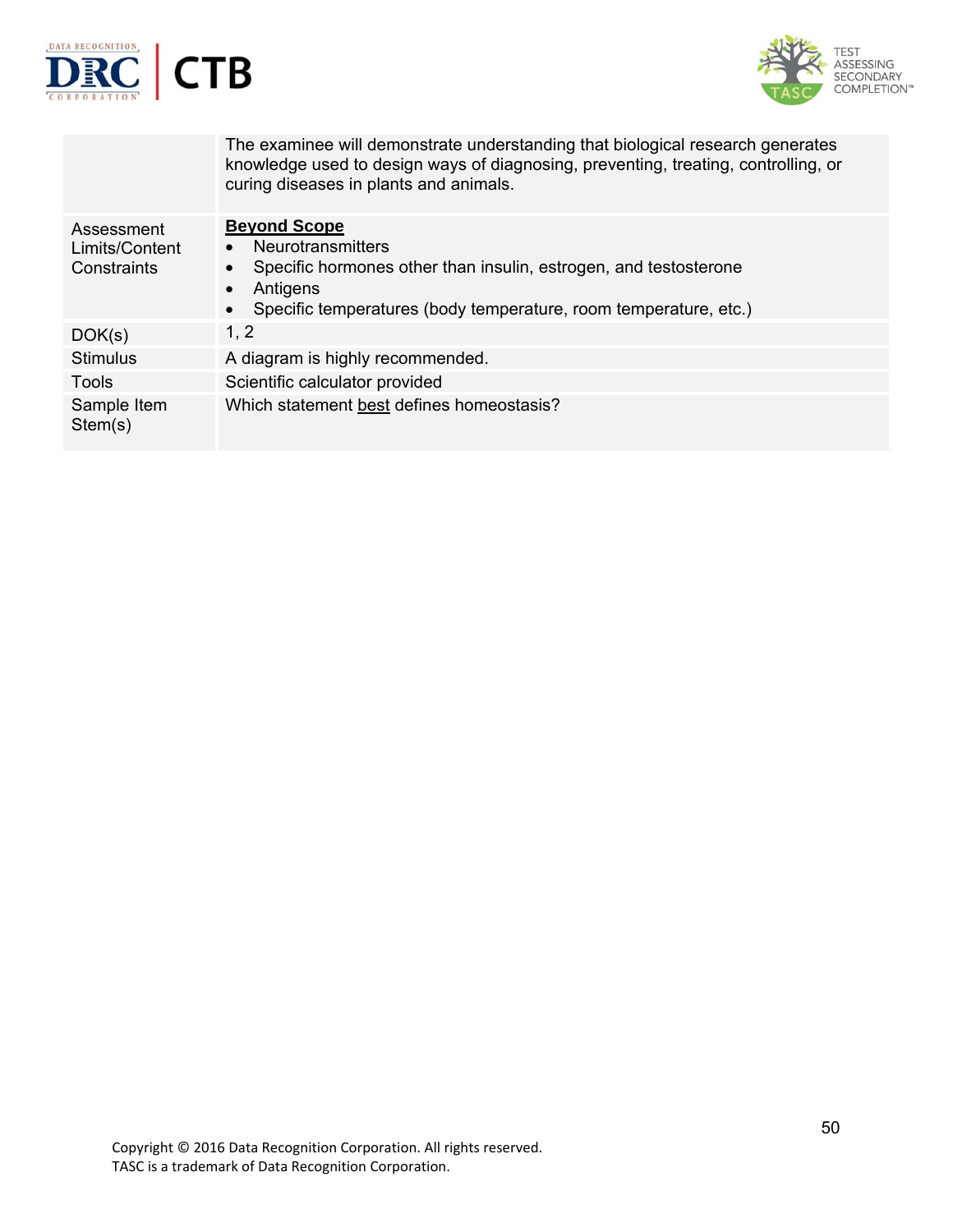



| <b>Domain</b>                 | <b>Life Sciences</b>                                                                                                                                                                                                                                                                                                      |
|-------------------------------|---------------------------------------------------------------------------------------------------------------------------------------------------------------------------------------------------------------------------------------------------------------------------------------------------------------------------|
| <b>Subdomain</b>              | LS1 From Molecules to Organisms: Structures and Processes                                                                                                                                                                                                                                                                 |
| <b>Standard</b>               | LS1-4. Use a model to illustrate the role of cellular division (mitosis) and<br>differentiation in producing and maintaining complex organisms.                                                                                                                                                                           |
| <b>Emphasis</b><br>Level      | High                                                                                                                                                                                                                                                                                                                      |
| Evidence<br><b>Statements</b> | The examinee will demonstrate understanding that the cell is a basic unit of structure<br>and function of living things (cell theory).                                                                                                                                                                                    |
|                               | The examinee will demonstrate understanding that, for all living things, life activities<br>are accomplished at the cellular level.                                                                                                                                                                                       |
|                               | The examinee will demonstrate understanding that some organisms are single-celled;<br>others, including humans, are multicellular.                                                                                                                                                                                        |
|                               | The examinee will demonstrate understanding that the way in which cells function is<br>similar in all living things.                                                                                                                                                                                                      |
|                               | The examinee will recognize that cells grow and divide, producing more cells.                                                                                                                                                                                                                                             |
|                               | The examinee will demonstrate understanding that cells take in nutrients, which they<br>use to provide energy for the work that cells do and to make the materials that a cell or<br>an organism needs.                                                                                                                   |
|                               | The examinee will demonstrate understanding that zygotes contain all of the<br>information necessary for growth, development, and eventual reproduction of the<br>organism.                                                                                                                                               |
|                               | The examinee will demonstrate understanding that development is a highly regulated<br>process involving mitosis and differentiation.                                                                                                                                                                                      |
|                               | The examinee will recognize that human development, birth, and aging should be<br>viewed as a predictable pattern of events.                                                                                                                                                                                              |
|                               | The examinee will demonstrate understanding that cells have particular structures that<br>perform specific jobs and perform the actual work of the cells.                                                                                                                                                                 |
|                               | The examinee will recognize that in multicellular organisms, cell division is responsible<br>for growth, maintenance, and repair.                                                                                                                                                                                         |
|                               | The examinee will demonstrate understanding that in one type of cell division, mitosis,<br>chromosomes are duplicated and then separated into two identical and complete sets<br>to be passed to each of the two resulting cells. In mitosis, the hereditary information is<br>identical in all of the cells that result. |
|                               |                                                                                                                                                                                                                                                                                                                           |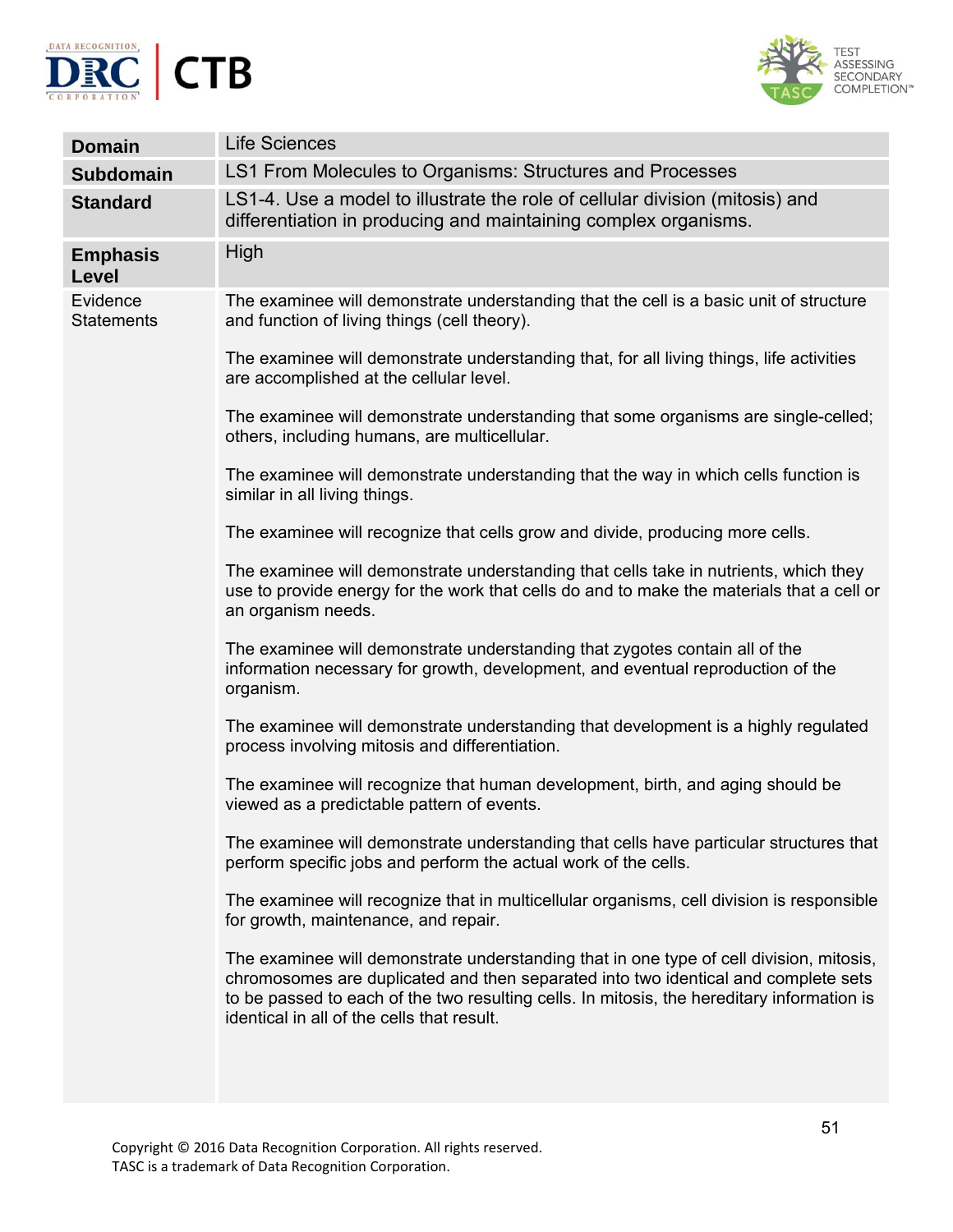

Sample Item Stem(s)



|                              | The examinee will demonstrate understanding that another type of cell division,<br>meiosis, accounts for the production of egg and sperm cells in sexually reproducing<br>organisms. The eggs and sperm resulting from meiosis contain one-half of the<br>hereditary information.<br>The examinee will recognize that the many body cells in an individual can be very<br>different from one another, even though they are all descended from a single cell and<br>thus have essentially identical genetic instructions because different parts of the<br>genetic instructions are used in different types of cells and are influenced by the cell's<br>environment and past history.<br>The examinee will recognize that just as organ systems are coordinated and work<br>together, cell parts must also be coordinated and work together.<br>The examinee will recognize that each cell is covered by a membrane that performs a<br>number of important functions for the cell. These functions may include the following:<br>Separation from the cell's outside environment<br>Control of which molecules enter and leave the cell<br>Diffusion and active transport that are important in the movement of materials in<br>and out of cells<br>The examinee will recognize that a variety of specialized structures carry out functions<br>inside the cell. These specialized structures and cells may include the following:<br>Cytoplasm-transport of materials<br>$\bullet$<br>Mitochondria-extraction of energy from nutrients<br>$\bullet$<br>Ribosomes-protein building<br>$\bullet$<br>Cell membrane-waste disposal<br>$\bullet$<br>Vacuole-storage<br>$\bullet$<br>Nucleus-information storage<br>The examinee will demonstrate understanding that gene mutations in a cell can result<br>in uncontrolled cell division, called cancer.<br>The examinee will demonstrate understanding that exposure of cells to certain<br>chemicals and radiation increases mutations and thus increases the chance of cancer. |
|------------------------------|------------------------------------------------------------------------------------------------------------------------------------------------------------------------------------------------------------------------------------------------------------------------------------------------------------------------------------------------------------------------------------------------------------------------------------------------------------------------------------------------------------------------------------------------------------------------------------------------------------------------------------------------------------------------------------------------------------------------------------------------------------------------------------------------------------------------------------------------------------------------------------------------------------------------------------------------------------------------------------------------------------------------------------------------------------------------------------------------------------------------------------------------------------------------------------------------------------------------------------------------------------------------------------------------------------------------------------------------------------------------------------------------------------------------------------------------------------------------------------------------------------------------------------------------------------------------------------------------------------------------------------------------------------------------------------------------------------------------------------------------------------------------------------------------------------------------------------------------------------------------------------------------------------------------------------------------------------------------------------------------------------------------------|
| Assessment<br>Limits/Content | <b>Beyond Scope</b><br>Stages of mitosis and meiosis                                                                                                                                                                                                                                                                                                                                                                                                                                                                                                                                                                                                                                                                                                                                                                                                                                                                                                                                                                                                                                                                                                                                                                                                                                                                                                                                                                                                                                                                                                                                                                                                                                                                                                                                                                                                                                                                                                                                                                         |
| Constraints                  | Organelles other than the six listed in the Evidence Statements section above                                                                                                                                                                                                                                                                                                                                                                                                                                                                                                                                                                                                                                                                                                                                                                                                                                                                                                                                                                                                                                                                                                                                                                                                                                                                                                                                                                                                                                                                                                                                                                                                                                                                                                                                                                                                                                                                                                                                                |
| DOK(s)                       | 1, 2                                                                                                                                                                                                                                                                                                                                                                                                                                                                                                                                                                                                                                                                                                                                                                                                                                                                                                                                                                                                                                                                                                                                                                                                                                                                                                                                                                                                                                                                                                                                                                                                                                                                                                                                                                                                                                                                                                                                                                                                                         |
| <b>Stimulus</b>              | A diagram is highly recommended.                                                                                                                                                                                                                                                                                                                                                                                                                                                                                                                                                                                                                                                                                                                                                                                                                                                                                                                                                                                                                                                                                                                                                                                                                                                                                                                                                                                                                                                                                                                                                                                                                                                                                                                                                                                                                                                                                                                                                                                             |
| <b>Tools</b>                 | Scientific calculator provided                                                                                                                                                                                                                                                                                                                                                                                                                                                                                                                                                                                                                                                                                                                                                                                                                                                                                                                                                                                                                                                                                                                                                                                                                                                                                                                                                                                                                                                                                                                                                                                                                                                                                                                                                                                                                                                                                                                                                                                               |

Which substance is stored in the nucleus of a cell?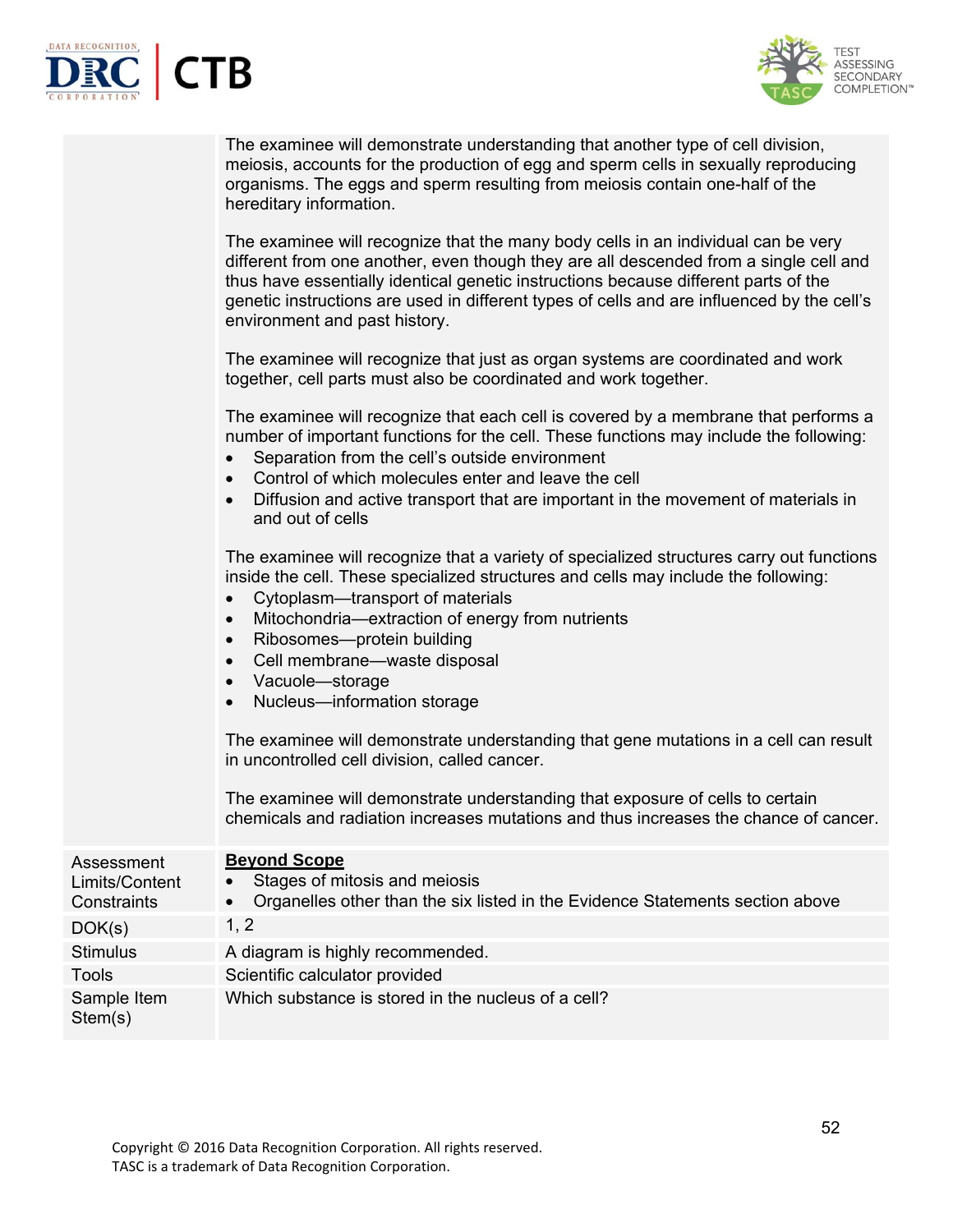



| <b>Domain</b>                   | <b>Life Sciences</b>                                                                                                                                                                                                                                             |
|---------------------------------|------------------------------------------------------------------------------------------------------------------------------------------------------------------------------------------------------------------------------------------------------------------|
| <b>Subdomain</b>                | LS1 From Molecules to Organisms: Structures and Processes                                                                                                                                                                                                        |
| <b>Standard</b>                 | LS1-5. Use a model to illustrate how photosynthesis transforms light energy<br>into stored chemical energy.                                                                                                                                                      |
| <b>Emphasis</b><br><b>Level</b> | High                                                                                                                                                                                                                                                             |
| Evidence<br><b>Statements</b>   | The examinee will demonstrate understanding that the energy for life comes primarily<br>from the Sun.                                                                                                                                                            |
|                                 | The examinee will demonstrate understanding that photosynthesis provides a vital<br>connection between the Sun and the energy needs of living systems.                                                                                                           |
|                                 | The examinee will demonstrate understanding that photosynthesis is carried out by<br>green plants and other organisms containing chlorophyll.                                                                                                                    |
|                                 | The examinee will demonstrate understanding that plant cells and some single-celled<br>organisms contain chloroplasts, the site of photosynthesis.                                                                                                               |
|                                 | The examinee will demonstrate understanding that in photosynthesis, the Sun's<br>energy is converted into and stored as chemical energy in the form of a sugar,<br>glucose.                                                                                      |
|                                 | The examinee will demonstrate understanding that the quantity of sugar molecules<br>increases in green plants during photosynthesis in the presence of sunlight.                                                                                                 |
|                                 | The examinee will demonstrate understanding that the primary source of atmospheric<br>oxygen is photosynthesis.                                                                                                                                                  |
|                                 | The examinee will demonstrate understanding that carbon dioxide is removed from<br>the atmosphere and oxygen is released during photosynthesis.                                                                                                                  |
|                                 | The examinee will demonstrate understanding that the process of photosynthesis<br>uses solar energy to combine the inorganic molecules carbon dioxide and water into<br>energy-rich organic compounds (e.g., glucose) and releases oxygen to the<br>environment. |
|                                 | The examinee will demonstrate understanding that green plants are the producers of<br>food that is used directly or indirectly by consumers.                                                                                                                     |
|                                 | The examinee will demonstrate understanding that many plants have roots, stems,<br>leaves, and reproductive structures. These organized groups of tissues are<br>responsible for a plant's life activities.                                                      |
|                                 | The examinee will demonstrate understanding that patterns of development vary<br>among plants. In seed-bearing plants, seeds contain stored food for early<br>development.                                                                                       |
|                                 |                                                                                                                                                                                                                                                                  |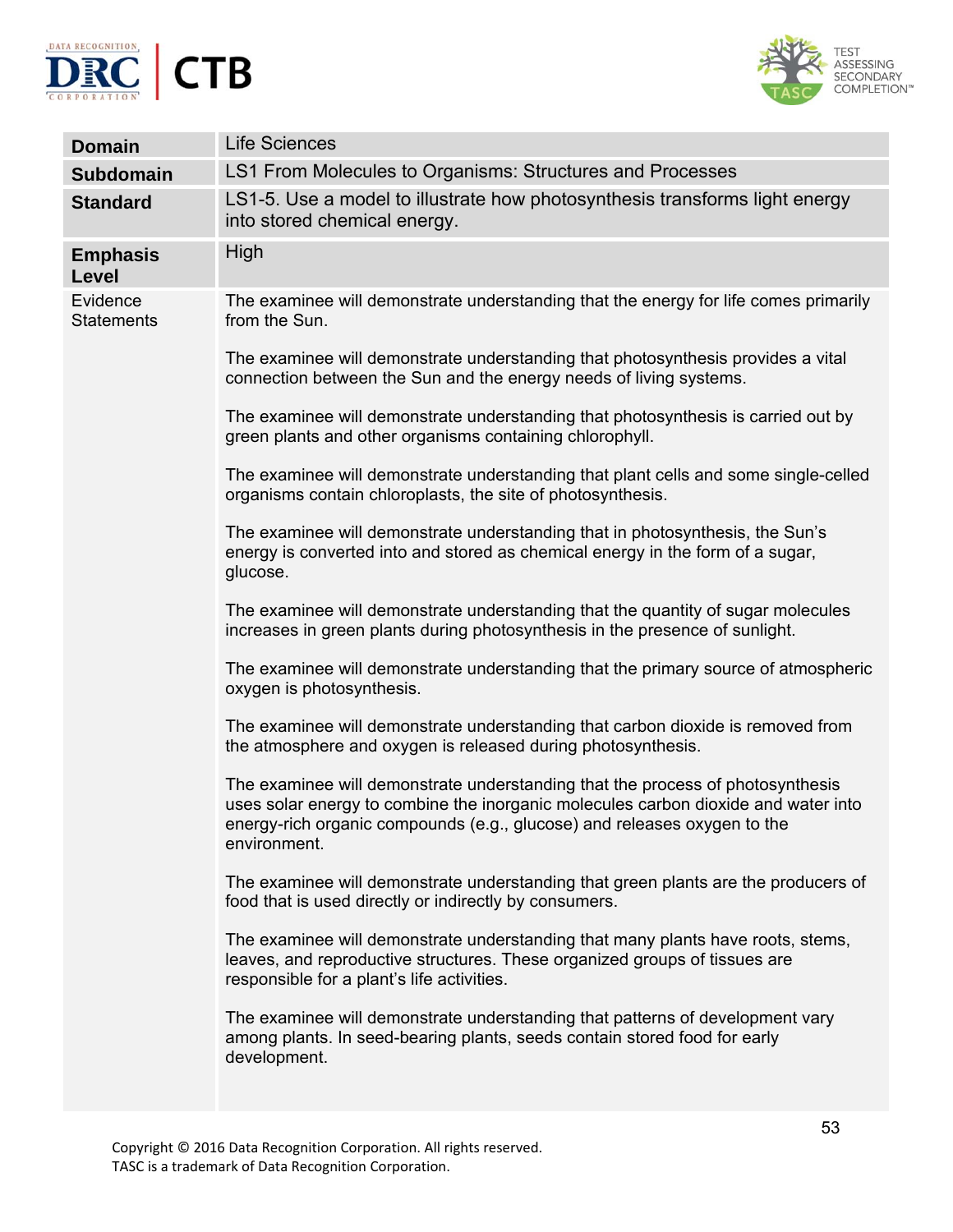



| Assessment<br>Limits/Content<br>Constraints | <b>Beyond Scope</b><br>The chemical equation for photosynthesis<br>$\bullet$<br>The molecular formula of glucose<br>$\bullet$ |
|---------------------------------------------|-------------------------------------------------------------------------------------------------------------------------------|
| DOK(s)                                      | 2                                                                                                                             |
| <b>Stimulus</b>                             | A diagram is highly recommended.                                                                                              |
| Tools                                       | Scientific calculator provided                                                                                                |
| Sample Item<br>Stem(s)                      | Which substance is released during photosynthesis?                                                                            |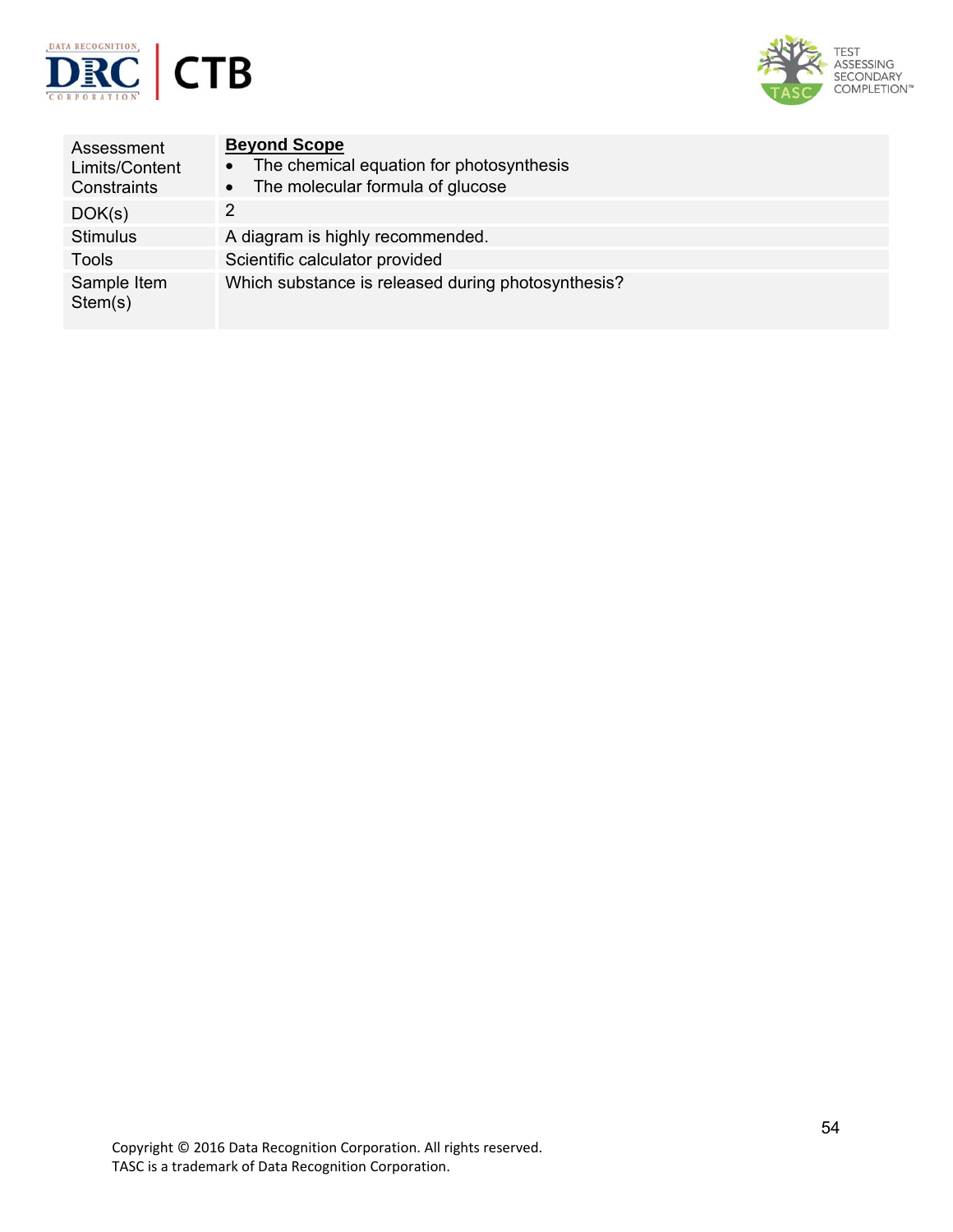



| <b>Domain</b>                   | <b>Life Sciences</b>                                                                                                                                                                                                                                                                                                       |
|---------------------------------|----------------------------------------------------------------------------------------------------------------------------------------------------------------------------------------------------------------------------------------------------------------------------------------------------------------------------|
| <b>Subdomain</b>                | LS1 From Molecules to Organisms: Structures and Processes                                                                                                                                                                                                                                                                  |
| <b>Standard</b>                 | LS1-6. Construct and revise an explanation that is based on evidence for how<br>carbon, hydrogen, and oxygen from sugar molecules may combine with other<br>elements to form amino acids and/or other large carbon-based molecules.                                                                                        |
| <b>Emphasis</b><br><b>Level</b> | Low                                                                                                                                                                                                                                                                                                                        |
| Evidence<br><b>Statements</b>   | The examinee will demonstrate understanding that food provides molecules that serve<br>as fuel and building material for all organisms.                                                                                                                                                                                    |
|                                 | The examinee will demonstrate understanding that foods contain a variety of<br>substances, which include carbohydrates, fats, vitamins, proteins, minerals, and<br>water. Each substance is vital to the survival of the organism.                                                                                         |
|                                 | The examinee will demonstrate understanding that, in order to maintain a balanced<br>state, all organisms have a minimum daily intake of each type of nutrient, based on<br>species, size, age, sex, activity, etc. An imbalance in any of the nutrients might result<br>in weight gain, weight loss, or a diseased state. |
|                                 | The examinee will demonstrate understanding that large organic food molecules must<br>initially be broken down in order to enter cells. Proteins are digested to amino acids.                                                                                                                                              |
|                                 | The examinee will demonstrate understanding that starches are digested to simple<br>sugars.                                                                                                                                                                                                                                |
|                                 | The examinee will demonstrate understanding that once nutrients enter a cell, the cell<br>will use them as building blocks in the synthesis of compounds necessary for life.                                                                                                                                               |
|                                 | The examinee will demonstrate understanding that in all organisms, organic<br>compounds can be used to assemble other molecules, such as proteins, DNA, starch,<br>and fats.                                                                                                                                               |
|                                 | The examinee will demonstrate understanding that amino acids are the building blocks<br>of proteins.                                                                                                                                                                                                                       |
|                                 | The examinee will demonstrate understanding that the chemical elements that make<br>up the molecules of living things (such as carbon, hydrogen, and oxygen) pass<br>through food webs and are returned to the environment when the energy in these<br>compounds is eventually released by cells.                          |
|                                 | The examinee will demonstrate understanding that biochemical processes, both<br>breakdown and synthesis, are made possible by a large set of enzymes that serve as<br>biological catalysts.                                                                                                                                |
|                                 | The examinee will recognize that enzymes can affect the rates of chemical change.                                                                                                                                                                                                                                          |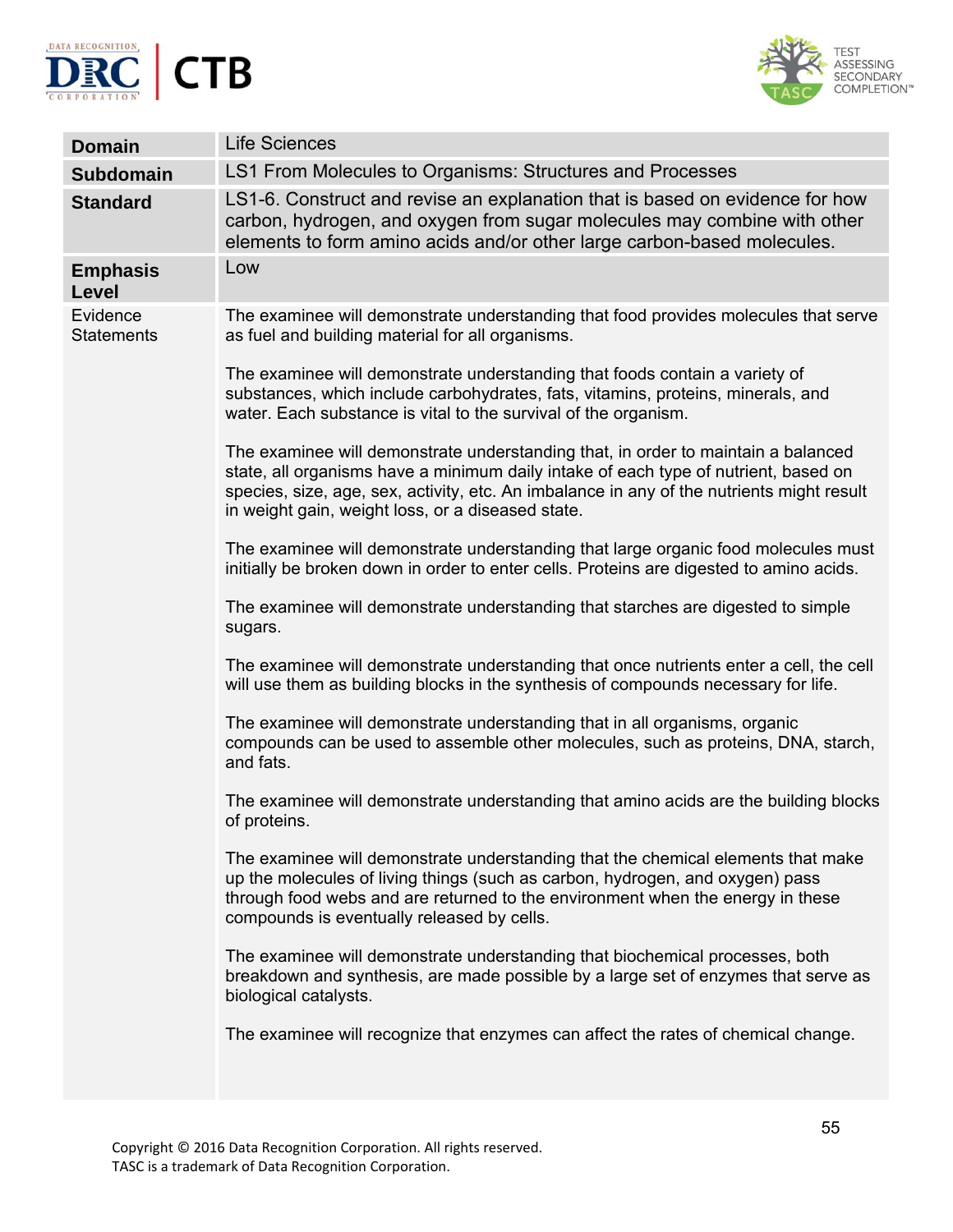



|                                             | The examinee will demonstrate understanding that proteins have specific shapes that<br>influence both how they function and how they interact with other molecules. |
|---------------------------------------------|---------------------------------------------------------------------------------------------------------------------------------------------------------------------|
| Assessment<br>Limits/Content<br>Constraints | <b>Beyond Scope</b><br>The molecular formula of glucose<br>$\bullet$<br>Details of the pH scale                                                                     |
| DOK(s)                                      | 2                                                                                                                                                                   |
| Stimulus                                    | Items may include a diagram.                                                                                                                                        |
| Tools                                       | Scientific calculator provided                                                                                                                                      |
| Sample Item<br>Stem(s)                      | Which substances are the building blocks of proteins?                                                                                                               |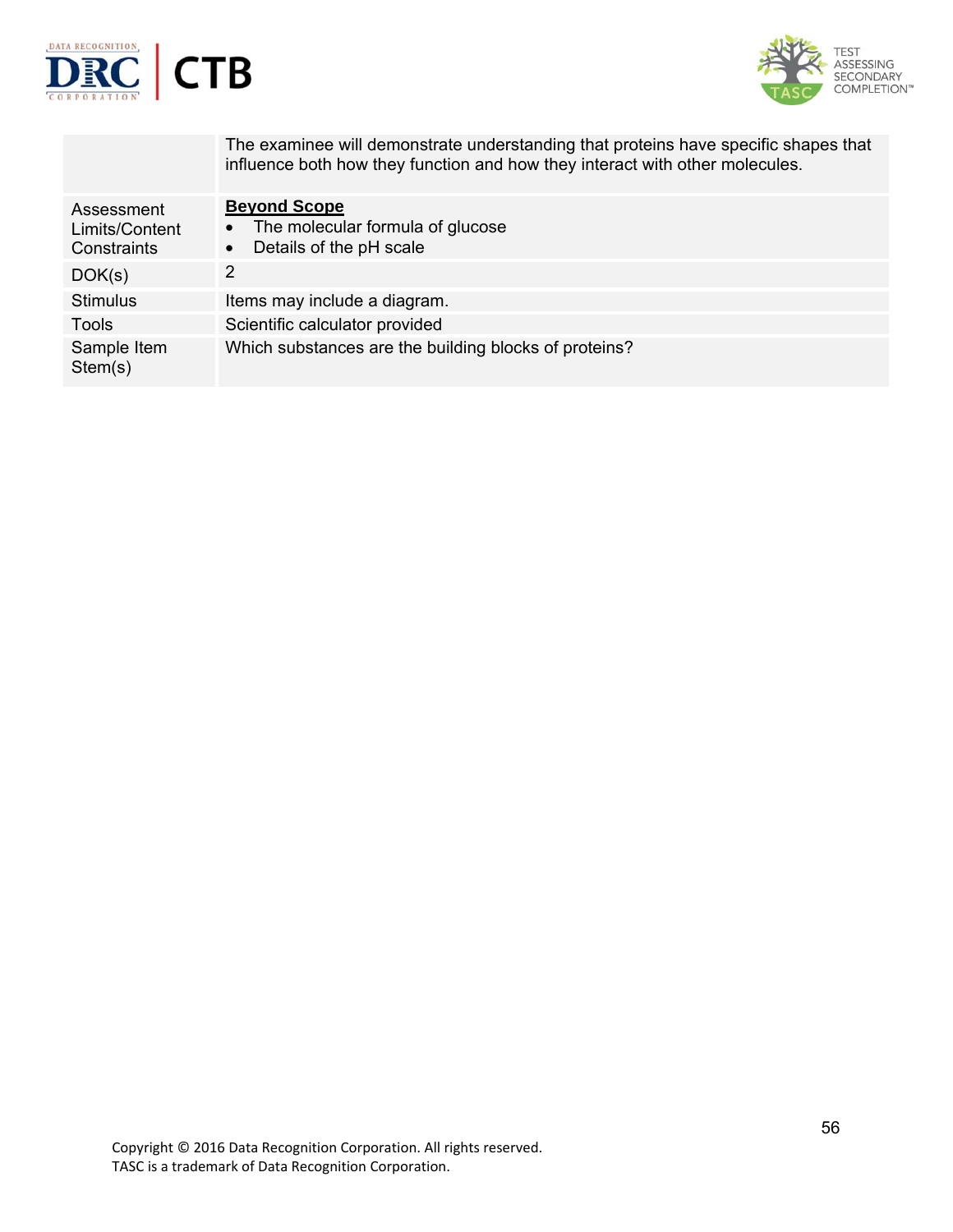



| <b>Domain</b>                 | <b>Life Sciences</b>                                                                                                                                                                                                                                             |
|-------------------------------|------------------------------------------------------------------------------------------------------------------------------------------------------------------------------------------------------------------------------------------------------------------|
| <b>Subdomain</b>              | LS1 From Molecules to Organisms: Structures and Processes                                                                                                                                                                                                        |
| <b>Standard</b>               | LS1-7. Use a model to illustrate that cellular respiration is a chemical process<br>whereby the bonds of food molecules and oxygen molecules are broken and<br>the bonds in new compounds are formed, resulting in a net transfer of energy.                     |
| <b>Emphasis</b><br>Level      | High                                                                                                                                                                                                                                                             |
| Evidence<br><b>Statements</b> | The examinee will recognize that food provides molecules that serve as fuel and<br>building material for all organisms.                                                                                                                                          |
|                               | The examinee will demonstrate understanding that all living things, including plants,<br>must release energy from their food, using it to carry on their life processes.                                                                                         |
|                               | The examinee will demonstrate understanding that life is dependent upon availability<br>of an energy source and raw materials that are used in the basic enzyme-controlled<br>biochemical processes of living organisms.                                         |
|                               | The examinee will demonstrate understanding that metabolism is the sum of all<br>chemical reactions in an organism. Metabolism can be influenced by hormones,<br>exercise, diet, and aging.                                                                      |
|                               | The examinee will demonstrate understanding that all organisms require energy to<br>survive. The amount of energy needed and the method for obtaining this energy vary.                                                                                          |
|                               | The examinee will recognize that energy in foods is measured in Calories.                                                                                                                                                                                        |
|                               | The examinee will demonstrate understanding that the total caloric value of each type<br>of food varies.                                                                                                                                                         |
|                               | The examinee will demonstrate understanding that the number of Calories a person<br>requires varies from person to person.                                                                                                                                       |
|                               | The examinee will demonstrate understanding that cells use oxygen to release the<br>energy stored in food.                                                                                                                                                       |
|                               | The examinee will demonstrate understanding that the chemical energy stored in<br>bonds can be used as a source of energy for life processes.                                                                                                                    |
|                               | The examinee will demonstrate understanding that in all organisms, the energy stored<br>in organic molecules may be released during cellular respiration. In cellular respiration<br>oxygen is used and carbon dioxide and water are released as waste products. |
|                               | The examinee will demonstrate understanding that in many organisms, the process of<br>cellular respiration is conducted in mitochondria.                                                                                                                         |
|                               | The examinee will demonstrate understanding that energy is used by the organism to<br>obtain, transform, and transport materials, and to eliminate wastes.                                                                                                       |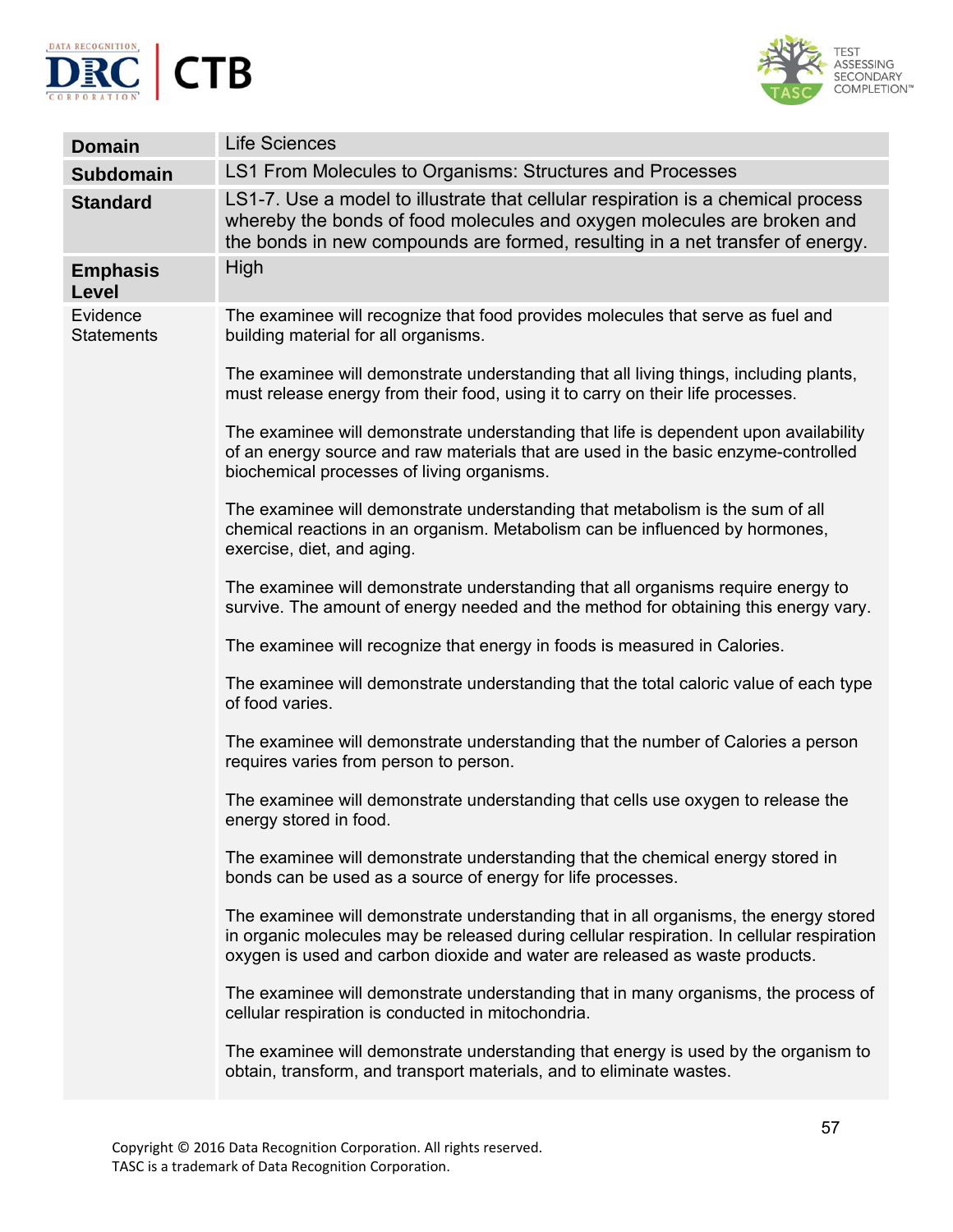



| Assessment<br>Limits/Content<br>Constraints | <b>Beyond Scope</b><br>Calculations involving bond energies<br>$\bullet$<br>The chemical equation for cellular respiration<br>$\bullet$<br><b>Molecular formulas</b> |
|---------------------------------------------|----------------------------------------------------------------------------------------------------------------------------------------------------------------------|
| DOK(s)                                      | 1, 2                                                                                                                                                                 |
| Stimulus                                    | A diagram is highly recommended. Calculations are NOT recommended.                                                                                                   |
| Tools                                       | Scientific calculator provided                                                                                                                                       |
| Sample Item<br>Stem(s)                      | Which cellular process releases the energy from food?                                                                                                                |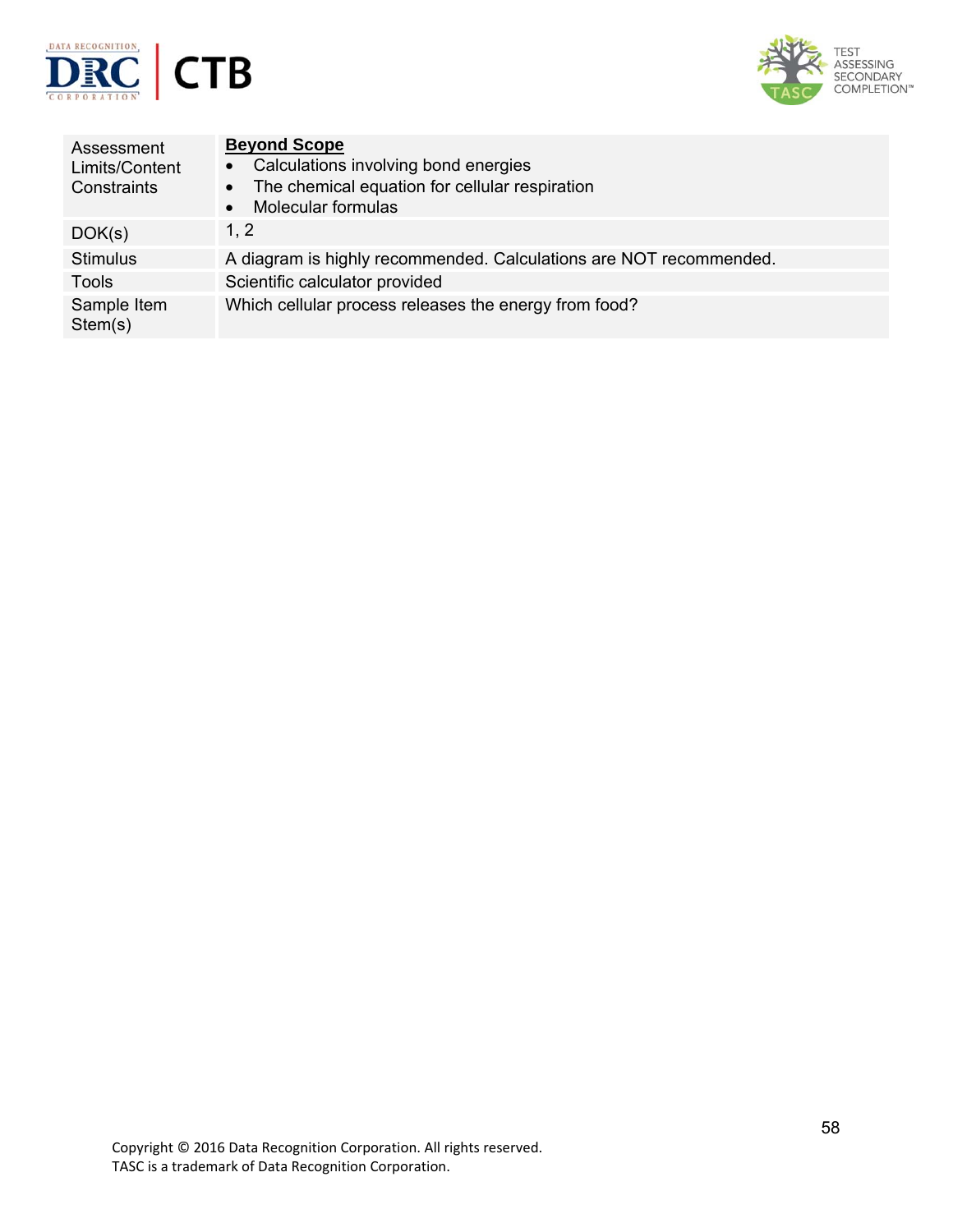



| <b>Domain</b>                               | <b>Life Sciences</b>                                                                                                                                                                                                                                                                                                 |
|---------------------------------------------|----------------------------------------------------------------------------------------------------------------------------------------------------------------------------------------------------------------------------------------------------------------------------------------------------------------------|
| <b>Subdomain</b>                            | LS2 Ecosystems: Interactions, Energy, and Dynamics                                                                                                                                                                                                                                                                   |
| <b>Standard</b>                             | LS2-1. Use mathematical and/or computational representations to support<br>explanations of factors that affect the carrying capacity of ecosystems at<br>different scales.                                                                                                                                           |
| <b>Emphasis</b><br><b>Level</b>             | Medium                                                                                                                                                                                                                                                                                                               |
| Evidence<br><b>Statements</b>               | The examinee will demonstrate understanding that the fundamental concept of<br>ecology is that living organisms interact with and are dependent on their environment<br>and each other.                                                                                                                              |
|                                             | The examinee will demonstrate understanding that the average number of organisms<br>that any habitat can support (carrying capacity) is limited by the available resources,<br>such as energy, water, oxygen, and minerals.                                                                                          |
|                                             | The examinee will demonstrate understanding that living organisms have the capacity<br>to produce populations of unlimited size, but environments and resources are finite.                                                                                                                                          |
|                                             | The examinee will demonstrate understanding that given adequate resources and no<br>disease or predators, populations (including those of humans) increase.                                                                                                                                                          |
|                                             | The examinee will demonstrate understanding that a lack of resources, habitat<br>destruction, and other factors such as the presence of predators and climate, can limit<br>the growth of certain populations in the ecosystem.                                                                                      |
|                                             | The examinee will demonstrate understanding that competition may be both between<br>species and within species. Competition may be for the following resources:<br>Space<br>Water<br>Air<br><b>Shelter</b><br>Food<br><b>Mates</b>                                                                                   |
|                                             | The examinee will demonstrate understanding that in any particular environment, the<br>growth and survival of organisms depend on the physical conditions. These conditions<br>may include the following:<br>Light intensity<br>Temperature range<br>Mineral availability<br>Soil/rock type<br>Relative acidity (pH) |
| Assessment<br>Limits/Content<br>Constraints | <b>Beyond Scope</b><br><b>Mathematical calculations</b>                                                                                                                                                                                                                                                              |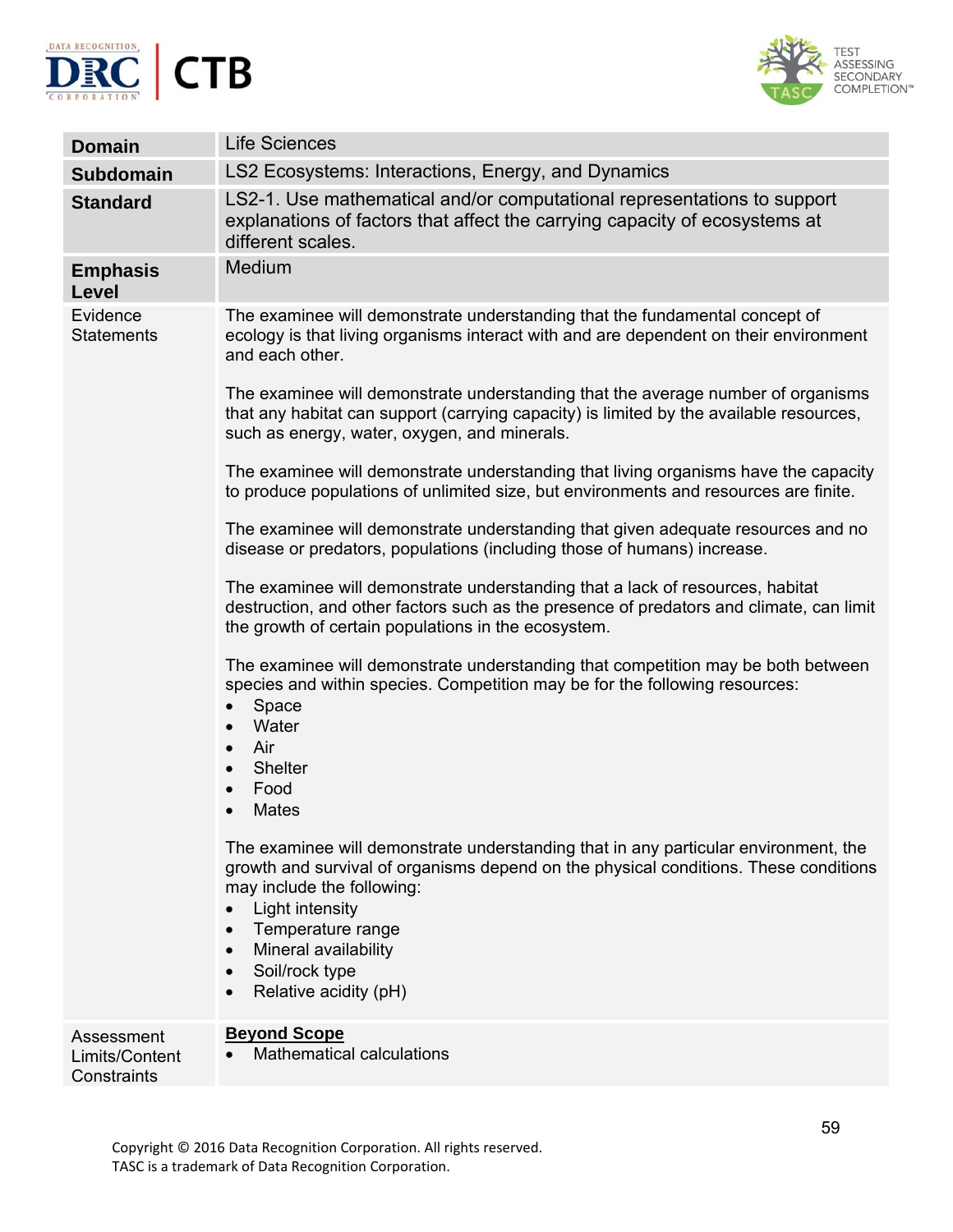



| DOK(s)                 | 2, 3                                                 |
|------------------------|------------------------------------------------------|
| <b>Stimulus</b>        | Data tables and graphs are highly recommended.       |
| Tools                  | Scientific calculator provided                       |
| Sample Item<br>Stem(s) | Which is an example of competition within a species? |

# **Sample Item (Online version)**

The American robin is one of the most successful bird species in North America. To help maintain ecological stability, there are many interrelated factors that affect the American robin population.



Identify each factor that could affect a robin population as biotic or abiotic. Select the box next to each factor shown in the first column that matches the factor type shown in either the second or third column of the table. All factors match only one type of factor.

|                                  |  | Biotic Abiotic |
|----------------------------------|--|----------------|
| Air pollution                    |  |                |
| Ability to escape from predators |  |                |
| Competition with other birds     |  |                |
| Weather conditions               |  |                |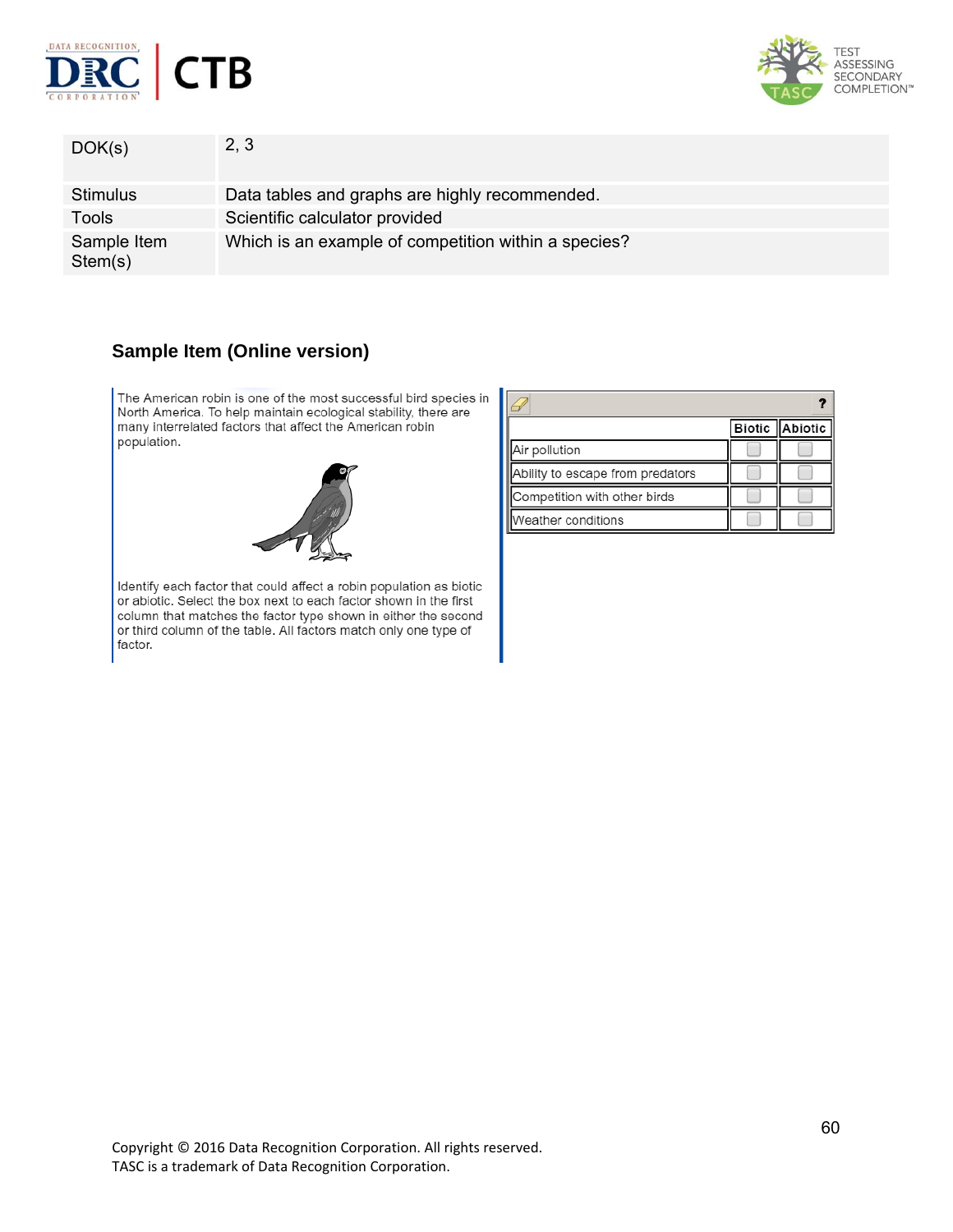



# **Sample Item (Print version)**

The American robin is one of the most successful bird species in North America. To help maintain ecological stability, there are many interrelated factors that affect the American robin population.



### **Part A:**

Identify two biotic factors that could affect a robin population. Select two answers.

- A. Air pollution
- B. Ability to escape from predators
- C. Competition with other birds
- D. Weather conditions

### **Part B:**

Identify two abiotic factors that could affect a robin population. Select two answers.

- A. Air pollution
- B. Ability to escape from predators
- C. Competition with other birds
- D. Weather conditions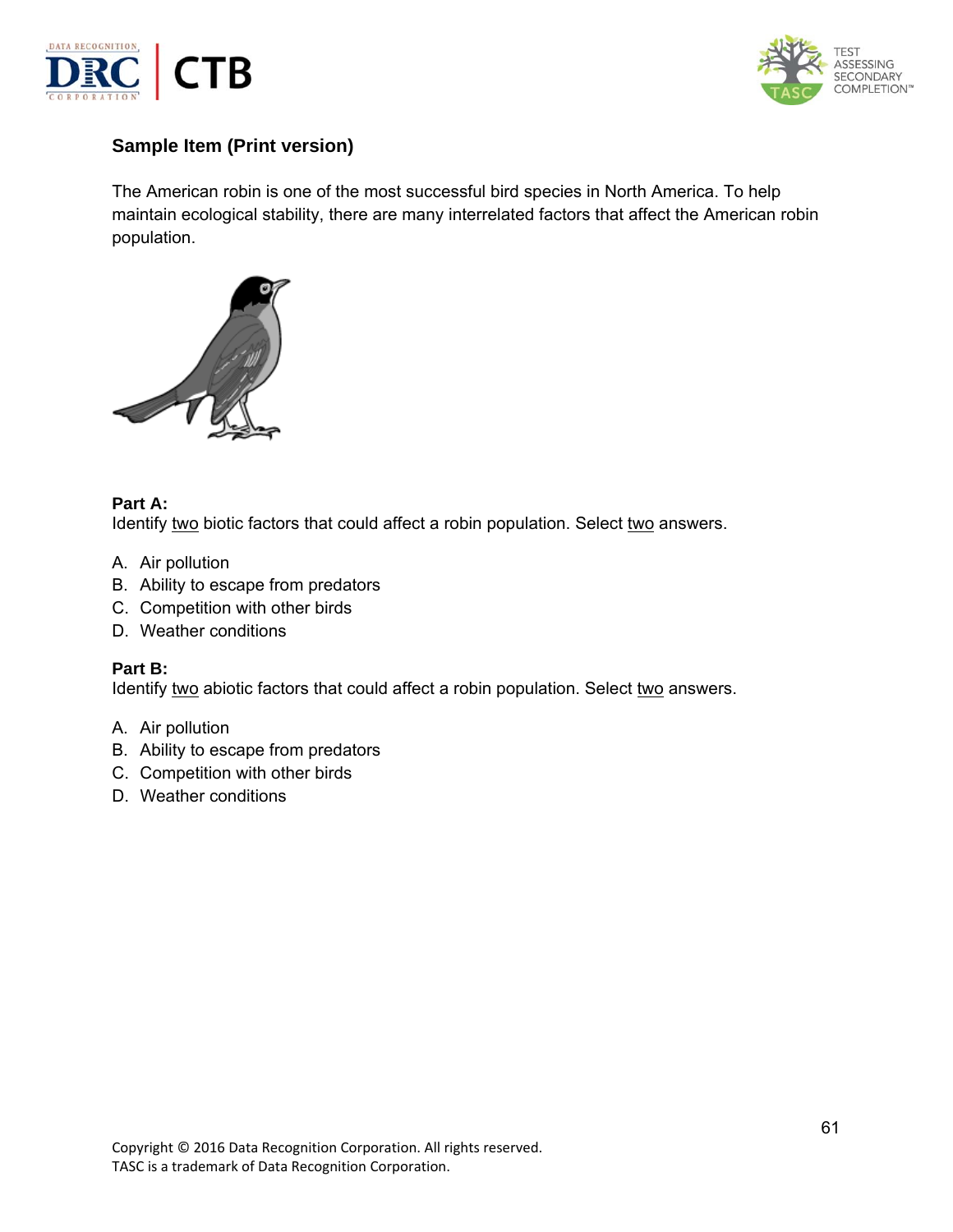



| <b>Domain</b>                   | <b>Life Sciences</b>                                                                                                                                                                                                                                                                                                                                                  |
|---------------------------------|-----------------------------------------------------------------------------------------------------------------------------------------------------------------------------------------------------------------------------------------------------------------------------------------------------------------------------------------------------------------------|
| <b>Subdomain</b>                | LS2 Ecosystems: Interactions, Energy, and Dynamics                                                                                                                                                                                                                                                                                                                    |
| <b>Standard</b>                 | LS2-2. Use mathematical representations to support and revise explanations<br>based on evidence about factors affecting biodiversity and populations in<br>ecosystems of different scales.                                                                                                                                                                            |
| <b>Emphasis</b><br><b>Level</b> | Medium                                                                                                                                                                                                                                                                                                                                                                |
| Evidence<br><b>Statements</b>   | The examinee will recognize that a wide diversity of physical conditions creates a<br>variety of environments.                                                                                                                                                                                                                                                        |
|                                 | The examinee will recognize that a population consists of all individuals of a species<br>that are found together at a given place and time.                                                                                                                                                                                                                          |
|                                 | The examinee will demonstrate understanding that populations living in one place<br>form a community.                                                                                                                                                                                                                                                                 |
|                                 | The examinee will demonstrate understanding that the community and the physical<br>factors with which it interacts comprise an ecosystem.                                                                                                                                                                                                                             |
|                                 | The examinee will demonstrate understanding that the linked and changing<br>interactions of populations and the environment comprise the total ecosystem.                                                                                                                                                                                                             |
|                                 | The examinee will demonstrate understanding that the interrelationships and<br>interdependencies of organisms affect the development of stable ecosystems.                                                                                                                                                                                                            |
|                                 | The examinee will demonstrate understanding that some microorganisms are<br>essential to the survival of other living things.                                                                                                                                                                                                                                         |
|                                 | The examinee will demonstrate understanding that an ecosystem is shaped by the<br>nonliving environment and interacting species.                                                                                                                                                                                                                                      |
|                                 | The examinee will demonstrate understanding that competition can occur between<br>members of different species for an ecological niche.                                                                                                                                                                                                                               |
|                                 | The examinee will demonstrate understanding that relationships between organisms<br>may be negative, neutral, or positive.                                                                                                                                                                                                                                            |
|                                 | The examinee will demonstrate understanding that organisms interact with each other<br>in different ways. Different types of organism interaction may include the following:<br>Producer/consumer relationship<br>Predator/prey relationship<br>Parasite/host relationship<br>One causing disease in another<br>One scavenging the other<br>One decomposing the other |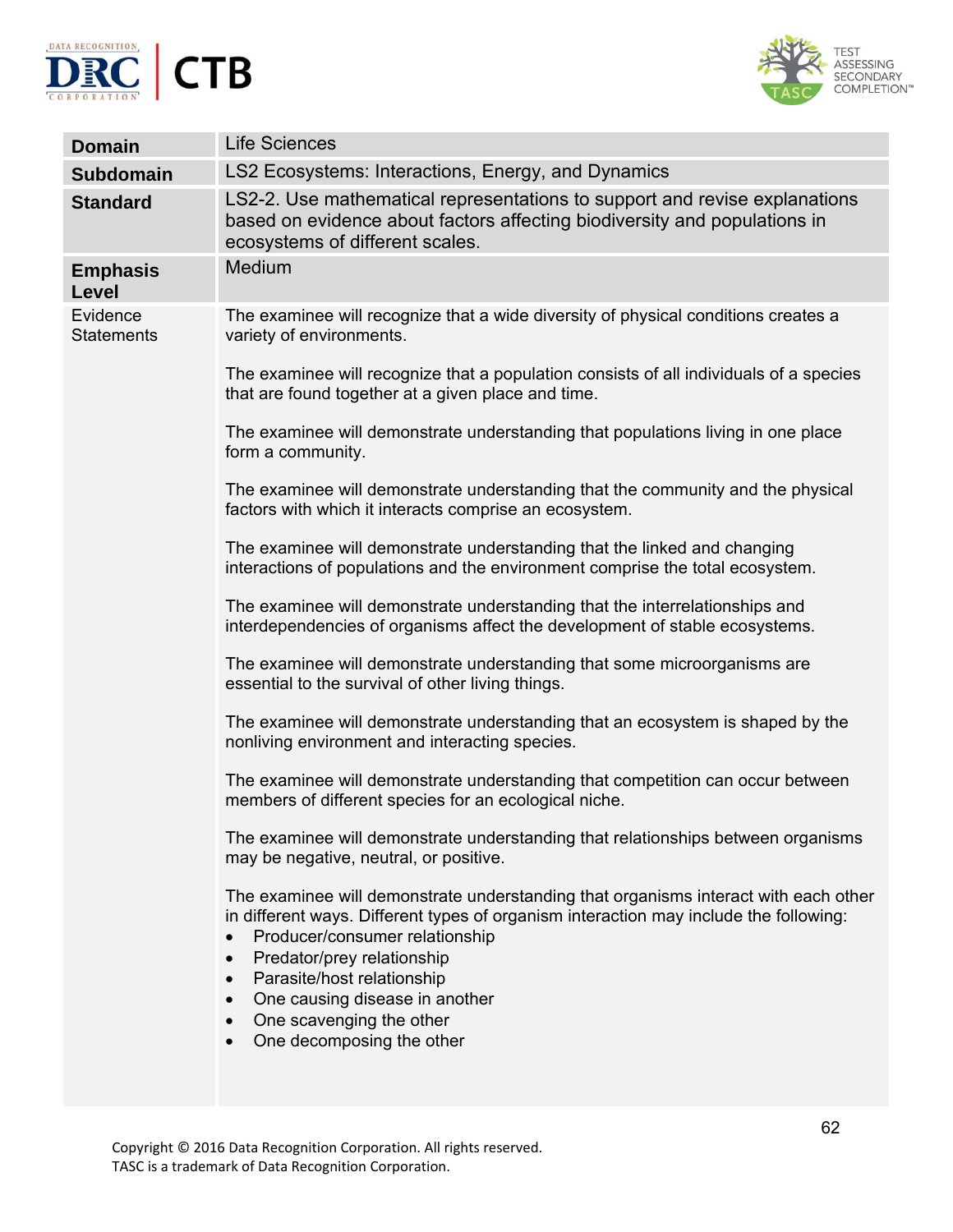



|                                             | The examinee will demonstrate understanding that in classifying organisms, biologists<br>consider details of internal and external structures.<br>The examinee will demonstrate understanding that biological classification systems<br>are arranged from general (kingdom) to more specific (species). |
|---------------------------------------------|---------------------------------------------------------------------------------------------------------------------------------------------------------------------------------------------------------------------------------------------------------------------------------------------------------|
| Assessment<br>Limits/Content<br>Constraints | <b>Beyond Scope</b><br>• Symbiosis<br><b>Mutualism</b><br>Taxonomic classifications other than "kingdom" and "species"<br>$\bullet$                                                                                                                                                                     |
| DOK(s)                                      | 2, 3                                                                                                                                                                                                                                                                                                    |
| <b>Stimulus</b>                             | The inclusion of population data is recommended.                                                                                                                                                                                                                                                        |
| Tools                                       | Scientific calculator provided                                                                                                                                                                                                                                                                          |
| Sample Item<br>Stem(s)                      | Which statement describes what will happen to the fox and coyote populations over<br>time, if there is a disease that is affecting the rabbit population in an ecosystem?                                                                                                                               |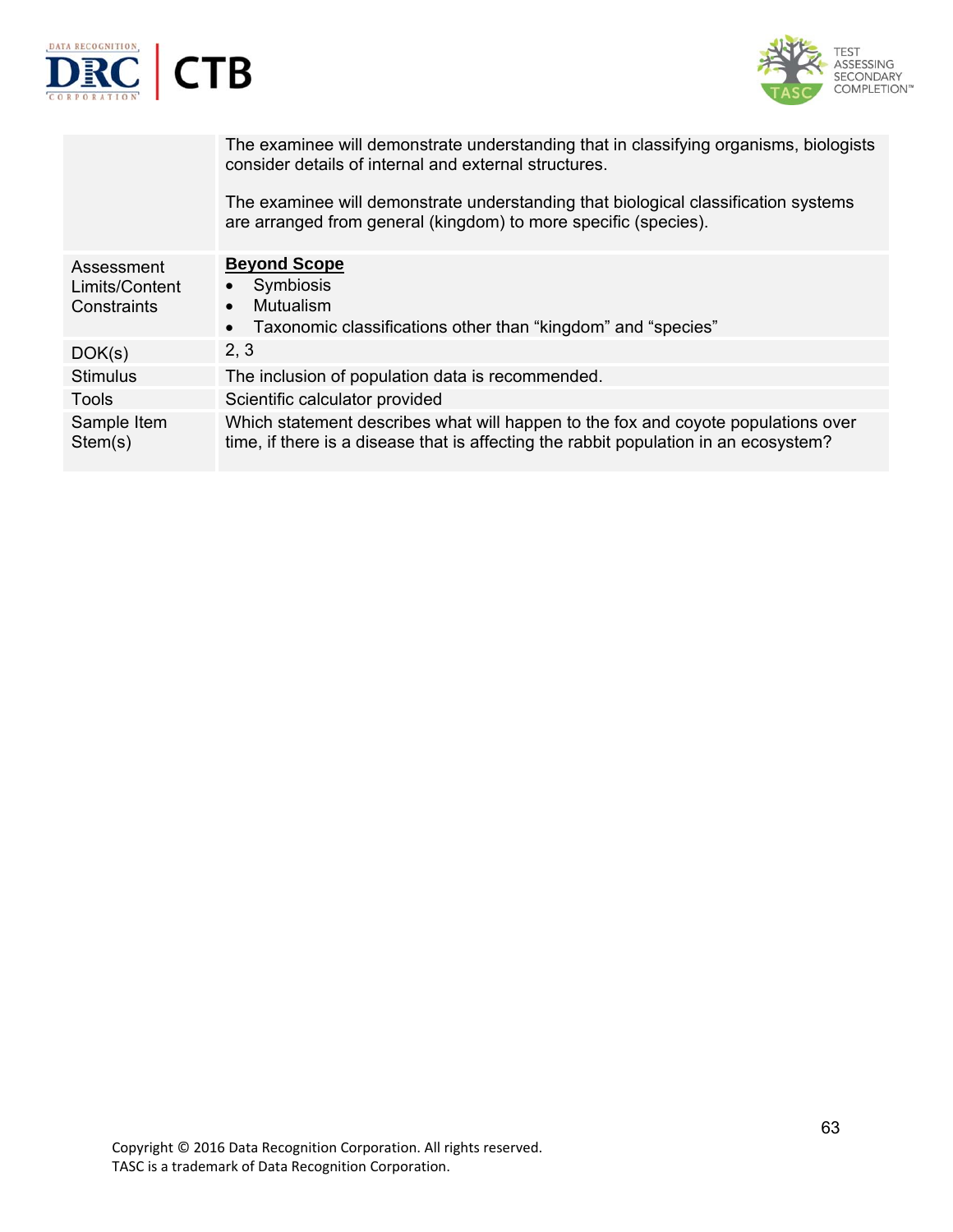



| <b>Domain</b>                 | <b>Life Sciences</b>                                                                                                                                                                                                                                                                             |  |
|-------------------------------|--------------------------------------------------------------------------------------------------------------------------------------------------------------------------------------------------------------------------------------------------------------------------------------------------|--|
| <b>Subdomain</b>              | LS2 Ecosystems: Interactions, Energy, and Dynamics                                                                                                                                                                                                                                               |  |
| <b>Standard</b>               | LS2-4. Use mathematical representations to support claims for the cycling of<br>matter and flow of energy among organisms in an ecosystem.                                                                                                                                                       |  |
| <b>Emphasis</b><br>Level      | Medium                                                                                                                                                                                                                                                                                           |  |
| Evidence<br><b>Statements</b> | The examinee will demonstrate understanding that the interactions of living organisms<br>with each other and with the environment result in a flow of energy and a cycling of<br>materials that are essential for life.                                                                          |  |
|                               | The examinee will demonstrate understanding that populations can be categorized by<br>the function they serve (e.g., producers, consumers, decomposers).                                                                                                                                         |  |
|                               | The examinee will demonstrate understanding that green plants are the producers of<br>food that is used directly or indirectly by consumers.                                                                                                                                                     |  |
|                               | The examinee will demonstrate understanding that organisms can be linked by food<br>webs and food chains and categorized by the food they eat (e.g., herbivore, carnivore,<br>omnivore).                                                                                                         |  |
|                               | The examinee will demonstrate understanding that energy flows through ecosystems<br>in one direction, typically from the Sun, through photosynthetic organisms including<br>green plants and algae, to herbivores to carnivores and decomposers.                                                 |  |
|                               | The examinee will demonstrate understanding that the atoms and molecules on Earth<br>cycle between the living and nonliving components of the biosphere.                                                                                                                                         |  |
|                               | The examinee will demonstrate understanding that the chemical elements that make<br>up the molecules of living things, such as carbon, hydrogen, and oxygen pass through<br>food webs and are returned to the environment when the energy in these compounds<br>is eventually released by cells. |  |
|                               | The examinee will demonstrate understanding that at each link in a food web, some<br>energy is stored in newly made structures, but much is dissipated into the environment<br>as heat.                                                                                                          |  |
|                               | The examinee will demonstrate understanding that continual input of energy from<br>sunlight keeps the biological cycles going.                                                                                                                                                                   |  |
|                               | The examinee will demonstrate understanding that the flow of energy within a<br>community may be modeled by an energy pyramid.                                                                                                                                                                   |  |
|                               | The examinee will demonstrate understanding that carbon dioxide and water<br>molecules used in photosynthesis to form energy-rich organic compounds are<br>returned to the environment when the energy in these compounds is eventually<br>released by cells.                                    |  |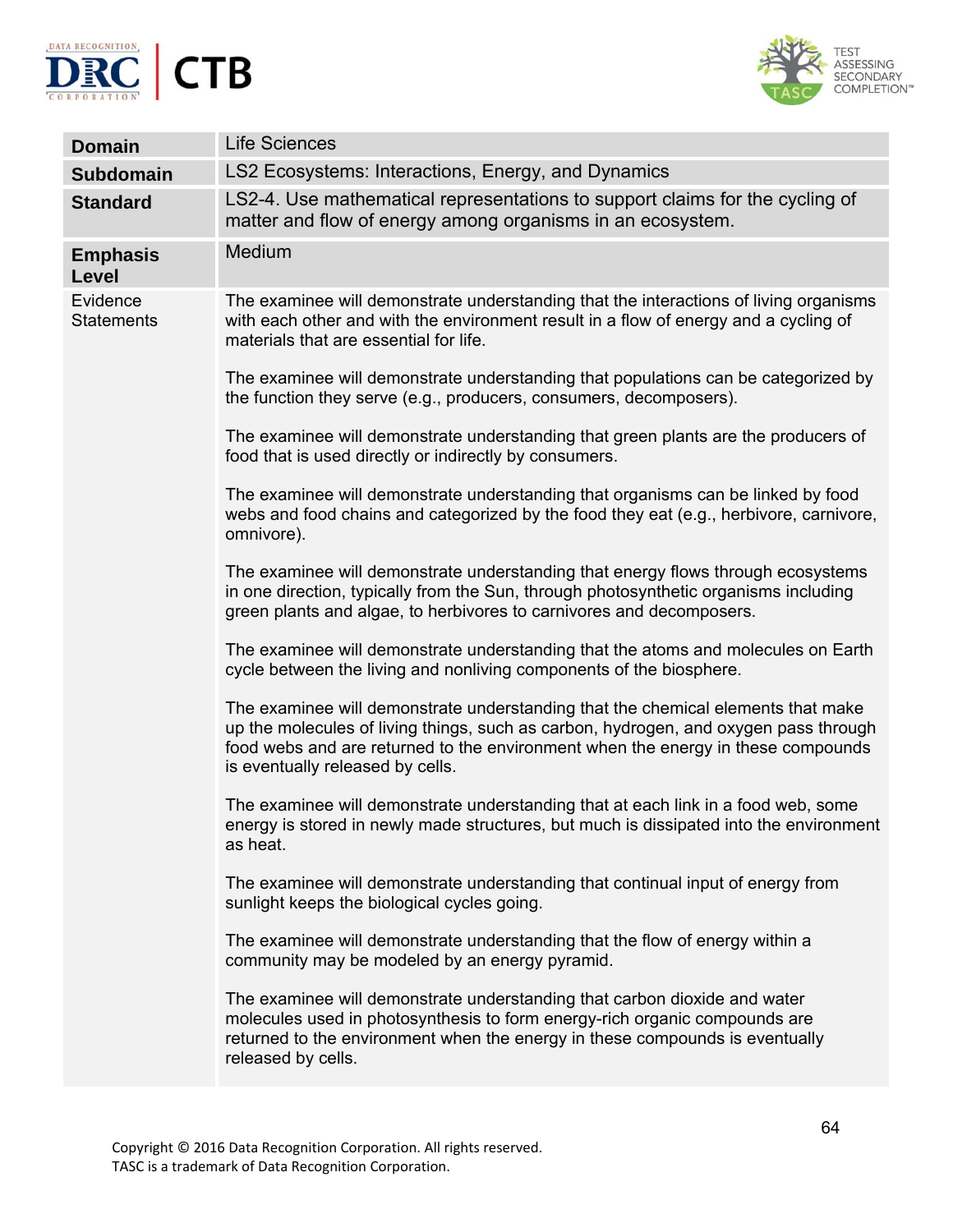



| Assessment<br>Limits/Content<br>Constraints | <b>Beyond Scope</b><br>Calculations of energy losses through energy pyramid stages<br>$\bullet$<br>The role within a food web of individual animal species without stimulus cues<br>The chemical equation for photosynthesis<br>Molecular formulas<br>Stages of consumers (primary, apex, etc.)<br>Calculations involving bond energies |
|---------------------------------------------|-----------------------------------------------------------------------------------------------------------------------------------------------------------------------------------------------------------------------------------------------------------------------------------------------------------------------------------------|
| DOK(s)                                      | 2                                                                                                                                                                                                                                                                                                                                       |
| <b>Stimulus</b>                             | A diagram is highly recommended. Calculations are NOT recommended.                                                                                                                                                                                                                                                                      |
| Tools                                       | Scientific calculator provided                                                                                                                                                                                                                                                                                                          |
| Sample Item<br>Stem(s)                      | Which model correctly shows the flow of energy through the ecosystem?                                                                                                                                                                                                                                                                   |
|                                             |                                                                                                                                                                                                                                                                                                                                         |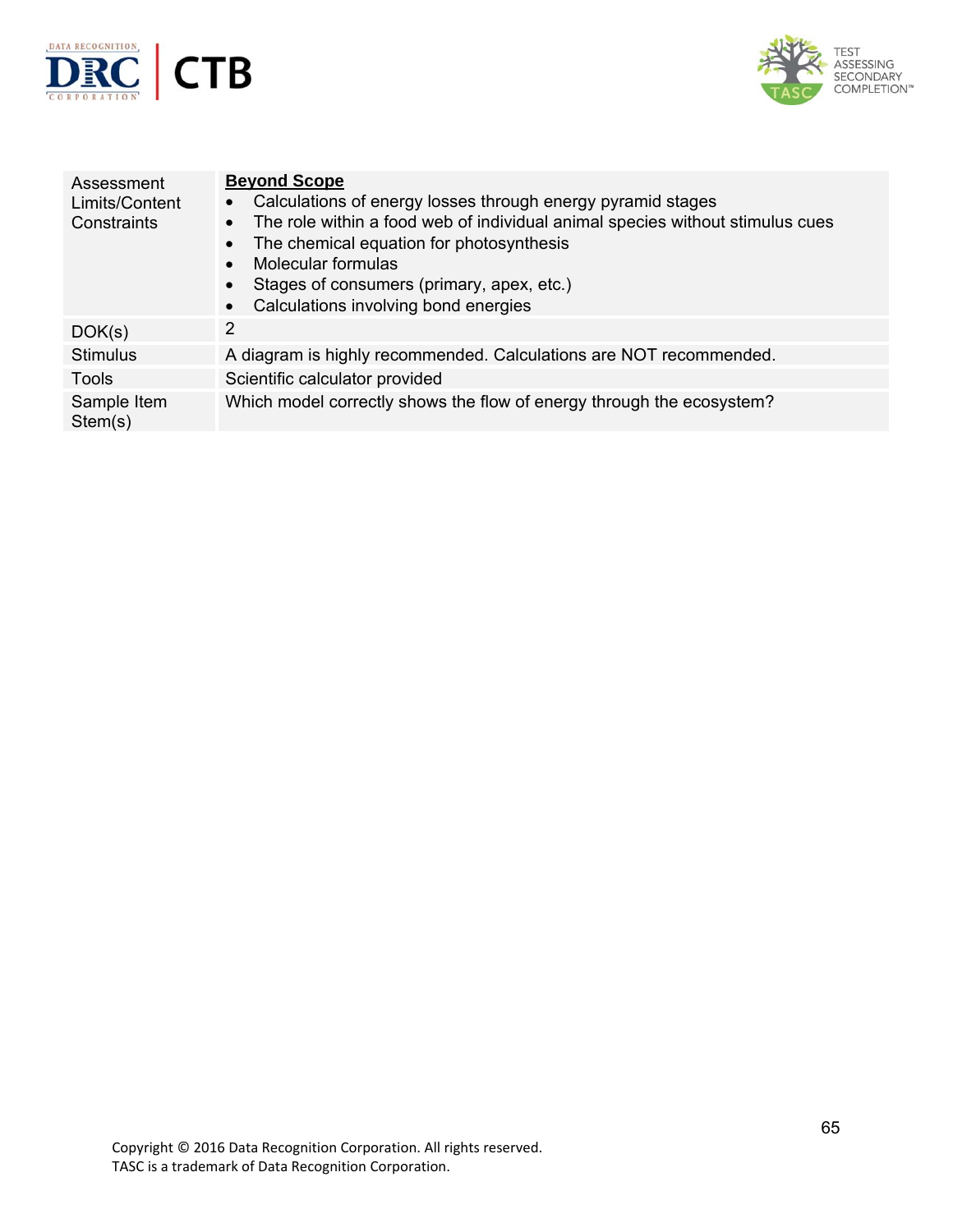



| <b>Life Sciences</b>                                                                                                                                                                                                                                            |
|-----------------------------------------------------------------------------------------------------------------------------------------------------------------------------------------------------------------------------------------------------------------|
| LS2 Ecosystems: Interactions, Energy, and Dynamics                                                                                                                                                                                                              |
| LS2-5. Develop a model to illustrate the role of photosynthesis and cellular<br>respiration in the cycling of carbon among the biosphere, atmosphere,<br>hydrosphere, and geosphere.                                                                            |
| Low                                                                                                                                                                                                                                                             |
| The examinee will demonstrate understanding that matter is transferred from one<br>organism to another and between organisms and their physical environment.                                                                                                    |
| The examinee will demonstrate understanding that water, carbon dioxide, and oxygen<br>are examples of substances cycled between the living and nonliving environments.                                                                                          |
| The examinee will demonstrate understanding that the major source of atmospheric<br>oxygen is photosynthesis.                                                                                                                                                   |
| The examinee will demonstrate understanding that carbon dioxide is removed from<br>the atmosphere and oxygen is released during photosynthesis.                                                                                                                 |
| The examinee will demonstrate understanding that the process of photosynthesis<br>uses solar energy to combine the inorganic molecules carbon dioxide and water into<br>energy-rich organic compounds (e.g., glucose) and release oxygen to the<br>environment. |
| The examinee will demonstrate understanding that in cellular respiration, carbon<br>dioxide is released as waste.                                                                                                                                               |
| <b>Beyond Scope</b><br>The nitrogen cycle                                                                                                                                                                                                                       |
| $\overline{2}$                                                                                                                                                                                                                                                  |
| A diagram is highly recommended.                                                                                                                                                                                                                                |
| Scientific calculator provided                                                                                                                                                                                                                                  |
| What substance is released into the atmosphere during the process of<br>photosynthesis?                                                                                                                                                                         |
|                                                                                                                                                                                                                                                                 |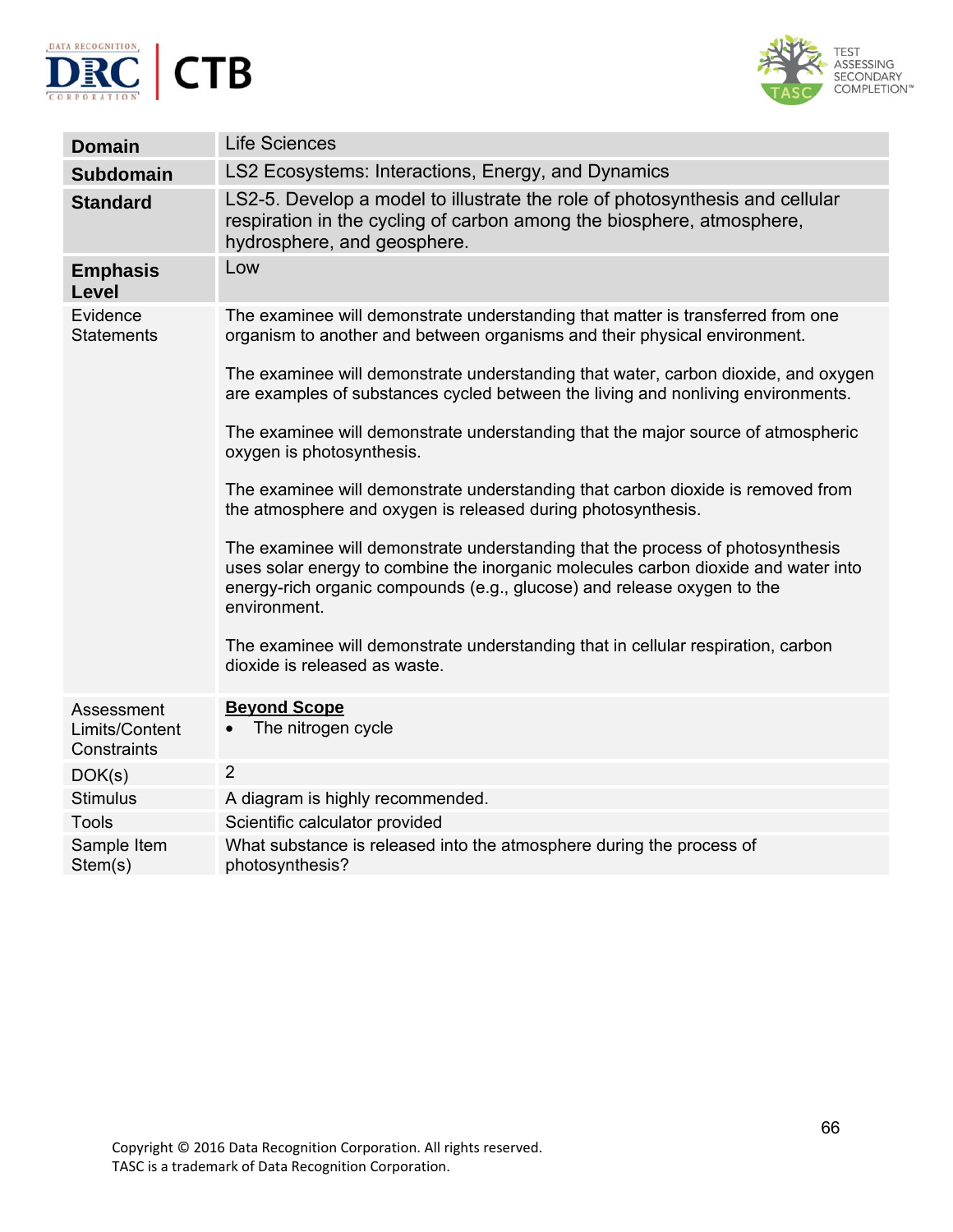



| <b>Domain</b>                 | <b>Life Sciences</b>                                                                                                                                                                                                                                                                                                                                             |
|-------------------------------|------------------------------------------------------------------------------------------------------------------------------------------------------------------------------------------------------------------------------------------------------------------------------------------------------------------------------------------------------------------|
| <b>Subdomain</b>              | LS2 Ecosystems: Interactions, Energy, and Dynamics                                                                                                                                                                                                                                                                                                               |
| <b>Standard</b>               | LS2-6. Evaluate the claims, evidence, and reasoning that the complex<br>interactions in ecosystems maintain relatively consistent numbers and types of<br>organisms in stable conditions, but changing conditions may result in a new<br>ecosystem.                                                                                                              |
| <b>Emphasis</b><br>Level      | Medium                                                                                                                                                                                                                                                                                                                                                           |
| Evidence<br><b>Statements</b> | The examinee will demonstrate understanding that the interdependence of organisms<br>in an established ecosystem often results in approximate stability over hundreds and<br>thousands of years.                                                                                                                                                                 |
|                               | The examinee will demonstrate understanding that as one population increases, it is<br>held in check by one or more environmental factors or other species.                                                                                                                                                                                                      |
|                               | The examinee will demonstrate understanding that in any particular environment, the<br>growth and survival of organisms depend on physical conditions. These physical<br>conditions may include the following:<br>Light intensity<br>Temperature range<br>$\bullet$<br>Mineral availability<br>$\bullet$<br>Soil/rock type<br>$\bullet$<br>Relative acidity (pH) |
|                               | The examinee will demonstrate understanding that ecosystems tend to show cyclic<br>changes around a state of approximate equilibrium (carrying capacity).                                                                                                                                                                                                        |
|                               | The examinee will demonstrate understanding that every population is linked, directly<br>or indirectly, with many others in an ecosystem.                                                                                                                                                                                                                        |
|                               | The examinee will demonstrate understanding that disruptions in the numbers and<br>types of species and environmental changes can upset ecosystem stability.                                                                                                                                                                                                     |
|                               | The examinee will demonstrate understanding that a stable ecosystem can be altered,<br>either rapidly or slowly, through the activities of organisms (including humans) or<br>through climatic changes or natural disasters.                                                                                                                                     |
|                               | The examinee will demonstrate understanding that the altered ecosystem can usually<br>recover, through gradual changes, back to a point of long-term stability.                                                                                                                                                                                                  |
|                               | The examinee will demonstrate understanding that through ecological succession, all<br>ecosystems progress through a sequence of changes during which one ecological<br>community modifies the environment, making it more suitable for another community.                                                                                                       |
|                               | The examinee will demonstrate understanding that the long-term gradual changes of<br>ecological succession result in the community reaching a point of stability that can last<br>for hundreds or thousands of years.                                                                                                                                            |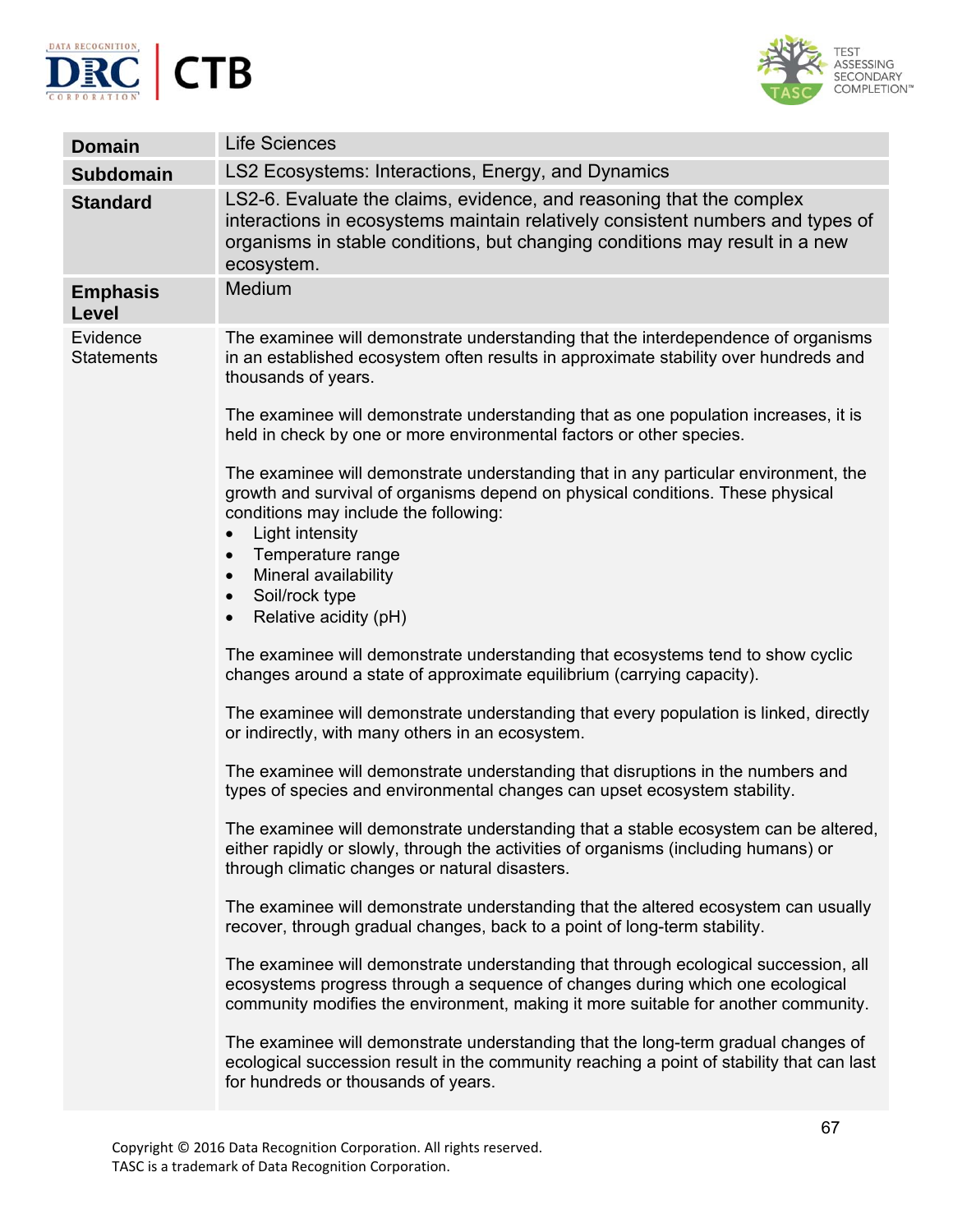



| Assessment<br>Limits/Content<br>Constraints | <b>Beyond Scope</b><br>Details of the pH scale<br>$\bullet$<br>Specific temperatures (body temperature, room temperature, etc.)<br>$\bullet$ |
|---------------------------------------------|----------------------------------------------------------------------------------------------------------------------------------------------|
| DOK(s)                                      | 2                                                                                                                                            |
| <b>Stimulus</b>                             | Data tables or graphs are recommended.                                                                                                       |
| <b>Tools</b>                                | Scientific calculator provided                                                                                                               |
| Sample Item<br>Stem(s)                      | Which graph shows a stable population in an ecosystem?                                                                                       |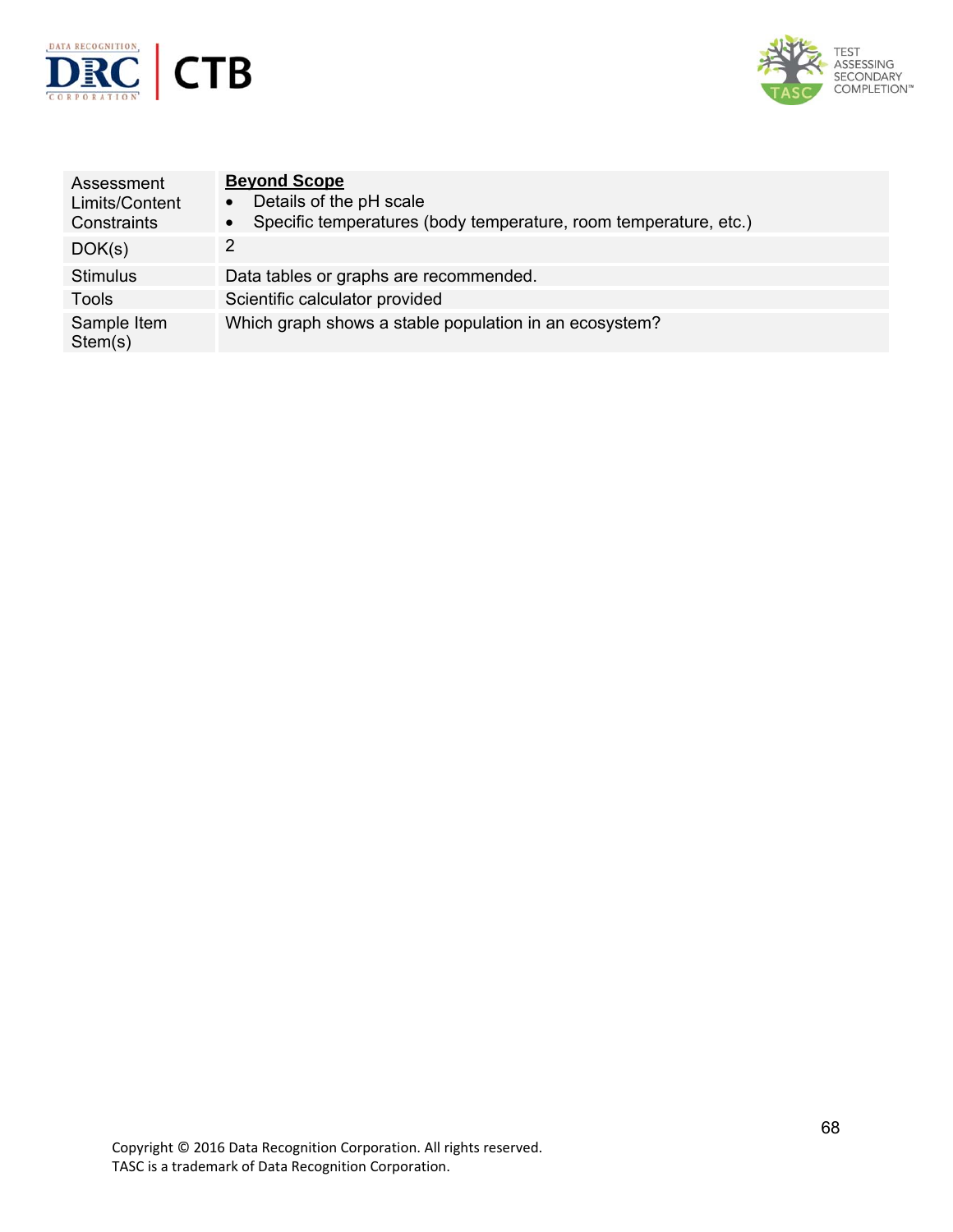



| <b>Domain</b>                 | <b>Life Sciences</b>                                                                                                                                                                                                                                                                                                                                              |
|-------------------------------|-------------------------------------------------------------------------------------------------------------------------------------------------------------------------------------------------------------------------------------------------------------------------------------------------------------------------------------------------------------------|
| <b>Subdomain</b>              | LS2 Ecosystems: Interactions, Energy, and Dynamics                                                                                                                                                                                                                                                                                                                |
| <b>Standard</b>               | LS2-7. Design, evaluate, and refine a solution for reducing the impacts of<br>human activities on the environment and biodiversity.                                                                                                                                                                                                                               |
| <b>Emphasis</b><br>Level      | Medium                                                                                                                                                                                                                                                                                                                                                            |
| Evidence<br><b>Statements</b> | The examinee will demonstrate understanding that overpopulation by any species<br>affects the environment due to the increased use of resources.                                                                                                                                                                                                                  |
|                               | The examinee will demonstrate understanding that population growth has placed new<br>strains on the environment. Some of these strains on the environment may include the<br>following:<br>Pollution of air and water<br>Deforestation<br>$\bullet$<br><b>Extinction of species</b><br>$\bullet$<br>Global warming<br>$\bullet$<br>Alteration of the ozone shield |
|                               | The examinee will recognize that humans are included in Earth's ecosystems.                                                                                                                                                                                                                                                                                       |
|                               | The examinee will demonstrate understanding that human activities can, deliberately<br>or inadvertently, alter the equilibrium within ecosystems.                                                                                                                                                                                                                 |
|                               | The examinee will demonstrate understanding that humans modify ecosystems as a<br>result of population growth, consumption, and technology.                                                                                                                                                                                                                       |
|                               | The examinee will demonstrate understanding that humans are changing many basic<br>processes (in ways that may be detrimental). These processes may include the<br>following:<br>Maintenance of the quality of the atmosphere<br>Generation of soils<br>$\bullet$<br>Control of the water cycle<br>Removal of wastes<br>Energy flow<br>Recycling of nutrients     |
|                               | The examinee will demonstrate understanding that human activities that degrade<br>ecosystems result in a loss of diversity of the living and nonliving environments. The<br>influence of humans on other organisms occurs through land use and pollution. Land<br>use decreases the space and resources available to other species.                               |
|                               | The examinee will demonstrate understanding that the environment may contain<br>dangerous levels of substances (pollutants) that are harmful to organisms. Therefore,<br>the good health of environments and individuals requires the monitoring of soil, air,<br>and water, and taking steps to keep them safe.                                                  |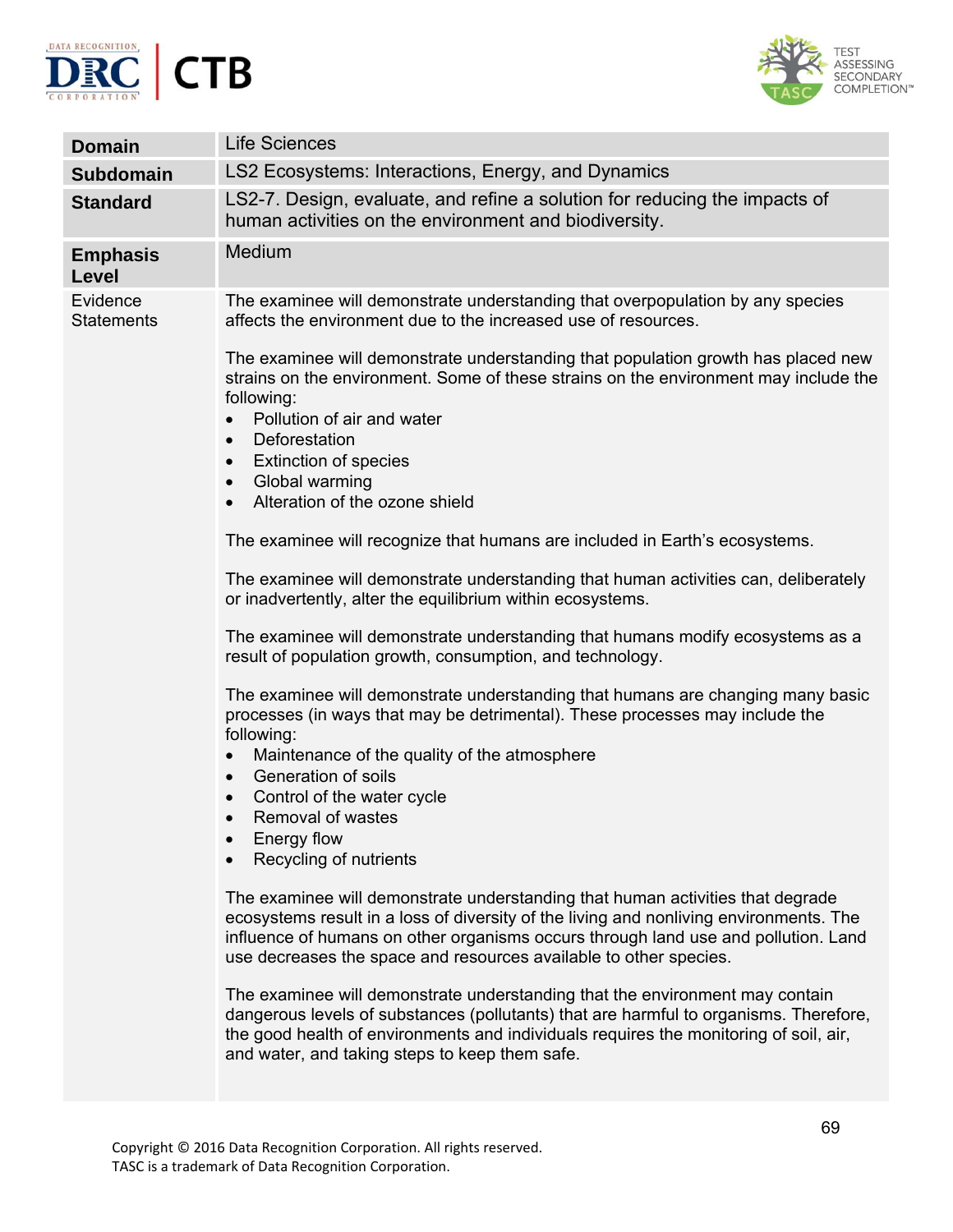



| The examinee will demonstrate understanding that pollution changes the chemical<br>composition of air, soil, and water.                                            |
|--------------------------------------------------------------------------------------------------------------------------------------------------------------------|
| The examinee will demonstrate understanding that when humans alter ecosystems<br>either by adding or removing specific organisms, serious consequences may result. |

For example, planting large expanses of one crop reduces the biodiversity of the area. The examinee will demonstrate understanding that human destruction of habitats

through direct harvesting, pollution, atmospheric changes, and other factors is threatening current global stability.

The examinee will demonstrate understanding that Earth has finite resources. Increasing human consumption of resources places stress on the natural processes that renew some resources and depletes those resources that cannot be renewed.

The examinee will demonstrate understanding that industrialization brings an increased demand for and use of energy and other resources, including fossil and nuclear fuels.

The examinee will demonstrate understanding that since the Industrial Revolution, human activities have resulted in major pollution of air, water, and soil.

The examinee will demonstrate understanding that pollution has ecological effects that add up over time, such as acid rain, global warming, and ozone depletion.

The examinee will demonstrate understanding that resolving environmental issues will require increased global awareness, cooperation, and action.

The examinee will demonstrate understanding that individual choices and societal actions can contribute to improving the environment. Societies must decide on proposals that involve the introduction of new technologies. Individuals need to make decisions that will assess risks, costs, benefits, and trade-offs.

The examinee will demonstrate understanding that the decisions of one generation both provide and limit possibilities open to the next generation.

The examinee will demonstrate understanding that the survival of living things on our planet depends on the conservation and protection of Earth's resources.

| Assessment<br>Limits/Content<br>Constraints | <b>Beyond Scope</b><br>Calculations                                              |
|---------------------------------------------|----------------------------------------------------------------------------------|
| DOK(s)                                      | 2                                                                                |
| Stimulus                                    | Items may include data tables, graphs, and diagrams.                             |
| <b>Tools</b>                                | Scientific calculator provided                                                   |
| Sample Item<br>Stem(s)                      | Which example best illustrates how humans can negatively influence an ecosystem? |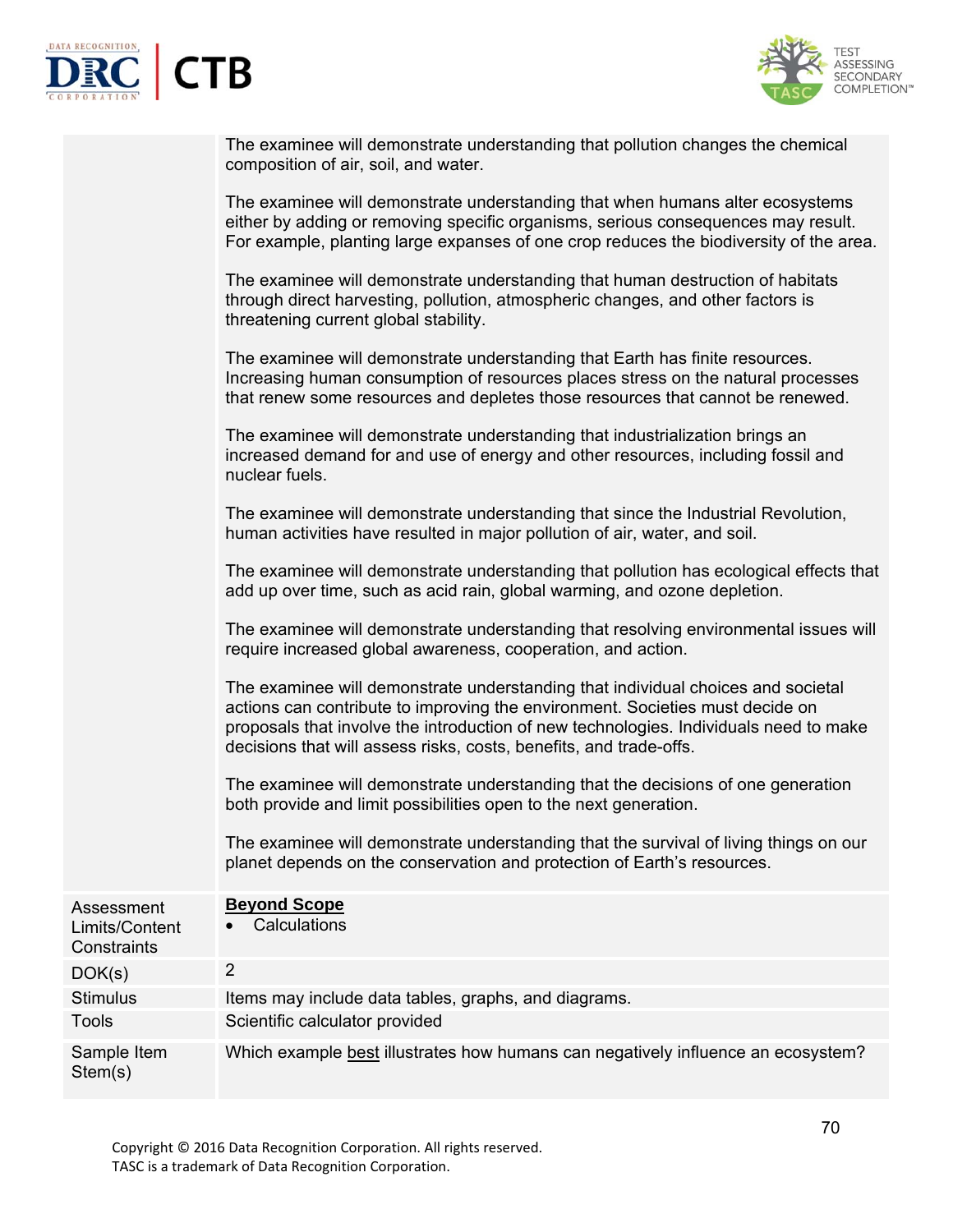



| <b>Domain</b>                               | <b>Life Sciences</b>                                                                                                                                                    |
|---------------------------------------------|-------------------------------------------------------------------------------------------------------------------------------------------------------------------------|
| <b>Subdomain</b>                            | LS2 Ecosystems: Interactions, Energy, and Dynamics                                                                                                                      |
| <b>Standard</b>                             | LS2-8. Evaluate the evidence for the role of group behavior on individual and<br>species' chances to survive and reproduce.                                             |
| <b>Emphasis</b><br>Level                    | Low                                                                                                                                                                     |
| Evidence<br><b>Statements</b>               | The examinee will demonstrate understanding that behaviors have evolved through<br>natural selection.                                                                   |
|                                             | The examinee will demonstrate understanding that the broad patterns of behavior<br>exhibited by organisms are those that have resulted in greater reproductive success. |
| Assessment<br>Limits/Content<br>Constraints | <b>Beyond Scope</b><br>Organisms or behaviors not likely to be familiar to examinees                                                                                    |
| DOK(s)                                      | 2                                                                                                                                                                       |
| <b>Stimulus</b>                             | Data tables or graphs are recommended.                                                                                                                                  |
| <b>Tools</b>                                | Scientific calculator provided                                                                                                                                          |
| Sample Item<br>Stem(s)                      | Which statement best explains how cooperative hunting among lions benefits the<br>entire pride?                                                                         |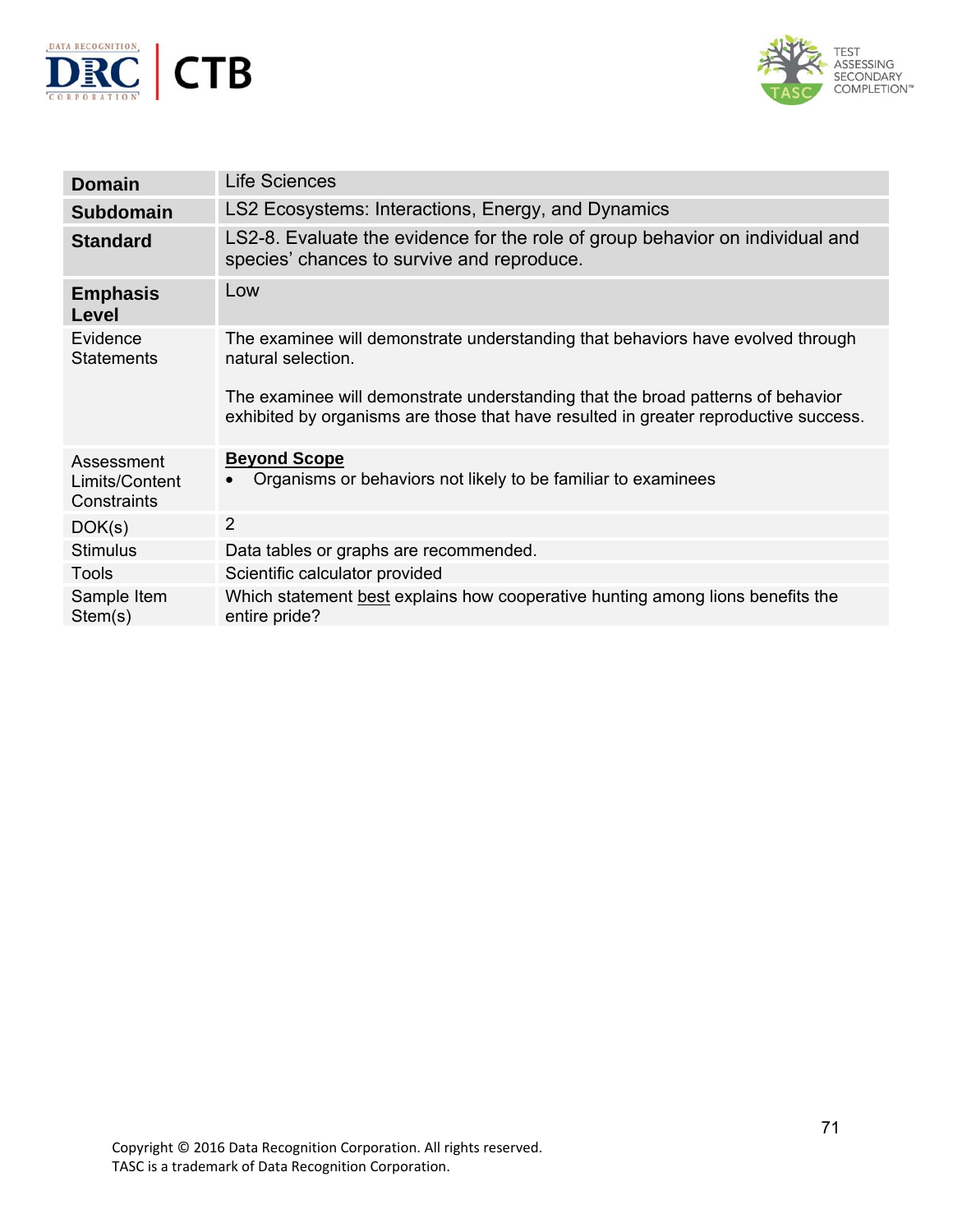



| <b>Domain</b>                 | <b>Life Sciences</b>                                                                                                                                                               |
|-------------------------------|------------------------------------------------------------------------------------------------------------------------------------------------------------------------------------|
| <b>Subdomain</b>              | LS3 Heredity: Inheritance and Variation of Traits                                                                                                                                  |
| <b>Standard</b>               | LS3-1. Ask questions to clarify relationships about the role of DNA and<br>chromosomes in coding the instructions for characteristic traits passed from<br>parents to offspring.   |
| <b>Emphasis</b><br>Level      | High                                                                                                                                                                               |
| Evidence<br><b>Statements</b> | The examinee will demonstrate understanding that hereditary information is contained<br>in genes.                                                                                  |
|                               | The examinee will demonstrate understanding that in all organisms, genetic traits are<br>passed on from generation to generation.                                                  |
|                               | The examinee will demonstrate understanding that genes are composed of DNA that<br>makes up the chromosomes of cells.                                                              |
|                               | The examinee will demonstrate understanding that each gene carries a single unit of<br>information.                                                                                |
|                               | The examinee will demonstrate understanding that a human cell contains thousands<br>of different genes.                                                                            |
|                               | The examinee will demonstrate understanding that each human cell contains a copy<br>of all of the genes needed to produce a human being.                                           |
|                               | The examinee will demonstrate understanding that some genes are dominant and<br>some are recessive.                                                                                |
|                               | The examinee will demonstrate understanding that some traits are inherited by<br>mechanisms other than dominance and recessiveness.                                                |
|                               | The examinee will demonstrate understanding that in asexually reproducing<br>organisms, all of the genes come from a single parent.                                                |
|                               | The examinee will demonstrate understanding that asexually produced offspring are<br>normally genetically identical to the parent.                                                 |
|                               | The examinee will demonstrate understanding that the processes of meiosis and<br>fertilization are keys to sexual reproduction in a wide variety of organisms.                     |
|                               | The examinee will demonstrate understanding that the process of meiosis results in<br>the production of eggs and sperm, each of which contains half of the genetic<br>information. |
|                               | The examinee will demonstrate understanding that during fertilization, gametes unite<br>to form a zygote, which contains the complete genetic information for the offspring.       |
|                               |                                                                                                                                                                                    |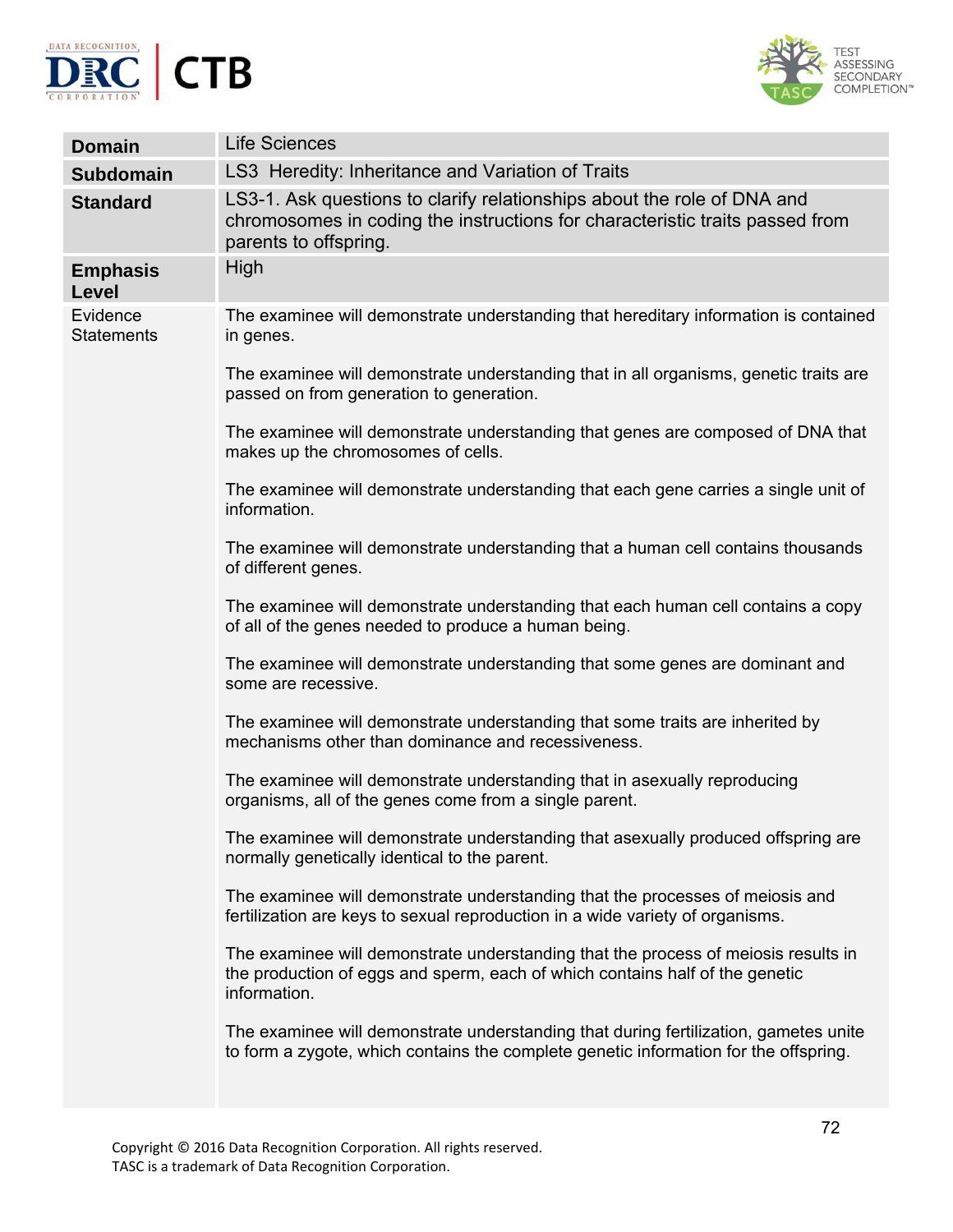



The examinee will demonstrate understanding that the processes of gamete production, fertilization, and development follow an orderly sequence of events.

The examinee will demonstrate understanding that zygotes contain all of the information necessary for growth, development, and eventual reproduction of the organism.

The examinee will demonstrate understanding that the zygote divides by mitosis and differentiates to form the specialized cells, tissues, and organs of multicellular organisms.

The examinee will demonstrate understanding that in sexually reproducing organisms, the new individual receives half of the genetic information from its mother (via the egg) and half from its father (via the sperm).

The examinee will demonstrate understanding that human reproduction and development are influenced by factors such as gene expression, hormones, and the environment.

The examinee will demonstrate understanding that the reproductive cycle in both males and females is regulated by hormones such as testosterone, estrogen, and progesterone.

The examinee will demonstrate understanding that the structures and functions of the human female reproductive system, as in almost all other mammals, have the following characteristics:

- Produce gametes in ovaries
- Allow for internal fertilization
- Support the internal development of the embryo and fetus in the uterus
- Provide essential materials through the placenta
- Provide nutrition through milk for the newborn

The examinee will demonstrate understanding that the structures and functions of the human male reproductive system, as in other mammals, have the following characteristics:

- Produce gametes in the testes
- Make possible the delivery of gametes for fertilization

The examinee will demonstrate understanding that sexually produced offspring often resemble, but are not identical to, their parents.

The examinee will demonstrate understanding that in humans, the embryonic development of essential organs occurs in early stages of pregnancy.

The examinee will demonstrate understanding that the embryo may encounter risks from mutations in its genes or through exposure to environmental factors during pregnancy, such as an inadequate diet, alcohol/drugs/tobacco, other toxins, and infections.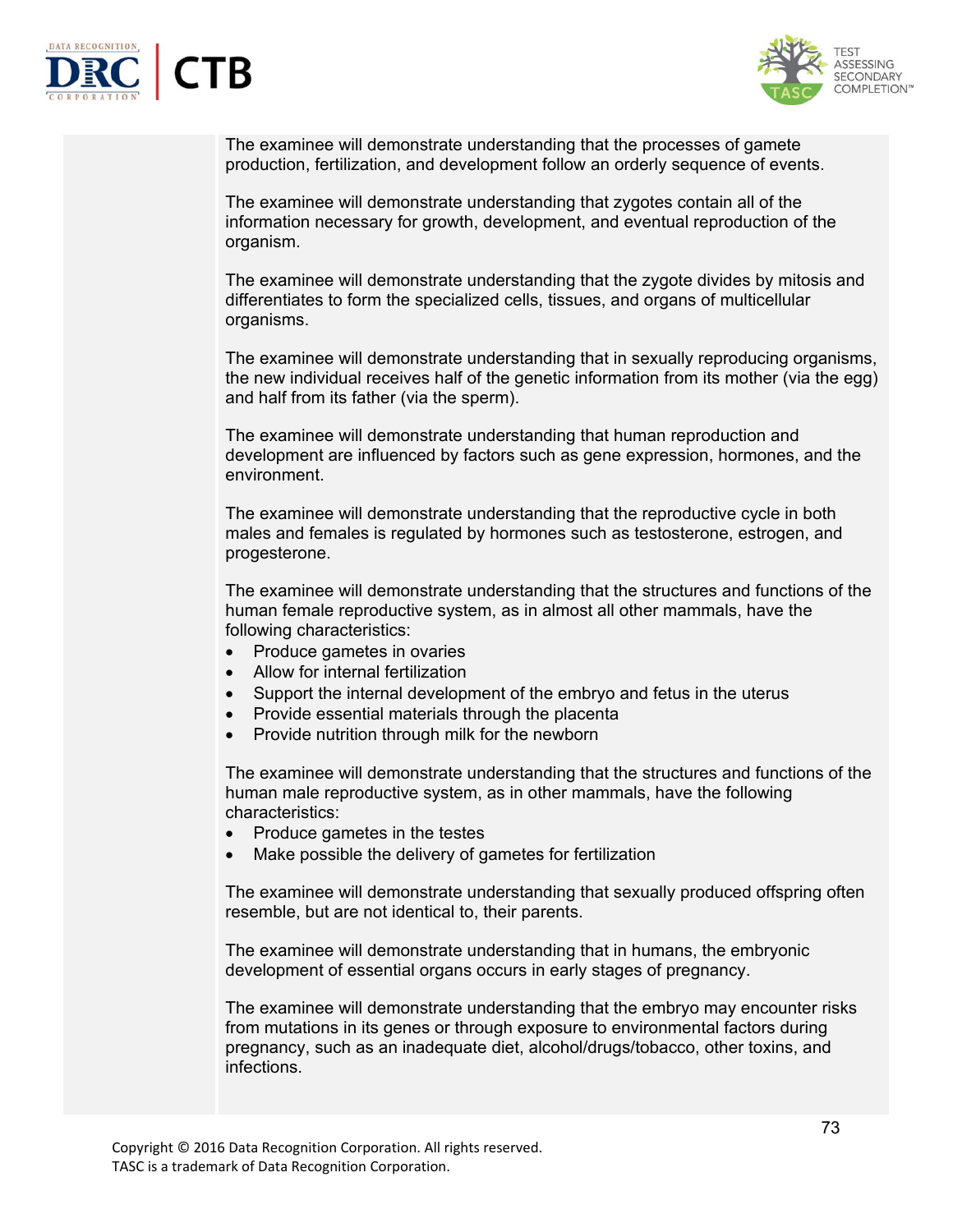

Which statement describes the role of DNA in a cell?

- A. DNA is the material that forms into the cell's membrane.
- B. DNA produces the energy needed for the cell's activities.
- C. DNA provides the information to make proteins for the cell.
- D. DNA is the building block for the other molecules in the cell.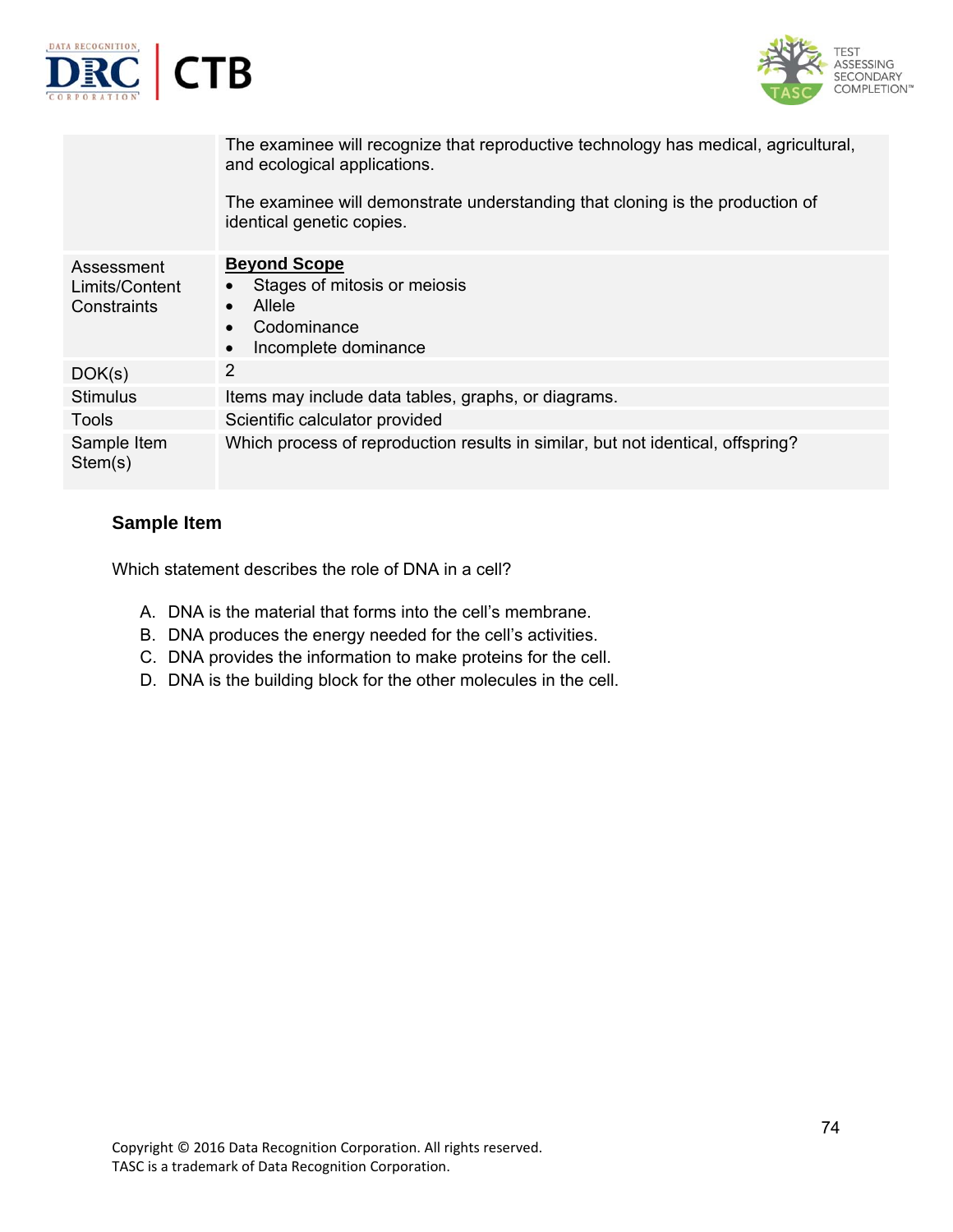



| <b>Domain</b>                 | <b>Life Sciences</b>                                                                                                                                                                                                                                              |
|-------------------------------|-------------------------------------------------------------------------------------------------------------------------------------------------------------------------------------------------------------------------------------------------------------------|
| <b>Subdomain</b>              | LS3 Heredity: Inheritance and Variation of Traits                                                                                                                                                                                                                 |
| <b>Standard</b>               | LS3-2. Make and defend a claim based on evidence that inheritable genetic<br>variations may result from (1) new genetic combinations through meiosis, (2)<br>viable errors occurring during replication, and/or (3) mutations caused by<br>environmental factors. |
| <b>Emphasis</b><br>Level      | Medium                                                                                                                                                                                                                                                            |
| Evidence<br><b>Statements</b> | The examinee will demonstrate understanding that new inheritable characteristics can<br>result from new combinations of existing genes or from mutations of genes in<br>reproductive cells.                                                                       |
|                               | The examinee will demonstrate understanding that mutation and the sorting and<br>recombining of genes during meiosis and fertilization result in a great variety of<br>possible gene combinations.                                                                |
|                               | The examinee will demonstrate understanding that genes may be changed through<br>recombination, mutation, or genetic engineering.                                                                                                                                 |
|                               | The examinee will demonstrate understanding that mutations occur as random,<br>chance events.                                                                                                                                                                     |
|                               | The examinee will demonstrate understanding that gene mutations can be caused by<br>such agents as radiation and chemicals.                                                                                                                                       |
|                               | The examinee will demonstrate understanding that when mutations occur in sex cells,<br>the mutations can be passed on to offspring and can become the basis of evolutionary<br>change.                                                                            |
|                               | The examinee will demonstrate understanding that if mutations occur in cells other<br>than sex cells, then they can be passed on to other body cells only.                                                                                                        |
|                               | The examinee will demonstrate understanding that characteristics produced by the<br>segments of DNA may be expressed when these segments are inserted into new<br>organisms, such as bacteria.                                                                    |
|                               | The examinee will demonstrate understanding that inserting, deleting, or substituting<br>DNA segments can alter genes.                                                                                                                                            |
|                               | The examinee will demonstrate understanding that an altered gene may be passed on<br>to every cell that develops from it.                                                                                                                                         |
|                               | The examinee will recognize that knowledge of genetics is making possible new fields<br>of health care. For example, finding genes that may have mutations that can cause<br>disease will aid in the development of preventive measures to fight disease.         |
|                               | The examinee will demonstrate understanding that substances, such as hormones<br>and enzymes, from genetically engineered organisms may reduce the cost and side<br>effects of replacing missing body chemicals.                                                  |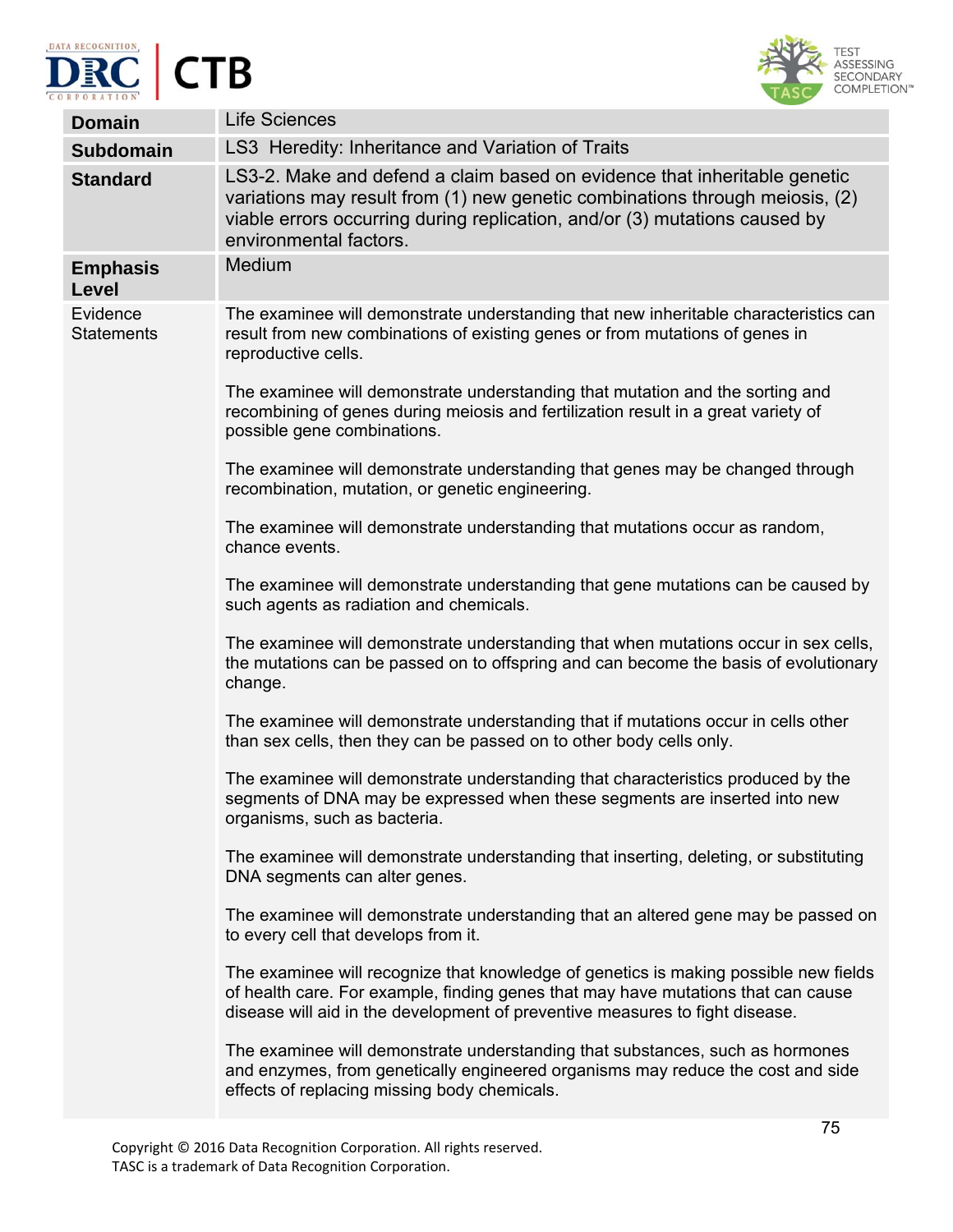



| Assessment<br>Limits/Content<br>Constraints | <b>Beyond Scope</b><br>Stages of meiosis and mitosis<br>$\bullet$<br>The phrase "recombinant DNA"<br>$\bullet$ |
|---------------------------------------------|----------------------------------------------------------------------------------------------------------------|
| DOK(s)                                      | $\mathcal{P}$                                                                                                  |
| <b>Stimulus</b>                             | Items may include diagrams, data tables, or graphs.                                                            |
| Tools                                       | Scientific calculator provided                                                                                 |
| Sample Item<br>Stem(s)                      | Which disease is a result of a mutation that occurred before birth?                                            |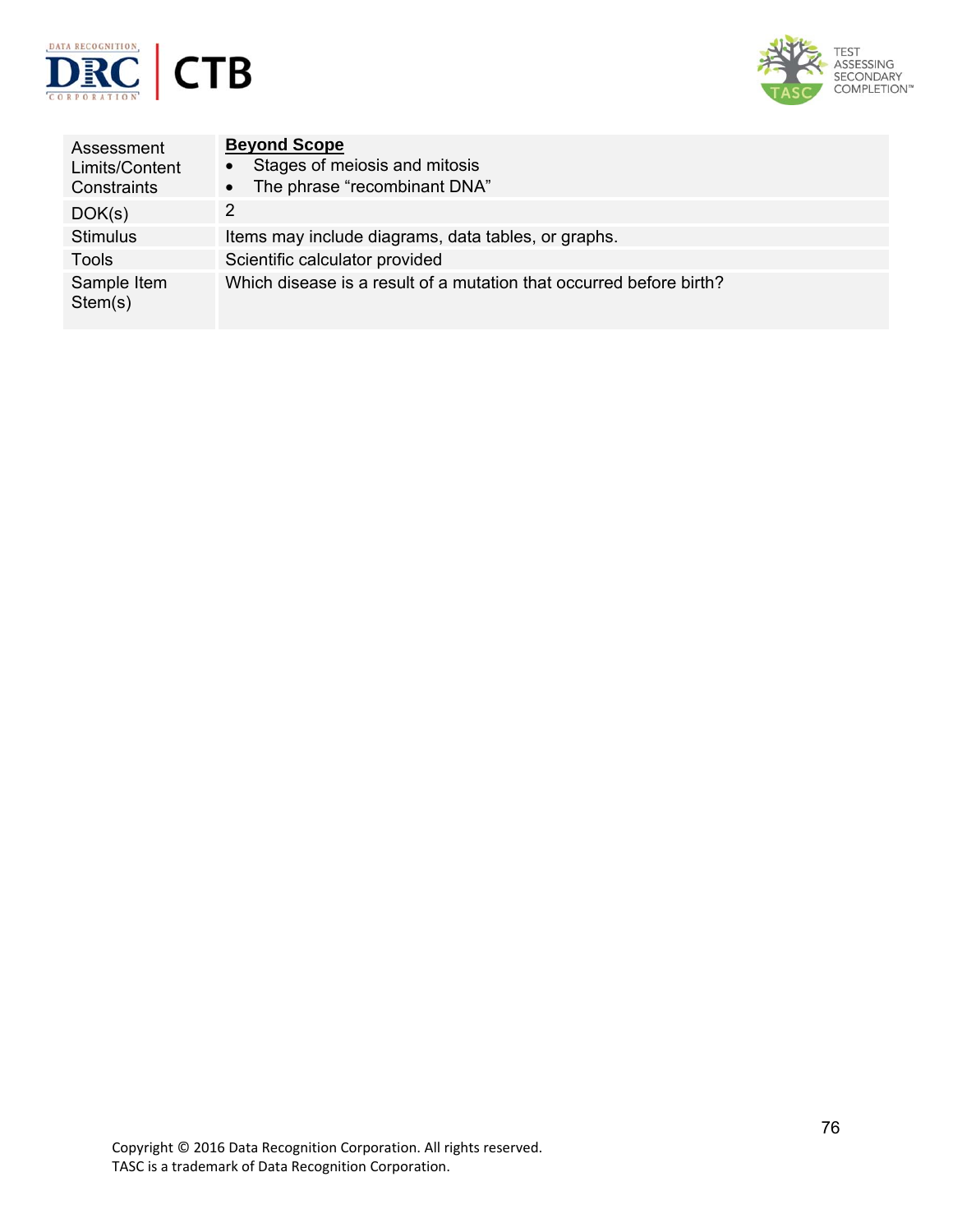



| <b>Domain</b>                               | <b>Life Sciences</b>                                                                                                                                                                                                         |
|---------------------------------------------|------------------------------------------------------------------------------------------------------------------------------------------------------------------------------------------------------------------------------|
| <b>Subdomain</b>                            | LS3 Heredity: Inheritance and Variation of Traits                                                                                                                                                                            |
| <b>Standard</b>                             | HS-LS3-3. Apply concepts of statistics and probability to explain the variation<br>and distribution of expressed traits in a population.                                                                                     |
| <b>Emphasis</b><br>Level                    | Low                                                                                                                                                                                                                          |
| Evidence<br><b>Statements</b>               | The examinee will demonstrate understanding that genetic traits are passed on from<br>generation to generation in all organisms.                                                                                             |
|                                             | The examinee will demonstrate understanding that some traits are inherited by<br>mechanisms other than dominance and recessiveness.                                                                                          |
|                                             | The examinee will demonstrate understanding that the variation of organisms within a<br>species increases the likelihood that at least some members of the species will survive<br>under changed environmental conditions.   |
|                                             | The examinee will demonstrate understanding that the probability of traits being<br>expressed can be determined by using models of genetic inheritance. Two models of<br>prediction are pedigree charts and Punnett squares. |
|                                             | The examinee will demonstrate understanding of Punnett squares and pedigree charts<br>that involve single traits.                                                                                                            |
| Assessment<br>Limits/Content<br>Constraints | <b>Beyond Scope</b><br>Codominance<br>$\bullet$<br>Incomplete dominance<br>$\bullet$<br>Allele<br>$\bullet$                                                                                                                  |
| DOK(s)                                      | $\overline{2}$                                                                                                                                                                                                               |
| <b>Stimulus</b>                             | Diagrams are highly recommended. Data tables may be included. If Punnett squares<br>or pedigree charts are used, they must be limited to testing a single trait.                                                             |
| <b>Tools</b>                                | Scientific calculator provided                                                                                                                                                                                               |
| Sample Item<br>Stem(s)                      | According to the information in the Punnett square, what is the likelihood that the<br>offspring would have attached earlobes?                                                                                               |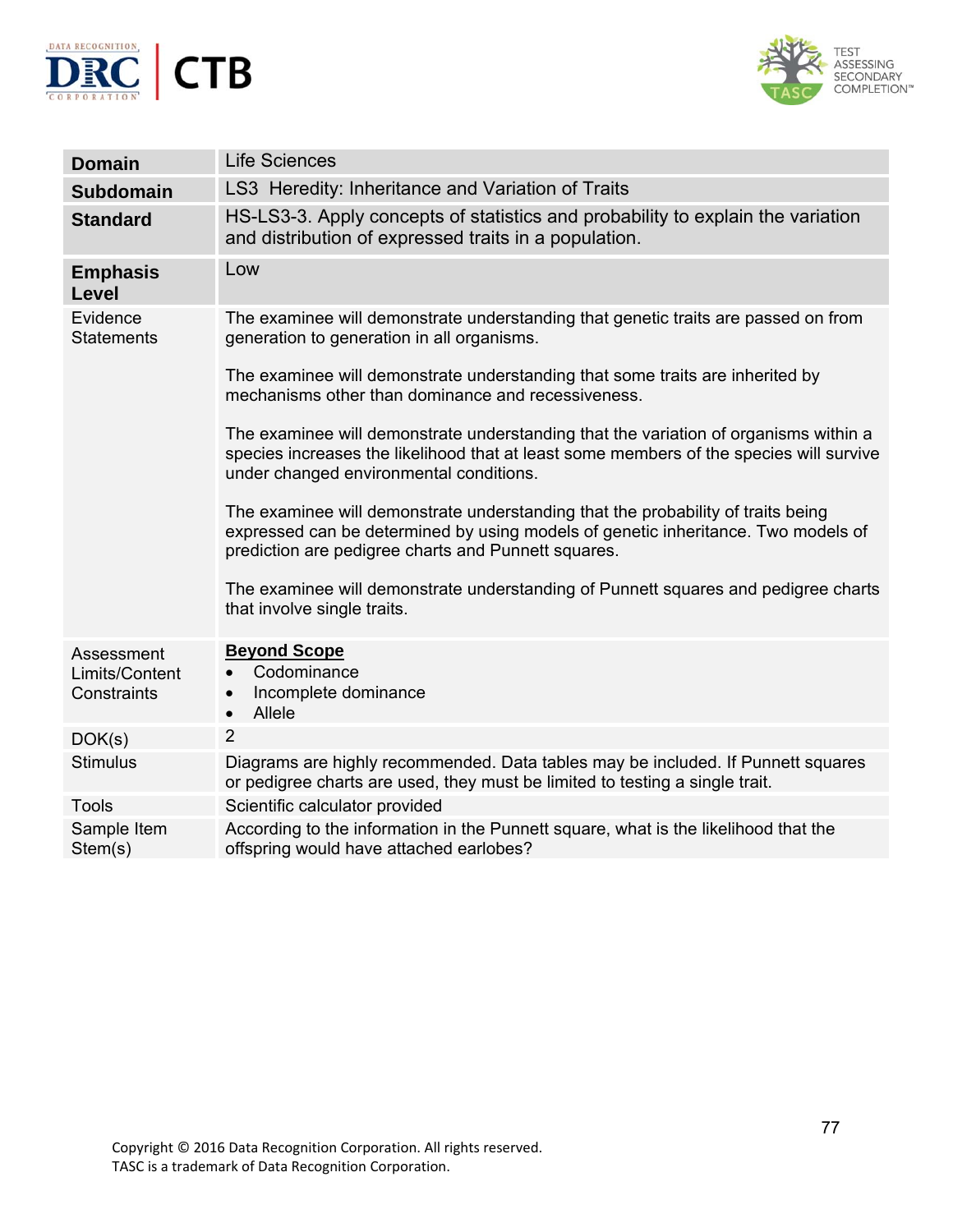



A population of a certain species of mammal was studied over many generations. The graph shows the percentages of fur colors observed in the population over the generations.



Which explanation is the most likely reason for individuals that have white fur first appearing in the population?

- A. The mammals adapted to a change in climate by changing their fur color.
- B. The mammals chose a different food source that resulted in a new fur color.
- C. A mutation occurred in an individual's fur color gene and resulted in a new fur color.
- D. A new predator moved into the area that caused the individuals to change fur color.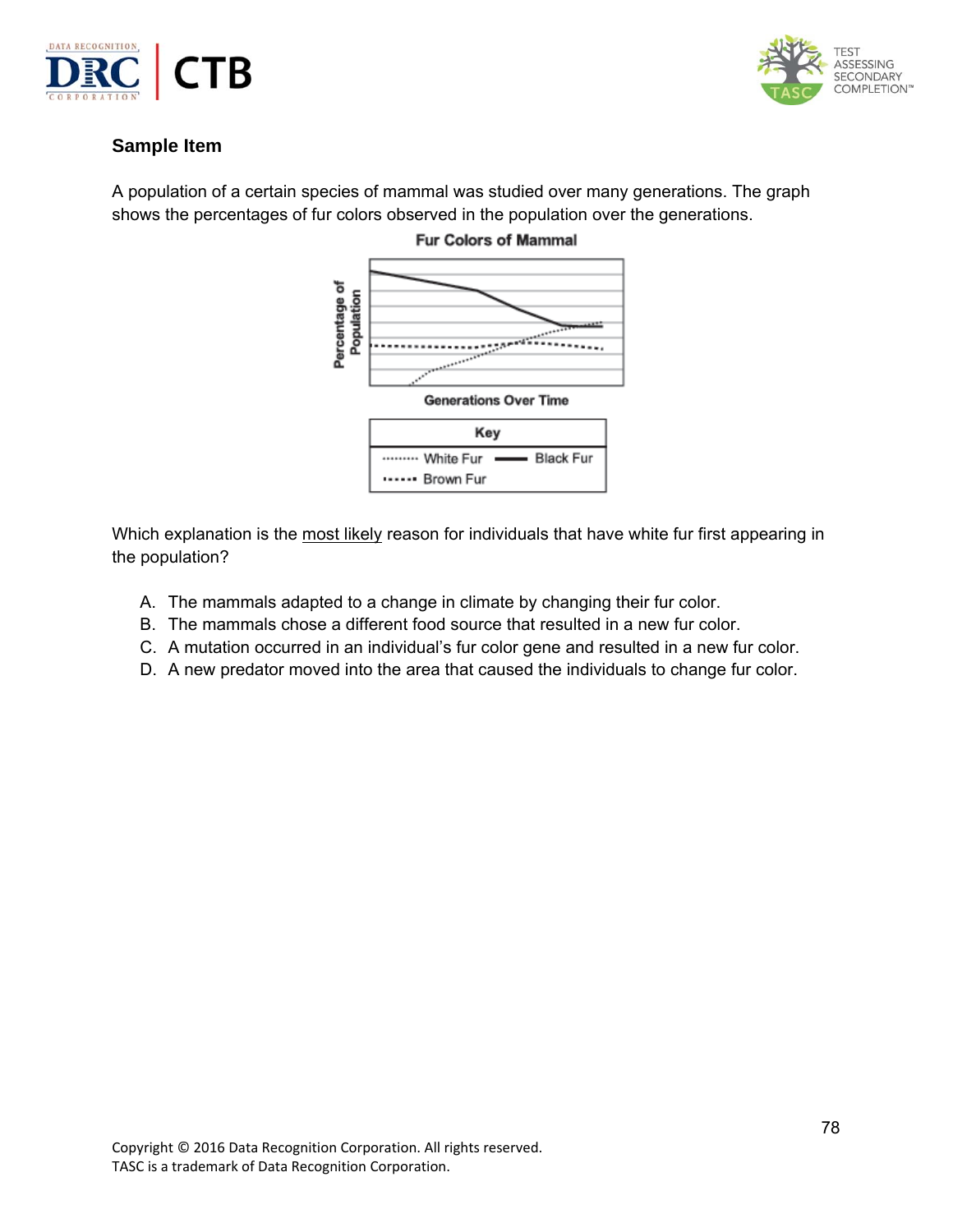



| <b>Domain</b>                 | <b>Life Sciences</b>                                                                                                                                                                                                                                             |
|-------------------------------|------------------------------------------------------------------------------------------------------------------------------------------------------------------------------------------------------------------------------------------------------------------|
| <b>Subdomain</b>              | <b>LS4 Biological Evolution: Unity and Diversity</b>                                                                                                                                                                                                             |
| <b>Standard</b>               | LS4-1. Communicate scientific information that common ancestry and<br>biological evolution are supported by multiple lines of empirical evidence.                                                                                                                |
| <b>Emphasis</b><br>Level      | High                                                                                                                                                                                                                                                             |
| Evidence<br><b>Statements</b> | The examinee will demonstrate understanding that evolution is the change of species<br>over time.<br>The examinee will demonstrate understanding that Earth's present-day species                                                                                |
|                               | developed from earlier, distinctly different species.                                                                                                                                                                                                            |
|                               | The examinee will demonstrate understanding that the theory of evolution is the<br>central unifying theme of biology.                                                                                                                                            |
|                               | The examinee will demonstrate understanding that the theory of evolution is well<br>documented by extensive evidence from a wide variety of sources.                                                                                                             |
|                               | The examinee will demonstrate understanding that evolutionary theory provides a<br>scientific explanation for the molecular and structural similarities observed between<br>the diverse species of living organisms and the fossil record of ancient life-forms. |
|                               | The examinee will demonstrate understanding that many thousands of layers of<br>sedimentary rock provide evidence for the long history of Earth and for the long history<br>of changing life-forms whose remains are found in the rocks.                         |
|                               | The examinee will demonstrate understanding that fossils are evidence that a great<br>variety of species existed in the past. Recently deposited rock layers are more likely to<br>contain fossils resembling existing species.                                  |
|                               | The examinee will demonstrate understanding that billions of years ago, life on Earth<br>began as simple, single-celled organisms.                                                                                                                               |
|                               | The examinee will demonstrate understanding that about a billion years ago,<br>increasingly complex multicellular organisms began to evolve.                                                                                                                     |
|                               | The examinee will demonstrate understanding that evolutionary change is<br>distinguished from the changes that occur during the lifetime of an individual<br>organism.                                                                                           |
|                               | The examinee will recognize that species evolve over time.                                                                                                                                                                                                       |
|                               |                                                                                                                                                                                                                                                                  |
|                               |                                                                                                                                                                                                                                                                  |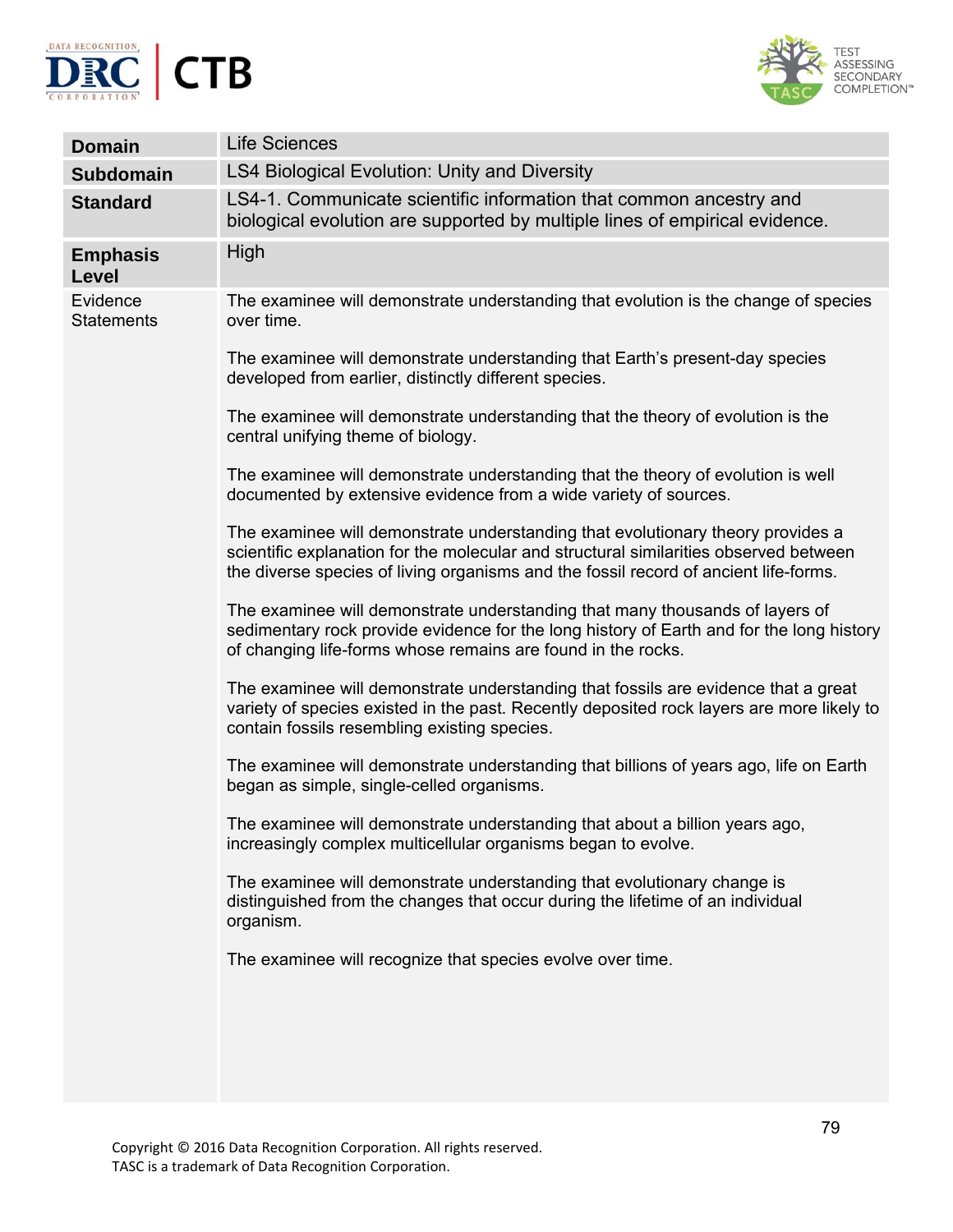



|                                             | The examinee will demonstrate understanding that humans are like other living<br>organisms. These similarities among humans and other living organisms may include<br>the following:<br>Are made up of cells<br>Have similar chemical composition<br>$\bullet$<br>Have similar organ systems and physical characteristics<br>$\bullet$<br>Reproduce in a similar way<br>$\bullet$<br>Carry the same kind of genetic information system<br>Are part of a food web<br>The examinee will demonstrate understanding that the variation of organisms within a<br>species increases the likelihood that at least some members of the species will<br>survive under changed environmental conditions. |
|---------------------------------------------|------------------------------------------------------------------------------------------------------------------------------------------------------------------------------------------------------------------------------------------------------------------------------------------------------------------------------------------------------------------------------------------------------------------------------------------------------------------------------------------------------------------------------------------------------------------------------------------------------------------------------------------------------------------------------------------------|
| Assessment<br>Limits/Content<br>Constraints | <b>Beyond Scope</b><br>Calculations                                                                                                                                                                                                                                                                                                                                                                                                                                                                                                                                                                                                                                                            |
| DOK(s)                                      | $\overline{2}$                                                                                                                                                                                                                                                                                                                                                                                                                                                                                                                                                                                                                                                                                 |
| <b>Stimulus</b>                             | Items may include a chart or diagram.                                                                                                                                                                                                                                                                                                                                                                                                                                                                                                                                                                                                                                                          |
| <b>Tools</b>                                | Scientific calculator provided                                                                                                                                                                                                                                                                                                                                                                                                                                                                                                                                                                                                                                                                 |
| Sample Item<br>Stem(s)                      | Which statement best explains the theory of evolution?                                                                                                                                                                                                                                                                                                                                                                                                                                                                                                                                                                                                                                         |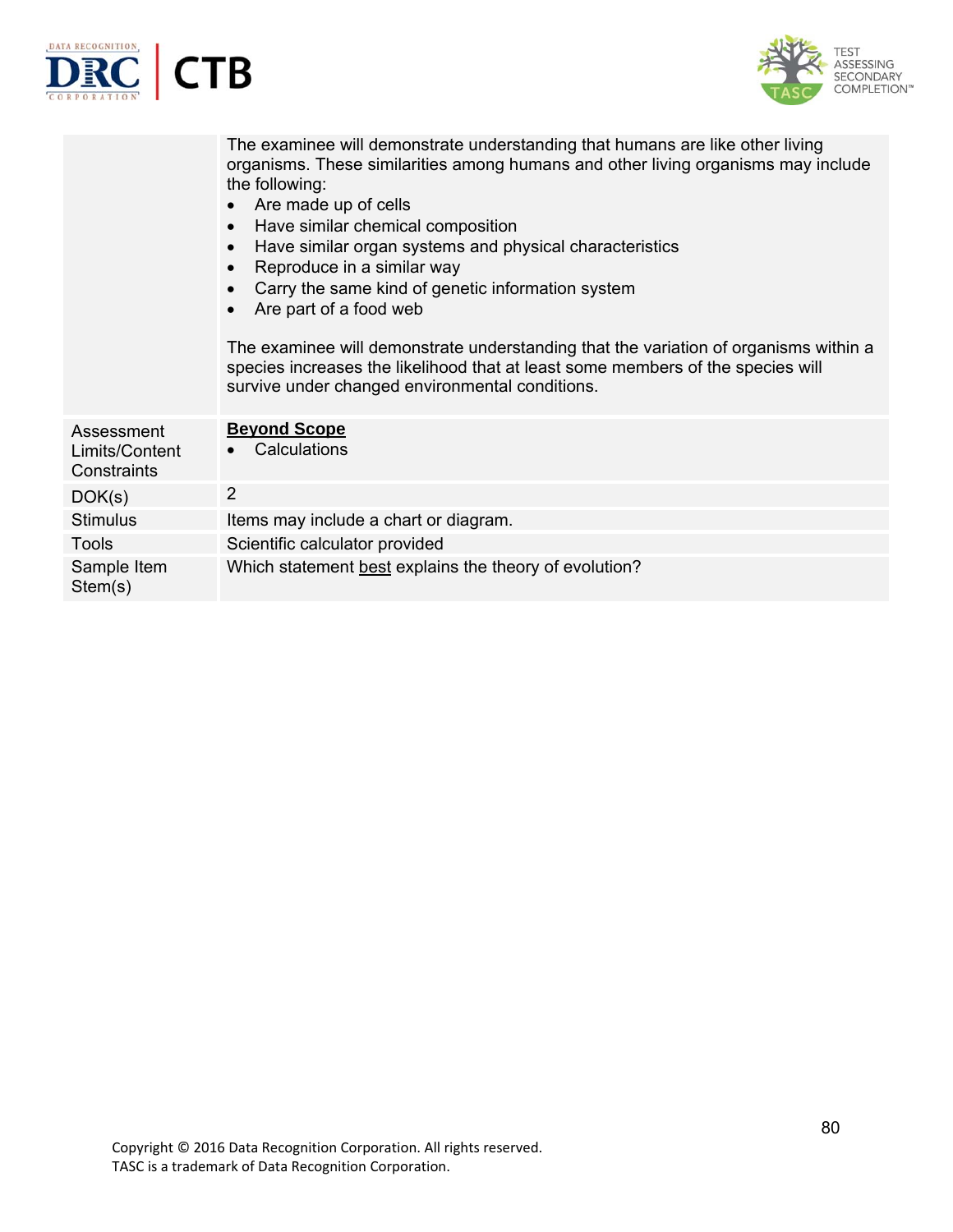



| <b>Domain</b>                               | <b>Life Sciences</b>                                                                                                                                                                                                                                                                                                                                                                                                                                                                                                                                                                                      |
|---------------------------------------------|-----------------------------------------------------------------------------------------------------------------------------------------------------------------------------------------------------------------------------------------------------------------------------------------------------------------------------------------------------------------------------------------------------------------------------------------------------------------------------------------------------------------------------------------------------------------------------------------------------------|
| <b>Subdomain</b>                            | LS4 Biological Evolution: Unity and Diversity                                                                                                                                                                                                                                                                                                                                                                                                                                                                                                                                                             |
| <b>Standard</b>                             | LS4-2. Construct an explanation based on evidence that the process of<br>evolution primarily results from four factors: (1) the potential for a species to<br>increase in number, (2) the heritable genetic variation of individuals in a<br>species, due to mutation and sexual reproduction, (3) competition for limited<br>resources, and (4) the proliferation of those organisms that are better able to<br>survive and reproduce in the environment.                                                                                                                                                |
| <b>Emphasis</b><br><b>Level</b>             | Low                                                                                                                                                                                                                                                                                                                                                                                                                                                                                                                                                                                                       |
| Evidence<br><b>Statements</b>               | The examinee will demonstrate understanding that organisms compete for vital<br>resources in all environments.<br>The examinee will demonstrate understanding that evolution is the consequence of<br>the interactions among a variety of factors. These factors may include the following:<br>The potential for a species to increase its numbers<br>The genetic variability of offspring, due to mutation and recombination of genes<br>A finite supply of the resources required for life<br>The ensuing selection by the environment of those offspring better able to survive<br>and leave offspring |
| Assessment<br>Limits/Content<br>Constraints | <b>Beyond Scope</b><br>Calculations                                                                                                                                                                                                                                                                                                                                                                                                                                                                                                                                                                       |
| DOK(s)                                      | 2, 3                                                                                                                                                                                                                                                                                                                                                                                                                                                                                                                                                                                                      |
| <b>Stimulus</b>                             | Data tables, graphs, or charts are recommended.                                                                                                                                                                                                                                                                                                                                                                                                                                                                                                                                                           |
| <b>Tools</b>                                | Scientific calculator provided                                                                                                                                                                                                                                                                                                                                                                                                                                                                                                                                                                            |
| Sample Item<br>Stem(s)                      | Based on the food web, which pair of species is most likely to compete for resources?                                                                                                                                                                                                                                                                                                                                                                                                                                                                                                                     |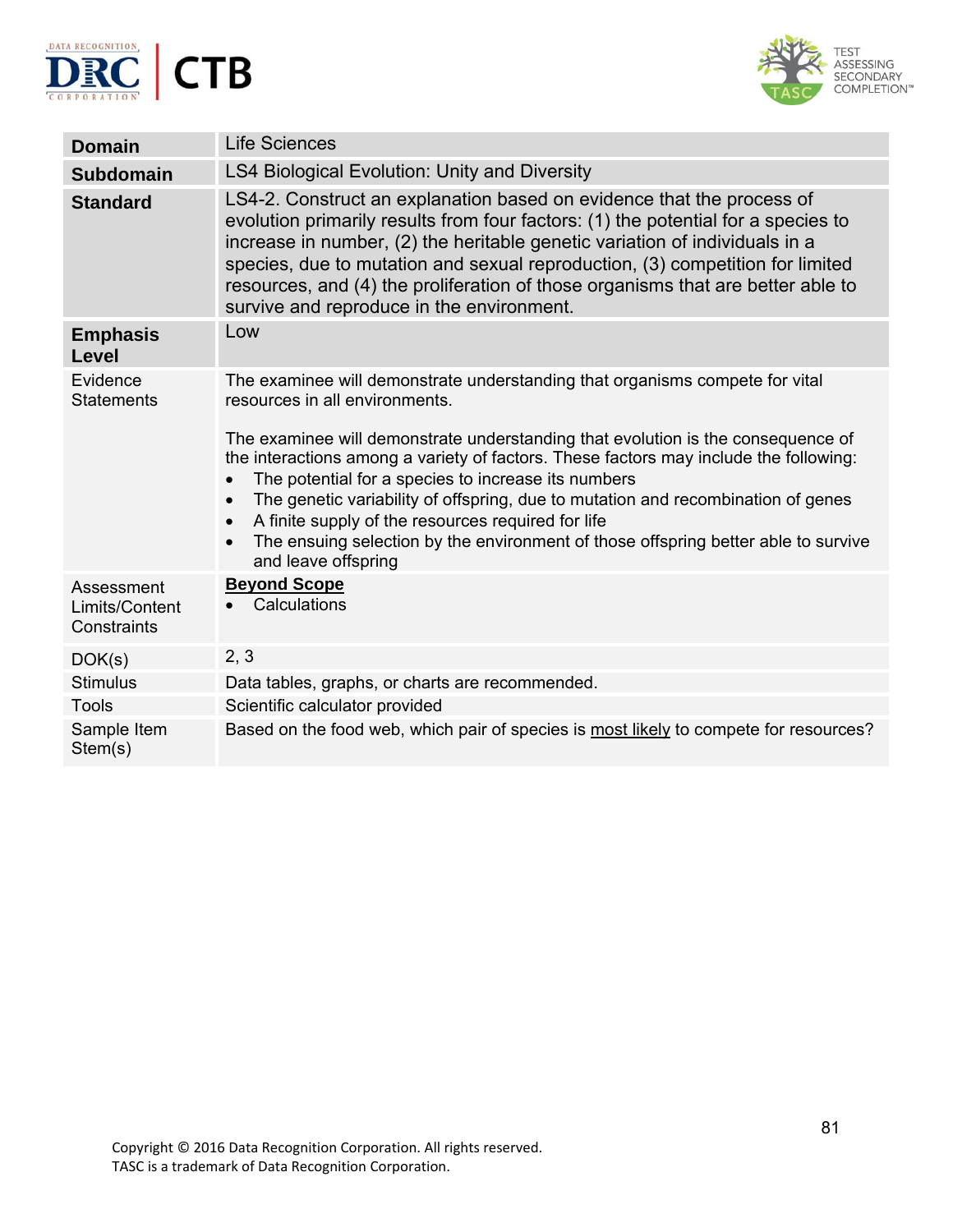



| <b>Domain</b>                               | <b>Life Sciences</b>                                                                                                                                                                                                                            |
|---------------------------------------------|-------------------------------------------------------------------------------------------------------------------------------------------------------------------------------------------------------------------------------------------------|
| <b>Subdomain</b>                            | LS4 Biological Evolution: Unity and Diversity                                                                                                                                                                                                   |
| <b>Standard</b>                             | LS4-3. Apply concepts of statistics and probability to support explanations that<br>organisms with an advantageous heritable trait tend to increase in proportion to<br>organisms lacking this trait.                                           |
| <b>Emphasis</b><br>Level                    | Low                                                                                                                                                                                                                                             |
| Evidence<br><b>Statements</b>               | The examinee will demonstrate understanding that evolutionary changes may occur in<br>structure, function, and behavior over time.                                                                                                              |
|                                             | The examinee will demonstrate understanding that competition for resources occurs<br>within as well as between species.                                                                                                                         |
|                                             | The examinee will demonstrate understanding that some characteristics give<br>individuals an advantage over others in surviving and reproducing and the advantaged<br>offspring, in turn, are more likely than others to survive and reproduce. |
|                                             | The examinee will recognize that the proportion of individuals that have advantageous<br>characteristics will increase.                                                                                                                         |
|                                             | The examinee will demonstrate understanding that the variation of organisms within a<br>species increases the likelihood that at least some members of the species will survive<br>under changed environmental conditions.                      |
|                                             | The examinee will demonstrate understanding that only changes in the genes of<br>gametes can become the basis for evolutionary change in sexually reproducing<br>organisms.                                                                     |
| Assessment<br>Limits/Content<br>Constraints | <b>Beyond Scope</b><br>Complex mathematical calculations                                                                                                                                                                                        |
| DOK(s)                                      | $\overline{2}$                                                                                                                                                                                                                                  |
| <b>Stimulus</b>                             | Data tables, graphs, or diagrams are highly recommended.                                                                                                                                                                                        |
| <b>Tools</b>                                | Scientific calculator provided                                                                                                                                                                                                                  |
| Sample Item<br>Stem(s)                      | Which statement correctly pairs the physical structure with the evolutionary challenge<br>it most likely evolved to overcome?                                                                                                                   |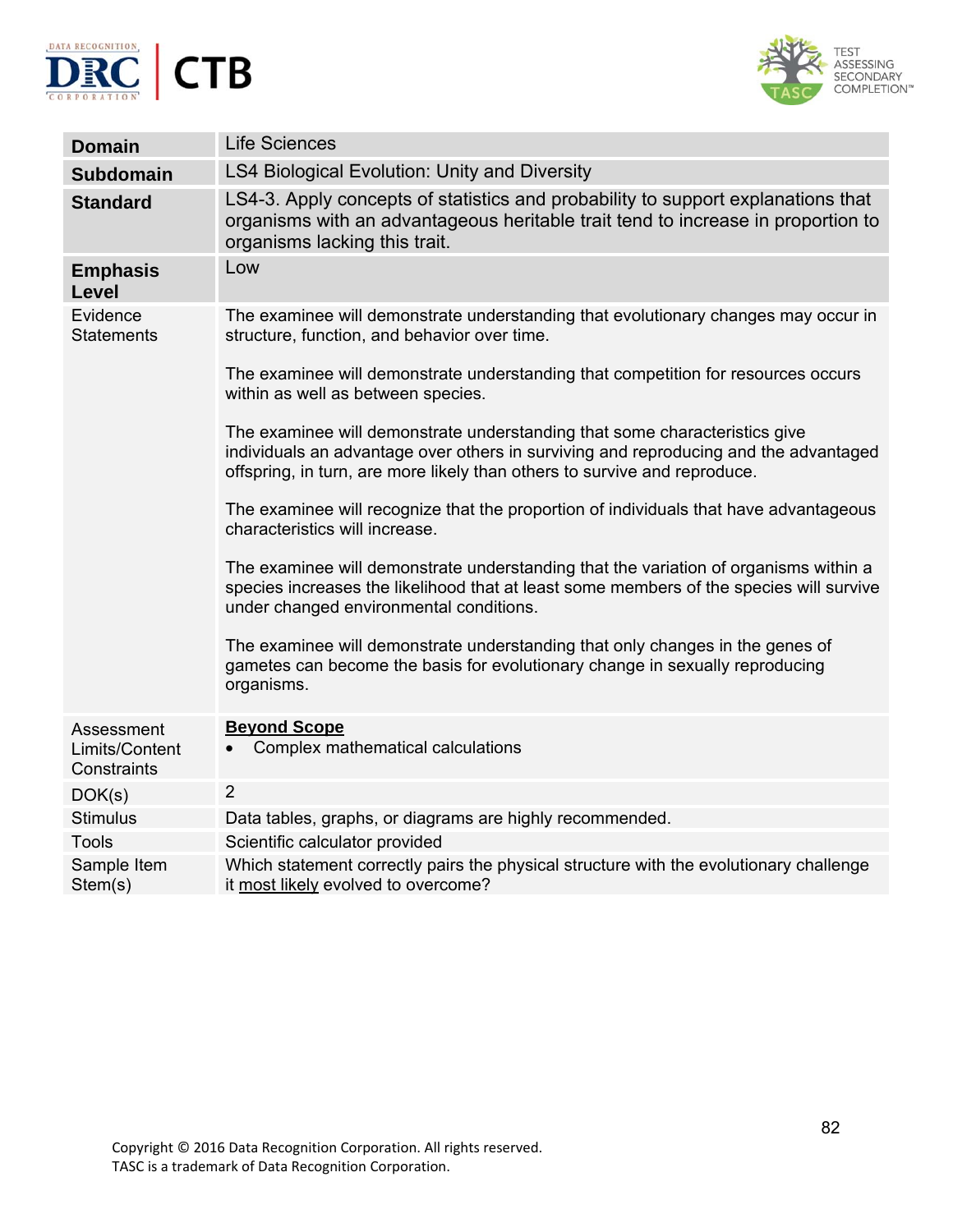



A population of a certain species of mammal was studied over many generations. The graph shows the percentages of fur colors observed in the population over the generations.



**Fur Colors of Mammal** 

Which statement would most likely help explain the changes over time in the percentages of the fur colors within the population?

- A. The mammals with white fur had an advantage in producing offspring.
- B. The mammals with brown fur had an advantage in producing offspring.
- C. The mammals with white fur had a disadvantage in producing offspring.
- D. The mammals with brown fur had a disadvantage in producing offspring.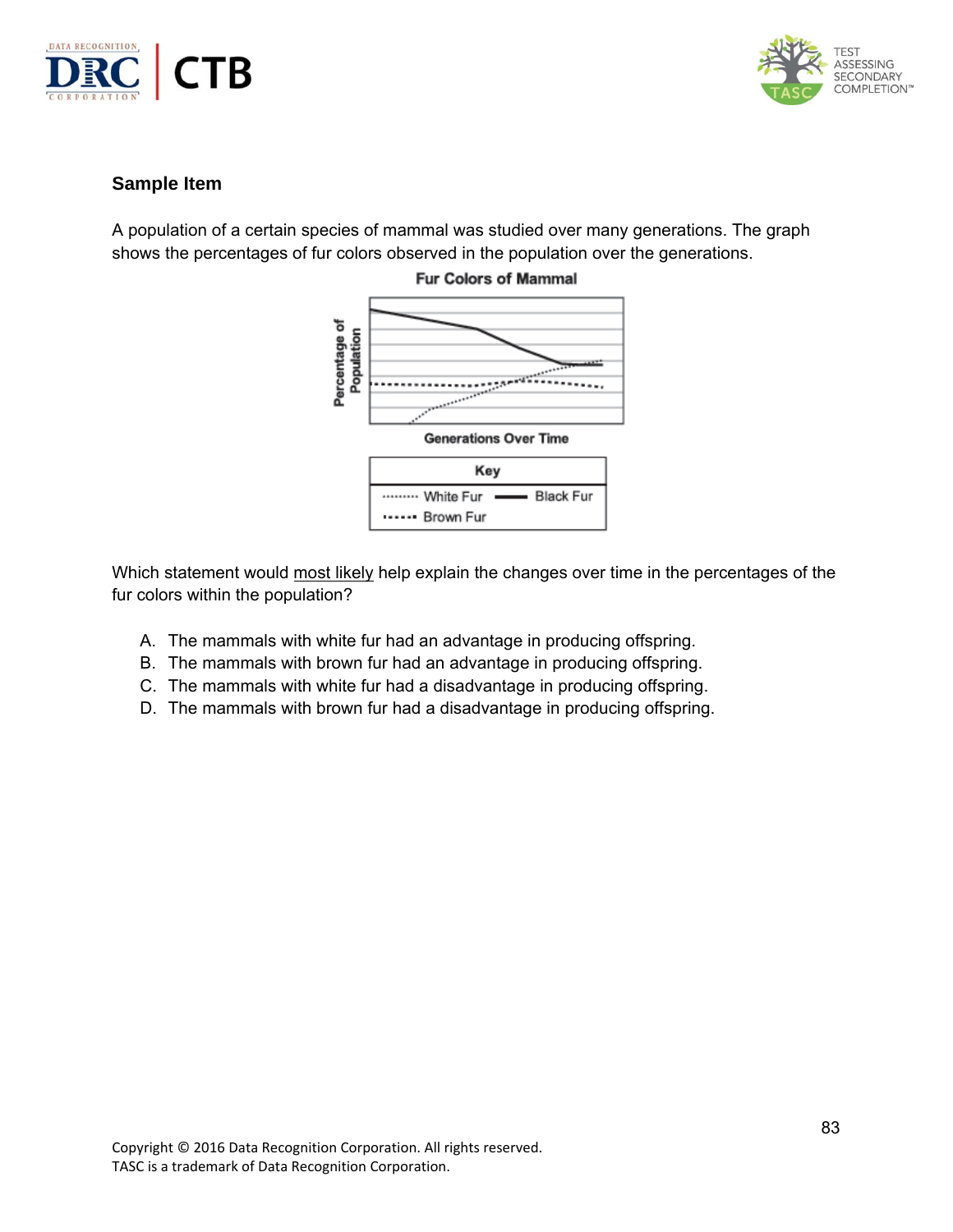



| <b>Domain</b>                               | <b>Life Sciences</b>                                                                                                                                                                                                                                                                                                                                                                                                                                                                                                                                                                                              |
|---------------------------------------------|-------------------------------------------------------------------------------------------------------------------------------------------------------------------------------------------------------------------------------------------------------------------------------------------------------------------------------------------------------------------------------------------------------------------------------------------------------------------------------------------------------------------------------------------------------------------------------------------------------------------|
| <b>Subdomain</b>                            | LS4 Biological Evolution: Unity and Diversity                                                                                                                                                                                                                                                                                                                                                                                                                                                                                                                                                                     |
| <b>Standard</b>                             | LS4-4. Construct an explanation that is based on evidence for how natural<br>selection leads to adaptation of populations.                                                                                                                                                                                                                                                                                                                                                                                                                                                                                        |
| <b>Emphasis</b><br><b>Level</b>             | Low                                                                                                                                                                                                                                                                                                                                                                                                                                                                                                                                                                                                               |
| Evidence<br><b>Statements</b>               | The examinee will demonstrate understanding that biological evolution occurs though<br>natural selection.                                                                                                                                                                                                                                                                                                                                                                                                                                                                                                         |
|                                             | The examinee will demonstrate understanding that natural selection is the result of<br>multiple factors. These factors may include the following:<br>Overproduction of offspring<br>Variations among offspring<br>The struggle for survival<br>$\bullet$<br>The adaptive value of certain variations<br>$\bullet$<br>Survival and increased reproduction of those best adapted to a particular<br>environment<br>The examinee will demonstrate understanding that the diversity of life on Earth today<br>is the result of natural selection occurring over a vast amount of geologic time for most<br>organisms. |
| Assessment<br>Limits/Content<br>Constraints | <b>Beyond Scope</b><br>n/a                                                                                                                                                                                                                                                                                                                                                                                                                                                                                                                                                                                        |
| DOK(s)                                      | $\overline{2}$                                                                                                                                                                                                                                                                                                                                                                                                                                                                                                                                                                                                    |
| <b>Stimulus</b>                             | A data table or graph is recommended.                                                                                                                                                                                                                                                                                                                                                                                                                                                                                                                                                                             |
| <b>Tools</b>                                | Scientific calculator provided                                                                                                                                                                                                                                                                                                                                                                                                                                                                                                                                                                                    |
| Sample Item<br>Stem(s)                      | Which statement best describes the effect of natural selection on a population?                                                                                                                                                                                                                                                                                                                                                                                                                                                                                                                                   |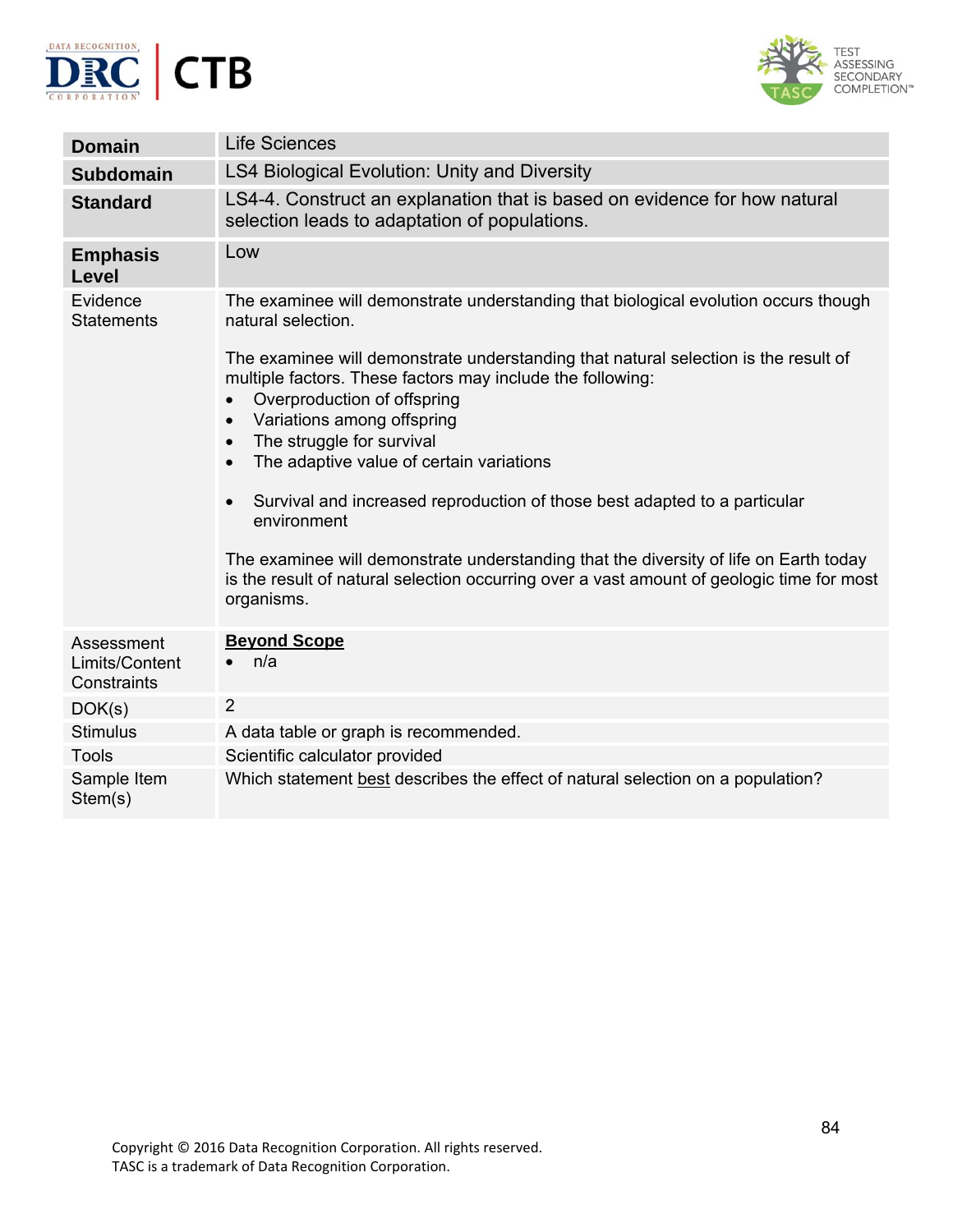



| <b>LS4 Biological Evolution: Unity and Diversity</b><br><b>Subdomain</b><br>LS4-5. Evaluate the evidence supporting claims that changes in environmental<br><b>Standard</b><br>conditions may result in (1) increases in the number of individuals of some<br>species, (2) the emergence of new species over time, and (3) the extinction of<br>other species.<br>Low<br><b>Emphasis</b><br>Level<br>Evidence<br>The examinee will demonstrate understanding that selection for individuals with a<br>certain trait can result in changing the proportions of that trait in a population.<br><b>Statements</b><br>The examinee will demonstrate understanding that for thousands of years, new<br>varieties of cultivated plants and domestic animals have resulted from selective<br>breeding for particular traits.<br>The examinee will demonstrate understanding that in recent years, new varieties of<br>farm plants and animals have been engineered by manipulating their genetic<br>instructions to produce new characteristics.<br>The examinee will demonstrate understanding that evolution does not necessitate<br>long-term progress in some set direction.<br>The examinee will demonstrate understanding that evolutionary changes appear to be<br>like the growth of a bush. Some branches survive from the beginning with little or no<br>change, many die out altogether, and others branch repeatedly, sometimes giving rise<br>to more complex organisms.<br>The examinee will demonstrate understanding that extinction of a species occurs<br>when the environment changes and the adaptive characteristics of a species are<br>insufficient to allow for its survival. |
|------------------------------------------------------------------------------------------------------------------------------------------------------------------------------------------------------------------------------------------------------------------------------------------------------------------------------------------------------------------------------------------------------------------------------------------------------------------------------------------------------------------------------------------------------------------------------------------------------------------------------------------------------------------------------------------------------------------------------------------------------------------------------------------------------------------------------------------------------------------------------------------------------------------------------------------------------------------------------------------------------------------------------------------------------------------------------------------------------------------------------------------------------------------------------------------------------------------------------------------------------------------------------------------------------------------------------------------------------------------------------------------------------------------------------------------------------------------------------------------------------------------------------------------------------------------------------------------------------------------------------------------------------------------------------------------------|
|                                                                                                                                                                                                                                                                                                                                                                                                                                                                                                                                                                                                                                                                                                                                                                                                                                                                                                                                                                                                                                                                                                                                                                                                                                                                                                                                                                                                                                                                                                                                                                                                                                                                                                |
|                                                                                                                                                                                                                                                                                                                                                                                                                                                                                                                                                                                                                                                                                                                                                                                                                                                                                                                                                                                                                                                                                                                                                                                                                                                                                                                                                                                                                                                                                                                                                                                                                                                                                                |
|                                                                                                                                                                                                                                                                                                                                                                                                                                                                                                                                                                                                                                                                                                                                                                                                                                                                                                                                                                                                                                                                                                                                                                                                                                                                                                                                                                                                                                                                                                                                                                                                                                                                                                |
|                                                                                                                                                                                                                                                                                                                                                                                                                                                                                                                                                                                                                                                                                                                                                                                                                                                                                                                                                                                                                                                                                                                                                                                                                                                                                                                                                                                                                                                                                                                                                                                                                                                                                                |
|                                                                                                                                                                                                                                                                                                                                                                                                                                                                                                                                                                                                                                                                                                                                                                                                                                                                                                                                                                                                                                                                                                                                                                                                                                                                                                                                                                                                                                                                                                                                                                                                                                                                                                |
|                                                                                                                                                                                                                                                                                                                                                                                                                                                                                                                                                                                                                                                                                                                                                                                                                                                                                                                                                                                                                                                                                                                                                                                                                                                                                                                                                                                                                                                                                                                                                                                                                                                                                                |
|                                                                                                                                                                                                                                                                                                                                                                                                                                                                                                                                                                                                                                                                                                                                                                                                                                                                                                                                                                                                                                                                                                                                                                                                                                                                                                                                                                                                                                                                                                                                                                                                                                                                                                |
|                                                                                                                                                                                                                                                                                                                                                                                                                                                                                                                                                                                                                                                                                                                                                                                                                                                                                                                                                                                                                                                                                                                                                                                                                                                                                                                                                                                                                                                                                                                                                                                                                                                                                                |
|                                                                                                                                                                                                                                                                                                                                                                                                                                                                                                                                                                                                                                                                                                                                                                                                                                                                                                                                                                                                                                                                                                                                                                                                                                                                                                                                                                                                                                                                                                                                                                                                                                                                                                |
| The examinee will recognize that fossils indicate that many organisms that lived long<br>ago are extinct.                                                                                                                                                                                                                                                                                                                                                                                                                                                                                                                                                                                                                                                                                                                                                                                                                                                                                                                                                                                                                                                                                                                                                                                                                                                                                                                                                                                                                                                                                                                                                                                      |
| The examinee will demonstrate understanding that extinction of species is common.                                                                                                                                                                                                                                                                                                                                                                                                                                                                                                                                                                                                                                                                                                                                                                                                                                                                                                                                                                                                                                                                                                                                                                                                                                                                                                                                                                                                                                                                                                                                                                                                              |
| The examinee will demonstrate understanding that most of the species that have lived<br>on Earth no longer exist.                                                                                                                                                                                                                                                                                                                                                                                                                                                                                                                                                                                                                                                                                                                                                                                                                                                                                                                                                                                                                                                                                                                                                                                                                                                                                                                                                                                                                                                                                                                                                                              |
| <b>Beyond Scope</b><br>Assessment<br>n/a<br>Limits/Content<br>Constraints                                                                                                                                                                                                                                                                                                                                                                                                                                                                                                                                                                                                                                                                                                                                                                                                                                                                                                                                                                                                                                                                                                                                                                                                                                                                                                                                                                                                                                                                                                                                                                                                                      |
| $\overline{2}$<br>DOK(s)                                                                                                                                                                                                                                                                                                                                                                                                                                                                                                                                                                                                                                                                                                                                                                                                                                                                                                                                                                                                                                                                                                                                                                                                                                                                                                                                                                                                                                                                                                                                                                                                                                                                       |
| <b>Stimulus</b><br>Data tables or graphs are highly recommended.                                                                                                                                                                                                                                                                                                                                                                                                                                                                                                                                                                                                                                                                                                                                                                                                                                                                                                                                                                                                                                                                                                                                                                                                                                                                                                                                                                                                                                                                                                                                                                                                                               |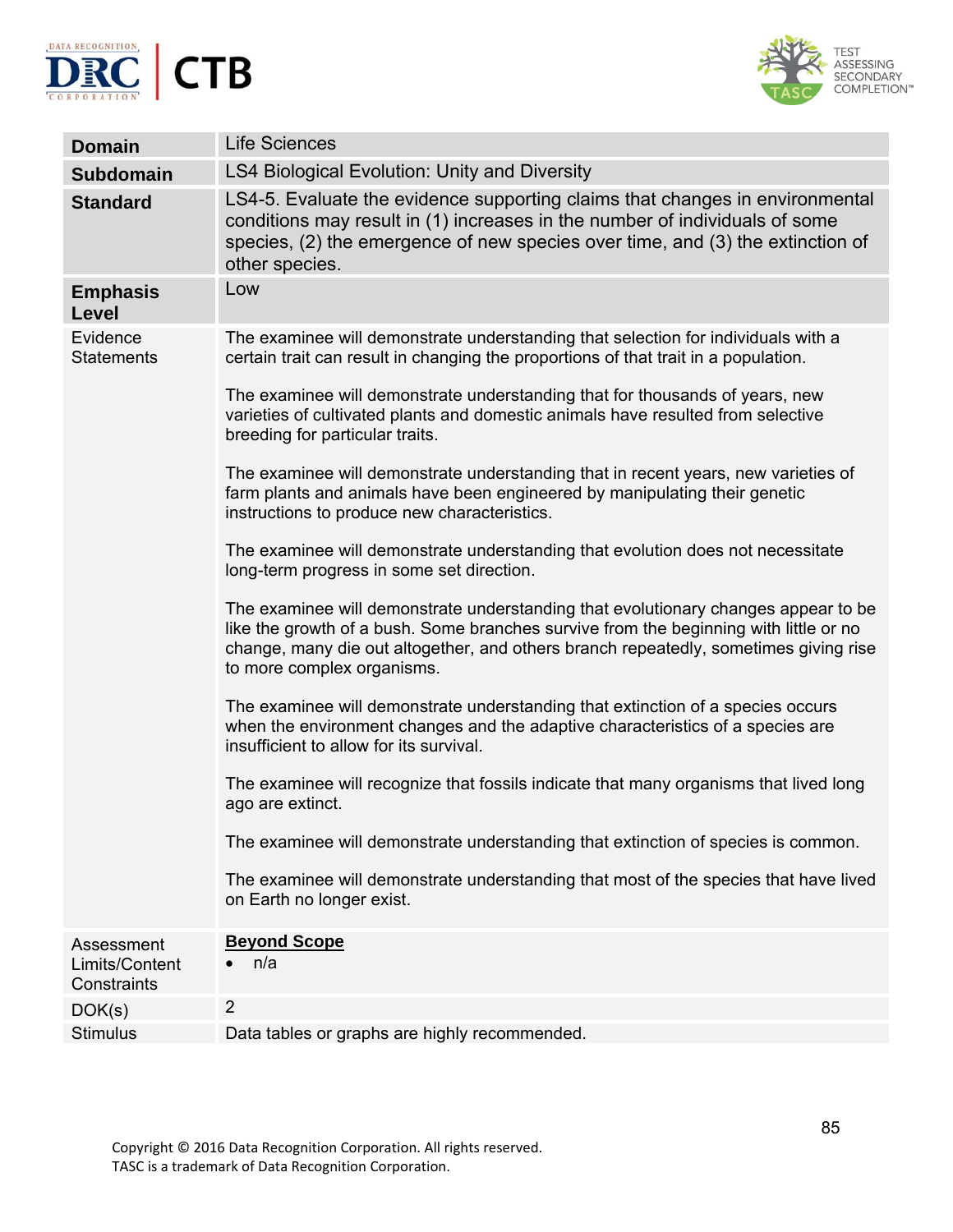



| Tools                  | Scientific calculator provided                                      |
|------------------------|---------------------------------------------------------------------|
| Sample Item<br>Stem(s) | Which factor would most likely lead to the extinction of a species? |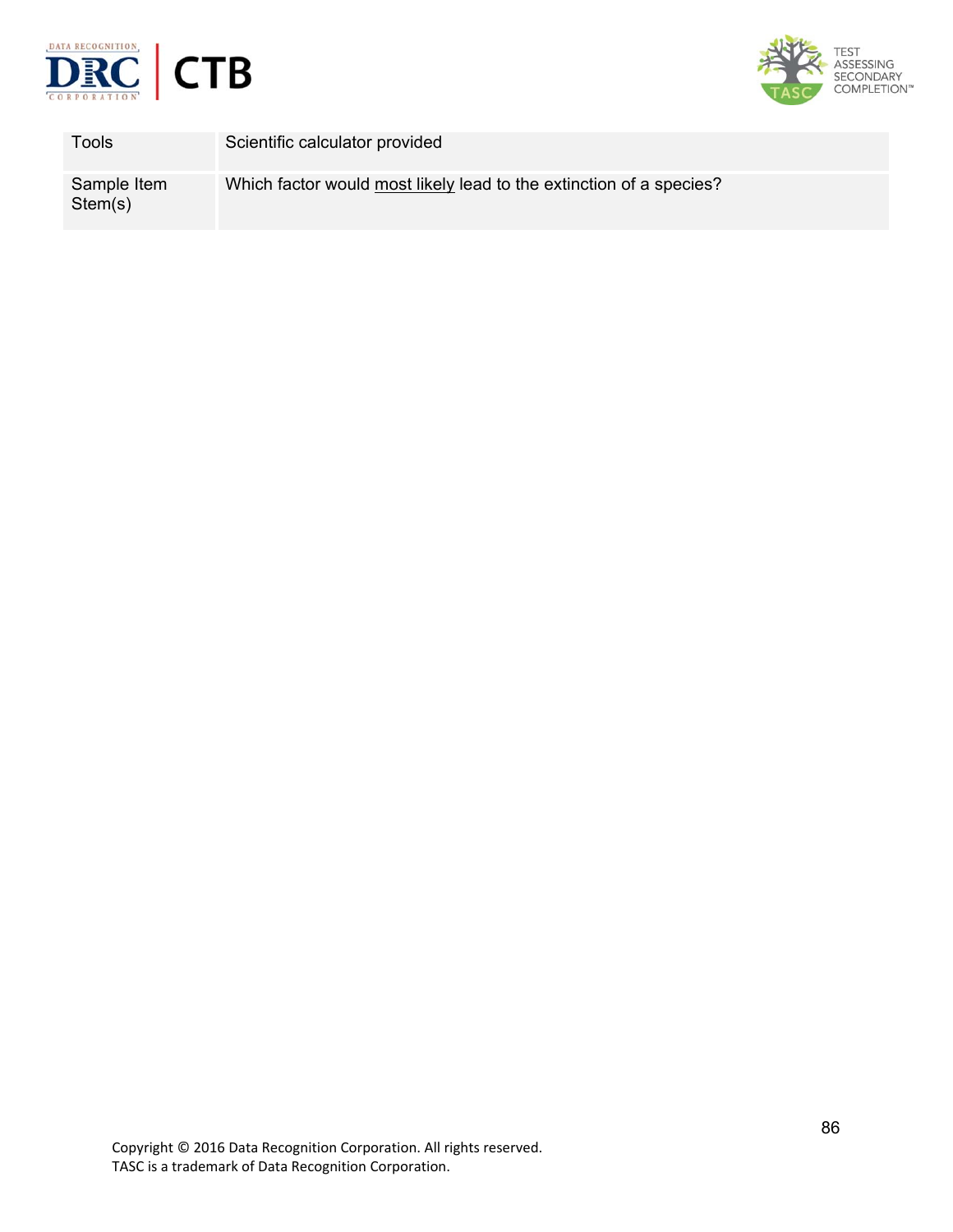



| <b>Domain</b>                               | <b>Life Sciences</b>                                                                                                                                                                                                                                         |
|---------------------------------------------|--------------------------------------------------------------------------------------------------------------------------------------------------------------------------------------------------------------------------------------------------------------|
| <b>Subdomain</b>                            | <b>LS4 Biological Evolution: Unity and Diversity</b>                                                                                                                                                                                                         |
| <b>Standard</b>                             | LS4-6. Create or revise a simulation to test a solution to mitigate adverse<br>impacts of human activity on biodiversity.                                                                                                                                    |
| <b>Emphasis</b><br>Level                    | Low                                                                                                                                                                                                                                                          |
| Evidence<br><b>Statements</b>               | The examinee will demonstrate understanding that biodiversity also ensures the<br>availability of a rich variety of genetic material that may lead to future agricultural or<br>medical discoveries with significant value to humankind.                     |
|                                             | The examinee will demonstrate understanding that human activities that degrade<br>ecosystems result in a loss of diversity of the living and nonliving environments.                                                                                         |
|                                             | The examinee will demonstrate understanding that the influence of humans on other<br>organisms occurs through land use and pollution.                                                                                                                        |
|                                             | The examinee will demonstrate understanding that land use decreases the space and<br>resources available to other species.                                                                                                                                   |
|                                             | The examinee will demonstrate understanding that pollution changes the chemical<br>composition of air, soil, and water.                                                                                                                                      |
|                                             | The examinee will demonstrate understanding that when humans alter ecosystems<br>either by adding or removing specific organisms, serious consequences may result.<br>For example, planting large expanses of one crop reduces the biodiversity of the area. |
|                                             | The examinee will demonstrate understanding that most of the species that have lived<br>on Earth no longer exist.                                                                                                                                            |
| Assessment<br>Limits/Content<br>Constraints | <b>Beyond Scope</b><br>Creating a simulation                                                                                                                                                                                                                 |
| DOK(s)                                      | $\overline{2}$                                                                                                                                                                                                                                               |
| <b>Stimulus</b>                             | A data table or graph is highly recommended.                                                                                                                                                                                                                 |
| <b>Tools</b>                                | Scientific calculator provided                                                                                                                                                                                                                               |
| Sample Item<br>Stem(s)                      | Which action would most likely increase biodiversity within this ecosystem?                                                                                                                                                                                  |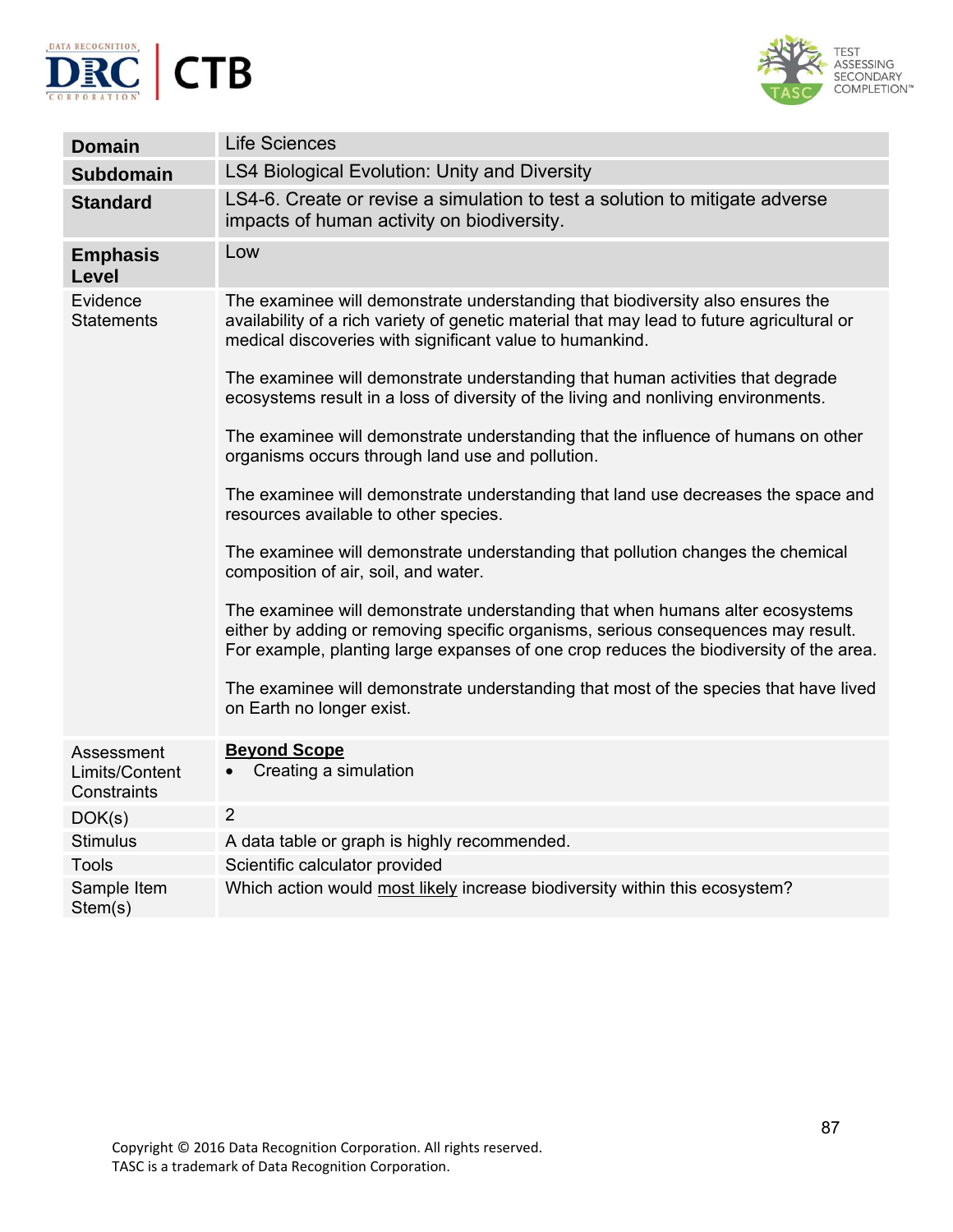



| <b>Domain</b>                               | <b>Physical Sciences</b>                                                                                                                                                                                                    |
|---------------------------------------------|-----------------------------------------------------------------------------------------------------------------------------------------------------------------------------------------------------------------------------|
| <b>Subdomain</b>                            | <b>PS1 Matter and Its Interactions</b>                                                                                                                                                                                      |
| <b>Standard</b>                             | PS1-1. Use the Periodic Table as a model to predict the relative properties of<br>elements, based on the patterns of electrons in the outermost energy level of<br>atoms.                                                   |
| <b>Emphasis</b><br>Level                    | High                                                                                                                                                                                                                        |
| Evidence<br><b>Statements</b>               | The examinee will demonstrate understanding of the positions (nucleus or orbiting the<br>nucleus) and charges for protons, neutrons, and electrons.                                                                         |
|                                             | The examinee will demonstrate understanding of the definitions of atom, element, and<br>ion.                                                                                                                                |
|                                             | The examinee will demonstrate understanding that atoms of any one element are the<br>same, but different from the atoms of other elements.                                                                                  |
|                                             | The examinee will demonstrate understanding that the properties of a compound are<br>different from the properties of its constituent elements.                                                                             |
|                                             | The examinee will demonstrate understanding that the Periodic Table is a model for<br>classifying elements.                                                                                                                 |
|                                             | The examinee will demonstrate understanding of how to use the Periodic Table to<br>identify an element as a metal, nonmetal, or noble gas.                                                                                  |
|                                             | The examinee will demonstrate understanding that substances are often placed in<br>categories if they react in similar ways. Examples include metals, nonmetals, and<br>noble gases.                                        |
|                                             | The examinee will demonstrate understanding that atoms are far too small to see with<br>a light microscope.                                                                                                                 |
|                                             | The examinee will demonstrate understanding that elements combine in a multitude of<br>ways to produce compounds that account for all living and nonliving substances.                                                      |
|                                             | The examinee will demonstrate understanding that few elements are found in their<br>pure forms.                                                                                                                             |
| Assessment<br>Limits/Content<br>Constraints | <b>Beyond Scope</b><br>Electron orbitals or shells<br>Reactivity<br>$\bullet$<br>Valence electrons<br>$\bullet$<br>Diatomic elements<br>$\bullet$<br>Alkaline metals<br>$\bullet$<br><b>Alkali Earth metals</b><br>Halogens |
| DOK(s)                                      | 1, 2                                                                                                                                                                                                                        |

Copyright © 2016 Data Recognition Corporation. All rights reserved. TASC is a trademark of Data Recognition Corporation.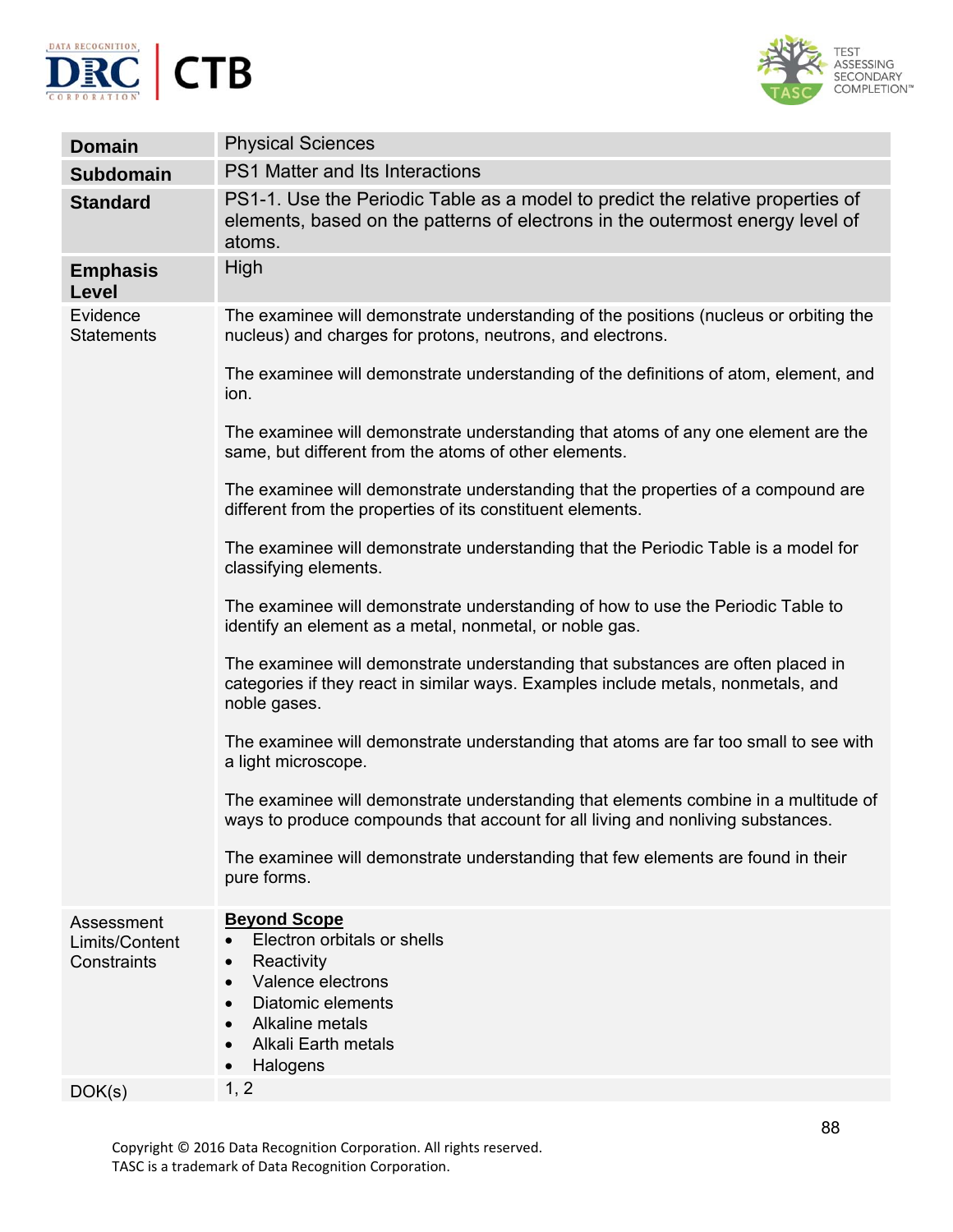



| <b>Stimulus</b>        | Items should include a partial Periodic Table when appropriate to help examinees<br>answer the question. |
|------------------------|----------------------------------------------------------------------------------------------------------|
| Tools                  | Scientific calculator provided                                                                           |
| Sample Item<br>Stem(s) | Which element would most likely be identified as a nonmetal?                                             |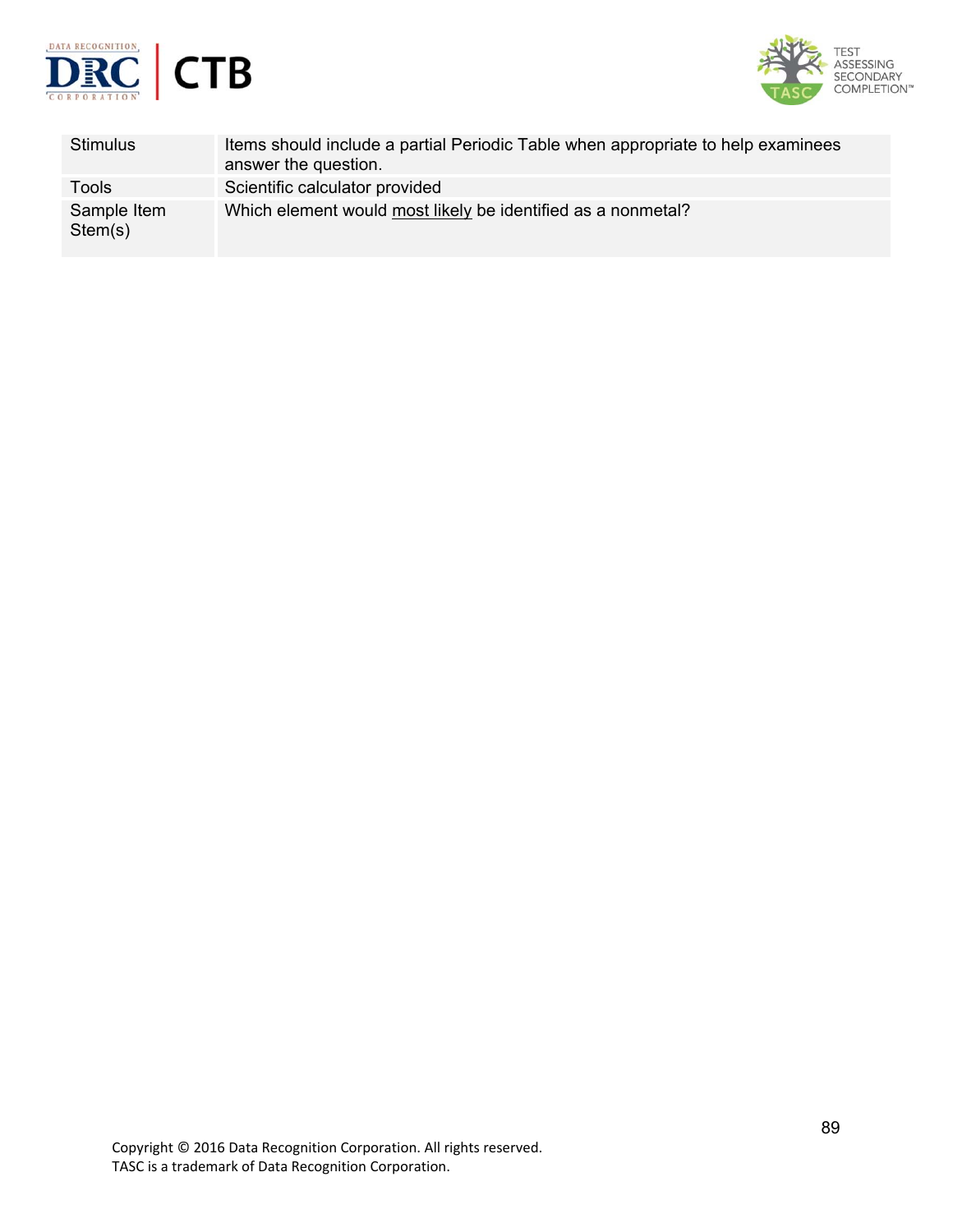



| <b>Domain</b>                               | <b>Physical Sciences</b>                                                                                                                                                                                                             |
|---------------------------------------------|--------------------------------------------------------------------------------------------------------------------------------------------------------------------------------------------------------------------------------------|
| <b>Subdomain</b>                            | PS1 Matter and Its Interactions                                                                                                                                                                                                      |
| <b>Standard</b>                             | PS1-2. Construct and revise an explanation for the outcome of a simple<br>chemical reaction, based on the outermost electron states of atoms, trends in<br>the Periodic Table, and knowledge of the patterns of chemical properties. |
| <b>Emphasis</b><br>Level                    | Medium                                                                                                                                                                                                                               |
| Evidence<br><b>Statements</b>               | The examinee will demonstrate the ability to identify products and reactants of a<br>chemical reaction.                                                                                                                              |
|                                             | The examinee will demonstrate understanding of the definitions of a compound and a<br>molecule.                                                                                                                                      |
|                                             | The examinee will demonstrate understanding that atoms bond to form well-defined<br>molecules or may be arranged in regular geometric patterns.                                                                                      |
|                                             | The examinee will demonstrate understanding that the properties of a compound may<br>be different from the properties of its constituent elements.                                                                                   |
|                                             | The examinee will demonstrate understanding of how to interpret subscripts (number<br>of atoms) and coefficients (number of molecules) for chemical formulas and chemical<br>equations.                                              |
| Assessment<br>Limits/Content<br>Constraints | <b>Beyond Scope</b><br>Electronegativity<br>$\bullet$<br>Types of chemical bonds<br>$\bullet$<br>Valence electrons<br>$\bullet$<br>Lewis Dot models<br>$\bullet$<br>Use of a Greek delta $(\Delta)$ without definition<br>$\bullet$  |
| DOK(s)                                      | 1, 2                                                                                                                                                                                                                                 |
| <b>Stimulus</b>                             | A chemical equation or diagram is recommended.                                                                                                                                                                                       |
| <b>Tools</b>                                | Scientific calculator provided                                                                                                                                                                                                       |
| Sample Item<br>Stem(s)                      | Which of these would most likely be classified as a compound?                                                                                                                                                                        |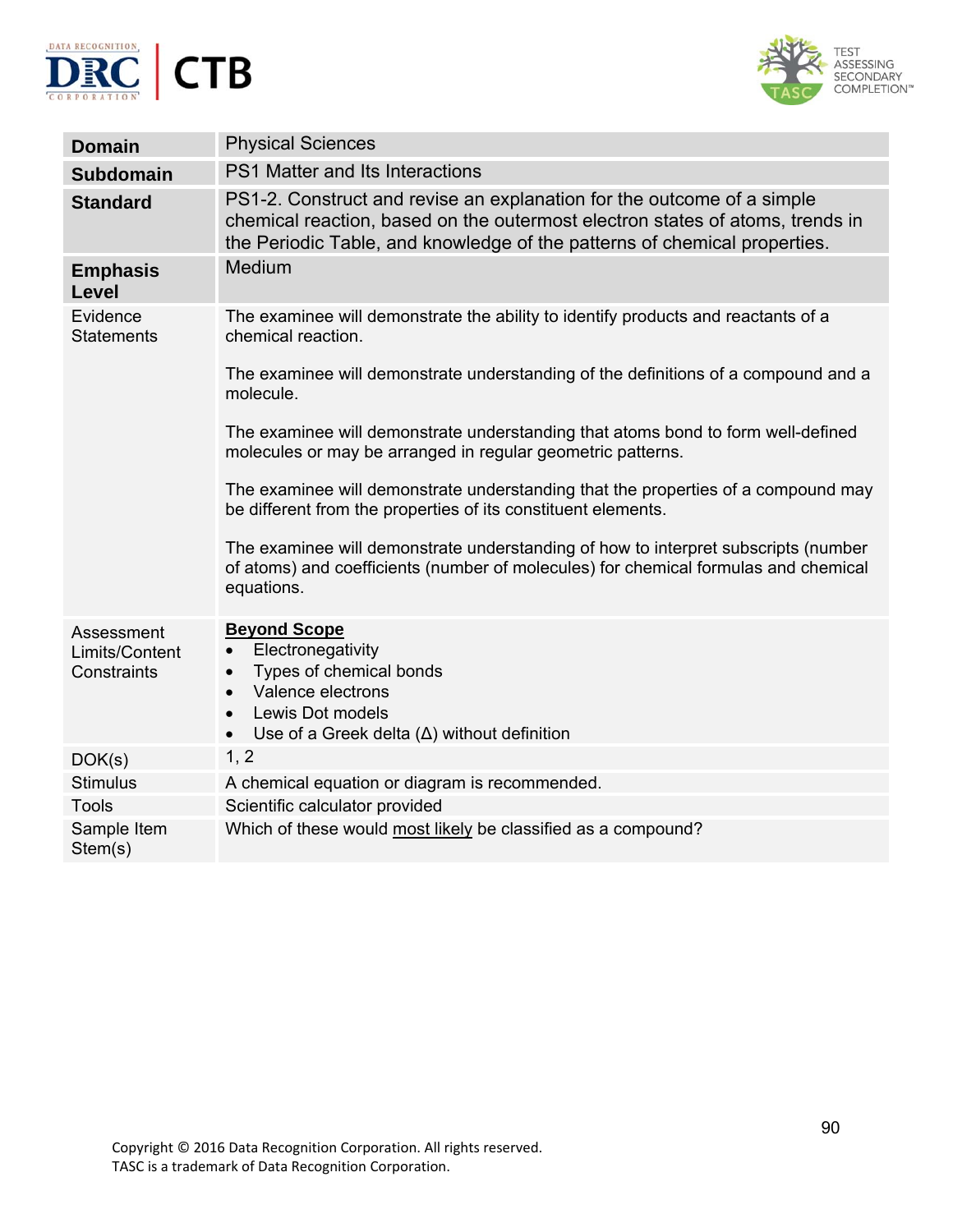



| <b>Domain</b>                   | <b>Physical Sciences</b>                                                                                                                                                                                               |
|---------------------------------|------------------------------------------------------------------------------------------------------------------------------------------------------------------------------------------------------------------------|
| <b>Subdomain</b>                | <b>PS1 Matter and Its Interactions</b>                                                                                                                                                                                 |
| <b>Standard</b>                 | PS1-3. Plan and conduct an investigation to gather evidence to compare the<br>structure of substances at the bulk scale to infer the strength of electrical forces<br>between particles.                               |
| <b>Emphasis</b><br><b>Level</b> | High                                                                                                                                                                                                                   |
| Evidence<br><b>Statements</b>   | The examinee will demonstrate understanding of the three basic phases of matter:<br>solid, gas, and liquid.                                                                                                            |
|                                 | The examinee will demonstrate understanding that gases have neither a definite<br>shape nor a definite volume. Gases assume the shape and volume of a closed<br>container.                                             |
|                                 | The examinee will demonstrate understanding that a liquid has a definite volume but<br>takes the shape of a container.                                                                                                 |
|                                 | The examinee will demonstrate understanding that a solid has a definite shape and a<br>definite volume. Particles resist a change in position.                                                                         |
|                                 | The examinee will demonstrate understanding that the motion of particles helps to<br>explain the phases (states) of matter. The phase that matter exists in depends on the<br>attractive forces between its particles. |
|                                 | The examinee will demonstrate understanding that during a phase change, heat<br>energy is absorbed or released.                                                                                                        |
|                                 | The examinee will demonstrate understanding that energy is absorbed when a solid<br>changes to a liquid and when a liquid changes to a gas.                                                                            |
|                                 | The examinee will demonstrate understanding that energy is released when a gas<br>changes to a liquid and when a liquid changes to a solid.                                                                            |
|                                 | The examinee will demonstrate understanding of the characteristic properties of<br>substances including color, hardness, freezing points, and boiling points.                                                          |
|                                 | The examinee will demonstrate understanding of calculations involving density, with<br>formula supplied.                                                                                                               |
|                                 | The examinee will demonstrate understanding that most substances expand when<br>heated and contract when cooled. The examinee will recognize that water is an<br>exception, expanding when changing to ice.            |
|                                 | The examinee will demonstrate understanding that buoyancy is determined by<br>comparative densities.                                                                                                                   |
|                                 |                                                                                                                                                                                                                        |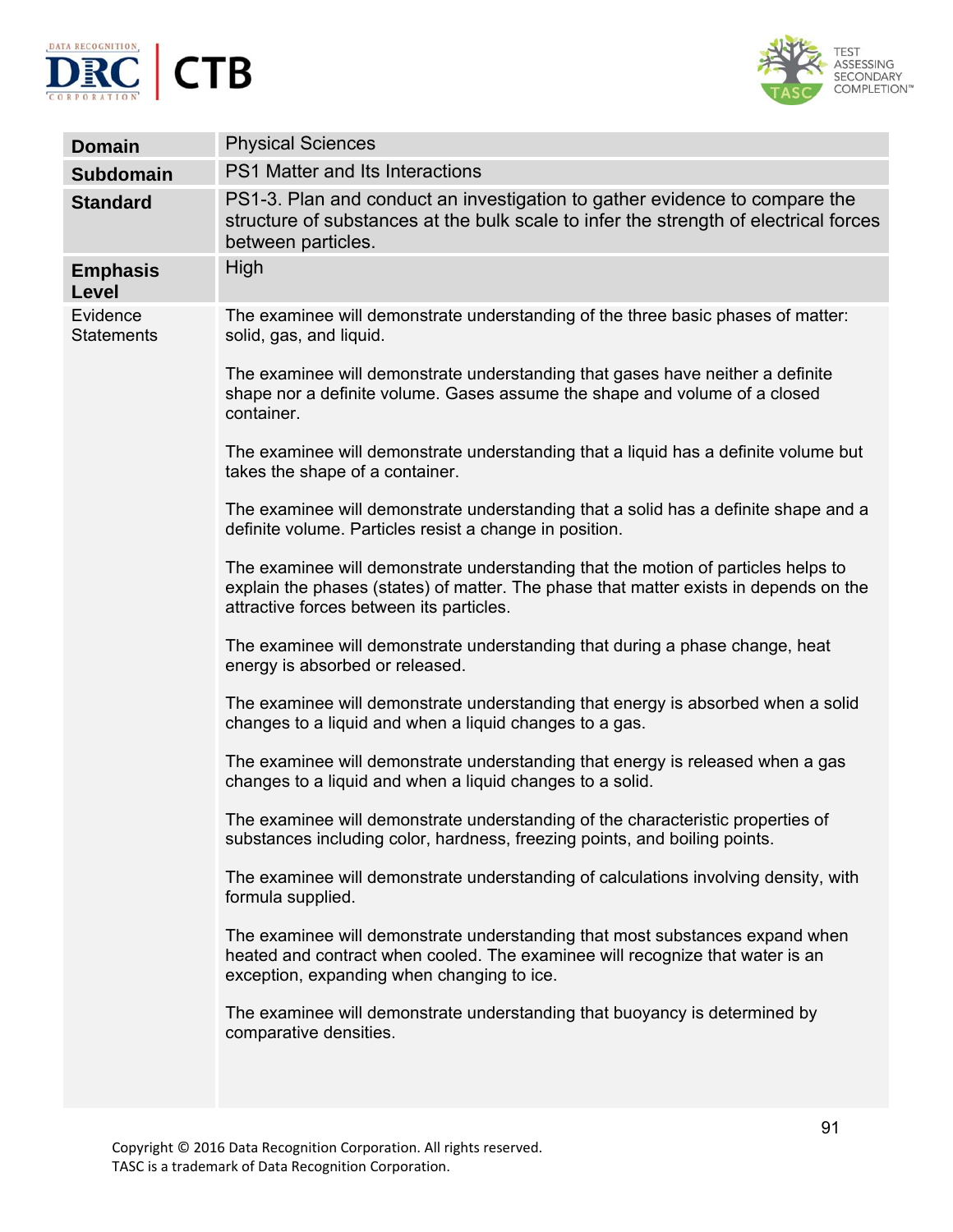



|                                             | The examinee will demonstrate understanding of physical changes including freezing,<br>melting, condensation, boiling, evaporation, tearing, and crushing.           |
|---------------------------------------------|----------------------------------------------------------------------------------------------------------------------------------------------------------------------|
|                                             | The examinee will demonstrate understanding that chemical change involves forming<br>new substances with different physical and chemical properties.                 |
|                                             | The examinee will recognize examples of chemical change, such as the burning of<br>wood, the cooking of an egg, the rusting of iron, and the souring of milk.        |
|                                             | The examinee will demonstrate understanding that mixtures are physical combinations<br>of materials and can be separated by physical means.                          |
|                                             | The examinee will demonstrate understanding that water freezes at $0^{\circ}$ C (32 $^{\circ}$ F) and<br>boils at 100°C (212°F) at standard pressure.                |
| Assessment<br>Limits/Content<br>Constraints | <b>Beyond Scope</b><br>Heat of vaporization or fusion<br>$\bullet$<br>Specific gravity<br>Surface tension<br>Crystalline structure<br>Specific intermolecular forces |
| DOK(s)                                      | $\overline{2}$                                                                                                                                                       |
| <b>Stimulus</b>                             | A data table, graph, or diagram is recommended.                                                                                                                      |
| <b>Tools</b>                                | Scientific calculator provided                                                                                                                                       |
| Sample Item<br>Stem(s)                      | At which temperature will water change from a liquid to a solid?                                                                                                     |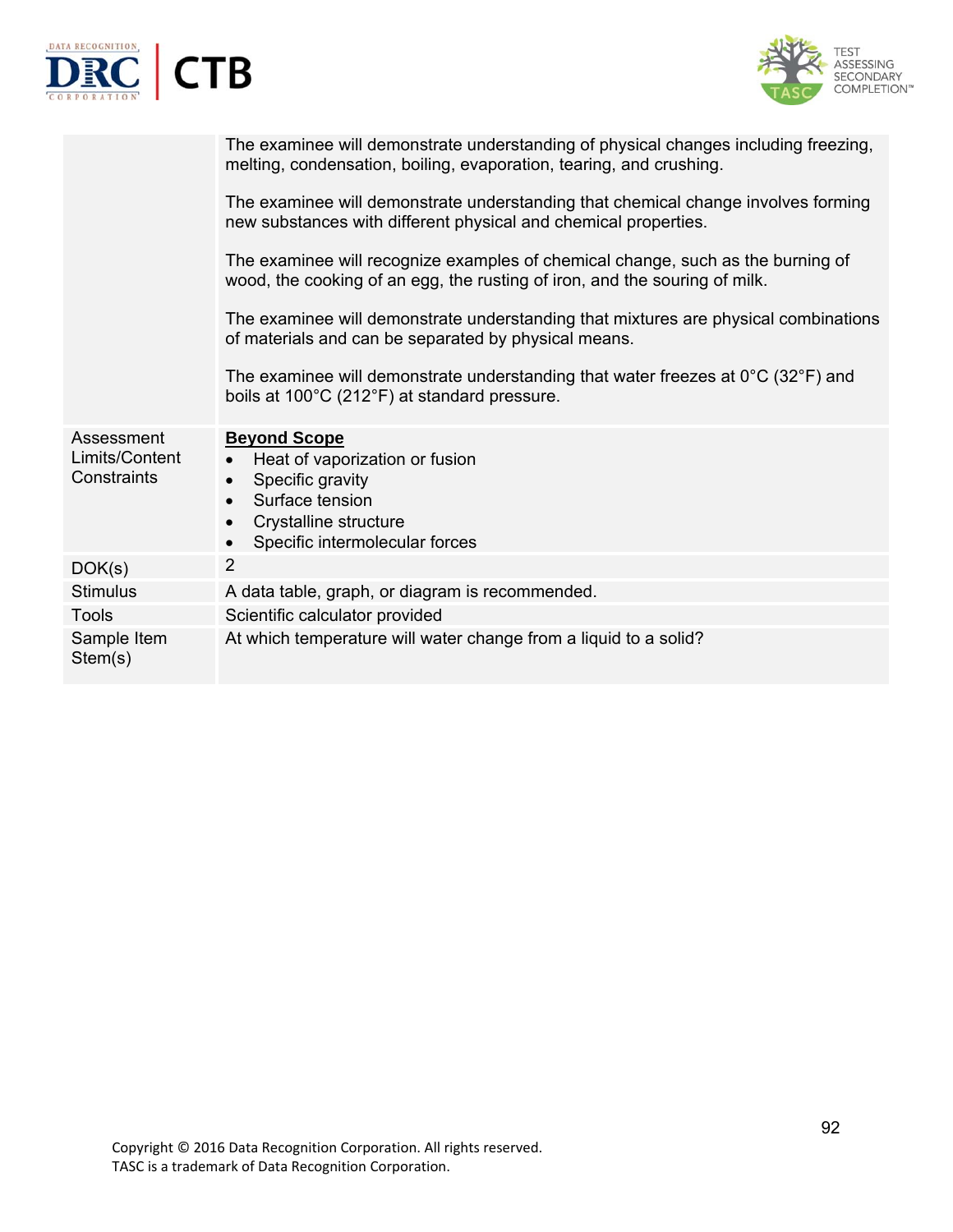



| <b>Domain</b>                               | <b>Physical Sciences</b>                                                                                                                                                                                                      |
|---------------------------------------------|-------------------------------------------------------------------------------------------------------------------------------------------------------------------------------------------------------------------------------|
| <b>Subdomain</b>                            | <b>PS1 Matter and Its Interactions</b>                                                                                                                                                                                        |
| <b>Standard</b>                             | PS1-4. Develop a model to illustrate that the release or absorption of energy<br>from a chemical reaction system depends upon the changes in total bond<br>energy.                                                            |
| <b>Emphasis</b><br>Level                    | Medium                                                                                                                                                                                                                        |
| Evidence<br><b>Statements</b>               | The examinee will demonstrate understanding of the conservation of energy.                                                                                                                                                    |
|                                             | The examinee will demonstrate understanding that energy can be stored in chemical<br>bonds.                                                                                                                                   |
|                                             | The examinee will demonstrate understanding that ATP stores energy for biological<br>processes.                                                                                                                               |
|                                             | The examinee will demonstrate understanding that heat is a form of energy.                                                                                                                                                    |
|                                             | The examinee will demonstrate understanding that in chemical reactions, energy is<br>transferred into or out of a system. Light, electricity, or mechanical motion may be<br>involved in such transfers, in addition to heat. |
| Assessment<br>Limits/Content<br>Constraints | <b>Beyond Scope</b><br>Specifics of bond energy<br>$\bullet$<br>Enthalpy<br>$\bullet$<br>Potential energy diagrams<br>$\bullet$                                                                                               |
| DOK(s)                                      | 1, 2                                                                                                                                                                                                                          |
| <b>Stimulus</b>                             | A diagram is highly recommended.                                                                                                                                                                                              |
| <b>Tools</b>                                | Scientific calculator provided                                                                                                                                                                                                |
| Sample Item<br>Stem(s)                      | Why does adding heat often increase the rate at which a reaction occurs?                                                                                                                                                      |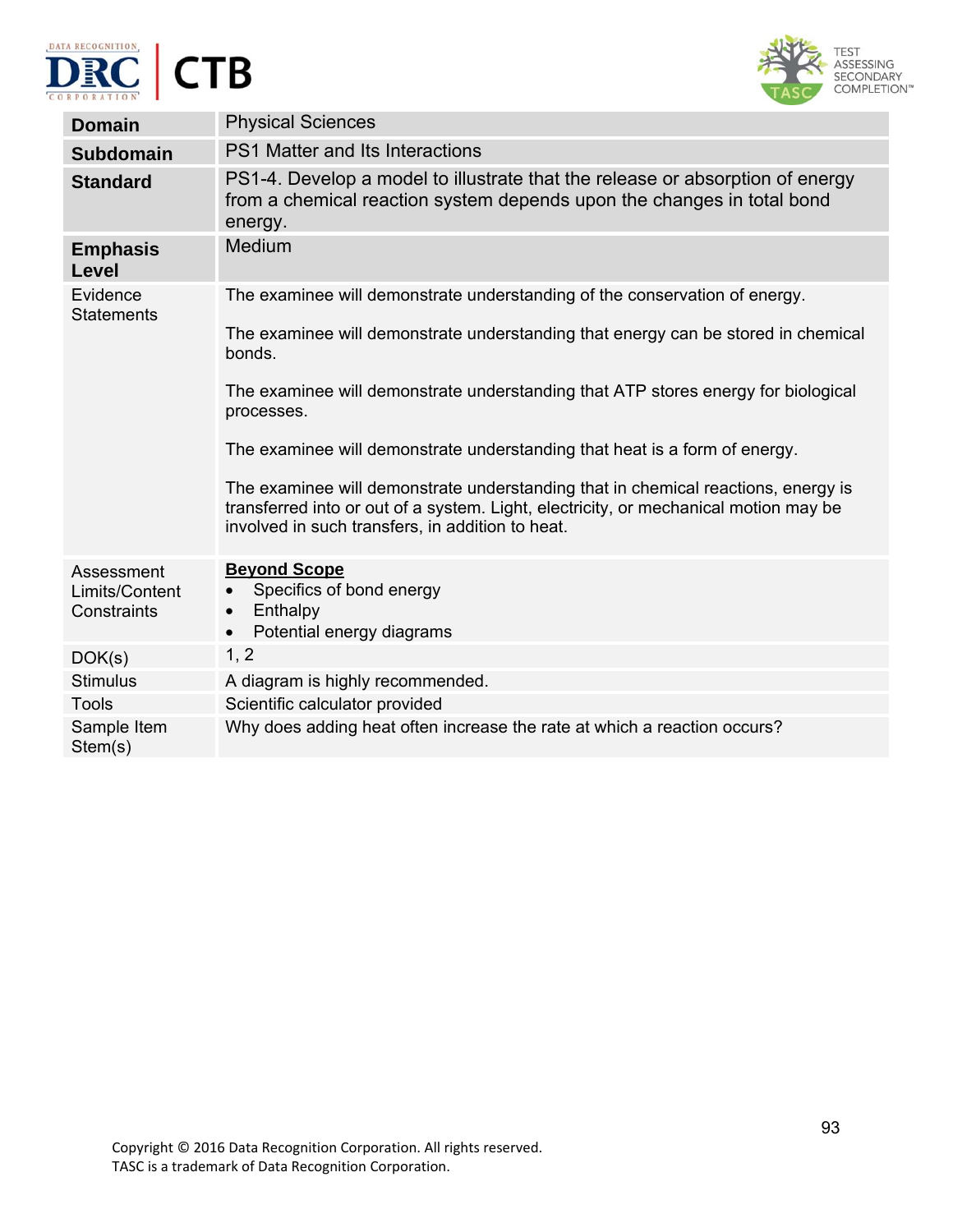



| <b>Domain</b>                               | <b>Physical Sciences</b>                                                                                                                                                                                         |
|---------------------------------------------|------------------------------------------------------------------------------------------------------------------------------------------------------------------------------------------------------------------|
| <b>Subdomain</b>                            | <b>PS1 Matter and Its Interactions</b>                                                                                                                                                                           |
| <b>Standard</b>                             | PS1-5. Apply scientific principles and evidence to provide an explanation about<br>the effects of changing the temperature or concentration of the reacting<br>particles on the rate at which a reaction occurs. |
| <b>Emphasis</b><br>Level                    | Low                                                                                                                                                                                                              |
| Evidence<br><b>Statements</b>               | The examinee will demonstrate understanding that catalysts increase the rate of<br>chemical reactions.                                                                                                           |
|                                             | The examinee will demonstrate understanding that enzymes serve as biological<br>catalysts for chemical reactions.                                                                                                |
|                                             | The examinee will demonstrate understanding that higher temperatures generally<br>increase the rate of chemical reactions.                                                                                       |
|                                             | The examinee will demonstrate understanding that solubility can be affected by the<br>nature of the solute and solvent, temperature, and pressure.                                                               |
|                                             | The examinee will demonstrate understanding that the rate of solution can be affected<br>by the size of the particles, stirring, temperature, and the amount of solute already<br>dissolved.                     |
| Assessment<br>Limits/Content<br>Constraints | <b>Beyond Scope</b><br>Le Châtelier's principle<br>The Haber process<br>$\bullet$                                                                                                                                |
| DOK(s)                                      | 2, 3                                                                                                                                                                                                             |
| <b>Stimulus</b>                             | A graph or diagram is recommended.                                                                                                                                                                               |
| <b>Tools</b>                                | Scientific calculator provided                                                                                                                                                                                   |
| Sample Item<br>Stem(s)                      | Which physical change would most likely increase the rate of reaction?                                                                                                                                           |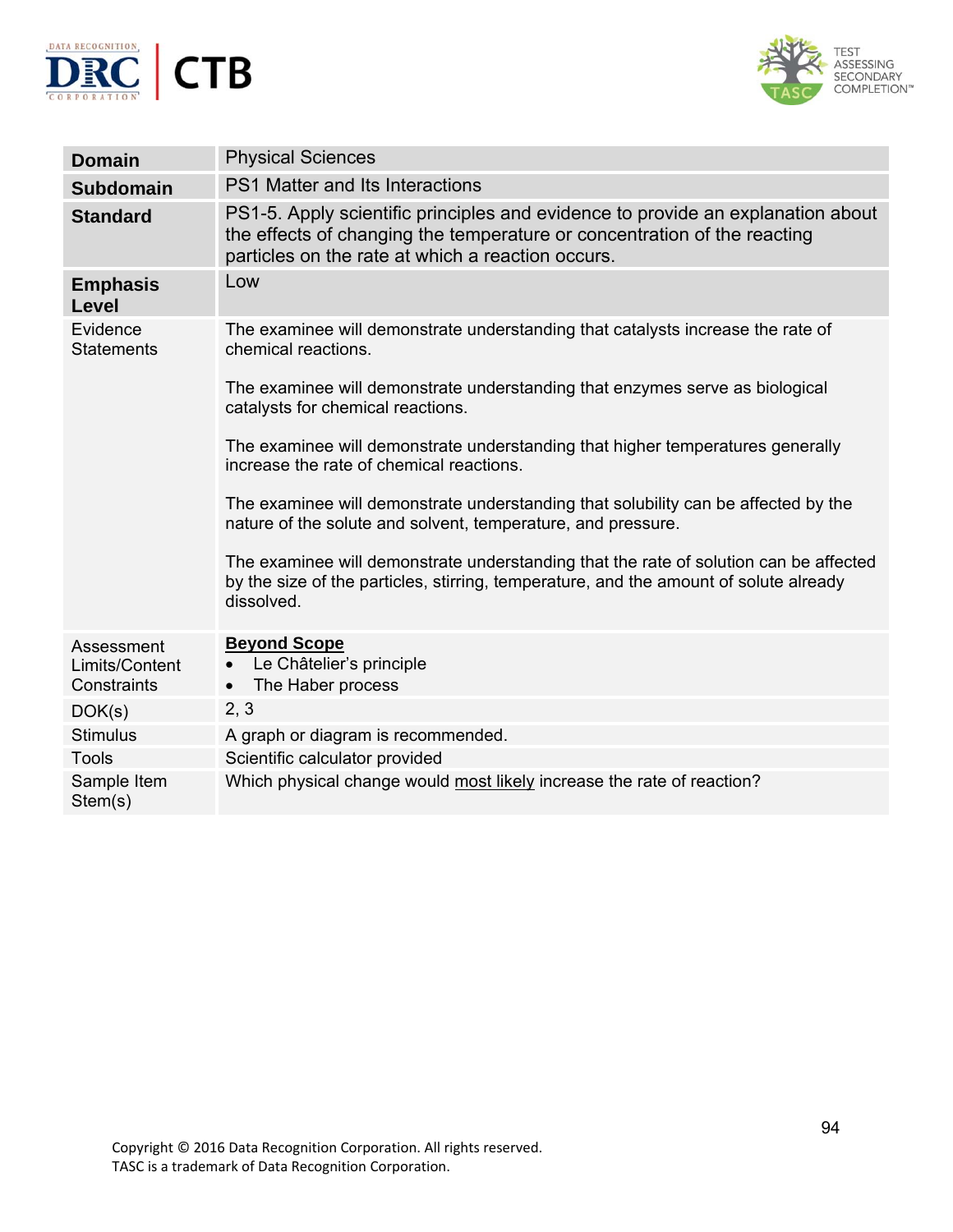



| <b>Domain</b>                               | <b>Physical Sciences</b>                                                                                                                                                                                          |
|---------------------------------------------|-------------------------------------------------------------------------------------------------------------------------------------------------------------------------------------------------------------------|
| <b>Subdomain</b>                            | PS1 Matter and Its Interactions                                                                                                                                                                                   |
| <b>Standard</b>                             | PS1-7. Use mathematical representations to support the claim that atoms, and<br>therefore mass, are conserved during a chemical reaction.                                                                         |
| <b>Emphasis</b><br><b>Level</b>             | Low                                                                                                                                                                                                               |
| Evidence<br><b>Statements</b>               | The examinee will demonstrate understanding that interactions between atoms and/or<br>molecules result in chemical reactions.                                                                                     |
|                                             | The examinee will recognize that the number and types of atoms are the same both<br>before and after a reaction.                                                                                                  |
|                                             | The examinee will demonstrate understanding of the Law of Conservation of Mass,<br>which states that the total mass of the reactants is equal to the total mass of the<br>products.                               |
| Assessment<br>Limits/Content<br>Constraints | <b>Beyond Scope</b><br>Chemical formulas and/or names of specific compounds<br>Calculations<br>$\bullet$                                                                                                          |
| DOK(s)                                      | $\overline{2}$                                                                                                                                                                                                    |
| <b>Stimulus</b>                             | A simplified equation or diagram is recommended.                                                                                                                                                                  |
| <b>Tools</b>                                | Scientific calculator provided                                                                                                                                                                                    |
| Sample Item<br>Stem(s)                      | Molecule X reacts with molecule Y, yielding $XY_2$ and no other products. If 2.5 grams of<br>X are reacted with 5 grams of Y and the reaction goes to completion, how many<br>grams of $XY_2$ would be collected? |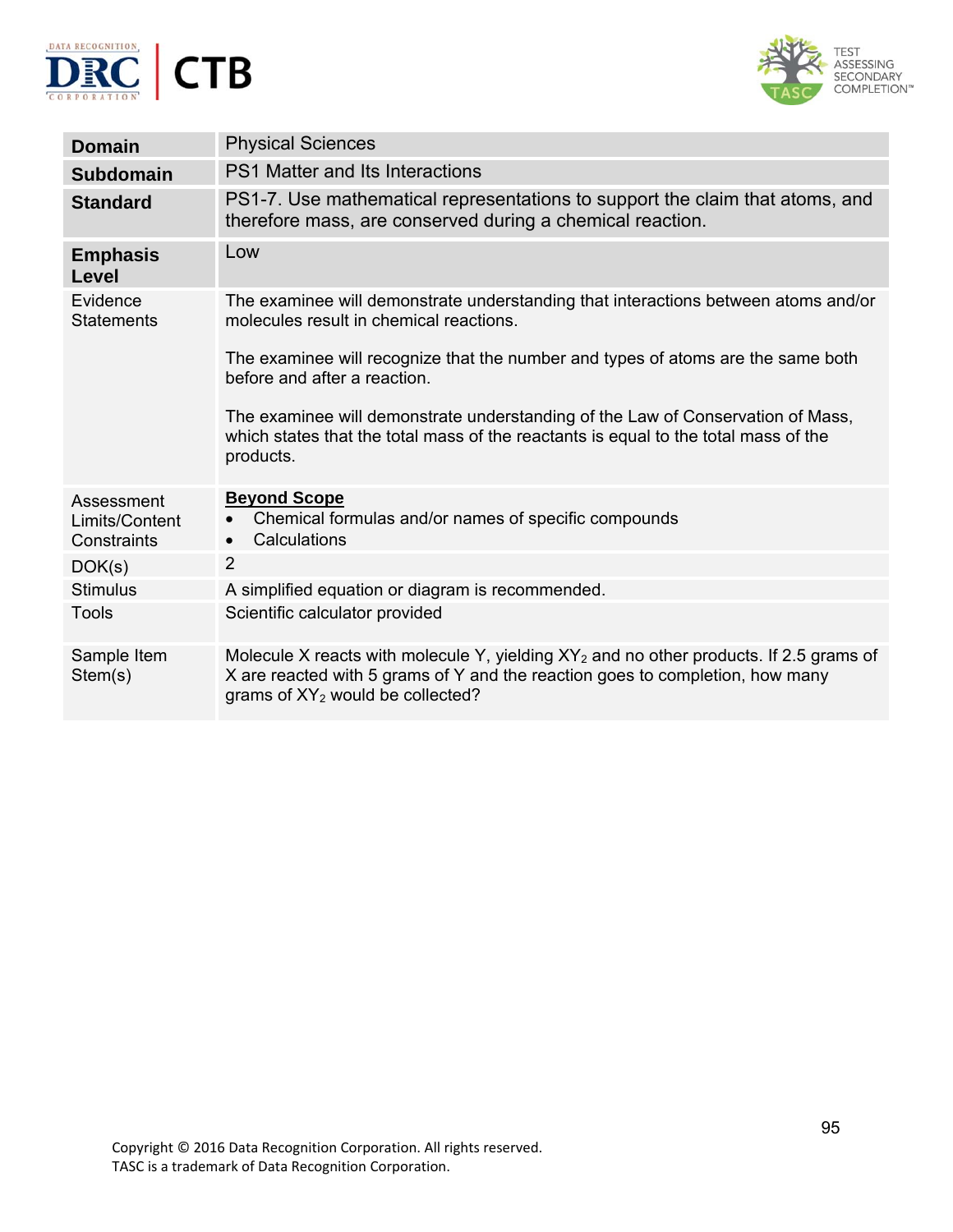



| <b>Domain</b>                 | <b>Physical Sciences</b>                                                                                                                                                                               |
|-------------------------------|--------------------------------------------------------------------------------------------------------------------------------------------------------------------------------------------------------|
| <b>Subdomain</b>              | PS2 Motion and Stability: Forces and Interactions                                                                                                                                                      |
| <b>Standard</b>               | PS2-1. Analyze data to support the claim that Newton's Second Law of Motion<br>describes the mathematical relationship among the net force on a macroscopic<br>object, its mass, and its acceleration. |
| <b>Emphasis</b><br>Level      | High                                                                                                                                                                                                   |
| Evidence<br><b>Statements</b> | The examinee will demonstrate understanding that energy and matter interact through<br>forces that result in changes in an object's motion.                                                            |
|                               | The examinee will demonstrate understanding that the motion of an object is always<br>judged with respect to some other object or point and that the idea of absolute motion<br>or rest is misleading. |
|                               | The examinee will demonstrate understanding that the motion of an object can be<br>described by its position, direction of motion, and speed.                                                          |
|                               | The examinee will demonstrate understanding that forces are defined as a push or a<br>pull.                                                                                                            |
|                               | The examinee will demonstrate understanding of calculations using Newton's Second<br>Law, if the equation is given.                                                                                    |
|                               | The examinee will demonstrate understanding of common forces such as gravity,<br>magnetism, and electricity.                                                                                           |
|                               | The examinee will demonstrate understanding that friction is a force that opposes<br>motion, and should always be considered in a discussion of motion.                                                |
|                               | The examinee will demonstrate understanding that when forces acting on an object<br>are unbalanced, changes in that object's motion occur.                                                             |
|                               | The examinee will demonstrate understanding that an object's motion is the result of<br>the combined effect of all forces acting on the object.                                                        |
|                               | The examinee will demonstrate understanding that force is directly related to an<br>object's mass and acceleration. The greater the force acting on an object, the greater<br>the change in motion.    |
|                               | The examinee will demonstrate understanding that a moving object that is not<br>subjected to a force will continue to move at a constant speed in a straight line.                                     |
|                               | The examinee will demonstrate understanding that object at rest will remain at rest.                                                                                                                   |
|                               | The examinee will demonstrate understanding that changes in motion could include a<br>change in speed or a change in direction.                                                                        |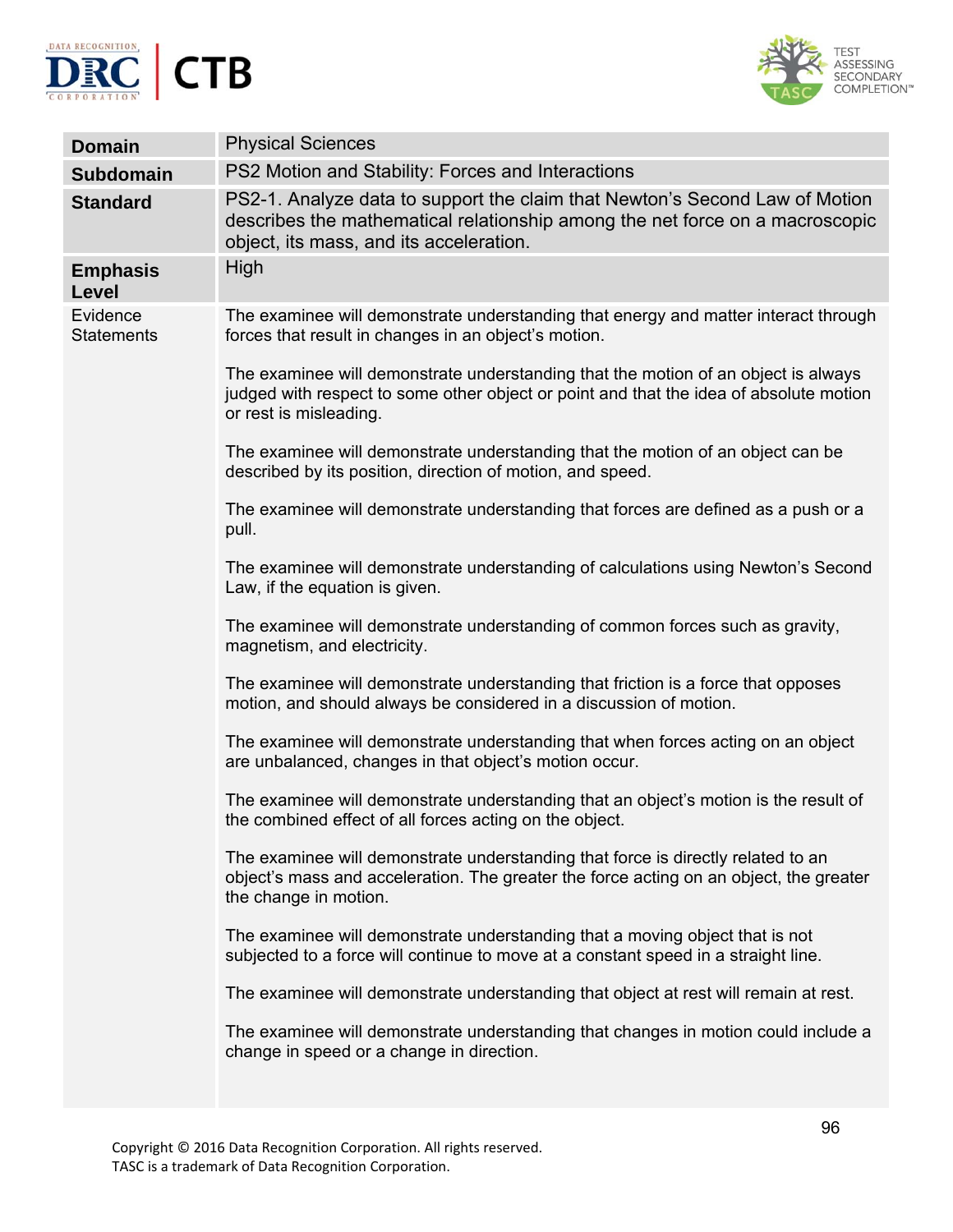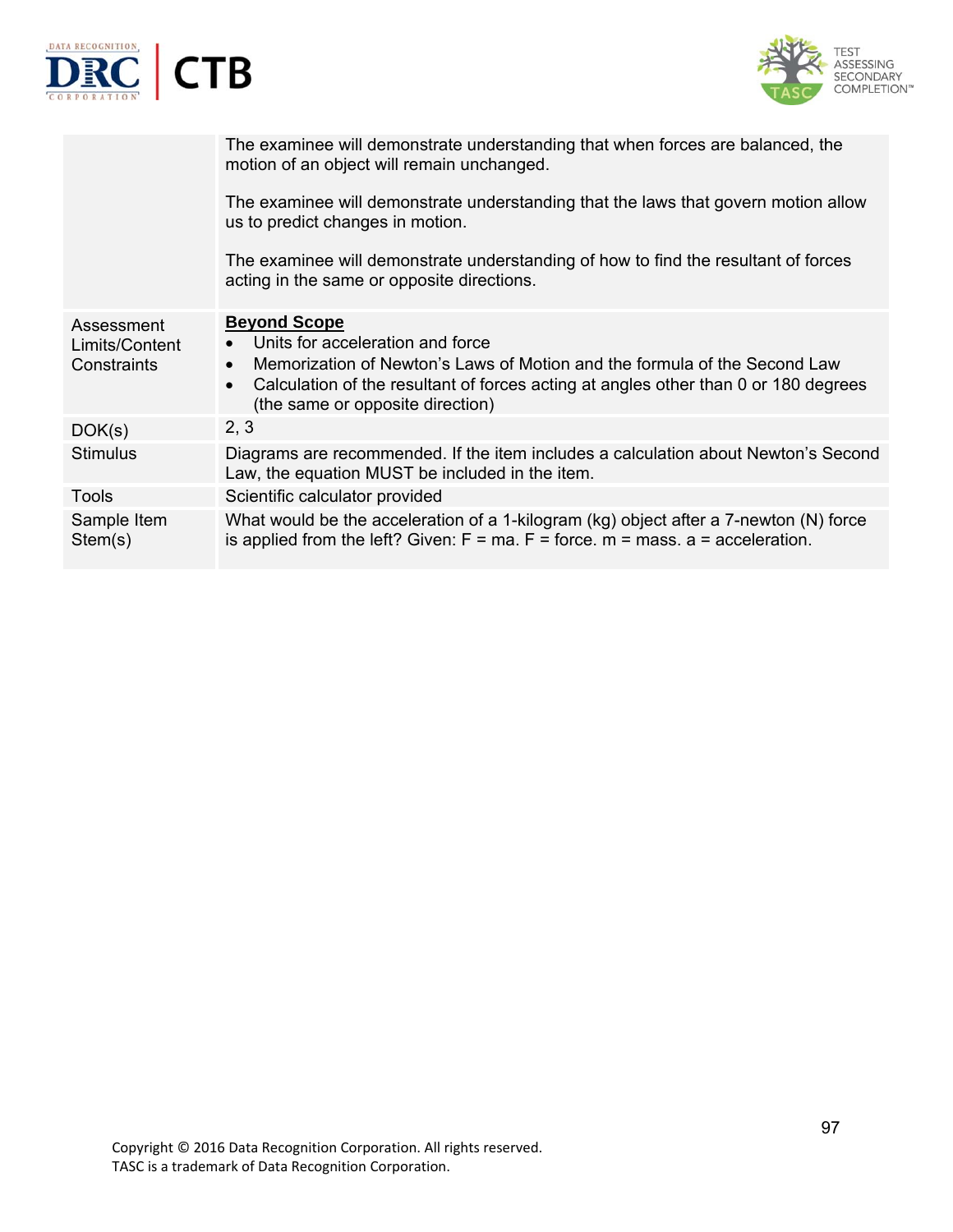



An object at rest with a mass of 4 kilograms (kg) is acted on by a force, causing the object to move. The table shows the measurements of the object's motion.

| Time (s) | Velocity (m/s) |
|----------|----------------|
|          |                |
|          | 2              |
| 2        |                |
| 3        |                |
|          | 욧              |
| ۲        | 10             |

The relationship between the force acting on an object and the object's mass and acceleration (change in object's velocity over time) is defined by the formula:

*Acceleration = (final velocity – initial velocity) / (final time – initial time) Force = mass x acceleration* 

Based on the data in the table, which equation correctly calculates the amount of force, in newtons (N), acting on the object?

A.  $4 \text{ kg} \times 5 \text{ s} = 20 \text{ N}$ B. 4 kg x 2 m/s<sup>2</sup>= 8 N C.  $4 \text{ kg} \times 10 \text{ m/s} = 40 \text{ N}$ D. 4 kg x 0.5 m/s<sup>2</sup> = 2 N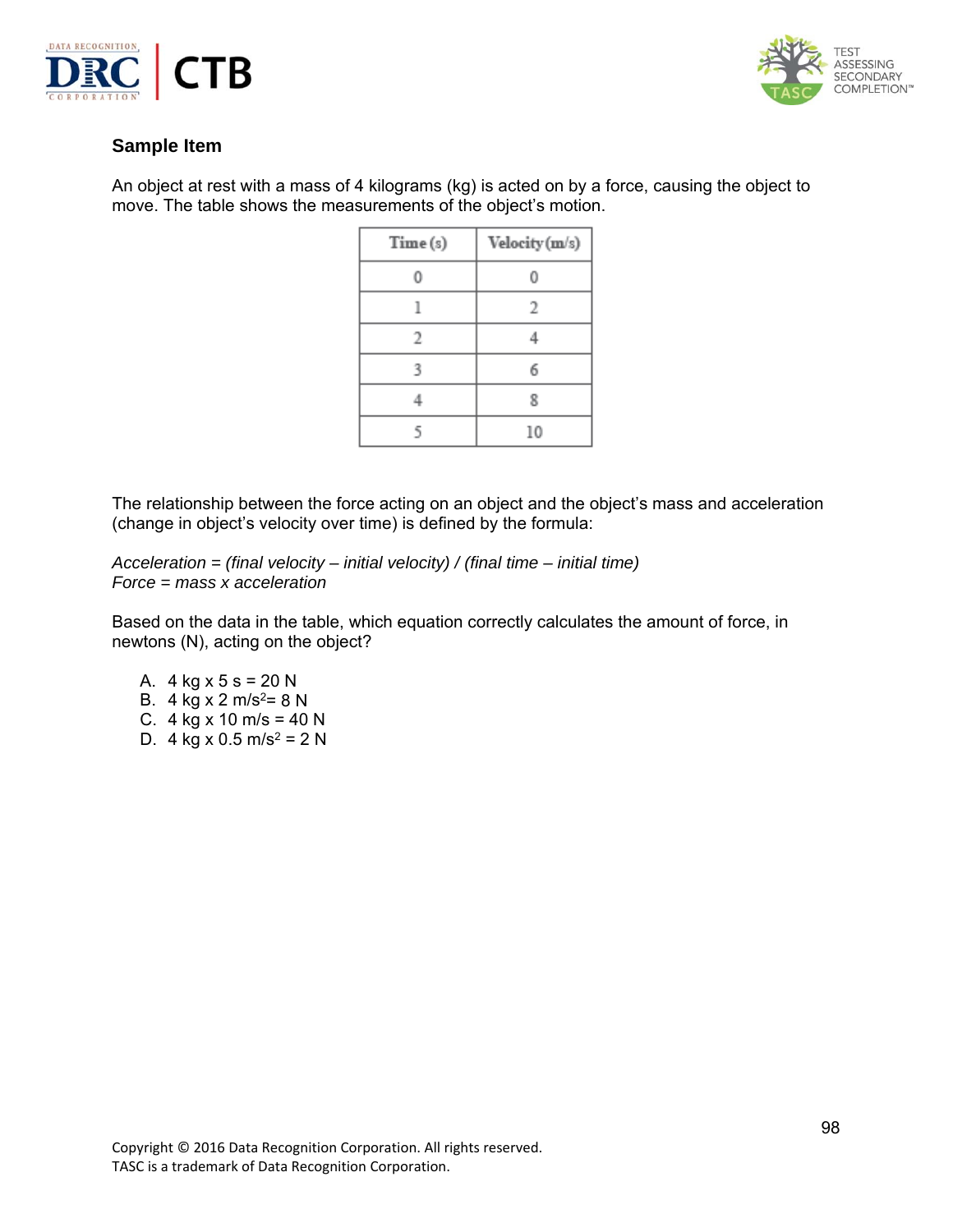



| <b>Domain</b>                               | <b>Physical Sciences</b>                                                                                                                                                 |
|---------------------------------------------|--------------------------------------------------------------------------------------------------------------------------------------------------------------------------|
| <b>Subdomain</b>                            | PS2 Motion and Stability: Forces and Interactions                                                                                                                        |
| <b>Standard</b>                             | PS2-2. Use mathematical representations to support the claim that the total<br>momentum of a system of objects is conserved when there is no net force on<br>the system. |
| <b>Emphasis</b><br>Level                    | Low                                                                                                                                                                      |
| Evidence<br><b>Statements</b>               | The examinee will demonstrate understanding of calculating momentum for one<br>object, given the momentum formula.                                                       |
|                                             | The examinee will demonstrate understanding that momentum is directly affected by<br>mass and velocity.                                                                  |
|                                             | The examinee will demonstrate understanding that for every action, there is an equal<br>and opposite reaction.                                                           |
| Assessment<br>Limits/Content<br>Constraints | <b>Beyond Scope</b><br>Calculation of momentum involving multiple objects<br>$\bullet$<br>Memorization of momentum formula<br>$\bullet$                                  |
| DOK(s)                                      | 1, 2                                                                                                                                                                     |
| <b>Stimulus</b>                             | Items may include data, diagrams, and calculations involving single objects (with<br>equation provided).                                                                 |
| <b>Tools</b>                                | Scientific calculator provided                                                                                                                                           |
| Sample Item<br>Stem(s)                      | What would be the mass of an object moving at 23 meters per second (m/s) with<br>1,725 units of momentum? Given: $p = mv$ . $p =$ momentum. $m =$ mass. $v =$ velocity.  |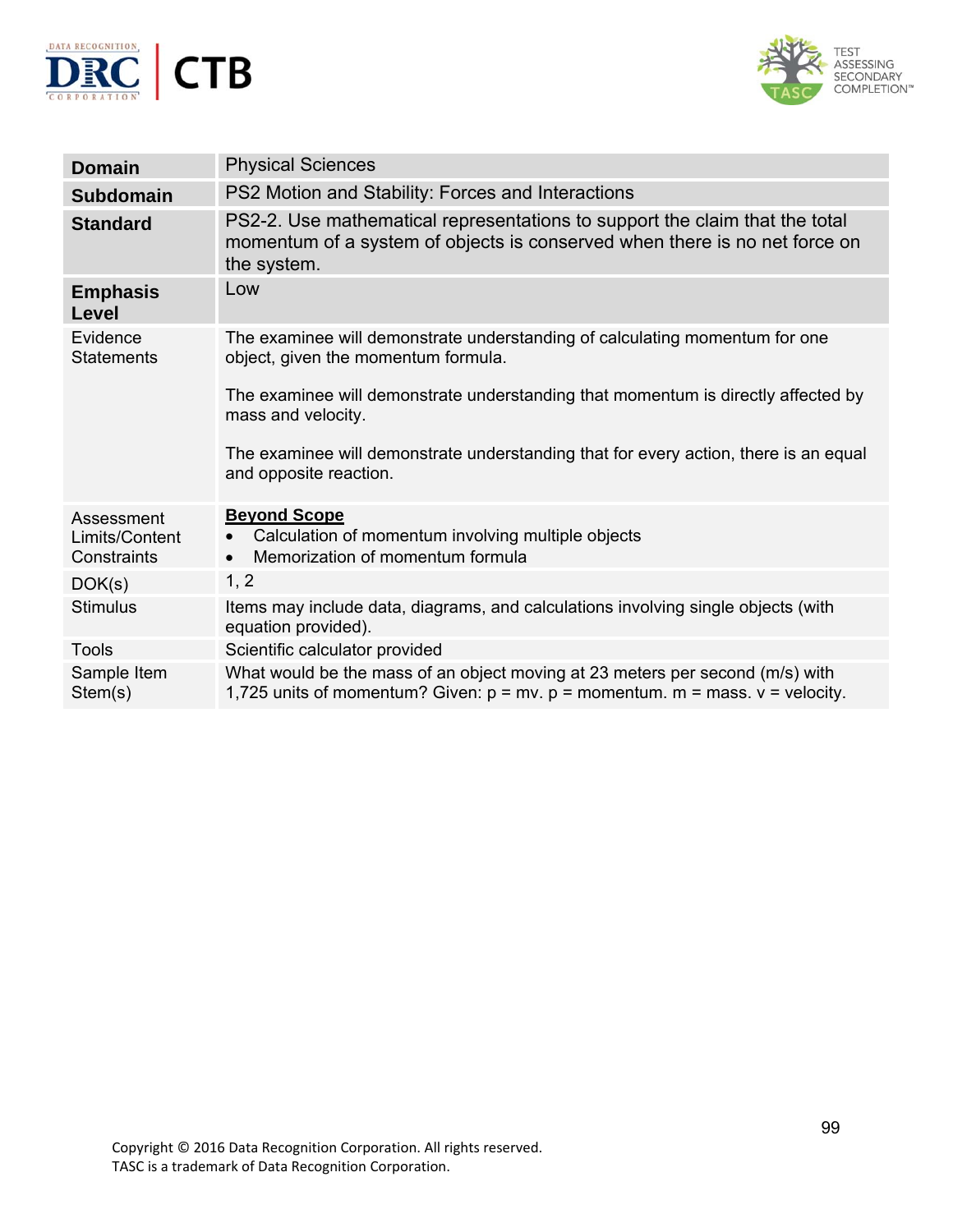



| <b>Domain</b>                               | <b>Physical Sciences</b>                                                                                                                                       |
|---------------------------------------------|----------------------------------------------------------------------------------------------------------------------------------------------------------------|
| <b>Subdomain</b>                            | PS2 Motion and Stability: Forces and Interactions                                                                                                              |
| <b>Standard</b>                             | PS2-3. Apply scientific and engineering ideas to design, evaluate, and refine a<br>device that minimizes the force on a macroscopic object during a collision. |
| <b>Emphasis</b><br>Level                    | Low                                                                                                                                                            |
| Evidence<br><b>Statements</b>               | The examinee will demonstrate understanding of devices that reduce the force on an<br>object during collision, such as air bags, padding, and parachutes.      |
| Assessment<br>Limits/Content<br>Constraints | <b>Beyond Scope</b><br><b>Impulse</b>                                                                                                                          |
| DOK(s)                                      | 1, 2                                                                                                                                                           |
| <b>Stimulus</b>                             | Items can contain data tables or diagrams.                                                                                                                     |
| Tools                                       | Scientific calculator provided                                                                                                                                 |
| Sample Item<br>Stem(s)                      | Which device is primarily used to reduce the amount of force on an object?                                                                                     |

Which of these is an example of a safety feature that reduces the amount of force experienced during a collision involving a car?

- A. A concrete barrier on a road helps prevent cars from driving into a ditch.
- B. An engine helps supply power to the wheels to increase the velocity of a car.
- C. A car windshield is constructed from reinforced layers to help prevent shattering.
- D. An airbag in a car helps increase the amount of time that a person takes to slow down.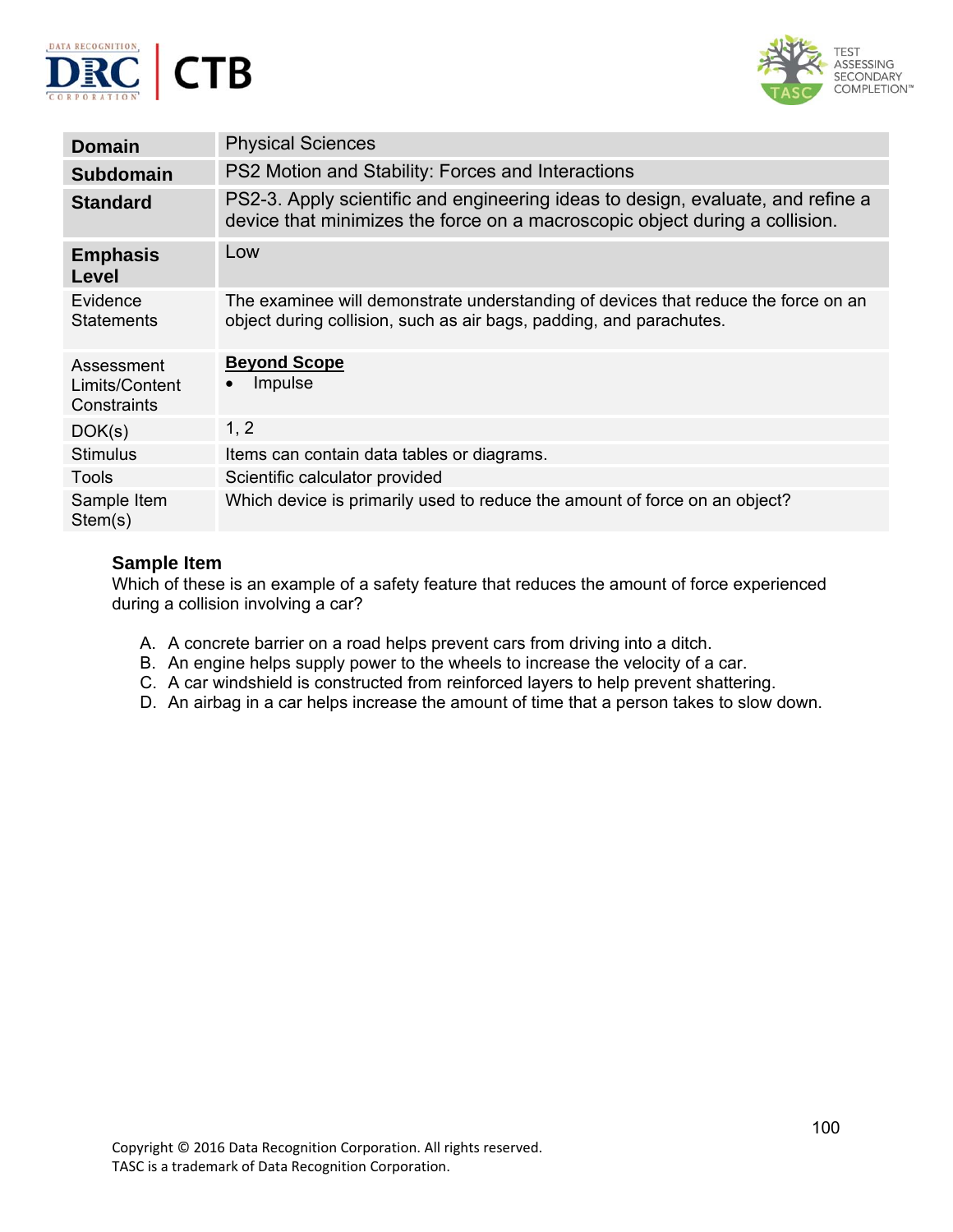



| <b>Domain</b>                               | <b>Physical Sciences</b>                                                                                                                                                               |
|---------------------------------------------|----------------------------------------------------------------------------------------------------------------------------------------------------------------------------------------|
| <b>Subdomain</b>                            | PS2 Motion and Stability: Forces and Interactions                                                                                                                                      |
| <b>Standard</b>                             | PS2-4. Use mathematical representations of Newton's Law of Gravitation and<br>Coulomb's Law to describe and predict the gravitational and electrostatic forces<br>between objects.     |
| <b>Emphasis</b><br><b>Level</b>             | Medium                                                                                                                                                                                 |
| Evidence<br><b>Statements</b>               | The examinee will demonstrate understanding of charges for protons, neutrons, and<br>electrons.                                                                                        |
|                                             | The examinee will demonstrate understanding that forces of attraction and repulsion<br>are based on the charges of particles.                                                          |
|                                             | The examinee will demonstrate understanding that forces between particles are<br>dependent on charge and distance.                                                                     |
|                                             | The examinee will demonstrate understanding that material that has been electrically<br>charged attracts uncharged material and may either attract or repel other charged<br>material. |
|                                             | The examinee will demonstrate understanding that every object exerts gravitational<br>force on every other object.                                                                     |
|                                             | The examinee will demonstrate understanding that gravitational force depends on how<br>much mass objects have and how far apart the objects are.                                       |
|                                             | The examinee will demonstrate understanding that gravity is one of the forces acting on<br>orbiting objects and projectiles.                                                           |
| Assessment<br>Limits/Content<br>Constraints | <b>Beyond Scope</b><br>Calculations of forces based on Newton's Law of Gravitation or Coulomb's Law<br>Inverse square relationship of force and distance<br>$\bullet$                  |
| DOK(s)                                      | 2, 3                                                                                                                                                                                   |
| <b>Stimulus</b>                             | The use of diagrams and appropriate formulas/equations is highly recommended.                                                                                                          |
| <b>Tools</b>                                | Scientific calculator provided                                                                                                                                                         |
| Sample Item<br>Stem(s)                      | What effect would increasing the distance between two objects have on the<br>gravitational force between the objects?                                                                  |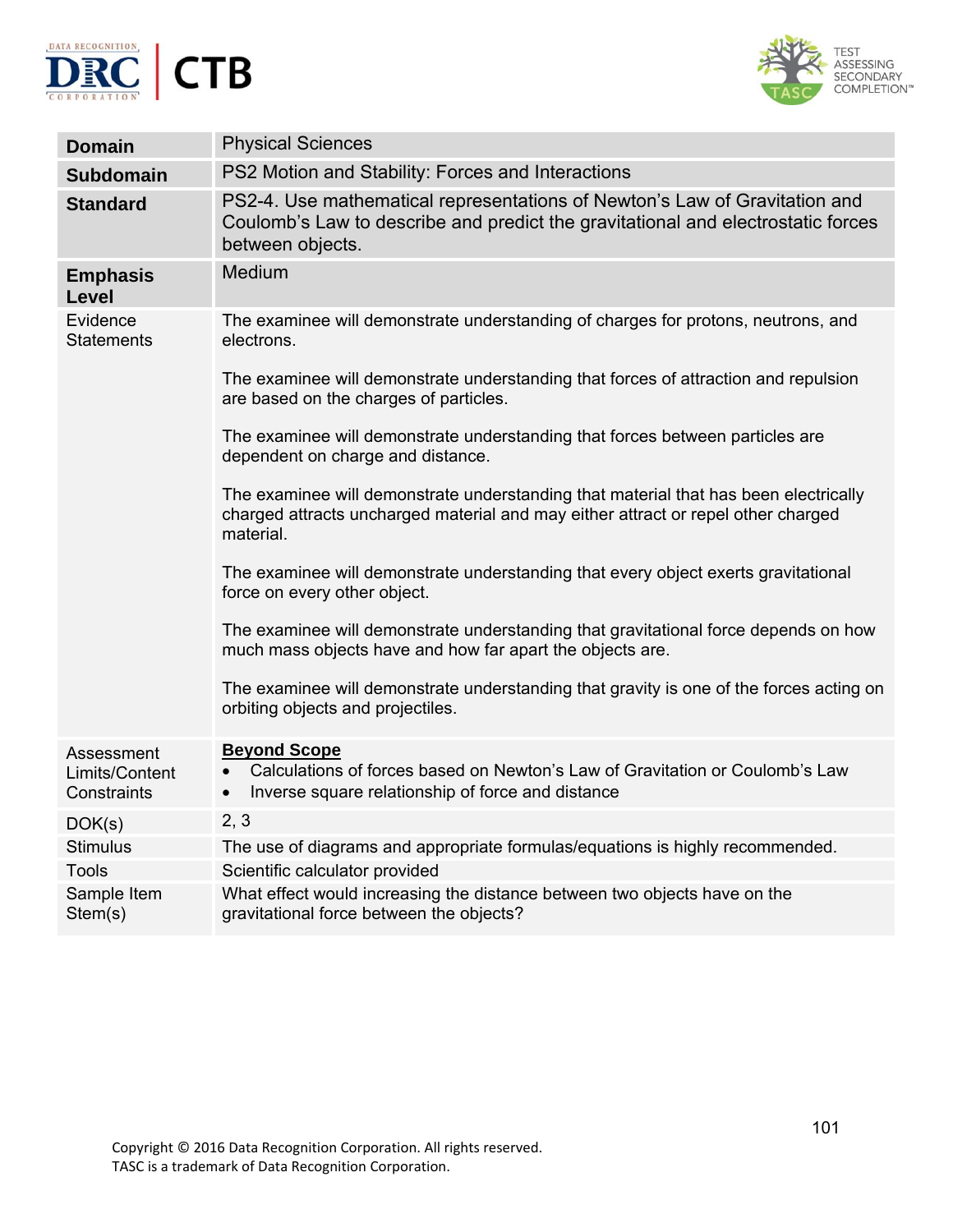



| <b>Domain</b>                               | <b>Physical Sciences</b>                                                                                                                                                                     |
|---------------------------------------------|----------------------------------------------------------------------------------------------------------------------------------------------------------------------------------------------|
| <b>Subdomain</b>                            | PS2 Motion and Stability: Forces and Interactions                                                                                                                                            |
| <b>Standard</b>                             | PS2-5. Plan and conduct an investigation to provide evidence that an electric<br>current can produce a magnetic field and that a changing magnetic field can<br>produce an electric current. |
| <b>Emphasis</b><br>Level                    | Low                                                                                                                                                                                          |
| Evidence<br><b>Statements</b>               | The examinee will demonstrate understanding that electrical circuits provide a means<br>of transferring electrical energy.                                                                   |
|                                             | The examinee will demonstrate understanding that electric currents and magnets can<br>exert forces on each other.                                                                            |
|                                             | The examinee will demonstrate understanding that a magnet attracts certain materials<br>and either attracts or repels other magnets without direct contact.                                  |
|                                             | The examinee will demonstrate understanding that the attractive force of a magnet is<br>greatest at its poles.                                                                               |
| Assessment<br>Limits/Content<br>Constraints | <b>Beyond Scope</b><br>Specifics of electromagnetic induction<br>Calculations<br>$\bullet$                                                                                                   |
| DOK(s)                                      | $\overline{2}$                                                                                                                                                                               |
| <b>Stimulus</b>                             | Items may include data tables, graphs, or diagrams.                                                                                                                                          |
| <b>Tools</b>                                | Scientific calculator provided                                                                                                                                                               |
| Sample Item<br>Stem(s)                      | Which statement would best describe the forces acting on two magnets?                                                                                                                        |

Which statement would best describe the forces acting on two magnets?

- A. Like poles attract, and opposite poles repel.
- B. Like poles repel, and opposite poles attract.
- C. Like poles attract, and opposite poles attract.
- D. Like poles repel, and opposite poles repel.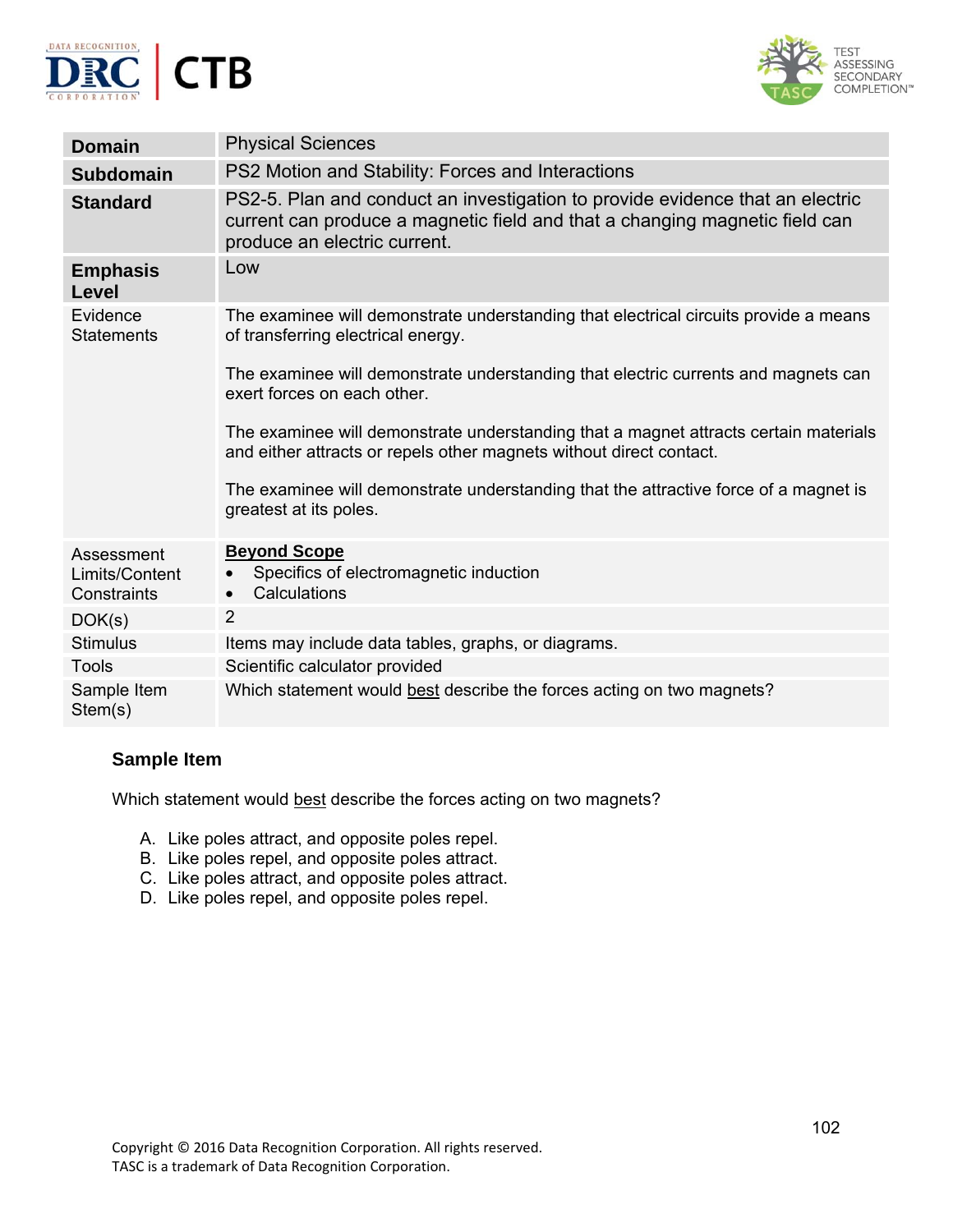



| <b>Domain</b>                               | <b>Physical Sciences</b>                                                                                                                                                                                              |
|---------------------------------------------|-----------------------------------------------------------------------------------------------------------------------------------------------------------------------------------------------------------------------|
| <b>Subdomain</b>                            | PS3 Energy                                                                                                                                                                                                            |
| <b>Standard</b>                             | PS3-1. Create a computational model to calculate the change in the energy of<br>one component in a system when the change in energy of the other<br>component(s) and energy flows in and out of the system are known. |
| <b>Emphasis</b><br><b>Level</b>             | Medium                                                                                                                                                                                                                |
| Evidence<br><b>Statements</b>               | The examinee will demonstrate understanding of the Law of Conservation of Energy,<br>which states that energy cannot be created or destroyed.                                                                         |
|                                             | The examinee will demonstrate understanding that heat is a calculated value that<br>includes the temperature of the material, the mass of the material, and the type of<br>material.                                  |
|                                             | The examinee will demonstrate understanding that temperature is a direct<br>measurement of the average kinetic energy of the particles in a sample of material.                                                       |
|                                             | The examinee will demonstrate understanding that temperature is not a measurement<br>of heat.                                                                                                                         |
| Assessment<br>Limits/Content<br>Constraints | <b>Beyond Scope</b><br><b>Heat calculations</b><br>$\bullet$<br>Specific heat capacity<br>Ambient temperature<br>$\bullet$                                                                                            |
| DOK(s)                                      | 1, 2                                                                                                                                                                                                                  |
| <b>Stimulus</b>                             | Items may include diagrams, data tables, and graphs. Defined equations should be<br>included with items requiring calculations.                                                                                       |
| <b>Tools</b>                                | Scientific calculator provided                                                                                                                                                                                        |
| Sample Item<br>Stem(s)                      | Which statement best describes the energy within a closed system?                                                                                                                                                     |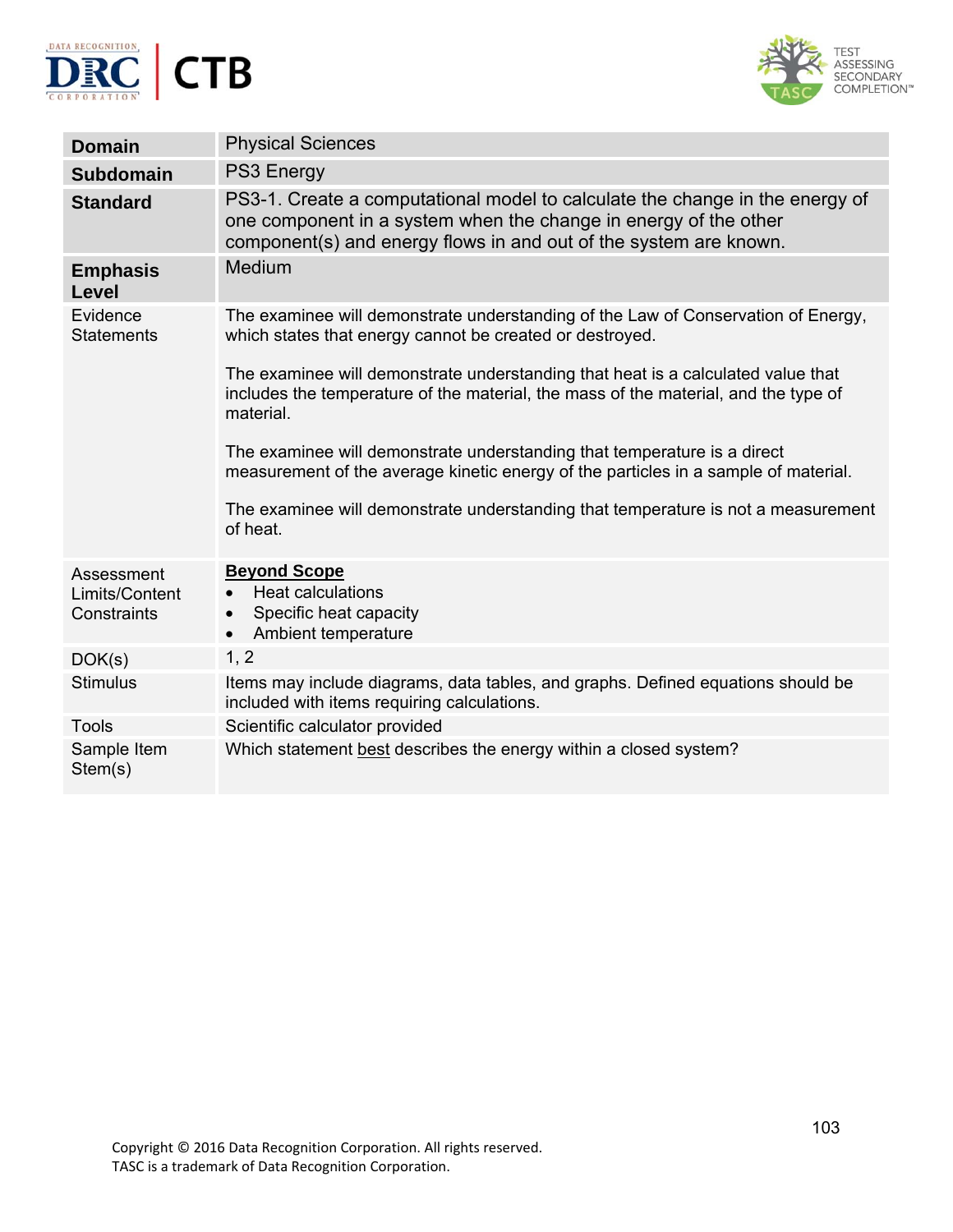



| <b>Physical Sciences</b>                                                                                                                                                                                                                                               |
|------------------------------------------------------------------------------------------------------------------------------------------------------------------------------------------------------------------------------------------------------------------------|
| PS3 Energy                                                                                                                                                                                                                                                             |
| PS3-2. Develop and use models to illustrate that energy at the macroscopic<br>scale can be accounted for as a combination of energy associated with the<br>motions of particles (objects) and energy associated with the relative positions<br>of particles (objects). |
| Medium                                                                                                                                                                                                                                                                 |
| The examinee will demonstrate understanding that atoms and molecules are<br>perpetually in motion, such that the greater the temperature, the greater the motion.                                                                                                      |
| The examinee will demonstrate understanding that energy can be either kinetic energy<br>or potential energy. Kinetic energy is the energy of motion. Potential energy depends<br>on relative position.                                                                 |
| The examinee will demonstrate understanding of different forms of energy including<br>heat, light, electrical, mechanical, sound, nuclear, and chemical.                                                                                                               |
| The examinee will demonstrate understanding of calculations involving gravitational<br>potential energy, with the equation given: $PE = mgh$ .                                                                                                                         |
| The examinee will demonstrate understanding of calculations involving kinetic energy,<br>with the equation given: $KE = \frac{1}{2}$ mv <sup>2</sup> .                                                                                                                 |
| <b>Beyond Scope</b><br>Memorization of potential energy and kinetic energy formulas                                                                                                                                                                                    |
| 2, 3                                                                                                                                                                                                                                                                   |
| A simple diagram is recommended. Items may also include simple data tables or<br>graphs. Items with calculations MUST include appropriate formulas/equations.                                                                                                          |
| Scientific calculator provided                                                                                                                                                                                                                                         |
| At which temperature would the atoms within hydrogen gas have the greatest motion?                                                                                                                                                                                     |
|                                                                                                                                                                                                                                                                        |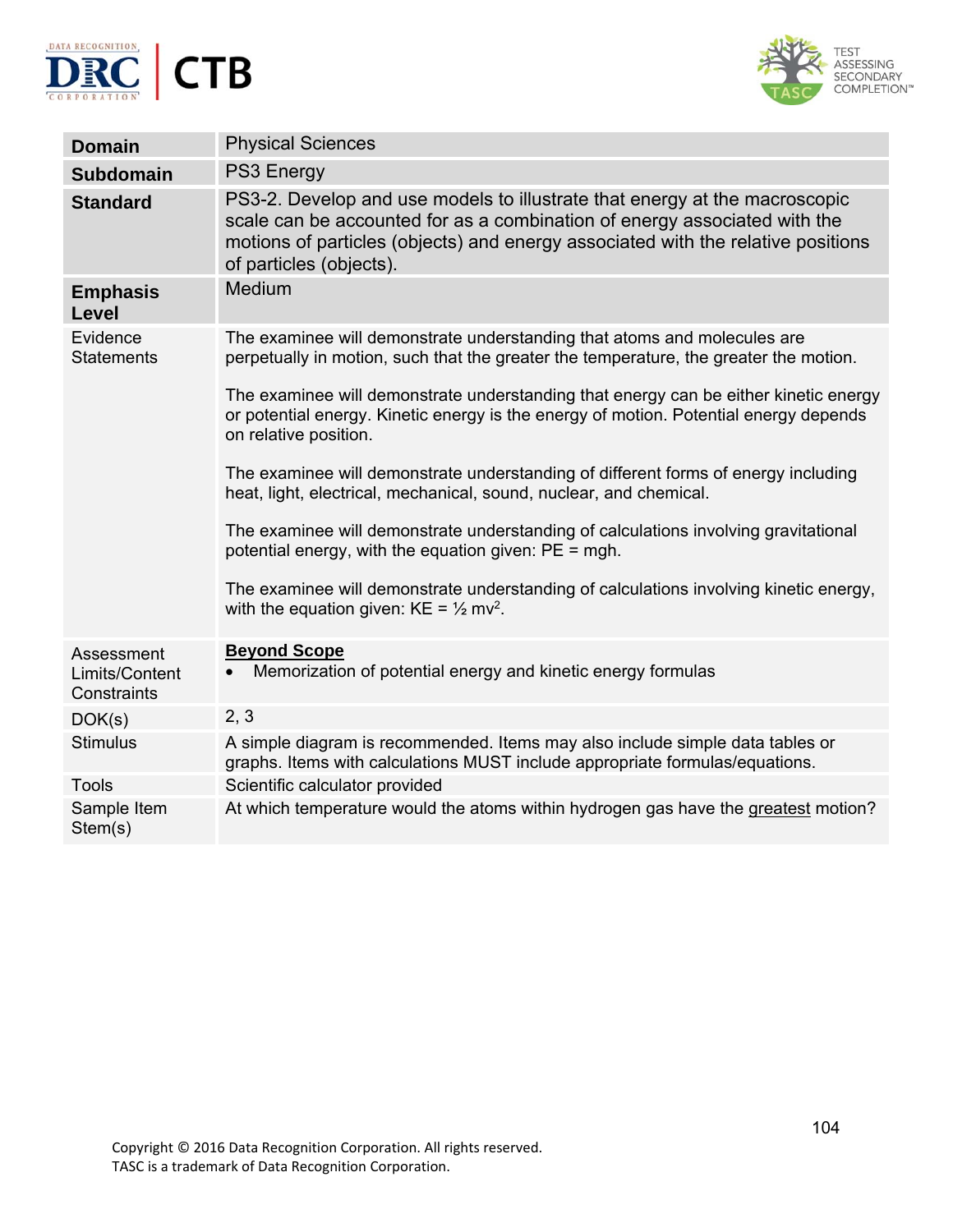



| <b>Domain</b>                               | <b>Physical Sciences</b>                                                                                                                                                                                                                                   |
|---------------------------------------------|------------------------------------------------------------------------------------------------------------------------------------------------------------------------------------------------------------------------------------------------------------|
| <b>Subdomain</b>                            | <b>PS3 Energy</b>                                                                                                                                                                                                                                          |
| <b>Standard</b>                             | PS3-3. Design, build, and refine a device that works within given constraints to<br>convert one form of energy into another form of energy.                                                                                                                |
| <b>Emphasis</b><br>Level                    | Low                                                                                                                                                                                                                                                        |
| Evidence<br><b>Statements</b>               | The examinee will demonstrate understanding that energy can be transformed from<br>one form to another.                                                                                                                                                    |
|                                             | The examinee will demonstrate understanding that energy is transformed in many<br>ways.                                                                                                                                                                    |
|                                             | The examinee will demonstrate understanding that most activities in everyday life<br>involve one form of energy being transformed into another. For example, chemical<br>energy in gasoline is transformed into mechanical energy in an automobile engine. |
|                                             | The examinee will demonstrate understanding of heat energy is almost always one of<br>the products of energy transformations.                                                                                                                              |
|                                             | The examinee will demonstrate understanding that electrical energy can be produced<br>from a variety of energy sources. Electrical energy can be transformed into almost any<br>other form of energy.                                                      |
|                                             | The examinee will demonstrate understanding that machines transfer mechanical<br>energy from one object to another.                                                                                                                                        |
|                                             | The examinee will demonstrate understanding that a machine can be made more<br>efficient by reducing friction. A common way of reducing friction is lubricating or<br>waxing surfaces.                                                                     |
|                                             | The examinee will demonstrate understanding that machines can change the direction<br>of force, the amount of force, the distance of force, or the speed of force required to do<br>work.                                                                  |
|                                             | The examinee will demonstrate understanding that simple machines include a lever, a<br>pulley, a wheel and axle, and an inclined plane.                                                                                                                    |
|                                             | The examinee will demonstrate understanding that a complex machine (e.g., a<br>bicycle) uses a combination of interacting simple machines.                                                                                                                 |
| Assessment<br>Limits/Content<br>Constraints | <b>Beyond Scope</b><br>Applications of specific heat capacity                                                                                                                                                                                              |
| DOK(s)                                      | $\overline{2}$                                                                                                                                                                                                                                             |
| <b>Stimulus</b>                             | A diagram is highly recommended. Items may also include data tables or graphs.                                                                                                                                                                             |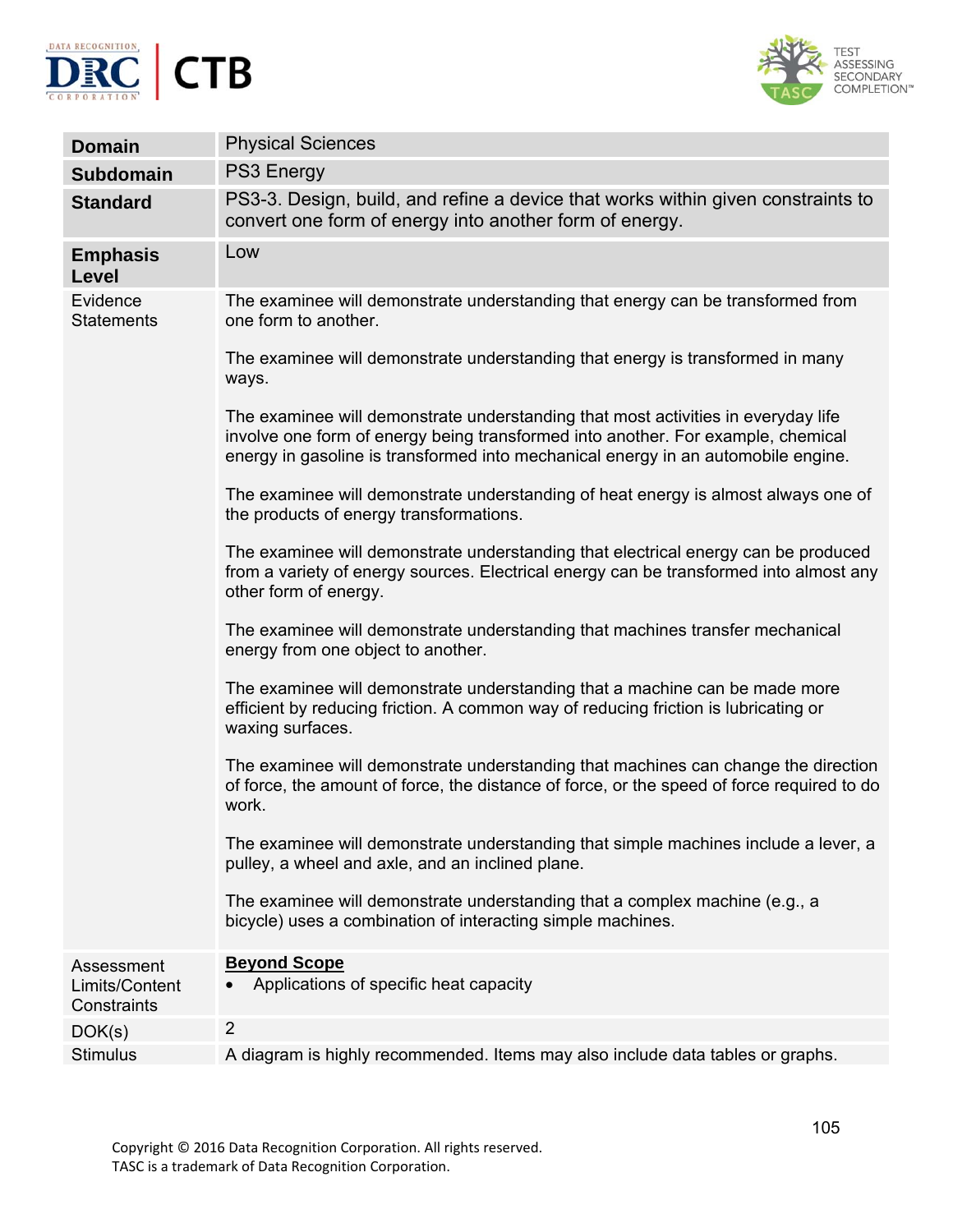



Tools Scientific calculator provided Sample Item Stem(s) Which process is most likely to produce electrical energy?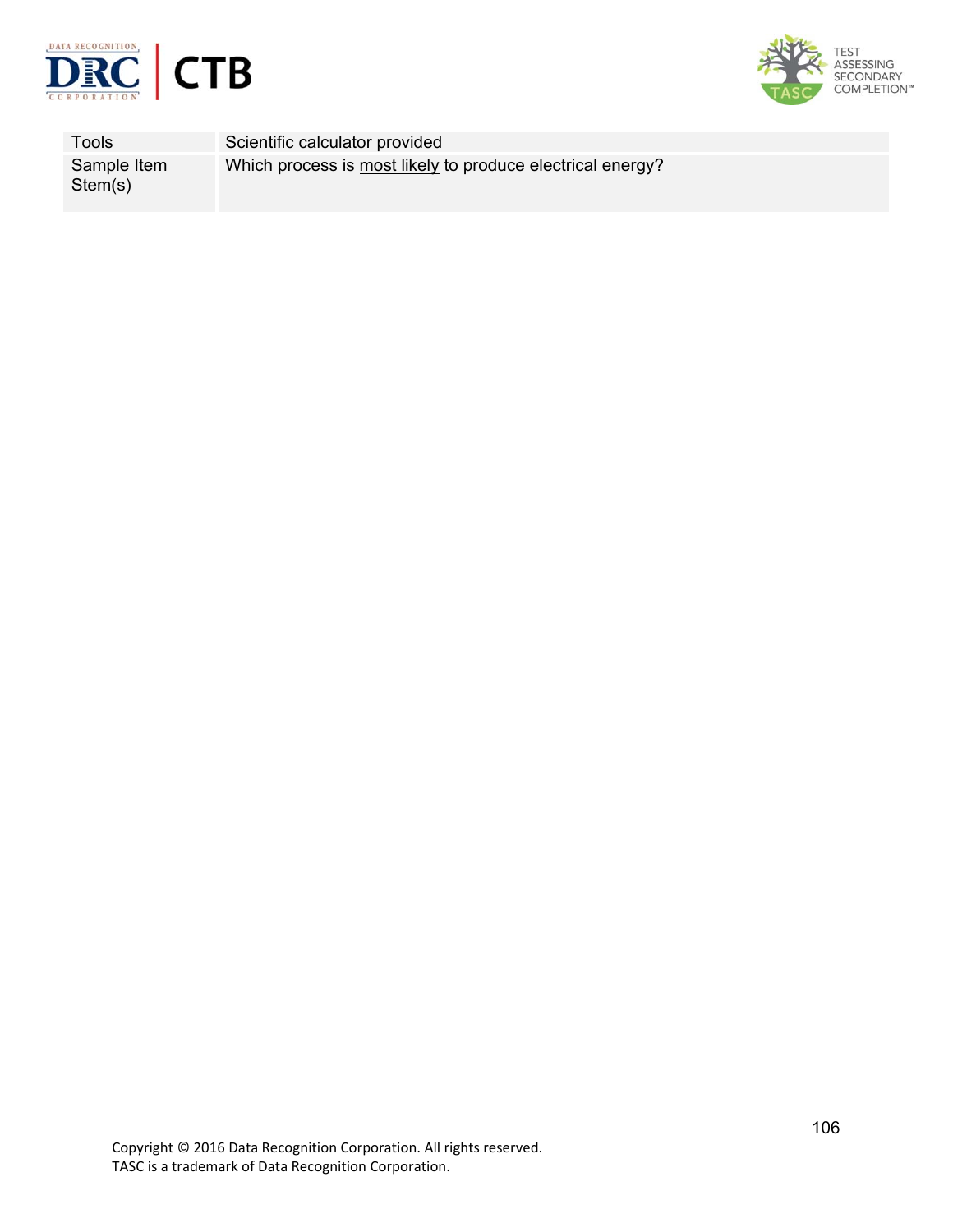



| <b>Domain</b>                               | <b>Physical Sciences</b>                                                                                                                                                                                                                                                                                    |
|---------------------------------------------|-------------------------------------------------------------------------------------------------------------------------------------------------------------------------------------------------------------------------------------------------------------------------------------------------------------|
| <b>Subdomain</b>                            | PS3 Energy                                                                                                                                                                                                                                                                                                  |
| <b>Standard</b>                             | PS3-4. Plan and conduct an investigation to provide evidence that the transfer<br>of thermal energy when two components of different temperature are<br>combined within a closed system results in a more uniform energy distribution<br>among the components in the system (second law of thermodynamics). |
| <b>Emphasis</b><br>Level                    | Low                                                                                                                                                                                                                                                                                                         |
| Evidence<br><b>Statements</b>               | The examinee will demonstrate understanding that heat moves in predictable ways,<br>flowing from warmer objects to cooler ones, until both reach the same temperature.                                                                                                                                      |
|                                             | The examinee will demonstrate understanding that heat can be transferred through<br>matter by the collisions of atoms and/or molecules (conduction), or through space<br>(radiation).                                                                                                                       |
|                                             | The examinee will demonstrate understanding that in a liquid or gas, currents will<br>facilitate the transfer of heat (convection).                                                                                                                                                                         |
| Assessment<br>Limits/Content<br>Constraints | <b>Beyond Scope</b><br>Memorization of the second law of thermodynamics<br>Entropy                                                                                                                                                                                                                          |
| DOK(s)                                      | 2, 3                                                                                                                                                                                                                                                                                                        |
| <b>Stimulus</b>                             | A diagram is highly recommended. Items may also include data tables or graphs.                                                                                                                                                                                                                              |
| <b>Tools</b>                                | Scientific calculator provided                                                                                                                                                                                                                                                                              |
| Sample Item<br>Stem(s)                      | Which type of heat transfer occurs within the liquid in a pot of boiling water?                                                                                                                                                                                                                             |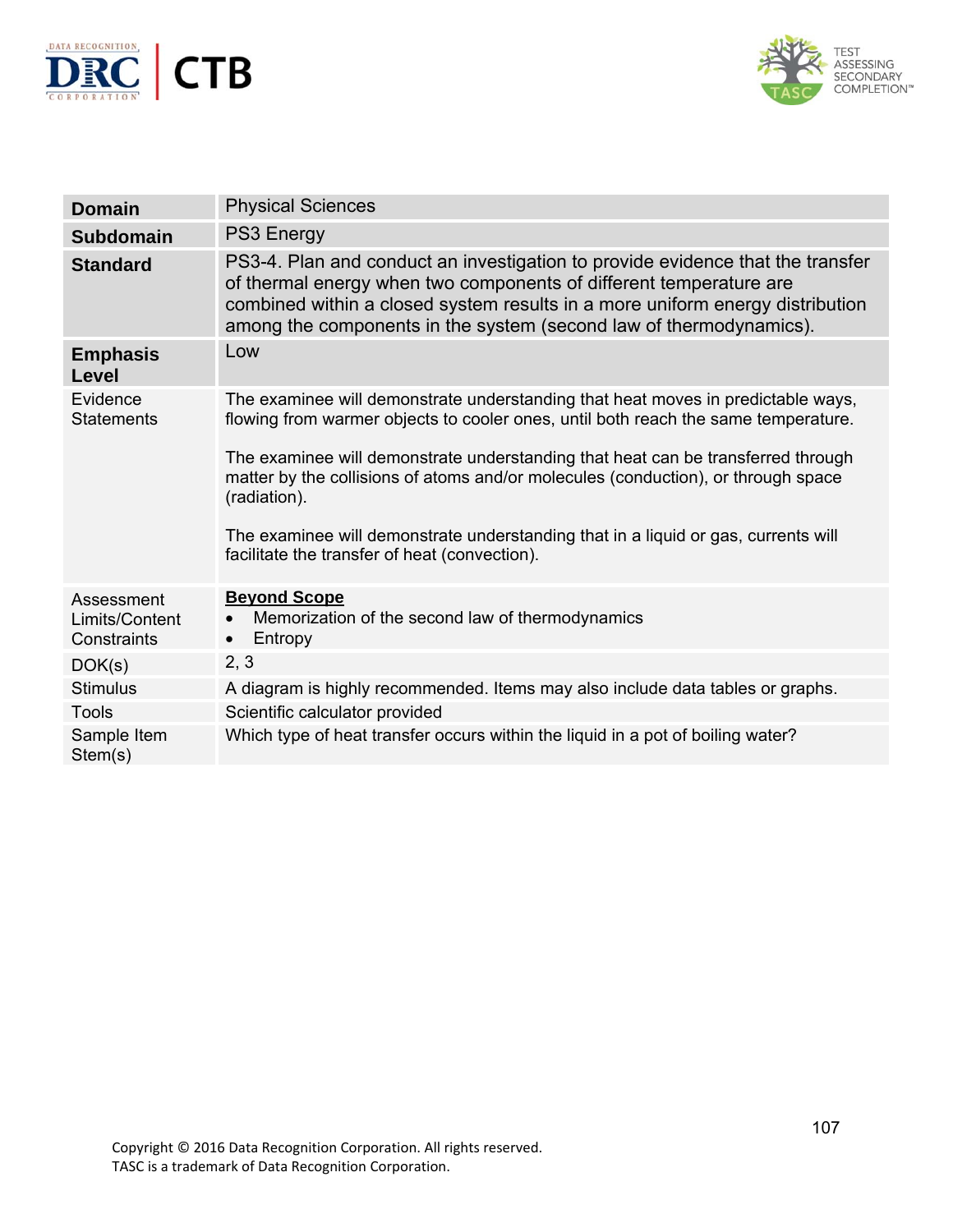



| <b>Domain</b>                 | <b>Physical Sciences</b>                                                                                                                                                                                      |
|-------------------------------|---------------------------------------------------------------------------------------------------------------------------------------------------------------------------------------------------------------|
| <b>Subdomain</b>              | <b>PS3 Energy</b>                                                                                                                                                                                             |
| <b>Standard</b>               | PS3-5. Develop and use a model of two objects interacting through electric or<br>magnetic fields to illustrate the forces between objects and the changes in<br>energy of the objects due to the interaction. |
| <b>Emphasis</b><br>Level      | Low                                                                                                                                                                                                           |
| Evidence<br><b>Statements</b> | The examinee will demonstrate understanding that the force between two charged<br>particles changes as the distance between the particles changes.                                                            |
|                               | The examinee will demonstrate understanding that the force between magnetized<br>objects changes as the distance between the objects changes.                                                                 |
|                               | The examinee will demonstrate understanding that energy may be stored in magnetic<br>and/or electric fields.                                                                                                  |
|                               | The examinee will demonstrate understanding that when two like charges or two like<br>magnetic poles are moved closer together, the energy of the system increases.                                           |
|                               | The examinee will demonstrate understanding that when two unlike charges or<br>opposite magnetic poles are moved farther apart, the energy of the system increases.                                           |
| Assessment<br>Limits/Content  | <b>Beyond Scope</b><br>Calculating the amount of energy stored or produced as the system changes<br>$\bullet$                                                                                                 |
| Constraints                   | Calculating the change in force between the two charges/objects as the distance<br>$\bullet$<br>changes<br>• Systems involving more than two charges/objects                                                  |
| DOK(s)                        | 2, 3                                                                                                                                                                                                          |
| <b>Stimulus</b>               | A diagram is highly recommended. Calculations are NOT recommended. Items are<br>limited to the foundational knowledge of a concept.                                                                           |
| <b>Tools</b>                  | Scientific calculator provided                                                                                                                                                                                |
| Sample Item<br>Stem(s)        | Which action would most likely increase the energy of this system?                                                                                                                                            |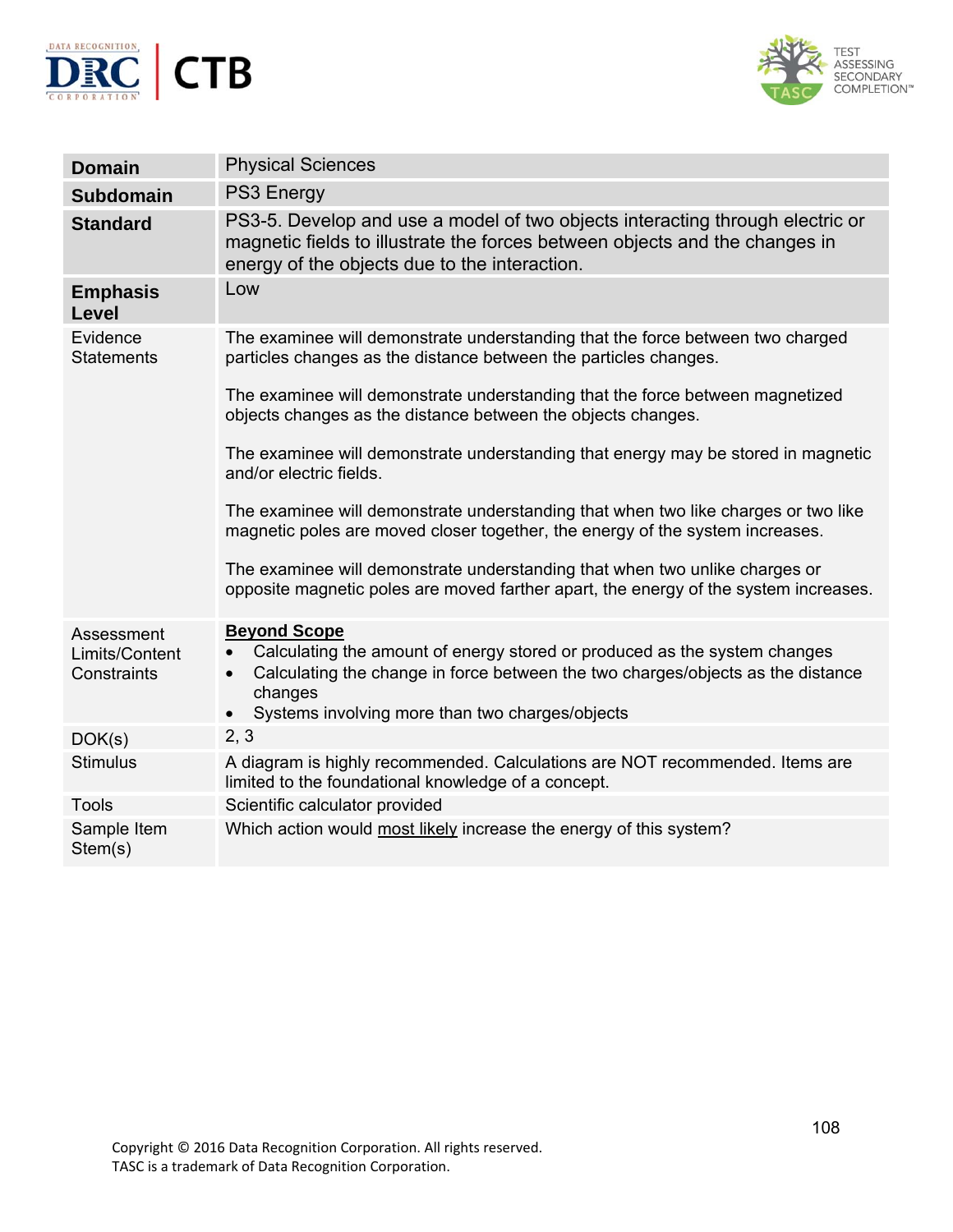



| <b>Domain</b>                               | <b>Physical Sciences</b>                                                                                                                                                     |
|---------------------------------------------|------------------------------------------------------------------------------------------------------------------------------------------------------------------------------|
| <b>Subdomain</b>                            | PS4 Waves and Their Applications in Technologies for Information Transfer                                                                                                    |
| <b>Standard</b>                             | PS4-1. Use mathematical representations to support a claim<br>regarding relationships among the frequency, wavelength, and speed of waves<br>traveling in various media.     |
| <b>Emphasis</b><br>Level                    | Medium                                                                                                                                                                       |
| Evidence<br><b>Statements</b>               | The examinee will demonstrate understanding that different forms of electromagnetic<br>energy have different wavelengths.                                                    |
|                                             | The examinee will recognize examples electromagnetic energy including microwaves,<br>infrared light, visible light, ultraviolet light, X-rays, and gamma rays.               |
|                                             | The examinee will demonstrate understanding that light passes through some<br>materials, sometimes refracting in the process.                                                |
|                                             | The examinee will demonstrate understanding that materials absorb and reflect light<br>and may transmit light.                                                               |
|                                             | The examinee will demonstrate understanding that to see an object, light emitted or<br>reflected from that object must enter the eye.                                        |
|                                             | The examinee will demonstrate understanding that vibrations in materials set up<br>wave-like disturbances (e.g., sound waves) that spread away from the source.              |
|                                             | The examinee will demonstrate understanding that vibrational waves move at different<br>speeds in different materials.                                                       |
|                                             | The examinee will demonstrate understanding of the definition of a vacuum.                                                                                                   |
|                                             | The examinee will demonstrate understanding that sound cannot travel in a vacuum.                                                                                            |
|                                             | The examinee will demonstrate understanding of the formula for velocity, $v = f\lambda$ , when<br>the formula is given and variables are defined.                            |
| Assessment<br>Limits/Content<br>Constraints | <b>Beyond Scope</b><br>Calculations with quantities expressed in scientific notation employing negative<br>exponents<br>Refractive indices<br>Snell's Law<br>$\bullet$       |
| DOK(s)                                      | 1, 2                                                                                                                                                                         |
| <b>Stimulus</b>                             | Items/questions may include data tables, graphs, diagrams, and/or simple<br>calculations. Items with calculations must include an appropriately defined<br>formula/equation. |
| <b>Tools</b>                                | Scientific calculator provided                                                                                                                                               |
| Sample Item<br>Stem(s)                      | Through which media can sound waves not travel?                                                                                                                              |

Copyright © 2016 Data Recognition Corporation. All rights reserved. TASC is a trademark of Data Recognition Corporation.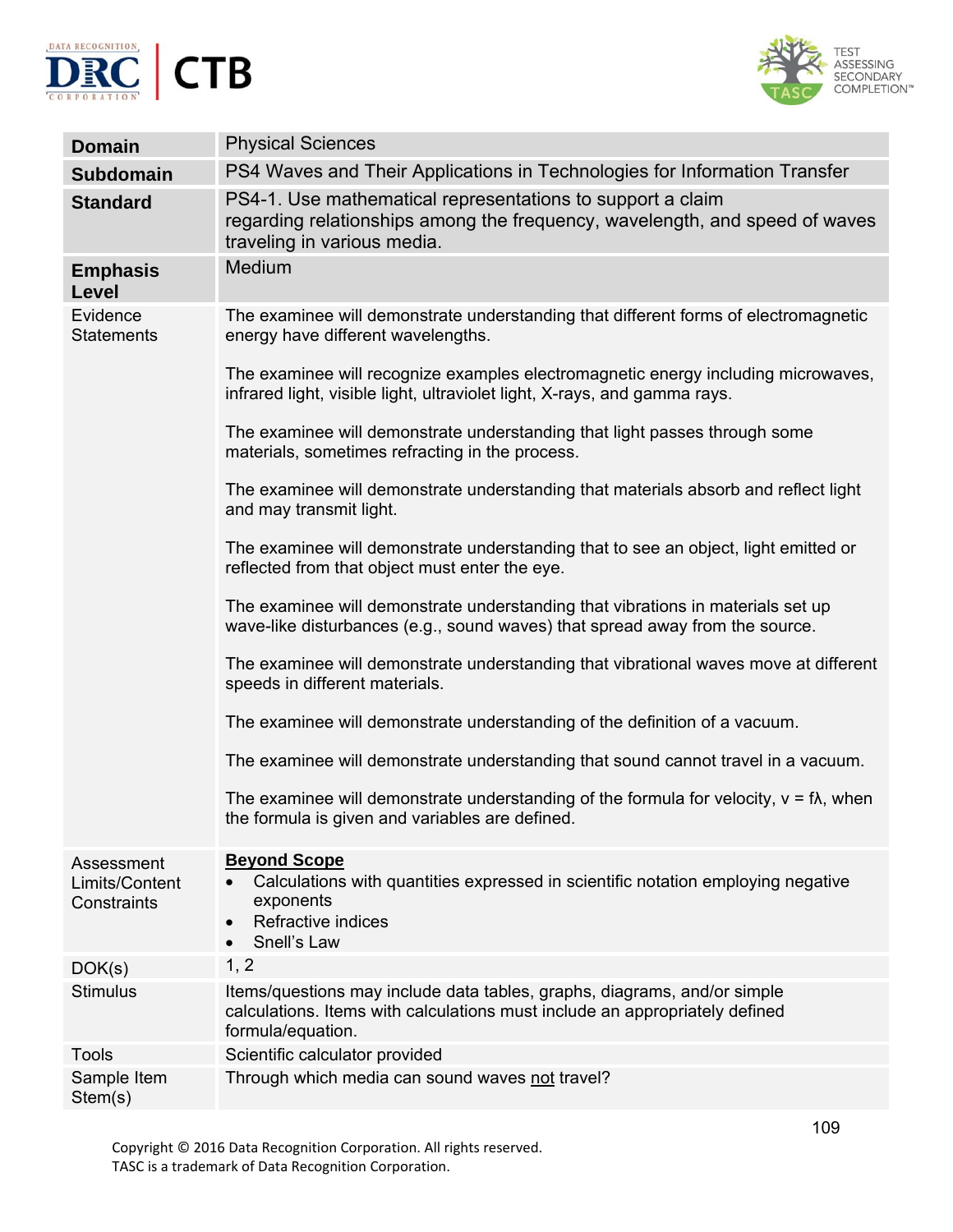



| <b>Domain</b>                               | <b>Physical Sciences</b>                                                                                                            |
|---------------------------------------------|-------------------------------------------------------------------------------------------------------------------------------------|
| <b>Subdomain</b>                            | PS4 Waves and Their Applications in Technologies for Information Transfer                                                           |
| <b>Standard</b>                             | PS4-2. Evaluate questions about the advantages of using a digital transmission<br>and storage of information.                       |
| <b>Emphasis</b><br>Level                    | Low                                                                                                                                 |
| Evidence<br><b>Statements</b>               | The examinee will demonstrate understanding that digital information involves coding<br>information by using only "ones and zeros." |
|                                             | The examinee will demonstrate understanding that words, numbers, and audio and<br>visual information can be coded digitally.        |
|                                             | The examinee will demonstrate understanding that computers and digital devices<br>operate by using digital information.             |
|                                             | The examinee will demonstrate understanding of the basic advantages and<br>disadvantages of digital information.                    |
| Assessment<br>Limits/Content<br>Constraints | <b>Beyond Scope</b><br>Binary code<br>$\bullet$<br>Hexadecimal code<br>$\bullet$<br>Details of fiber optic transmission             |
| DOK(s)                                      | 1                                                                                                                                   |
| <b>Stimulus</b>                             | Items may include diagrams, data tables, or graphs.                                                                                 |
| <b>Tools</b>                                | Scientific calculator provided                                                                                                      |
| Sample Item<br>Stem(s)                      | What is one advantage of storing information digitally?                                                                             |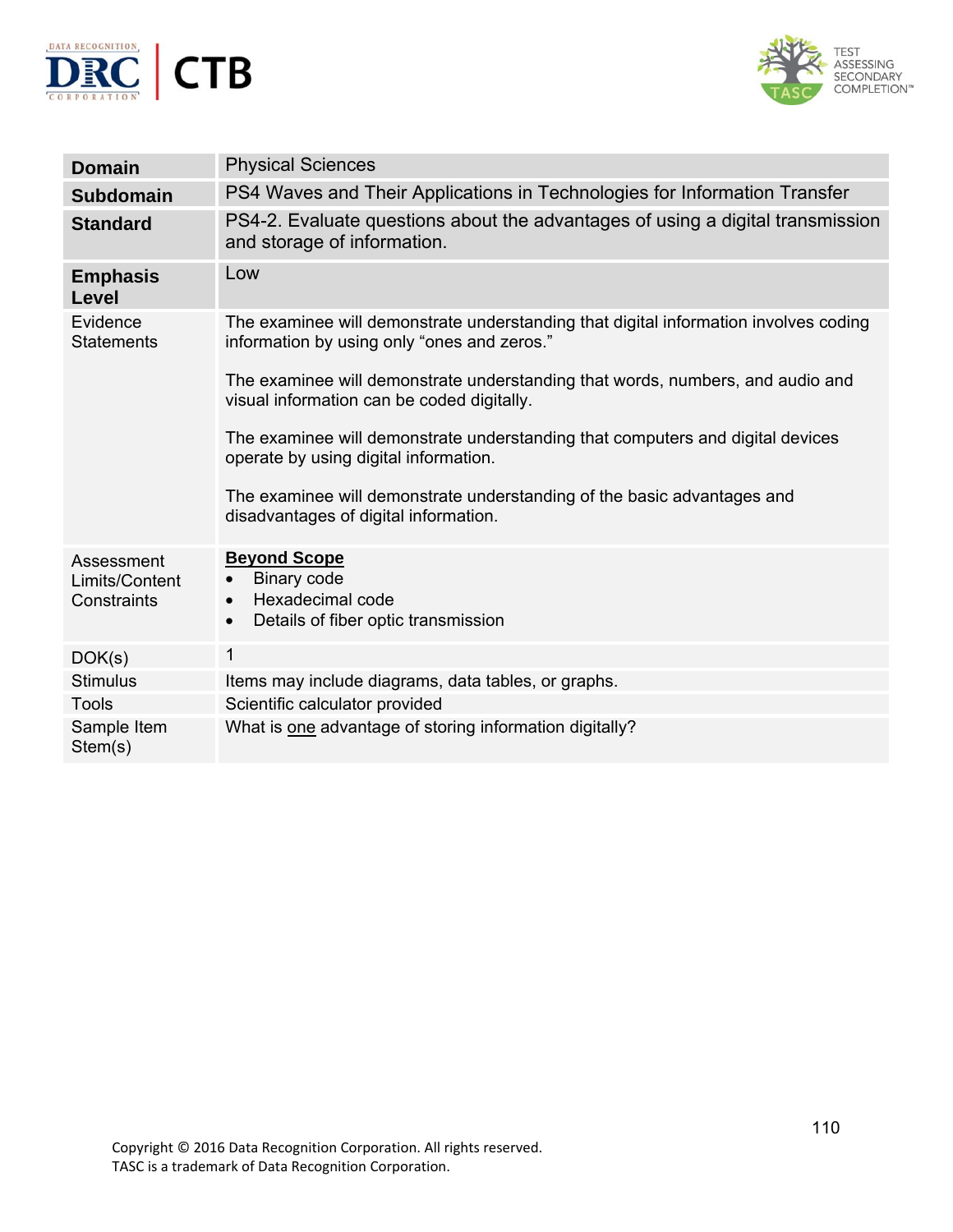



# **4) Other TASC Science Test Specifications**

## **a) Scoring Rules and Rubrics**

#### **Multiple-Choice (MC) Items**

MC items have four answer options with a single correct response. These items are worth 1 point each. An examinee receives 1 point for a correct response and 0 points for an incorrect response.

#### **Autoscored Items**

Autoscored item types that are offered on both print and online forms are included in the TASC subtest in Science. These item types include Multiple-Selected Response (MSR), Two-Part Multiple Choice, and Technology Enhanced items such as Drag and Drop (DND), Interactive Matching, and Dropdown List items. Autoscored items worth 1 point and autoscored items worth 2 points are included in both online and print forms. Technology Enhanced items (which appear only online) have companion items on the print forms. These companion items are presented as MSR or two-part multiple choice items such that the companion item assesses the same skill at the same level of rigor as the TE item. (A sample online item and its print companion are shown for LS2-1 on pages 60 and 61 of this document.) An examinee can receive partial credit for each of these item types as described below.

#### MSR

Multiple-Selected Response (MSR) items may ask examinees to identify two or three correct responses. When responding to items that have three correct answers, examinees will earn 2 points for identifying all three correct responses and 1 point for identifying two correct responses. An examinee will receive 0 points for identifying 0 or 1 correct responses. When responding to items that have two correct answers, examinees will receive 1 point for identifying both correct responses and 0 points for identifying 0 or 1 correct responses. Each MSR item in the Science subtest has six answer options. An examinee responds by selecting (filling in a bubble in the answer document or the online testing environment) up to the specified number of answer options, and each item indicates how many correct responses should be selected. MSR items appear in both print and online forms.

### Two-Part Multiple Choice or Two-Part Multiple Select

A Two-Part Multiple Choice or Two-Part Multiple Select item is typically used as the print companion of a technology-enhanced item. As such, it may be worth 1 or 2 points, depending on the point value of the accompanying online item. If the item is worth 2 points, the scoring of the two parts is independent, and examinees may receive one point for each part.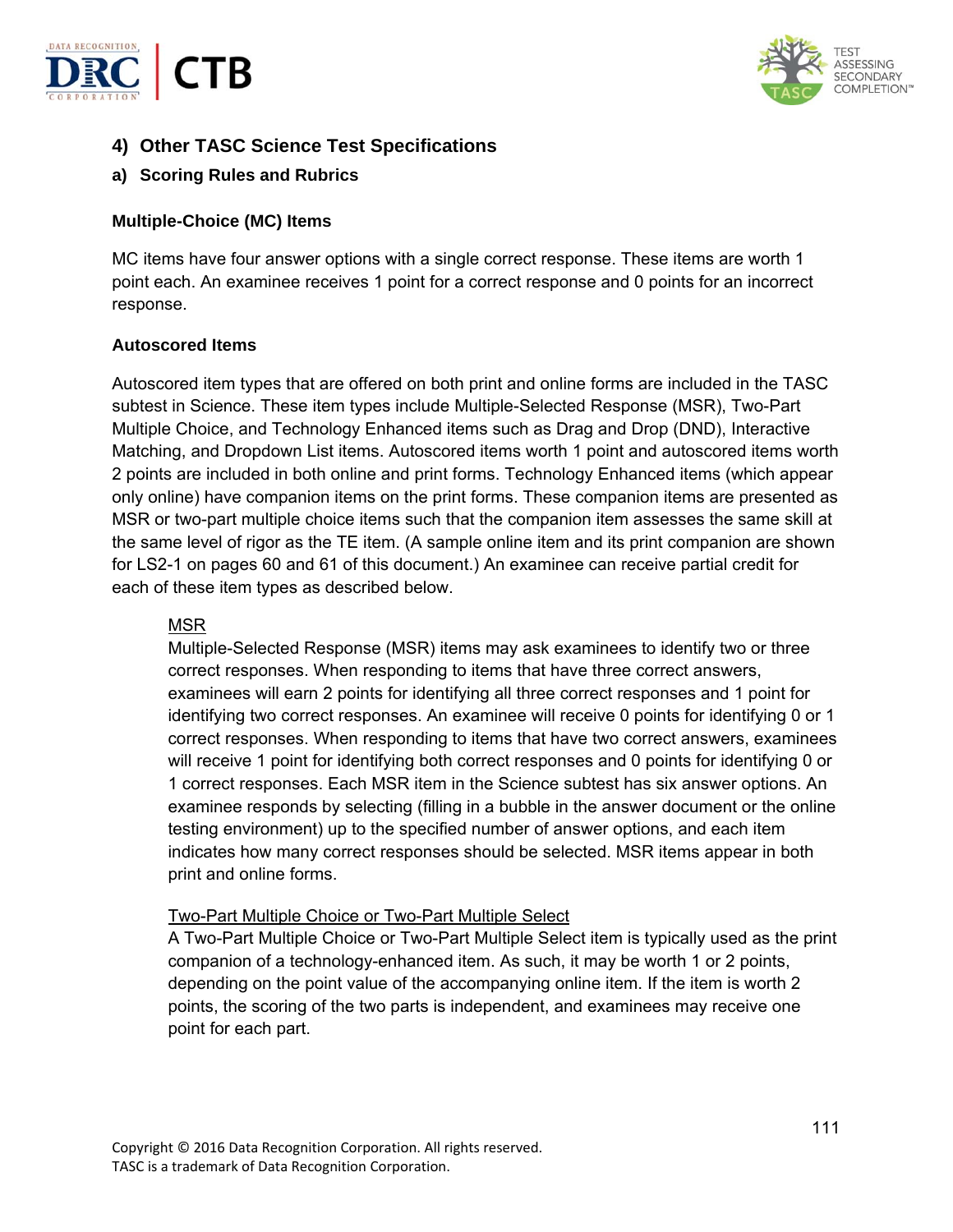



## DND

Drag and Drop (DND) items ask examinees to drag responses to two or more drop areas, or response areas. These items may be worth 1 or 2 points, depending on the number of responses that are expected. If a DND item is worth 2 points, an examinee will receive 2 points for a completely correct response and 1 point for a response that is at least 50% correct (e.g., if an examinee is asked to label a diagram by dragging each of four labels into the diagram, the examinee would receive 2 points for all four labels correctly placed, 1 point for 2-3 labels correctly placed, and 0 points for 0-1 labels correctly placed).

### Interactive Matching

Interactive Matching items ask examinees to correctly classify each of a list of two or more examples (rows in a table) as one of two or more categories (columns in the table). These items may be worth 1 or 2 points, depending on the number of responses that are expected. If an Interactive Matching item is worth 2 points, an examinee will receive 2 points for a completely correct response and 1 point for a response that is at least 50% correct (e.g., if an examinee is asked to identify each of four organisms as a consumer, producer, or decomposer, the examinee would receive 2 points for correctly identifying all 4 organisms, 1 point for correctly labeling 2 or 3 organisms, and 0 points for correctly labeling 0 or 1 organisms).

## Dropdown List

Dropdown List items ask examinees to drag responses to two or more drop areas, or response areas. These items may be worth 1 or 2 points, depending on the number of responses that are expected. If a Dropdown List item is worth 2 points, an examinee will receive 2 points for a completely correct response and 1 point for a partially correct response (e.g., if an examinee is asked to complete two sentences by selecting from dropdown lists within each sentence, the examinee would receive 2 points for correctly completing both sentences, 1 point for correctly completing one sentence, and 0 points for not correctly completing either sentence).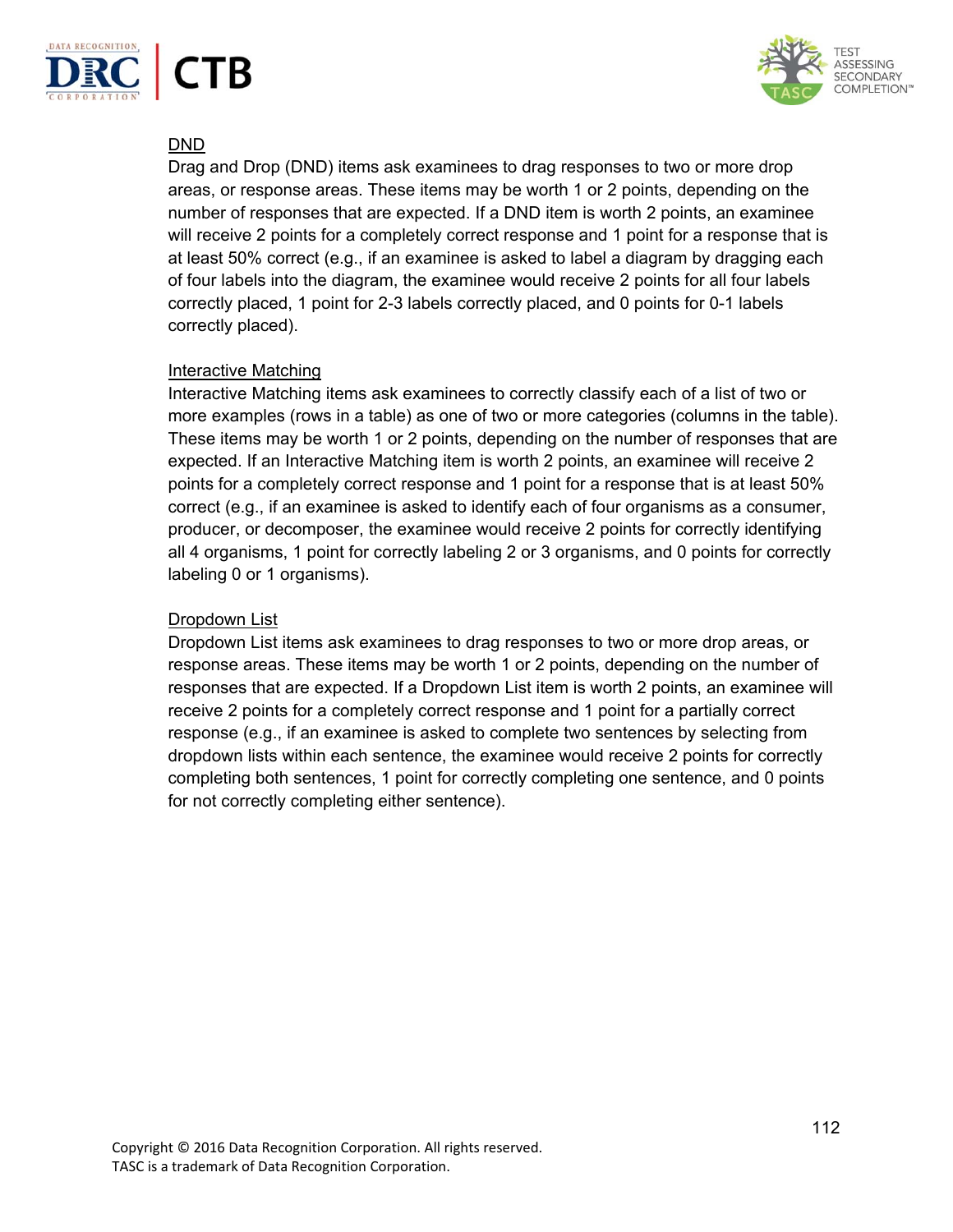



### **Constructed-Response (CR) Items**

Constructed-Response (CR) items are worth 2 points. An examinee can receive either 2 points for fulfilling all the requirements for a correct response, 1 point for a partially correct response, or 0 points for a response that is completely irrelevant or completely incorrect. If no response is present, a condition code is assigned. Scoring rubrics are included in this document in the section following the specification tables.

A CR item can ask a question (e.g., How …) or can prompt with a directive (e.g., Explain how…). A CR item may have more than one question or prompt, if necessary. A lead-in will typically have one paragraph of text (or less) and may have one or two graphics.

#### **Analytic Scoring Rubrics**

TASC Science subtests use analytic rubrics that describe the type(s) of acceptable response(s) for each key element being scored. Typically, a CR item will require a separate key element for each score point. The rubric must be designed in such a way to allow each key element to be identified accurately, consistently, efficiently, and fairly across the full range of possible responses.

Each score point level should represent a distinct level of performance (i.e., a response awarded a score of 2 demonstrates additional knowledge and skills distinct from those demonstrated in a response awarded a score of 1, etc.). The question and rubric should avoid dependencies that create a "domino effect" where a response either gets everything correct or nothing correct. Partially correct responses (such as scoring 1 out of 2 points) must be possible to attain.

- Ensure that the CR item is eliciting responses that provide rich information about performance.
- If an actual response states the same idea in slightly different (but still accurate) wording, it will receive credit. The response does not necessarily have to match the exact wording in the rubric.
- For bulleted lists, indicate what quantity of responses ("any one", "any two", etc.) are needed to receive full credit.
- If necessary, include scoring note(s) to help clarify what responses are acceptable and/or how to award the key elements.
- The analytical scoring rubrics for the sample CR items aligned with standard **LS1-1** and standard **LS1-2** (sample 2) are included below.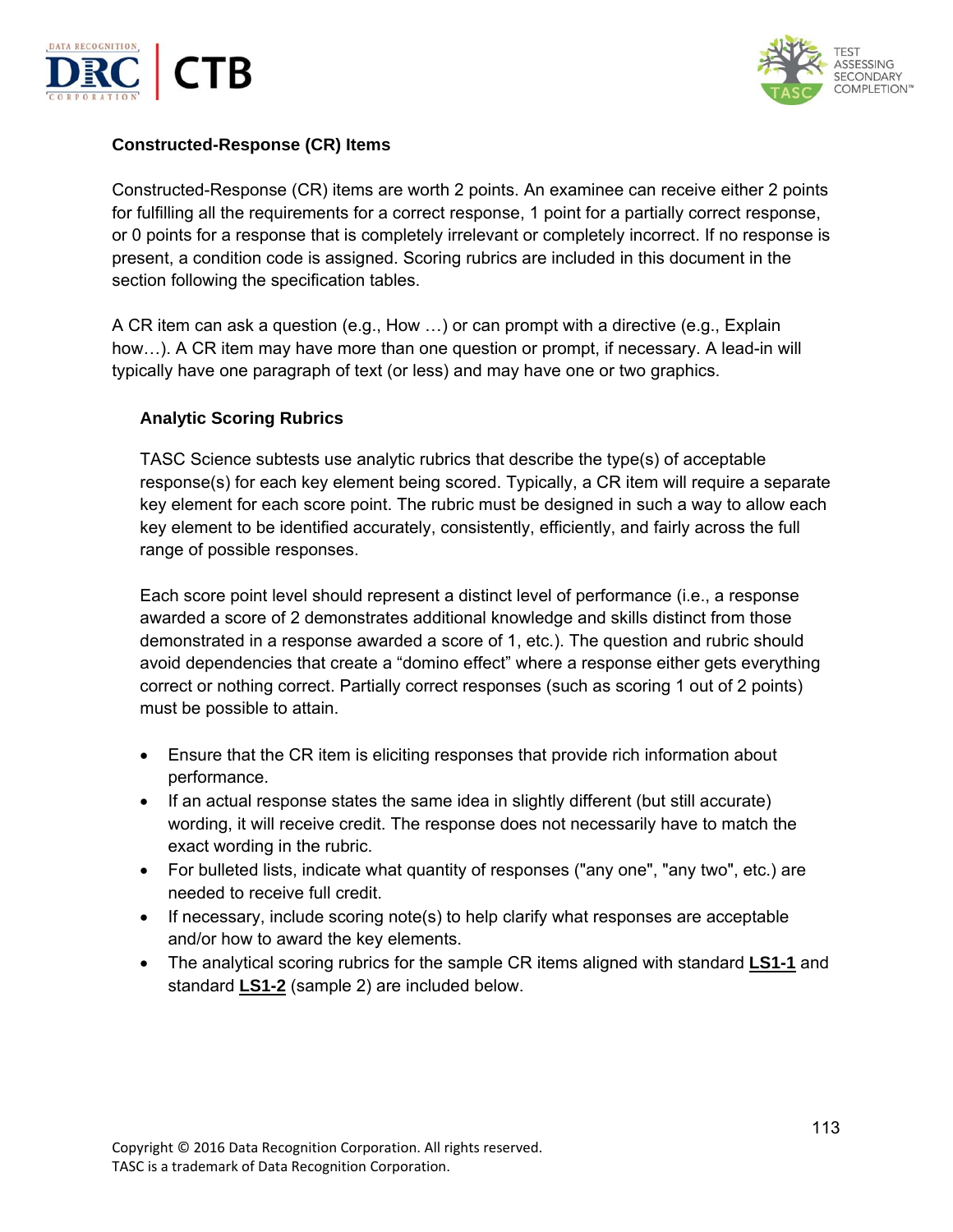



# **TASC Science 2-Point Analytic Scoring Rubric Samples**

# **Sample LS1-1**

*See page 43 for Sample LS1-1*  **Score:** 2 **Rationale:** Two key elements **Exemplar:**  Part 1. Any one of the following:

- Protein
- Peptide
- Polypeptide
- Other valid response

Part 2. Any response indicating that the order of the DNA codon/code determines the specific amino acid OR protein OR peptide OR polypeptide that is built

**Score:** 1 **Rationale:** One key element **Exemplar:** N/A

**Score:** 0 **Rationale:** Other **Exemplar:** N/A

## **Sample LS1-2**

*See page 47 for Sample LS1-2*  **Score:** 2 **Rationale:** Two key elements **Exemplar:** Part 1. Common to Plant and Animal Cells Any one of the following:

- Cell membrane
- Nucleus
- Chromosomes/Genes/DNA
- Mitochondria
- Cytoplasm
- Ribosomes
- Endoplasmic reticulum
- Golgi bodies
- Vacuoles
- Other valid part of a cell that can be found in both a plant cell and an animal cell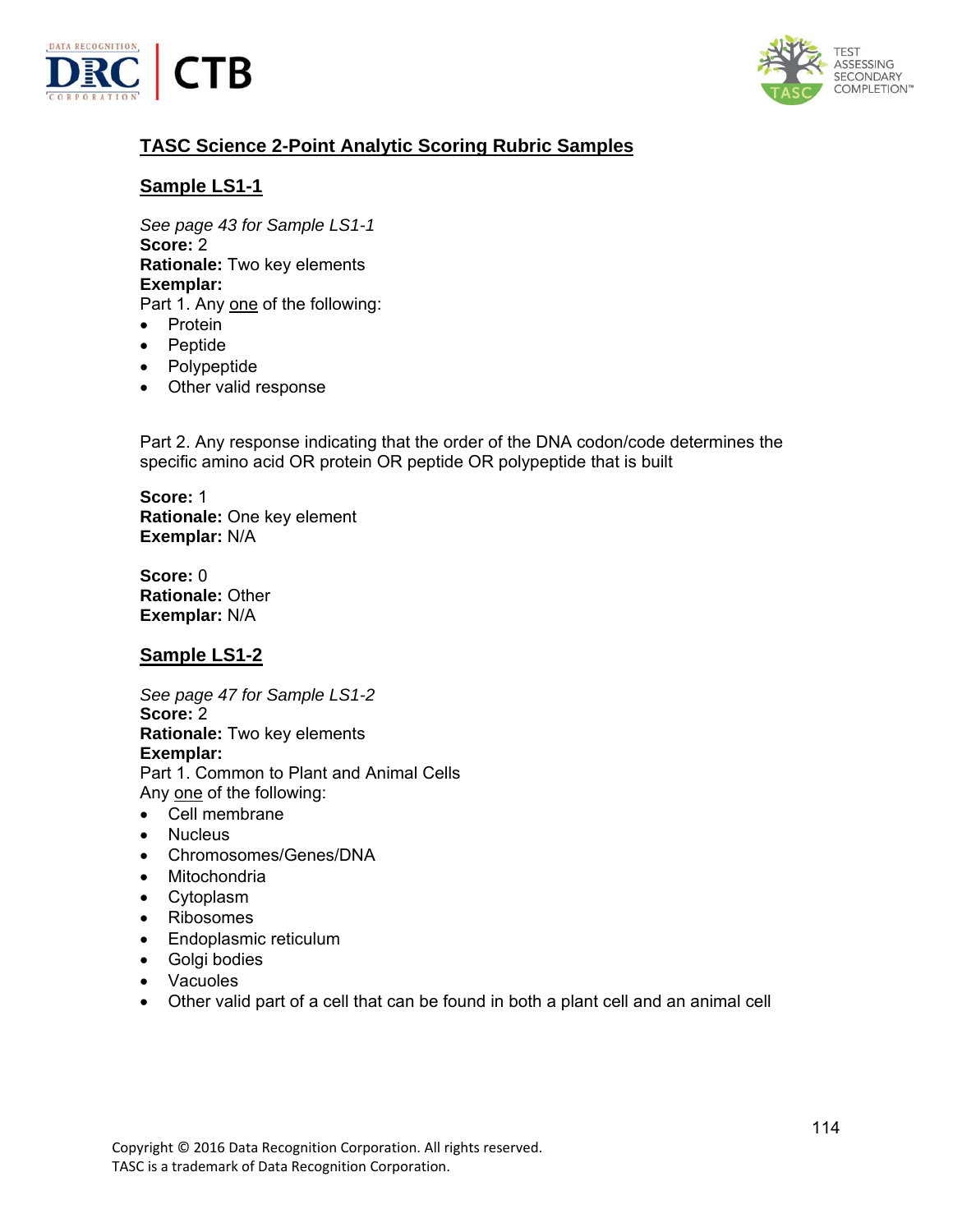



Part 2. Difference in Plant and Animal Cells Any one of the following:

- A plant cell has a cell wall, but an animal cell does not.
- A plant cell has chloroplasts, but an animal cell does not.
- A plant cell (typically) has one large vacuole, but an animal cell (typically) has many small vacuoles.
- An animal cell has centrioles, but a plant cell does not.

**Scoring Note**: The response describing a difference must specify (or imply) which type of cell possesses or lacks the particular part. For example, "chloroplasts" is insufficient because it does not specify which type of cell possesses chloroplasts, but "Plant cells have chloroplasts" is acceptable because it is specific (and it implies that animal cells do not have chloroplasts.)

**Score:** 1 **Rationale:** One key element **Exemplar:** N/A

**Score:** 0 **Rationale:** Other **Exemplar:** N/A

#### **b) Item/Stimuli Graphic Guidelines**

Any art used should be necessary in order to answer the question. All the following are considered graphics: tables, charts, graphs, diagrams, pictures, etc.

Graphics used in stimuli or items must take into consideration the size limitations associated with the TASC art specifications. If a stimulus or item has one graphic, the maximum allowed size of the graphic is approximately 4.5 inches wide by 4.5 inches high. Each graphic is allowed half of the maximum space, whether they are presented vertically or horizontally. Graphic stimuli should be used only when they are necessary to answer the question.